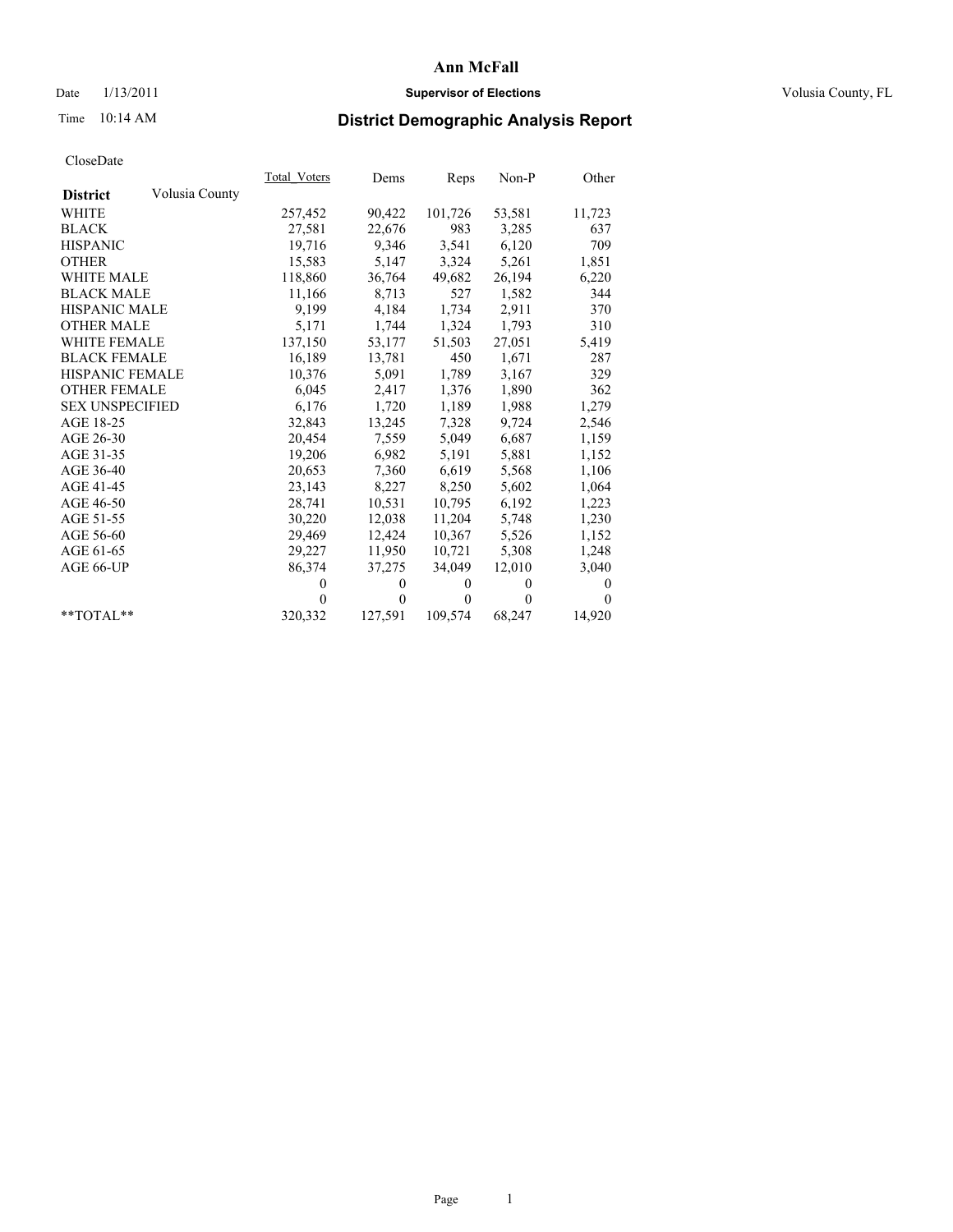## Date  $1/13/2011$  **Supervisor of Elections Supervisor of Elections** Volusia County, FL

# Time 10:14 AM **District Demographic Analysis Report**

|                                              | <b>Total Voters</b> | Dems         | Reps         | $Non-P$      | Other    |
|----------------------------------------------|---------------------|--------------|--------------|--------------|----------|
| County Council District 1<br><b>District</b> |                     |              |              |              |          |
| WHITE                                        | 49,749              | 17,403       | 20,462       | 9,424        | 2,460    |
| <b>BLACK</b>                                 | 4,298               | 3,521        | 154          | 519          | 104      |
| <b>HISPANIC</b>                              | 3,166               | 1,382        | 552          | 1,082        | 150      |
| <b>OTHER</b>                                 | 2,782               | 885          | 666          | 902          | 329      |
| <b>WHITE MALE</b>                            | 22,708              | 6,992        | 9,893        | 4,510        | 1,313    |
| <b>BLACK MALE</b>                            | 1,708               | 1,335        | 74           | 239          | 60       |
| <b>HISPANIC MALE</b>                         | 1,441               | 623          | 271          | 473          | 74       |
| <b>OTHER MALE</b>                            | 901                 | 306          | 259          | 275          | 61       |
| <b>WHITE FEMALE</b>                          | 26,814              | 10,332       | 10,484       | 4,861        | 1,137    |
| <b>BLACK FEMALE</b>                          | 2,556               | 2,161        | 79           | 273          | 43       |
| HISPANIC FEMALE                              | 1,705               | 752          | 278          | 601          | 74       |
| <b>OTHER FEMALE</b>                          | 1,053               | 406          | 255          | 332          | 60       |
| <b>SEX UNSPECIFIED</b>                       | 1,109               | 284          | 241          | 363          | 221      |
| AGE 18-25                                    | 6,118               | 1,989        | 1,669        | 1,941        | 519      |
| AGE 26-30                                    | 3,958               | 1,357        | 1,073        | 1,281        | 247      |
| AGE 31-35                                    | 3,755               | 1,243        | 1,154        | 1,080        | 278      |
| AGE 36-40                                    | 4,022               | 1,347        | 1,414        | 1,030        | 231      |
| AGE 41-45                                    | 4,561               | 1,517        | 1,786        | 1,046        | 212      |
| AGE 46-50                                    | 5,609               | 1,979        | 2,254        | 1,108        | 268      |
| AGE 51-55                                    | 5,651               | 2,224        | 2,197        | 973          | 257      |
| AGE 56-60                                    | 5,525               | 2,374        | 2,039        | 872          | 240      |
| AGE 61-65                                    | 5,233               | 2,232        | 1,991        | 791          | 219      |
| AGE 66-UP                                    | 15,563              | 6,929        | 6,257        | 1,805        | 572      |
|                                              | $\theta$            | $\mathbf{0}$ | $\mathbf{0}$ | $\mathbf{0}$ | 0        |
|                                              | $\theta$            | $\theta$     | $\mathbf{0}$ | $\theta$     | $\theta$ |
| $*$ $TOTAI.**$                               | 59,995              | 23,191       | 21,834       | 11,927       | 3,043    |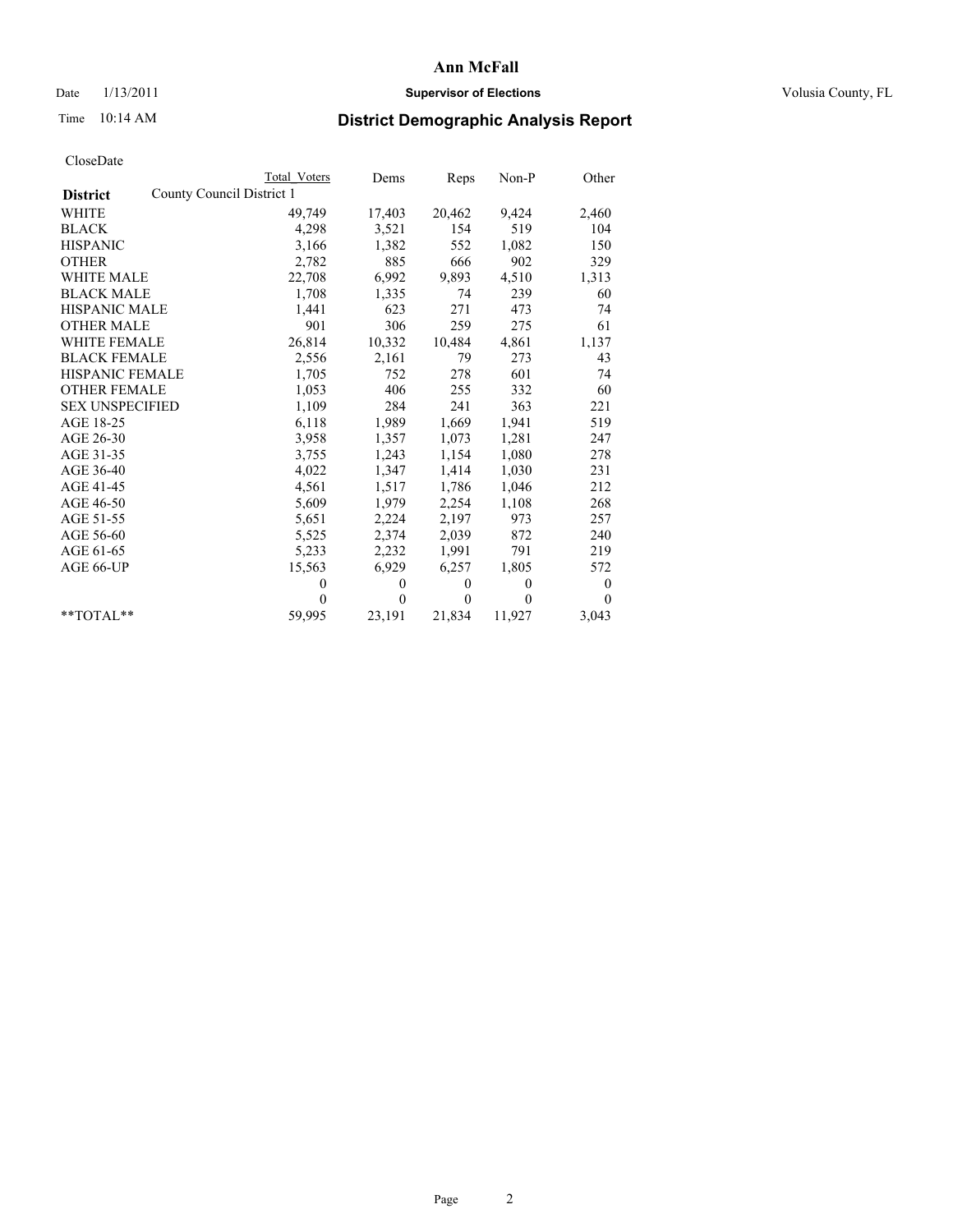## Date  $1/13/2011$  **Supervisor of Elections Supervisor of Elections** Volusia County, FL

# Time 10:14 AM **District Demographic Analysis Report**

|                                              | <b>Total Voters</b> | Dems         | Reps     | $Non-P$      | Other            |
|----------------------------------------------|---------------------|--------------|----------|--------------|------------------|
| County Council District 2<br><b>District</b> |                     |              |          |              |                  |
| <b>WHITE</b>                                 | 41,315              | 15,409       | 15,089   | 8,939        | 1,878            |
| <b>BLACK</b>                                 | 10,814              | 9,155        | 297      | 1,155        | 207              |
| <b>HISPANIC</b>                              | 1,247               | 547          | 250      | 408          | 42               |
| <b>OTHER</b>                                 | 2,990               | 1,182        | 526      | 972          | 310              |
| <b>WHITE MALE</b>                            | 19,333              | 6,346        | 7,480    | 4,476        | 1,031            |
| <b>BLACK MALE</b>                            | 4,195               | 3,432        | 153      | 522          | 88               |
| <b>HISPANIC MALE</b>                         | 591                 | 255          | 117      | 198          | 21               |
| <b>OTHER MALE</b>                            | 1,003               | 386          | 225      | 339          | 53               |
| WHITE FEMALE                                 | 21,728              | 8,971        | 7,518    | 4,410        | 829              |
| <b>BLACK FEMALE</b>                          | 6,523               | 5,649        | 141      | 616          | 117              |
| <b>HISPANIC FEMALE</b>                       | 649                 | 289          | 132      | 208          | 20               |
| <b>OTHER FEMALE</b>                          | 1,156               | 539          | 208      | 351          | 58               |
| <b>SEX UNSPECIFIED</b>                       | 1,188               | 426          | 188      | 354          | 220              |
| AGE 18-25                                    | 7,433               | 4,313        | 1,074    | 1,622        | 424              |
| AGE 26-30                                    | 4,013               | 1,804        | 781      | 1,244        | 184              |
| AGE 31-35                                    | 3,041               | 1,330        | 638      | 916          | 157              |
| AGE 36-40                                    | 3,049               | 1,288        | 836      | 801          | 124              |
| AGE 41-45                                    | 3,525               | 1,524        | 1,001    | 834          | 166              |
| AGE 46-50                                    | 4,379               | 1,910        | 1,355    | 924          | 190              |
| AGE 51-55                                    | 4,946               | 2,272        | 1,556    | 924          | 194              |
| AGE 56-60                                    | 4,874               | 2,234        | 1,508    | 955          | 177              |
| AGE 61-65                                    | 5,070               | 2,211        | 1,656    | 977          | 226              |
| AGE 66-UP                                    | 16,036              | 7,407        | 5,757    | 2,277        | 595              |
|                                              | $\theta$            | $\mathbf{0}$ | $\theta$ | $\mathbf{0}$ | $\boldsymbol{0}$ |
|                                              | $\Omega$            | $\theta$     | $\theta$ | $\theta$     | $\theta$         |
| $*$ TOTAL $*$                                | 56,366              | 26,293       | 16,162   | 11,474       | 2,437            |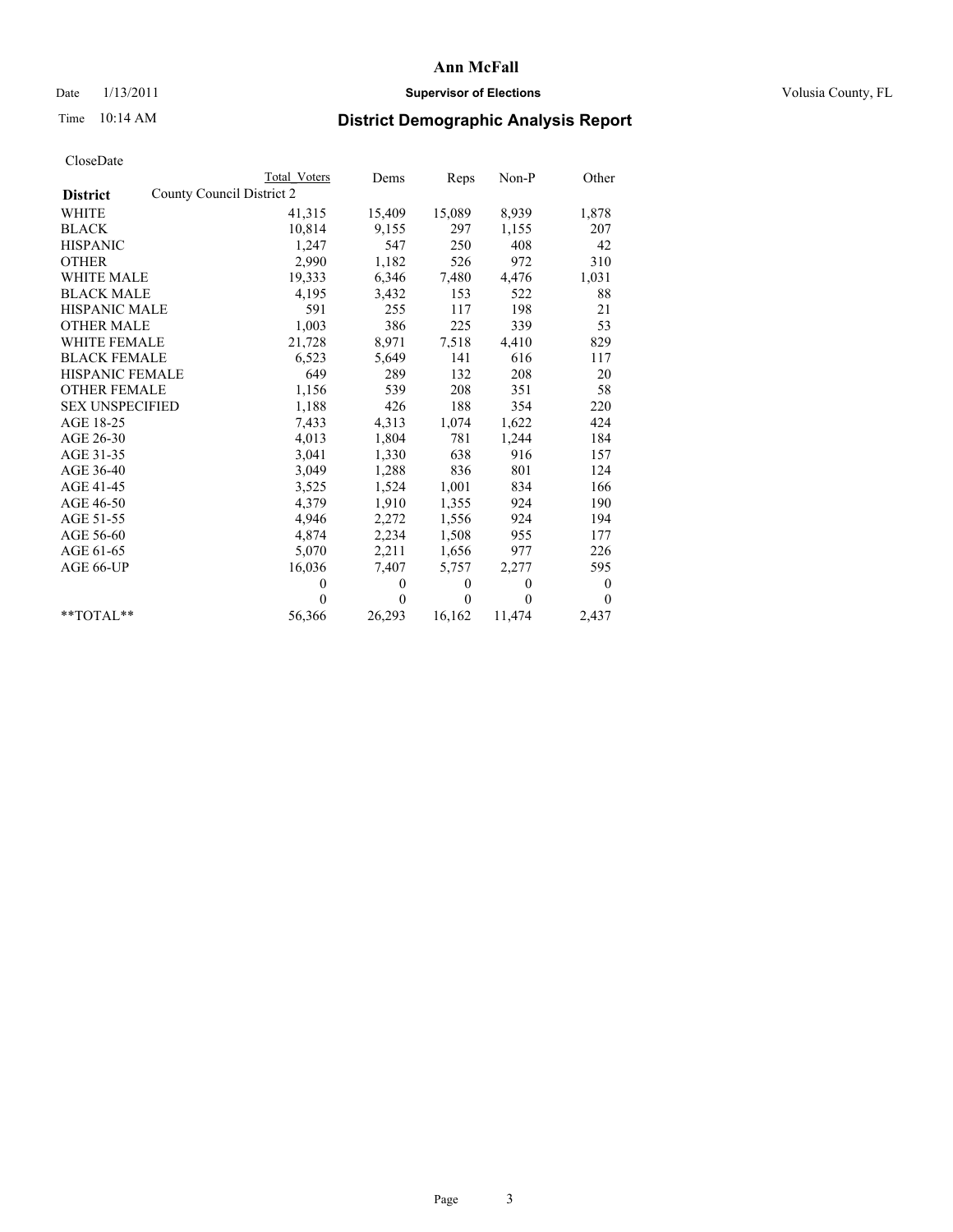## Date  $1/13/2011$  **Supervisor of Elections Supervisor of Elections** Volusia County, FL

# Time 10:14 AM **District Demographic Analysis Report**

|                        | <b>Total Voters</b>       | Dems     | Reps         | $Non-P$  | Other            |
|------------------------|---------------------------|----------|--------------|----------|------------------|
| <b>District</b>        | County Council District 3 |          |              |          |                  |
| WHITE                  | 64,104                    | 22,743   | 24,717       | 14,025   | 2,619            |
| <b>BLACK</b>           | 1,921                     | 1,575    | 78           | 232      | 36               |
| <b>HISPANIC</b>        | 990                       | 403      | 248          | 292      | 47               |
| <b>OTHER</b>           | 2,643                     | 741      | 583          | 951      | 368              |
| <b>WHITE MALE</b>      | 29,568                    | 9,263    | 12,107       | 6,833    | 1,365            |
| <b>BLACK MALE</b>      | 851                       | 656      | 43           | 129      | 23               |
| <b>HISPANIC MALE</b>   | 437                       | 166      | 101          | 144      | 26               |
| <b>OTHER MALE</b>      | 859                       | 252      | 232          | 324      | 51               |
| WHITE FEMALE           | 34,140                    | 13,344   | 12,468       | 7,093    | 1,235            |
| <b>BLACK FEMALE</b>    | 1,054                     | 907      | 33           | 102      | 12               |
| HISPANIC FEMALE        | 542                       | 233      | 144          | 144      | 21               |
| <b>OTHER FEMALE</b>    | 1,008                     | 360      | 251          | 324      | 73               |
| <b>SEX UNSPECIFIED</b> | 1,199                     | 281      | 247          | 407      | 264              |
| AGE 18-25              | 5,341                     | 1,737    | 1,340        | 1,804    | 460              |
| AGE 26-30              | 3,663                     | 1,198    | 1,017        | 1,229    | 219              |
| AGE 31-35              | 3,585                     | 1,124    | 1,052        | 1,213    | 196              |
| AGE 36-40              | 4,087                     | 1,343    | 1,328        | 1,207    | 209              |
| AGE 41-45              | 4,611                     | 1,438    | 1,770        | 1,197    | 206              |
| AGE 46-50              | 6,129                     | 2,051    | 2,450        | 1,384    | 244              |
| AGE 51-55              | 6,645                     | 2,454    | 2,603        | 1,353    | 235              |
| AGE 56-60              | 6,912                     | 2,775    | 2,520        | 1,357    | 260              |
| AGE 61-65              | 7,178                     | 2,750    | 2,736        | 1,385    | 307              |
| AGE 66-UP              | 21,506                    | 8,592    | 8,810        | 3,370    | 734              |
|                        | $\theta$                  | $\theta$ | $\mathbf{0}$ | $\Omega$ | $\boldsymbol{0}$ |
|                        | $\theta$                  | $\theta$ | $\theta$     | $\theta$ | $\theta$         |
| $*$ $TOTAI.**$         | 69,658                    | 25,462   | 25,626       | 15,500   | 3,070            |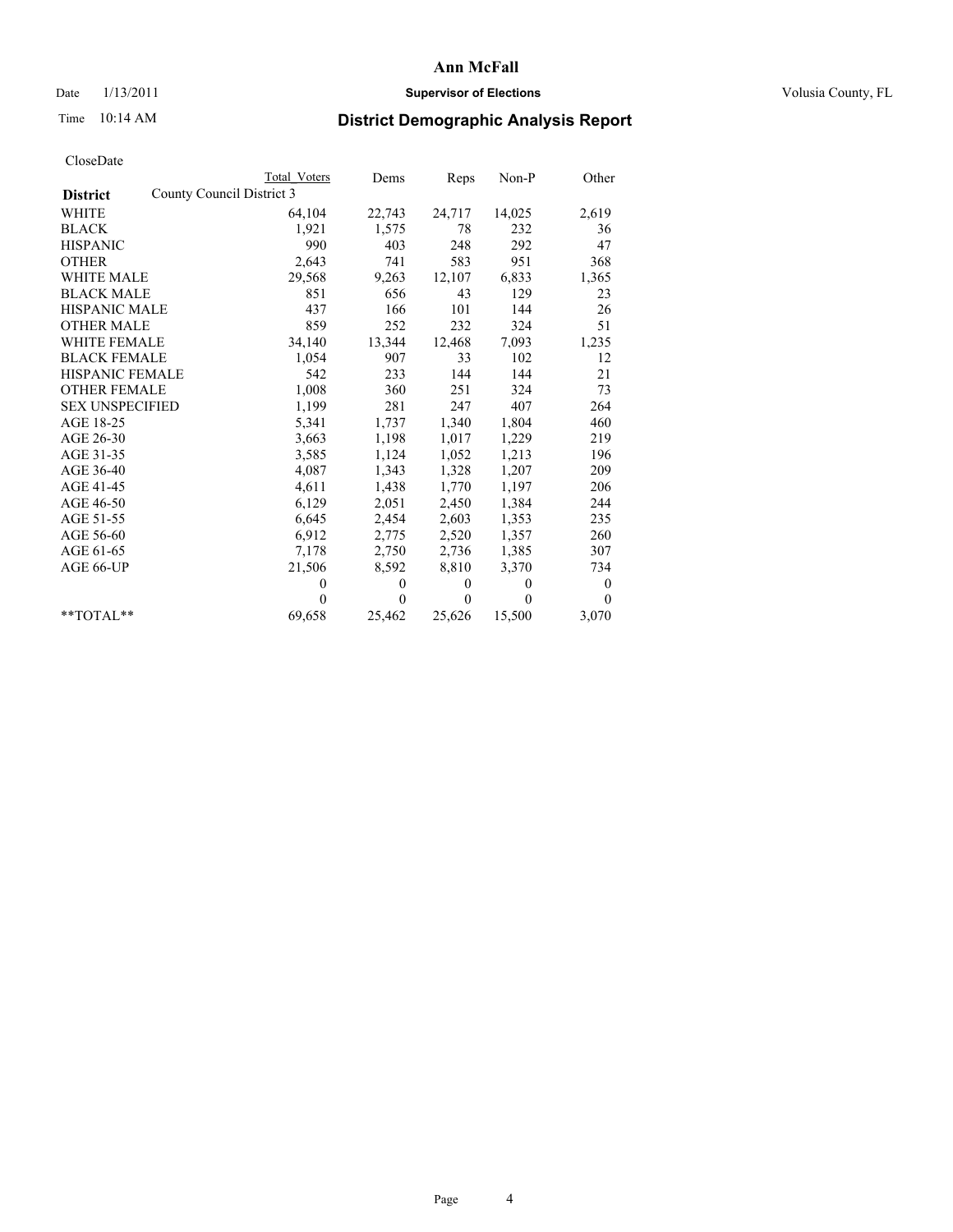## Date  $1/13/2011$  **Supervisor of Elections Supervisor of Elections** Volusia County, FL

# Time 10:14 AM **District Demographic Analysis Report**

|                                              | <b>Total Voters</b> | Dems         | Reps         | $Non-P$  | Other            |
|----------------------------------------------|---------------------|--------------|--------------|----------|------------------|
| County Council District 4<br><b>District</b> |                     |              |              |          |                  |
| <b>WHITE</b>                                 | 53,996              | 19,381       | 21,623       | 10,802   | 2,190            |
| <b>BLACK</b>                                 | 5,360               | 4,413        | 189          | 649      | 109              |
| <b>HISPANIC</b>                              | 1,280               | 571          | 322          | 342      | 45               |
| <b>OTHER</b>                                 | 3,334               | 1,118        | 780          | 1,080    | 356              |
| <b>WHITE MALE</b>                            | 24,674              | 7,768        | 10,459       | 5,290    | 1,157            |
| <b>BLACK MALE</b>                            | 2,104               | 1,615        | 103          | 323      | 63               |
| <b>HISPANIC MALE</b>                         | 569                 | 220          | 160          | 160      | 29               |
| <b>OTHER MALE</b>                            | 1,143               | 364          | 314          | 402      | 63               |
| <b>WHITE FEMALE</b>                          | 29,030              | 11,524       | 11,055       | 5,439    | 1,012            |
| <b>BLACK FEMALE</b>                          | 3,220               | 2,767        | 86           | 322      | 45               |
| HISPANIC FEMALE                              | 703                 | 348          | 157          | 182      | 16               |
| <b>OTHER FEMALE</b>                          | 1,339               | 533          | 348          | 390      | 68               |
| <b>SEX UNSPECIFIED</b>                       | 1,188               | 344          | 232          | 365      | 247              |
| AGE 18-25                                    | 6,108               | 2,478        | 1,478        | 1,716    | 436              |
| AGE 26-30                                    | 3,732               | 1,464        | 946          | 1,140    | 182              |
| AGE 31-35                                    | 3,368               | 1,303        | 906          | 981      | 178              |
| AGE 36-40                                    | 3,559               | 1,264        | 1,199        | 900      | 196              |
| AGE 41-45                                    | 4,261               | 1,550        | 1,593        | 942      | 176              |
| AGE 46-50                                    | 5,432               | 1,995        | 2,089        | 1,140    | 208              |
| AGE 51-55                                    | 6,006               | 2,421        | 2,246        | 1,124    | 215              |
| AGE 56-60                                    | 6,028               | 2,508        | 2,151        | 1,146    | 223              |
| AGE 61-65                                    | 6,224               | 2,532        | 2,297        | 1,146    | 249              |
| AGE 66-UP                                    | 19,251              | 7,968        | 8,008        | 2,638    | 637              |
|                                              | $\theta$            | $\mathbf{0}$ | $\mathbf{0}$ | $\Omega$ | $\boldsymbol{0}$ |
|                                              | $\theta$            | $\theta$     | $\mathbf{0}$ | $\theta$ | $\theta$         |
| $*$ $TOTAI.**$                               | 63,970              | 25,483       | 22,914       | 12,873   | 2,700            |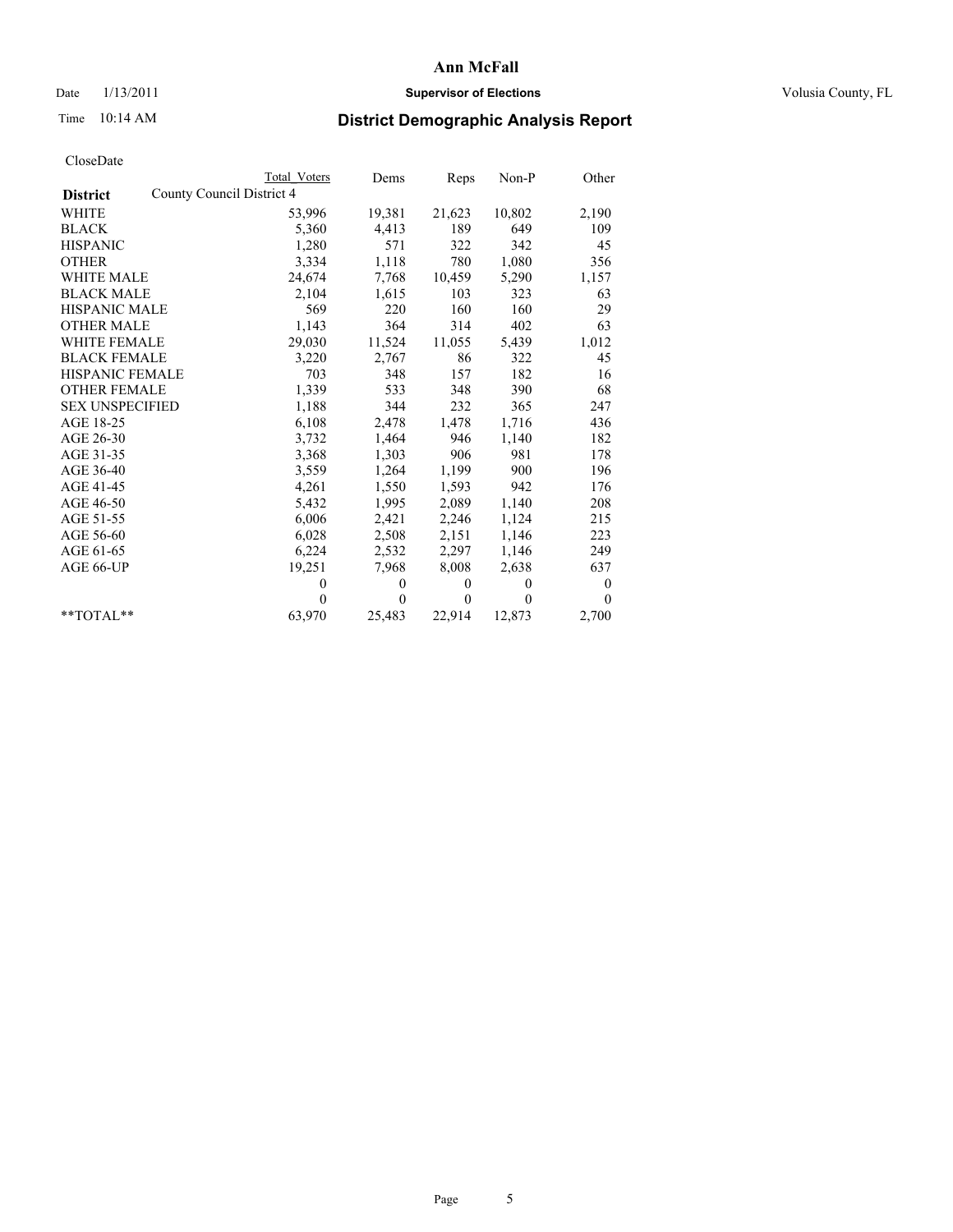# Date  $1/13/2011$  **Supervisor of Elections** Volusia County, FL

# Time 10:14 AM **District Demographic Analysis Report**

|                                              | <b>Total Voters</b> | Dems         | Reps         | $Non-P$  | Other    |
|----------------------------------------------|---------------------|--------------|--------------|----------|----------|
| County Council District 5<br><b>District</b> |                     |              |              |          |          |
| WHITE                                        | 48,288              | 15,486       | 19,835       | 10,391   | 2,576    |
| <b>BLACK</b>                                 | 5,188               | 4,012        | 265          | 730      | 181      |
| <b>HISPANIC</b>                              | 13,033              | 6,443        | 2,169        | 3,996    | 425      |
| <b>OTHER</b>                                 | 3,834               | 1,221        | 769          | 1,356    | 488      |
| <b>WHITE MALE</b>                            | 22,577              | 6,395        | 9,743        | 5,085    | 1,354    |
| <b>BLACK MALE</b>                            | 2,308               | 1,675        | 154          | 369      | 110      |
| <b>HISPANIC MALE</b>                         | 6,161               | 2,920        | 1,085        | 1,936    | 220      |
| <b>OTHER MALE</b>                            | 1,265               | 436          | 294          | 453      | 82       |
| <b>WHITE FEMALE</b>                          | 25,438              | 9,006        | 9,978        | 5,248    | 1,206    |
| <b>BLACK FEMALE</b>                          | 2,836               | 2,297        | 111          | 358      | 70       |
| HISPANIC FEMALE                              | 6,777               | 3,469        | 1,078        | 2,032    | 198      |
| <b>OTHER FEMALE</b>                          | 1,489               | 579          | 314          | 493      | 103      |
| <b>SEX UNSPECIFIED</b>                       | 1,492               | 385          | 281          | 499      | 327      |
| AGE 18-25                                    | 7,843               | 2,728        | 1,767        | 2,641    | 707      |
| AGE 26-30                                    | 5,088               | 1,736        | 1,232        | 1,793    | 327      |
| AGE 31-35                                    | 5,457               | 1,982        | 1,441        | 1,691    | 343      |
| AGE 36-40                                    | 5,936               | 2,118        | 1,842        | 1,630    | 346      |
| AGE 41-45                                    | 6,185               | 2,198        | 2,100        | 1,583    | 304      |
| AGE 46-50                                    | 7,192               | 2,596        | 2,647        | 1,636    | 313      |
| AGE 51-55                                    | 6,972               | 2,667        | 2,602        | 1,374    | 329      |
| AGE 56-60                                    | 6,130               | 2,533        | 2,149        | 1,196    | 252      |
| AGE 61-65                                    | 5,522               | 2,225        | 2,041        | 1,009    | 247      |
| AGE 66-UP                                    | 14,018              | 6,379        | 5,217        | 1,920    | 502      |
|                                              | $\theta$            | $\mathbf{0}$ | $\mathbf{0}$ | $\theta$ | 0        |
|                                              | $\theta$            | $\theta$     | $\theta$     | $\theta$ | $\theta$ |
| $*$ $TOTAI.**$                               | 70,343              | 27,162       | 23,038       | 16,473   | 3,670    |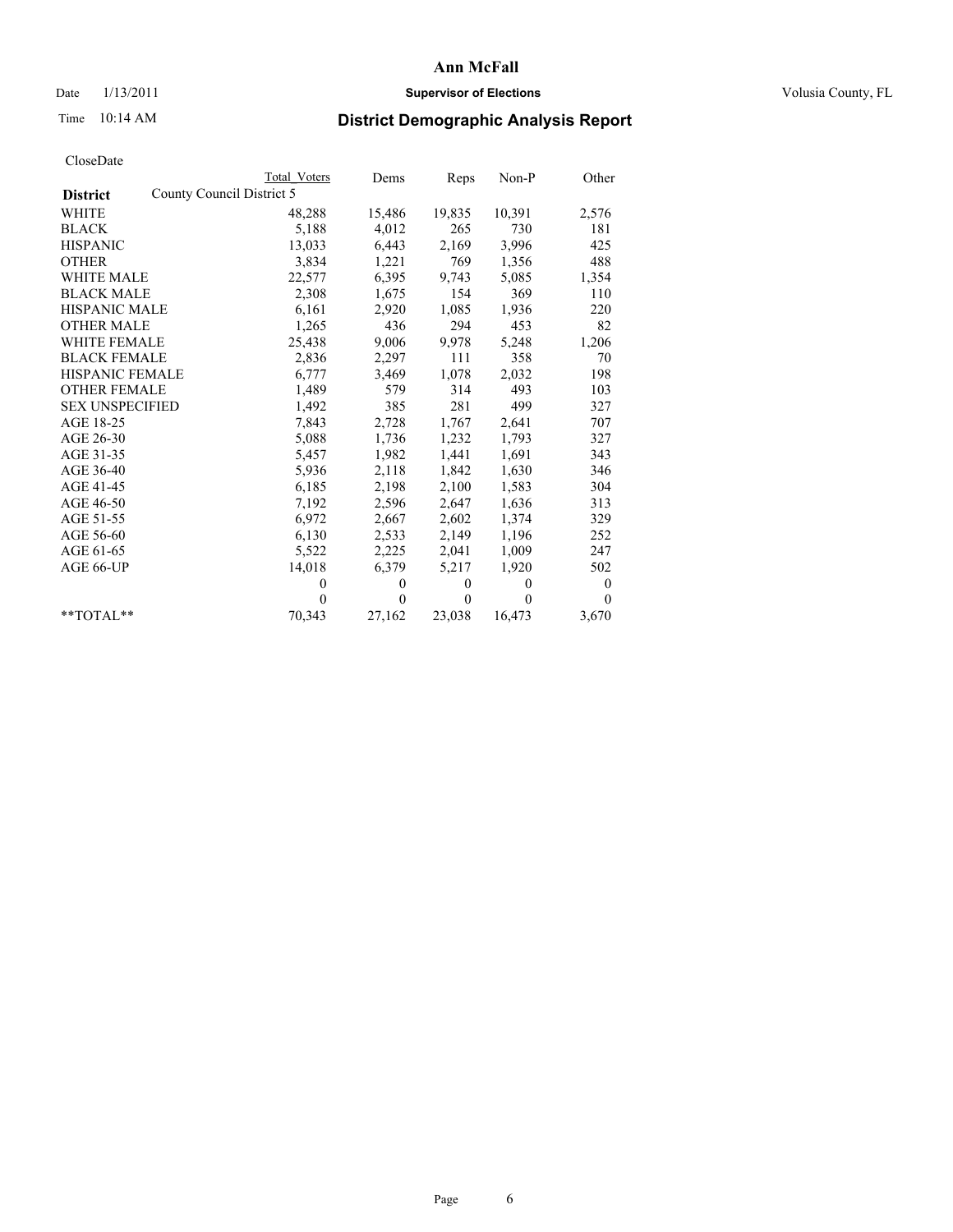## Date  $1/13/2011$  **Supervisor of Elections Supervisor of Elections** Volusia County, FL

# Time 10:14 AM **District Demographic Analysis Report**

|                                                 | Total Voters   | Dems           | Reps         | Non-P          | Other            |  |  |  |
|-------------------------------------------------|----------------|----------------|--------------|----------------|------------------|--|--|--|
| Indigo Community Development<br><b>District</b> |                |                |              |                |                  |  |  |  |
| <b>WHITE</b>                                    | 792            | 207            | 401          | 147            | 37               |  |  |  |
| <b>BLACK</b>                                    | 72             | 56             | 6            | 10             | $\overline{0}$   |  |  |  |
| <b>HISPANIC</b>                                 | 35             | 17             | 6            | 12             | $\theta$         |  |  |  |
| <b>OTHER</b>                                    | 67             | 19             | 23           | 21             | 4                |  |  |  |
| <b>WHITE MALE</b>                               | 393            | 85             | 203          | 82             | 23               |  |  |  |
| <b>BLACK MALE</b>                               | 33             | 23             | 4            | 6              | $\mathbf{0}$     |  |  |  |
| HISPANIC MALE                                   | 12             | 4              | 1            | 7              | $\boldsymbol{0}$ |  |  |  |
| <b>OTHER MALE</b>                               | 27             | 6              | 8            | 11             | $\overline{c}$   |  |  |  |
| <b>WHITE FEMALE</b>                             | 395            | 121            | 196          | 65             | 13               |  |  |  |
| <b>BLACK FEMALE</b>                             | 39             | 33             | 2            | 4              | $\theta$         |  |  |  |
| HISPANIC FEMALE                                 | 23             | 13             | 5            | 5              | $\mathbf{0}$     |  |  |  |
| <b>OTHER FEMALE</b>                             | 29             | 7              | 12           | 10             | $\boldsymbol{0}$ |  |  |  |
| <b>SEX UNSPECIFIED</b>                          | 15             | 7              | 5            | $\theta$       | $\mathfrak{Z}$   |  |  |  |
| AGE 18-25                                       | 82             | 17             | 34           | 24             | $\overline{7}$   |  |  |  |
| AGE 26-30                                       | 98             | 32             | 34           | 27             | 5                |  |  |  |
| AGE 31-35                                       | 77             | 24             | 23           | 28             | $\overline{c}$   |  |  |  |
| AGE 36-40                                       | 82             | 22             | 41           | 17             | $\overline{c}$   |  |  |  |
| AGE 41-45                                       | 61             | 21             | 27           | 12             | 1                |  |  |  |
| AGE 46-50                                       | 75             | 24             | 38           | 12             |                  |  |  |  |
| AGE 51-55                                       | 82             | 29             | 42           | 8              | 3                |  |  |  |
| AGE 56-60                                       | 99             | 30             | 49           | 17             | 3                |  |  |  |
| AGE 61-65                                       | 131            | 44             | 54           | 24             | 9                |  |  |  |
| AGE 66-UP                                       | 179            | 56             | 94           | 21             | 8                |  |  |  |
|                                                 | $\overline{0}$ | $\overline{0}$ | $\mathbf{0}$ | $\overline{0}$ | $\theta$         |  |  |  |
|                                                 | $\theta$       | $\theta$       | $\theta$     | $\theta$       | $\theta$         |  |  |  |
| **TOTAL**                                       | 966            | 299            | 436          | 190            | 41               |  |  |  |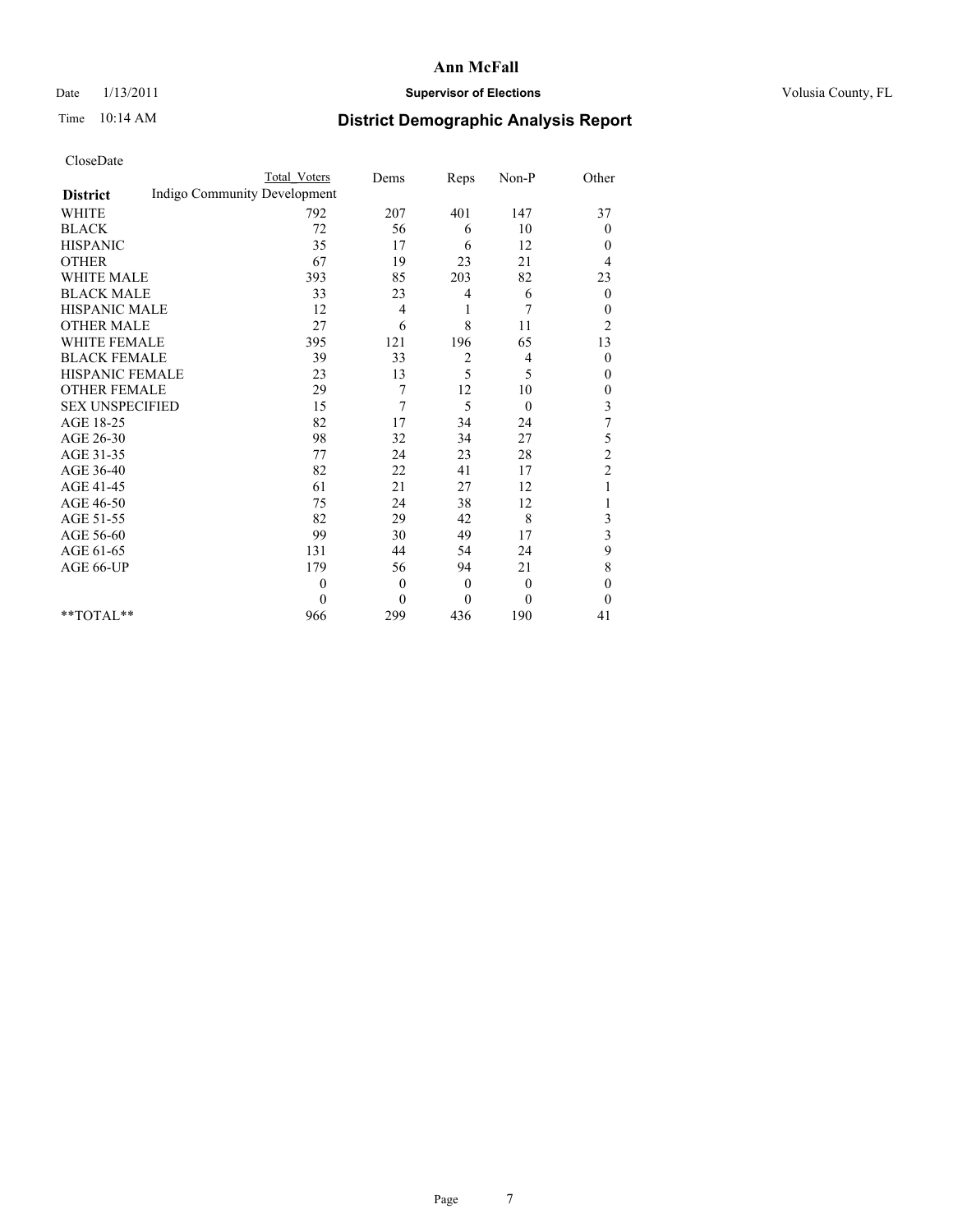## Date  $1/13/2011$  **Supervisor of Elections Supervisor of Elections** Volusia County, FL

# Time 10:14 AM **District Demographic Analysis Report**

|                                                 | <b>Total Voters</b> | Dems           | Reps           | Non-P          | Other                   |
|-------------------------------------------------|---------------------|----------------|----------------|----------------|-------------------------|
| DeBary Community Development<br><b>District</b> |                     |                |                |                |                         |
| <b>WHITE</b>                                    | 643                 | 194            | 294            | 134            | 21                      |
| <b>BLACK</b>                                    | 10                  | 6              | 2              | 2              | $\overline{0}$          |
| <b>HISPANIC</b>                                 | 12                  | 3              | 5              | 3              |                         |
| <b>OTHER</b>                                    | 29                  | 5              | 7              | 14             | 3                       |
| <b>WHITE MALE</b>                               | 323                 | 89             | 154            | 70             | 10                      |
| <b>BLACK MALE</b>                               | 6                   | 3              | 1              | 2              | $\Omega$                |
| HISPANIC MALE                                   | 5                   |                | $\overline{c}$ | 1              |                         |
| <b>OTHER MALE</b>                               | $\mathbf Q$         |                | 1              | 7              | $\Omega$                |
| <b>WHITE FEMALE</b>                             | 312                 | 103            | 137            | 62             | 10                      |
| <b>BLACK FEMALE</b>                             | 4                   | 3              |                | $\theta$       | $\theta$                |
| HISPANIC FEMALE                                 | 7                   | 2              | 3              | 2              | 0                       |
| <b>OTHER FEMALE</b>                             | 13                  | 4              | 5              | 3              |                         |
| <b>SEX UNSPECIFIED</b>                          | 15                  | $\overline{2}$ | 4              | 6              | 3                       |
| AGE 18-25                                       | 88                  | 25             | 26             | 31             | 6                       |
| AGE 26-30                                       | 36                  | 9              | 14             | 12             |                         |
| AGE 31-35                                       | 28                  | 9              | 9              | 8              | $\overline{c}$          |
| AGE 36-40                                       | 52                  | 13             | 22             | 15             | $\overline{c}$          |
| AGE 41-45                                       | 62                  | 10             | 36             | 14             | $\overline{c}$          |
| AGE 46-50                                       | 98                  | 27             | 50             | 19             | $\overline{c}$          |
| AGE 51-55                                       | 98                  | 30             | 49             | 17             | $\overline{\mathbf{c}}$ |
| AGE 56-60                                       | 86                  | 27             | 45             | 12             | $\overline{c}$          |
| AGE 61-65                                       | 64                  | 22             | 25             | 14             | 3                       |
| AGE 66-UP                                       | 82                  | 36             | 32             | 11             | 3                       |
|                                                 | $\theta$            | $\theta$       | $\overline{0}$ | $\overline{0}$ | $\theta$                |
|                                                 | $\Omega$            | $\theta$       | $\overline{0}$ | $\theta$       | $\Omega$                |
| **TOTAL**                                       | 694                 | 208            | 308            | 153            | 25                      |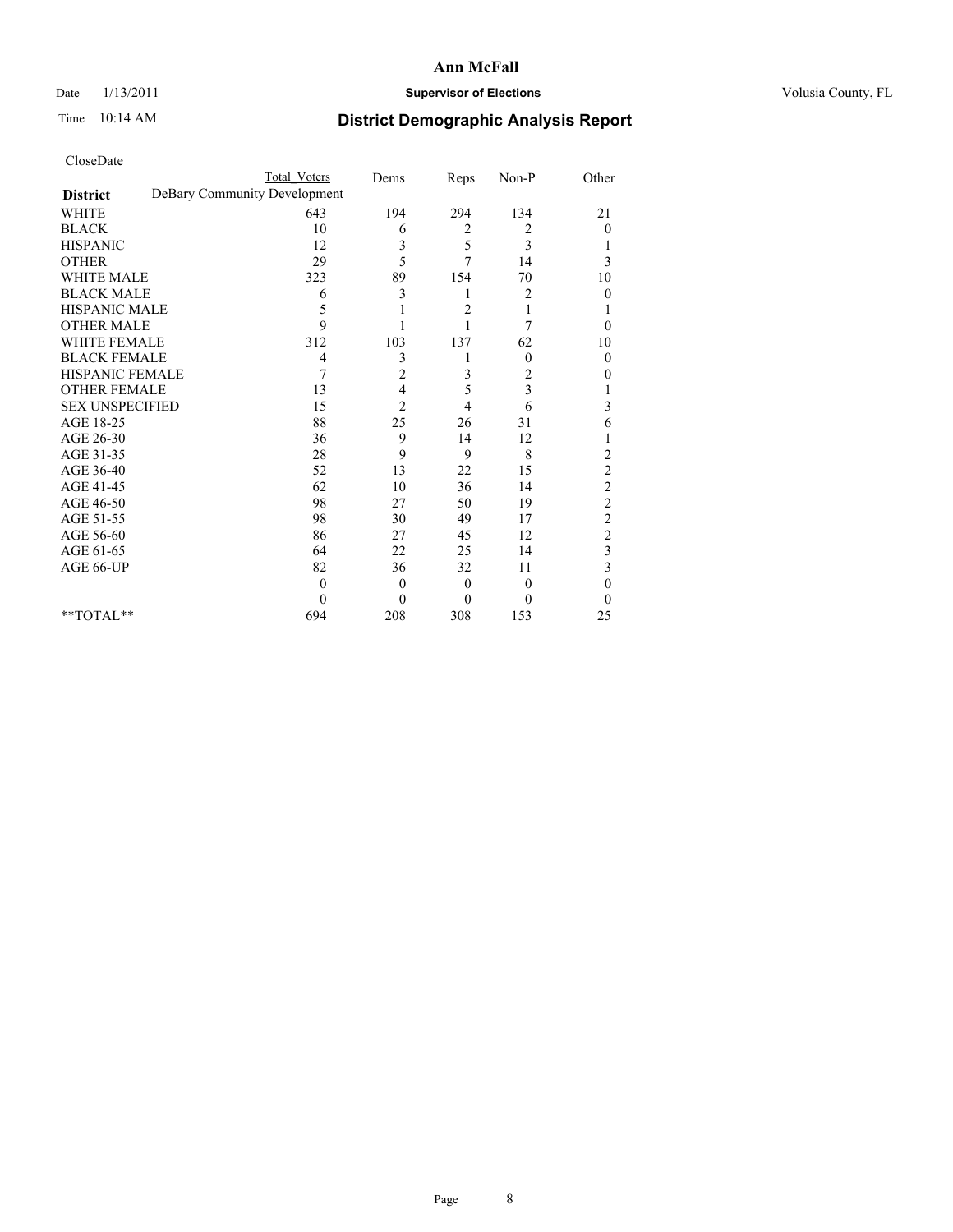## Date  $1/13/2011$  **Supervisor of Elections Supervisor of Elections** Volusia County, FL

# Time 10:14 AM **District Demographic Analysis Report**

|                                             | <b>Total Voters</b> | Dems     | Reps         | $Non-P$      | Other        |  |
|---------------------------------------------|---------------------|----------|--------------|--------------|--------------|--|
| Congressional District 3<br><b>District</b> |                     |          |              |              |              |  |
| <b>WHITE</b>                                | 5,268               | 1,795    | 2,292        | 927          | 254          |  |
| <b>BLACK</b>                                | 2,213               | 1,861    | 58           | 251          | 43           |  |
| <b>HISPANIC</b>                             | 396                 | 167      | 58           | 150          | 21           |  |
| <b>OTHER</b>                                | 383                 | 147      | 79           | 115          | 42           |  |
| <b>WHITE MALE</b>                           | 2,454               | 745      | 1,111        | 457          | 141          |  |
| <b>BLACK MALE</b>                           | 872                 | 718      | 19           | 106          | 29           |  |
| <b>HISPANIC MALE</b>                        | 174                 | 73       | 27           | 62           | 12           |  |
| <b>OTHER MALE</b>                           | 119                 | 54       | 29           | 30           | 6            |  |
| <b>WHITE FEMALE</b>                         | 2,780               | 1,040    | 1,163        | 465          | 112          |  |
| <b>BLACK FEMALE</b>                         | 1,315               | 1,123    | 38           | 140          | 14           |  |
| HISPANIC FEMALE                             | 218                 | 94       | 31           | 85           | $\,$ 8 $\,$  |  |
| <b>OTHER FEMALE</b>                         | 140                 | 61       | 33           | 38           | 8            |  |
| <b>SEX UNSPECIFIED</b>                      | 188                 | 62       | 36           | 60           | 30           |  |
| AGE 18-25                                   | 854                 | 367      | 137          | 285          | 65           |  |
| AGE 26-30                                   | 535                 | 271      | 89           | 141          | 34           |  |
| AGE 31-35                                   | 532                 | 244      | 125          | 131          | 32           |  |
| AGE 36-40                                   | 591                 | 292      | 150          | 128          | 21           |  |
| AGE 41-45                                   | 630                 | 276      | 191          | 140          | 23           |  |
| AGE 46-50                                   | 776                 | 390      | 237          | 126          | 23           |  |
| AGE 51-55                                   | 802                 | 392      | 273          | 109          | 28           |  |
| AGE 56-60                                   | 775                 | 403      | 241          | 99           | 32           |  |
| AGE 61-65                                   | 731                 | 332      | 275          | 92           | 32           |  |
| AGE 66-UP                                   | 2,034               | 1,003    | 769          | 192          | 70           |  |
|                                             | $\mathbf{0}$        | $\theta$ | $\mathbf{0}$ | $\mathbf{0}$ | $\bf{0}$     |  |
|                                             | $\theta$            | $\theta$ | $\Omega$     | $\theta$     | $\mathbf{0}$ |  |
| $*$ $TOTAI.**$                              | 8,260               | 3,970    | 2,487        | 1,443        | 360          |  |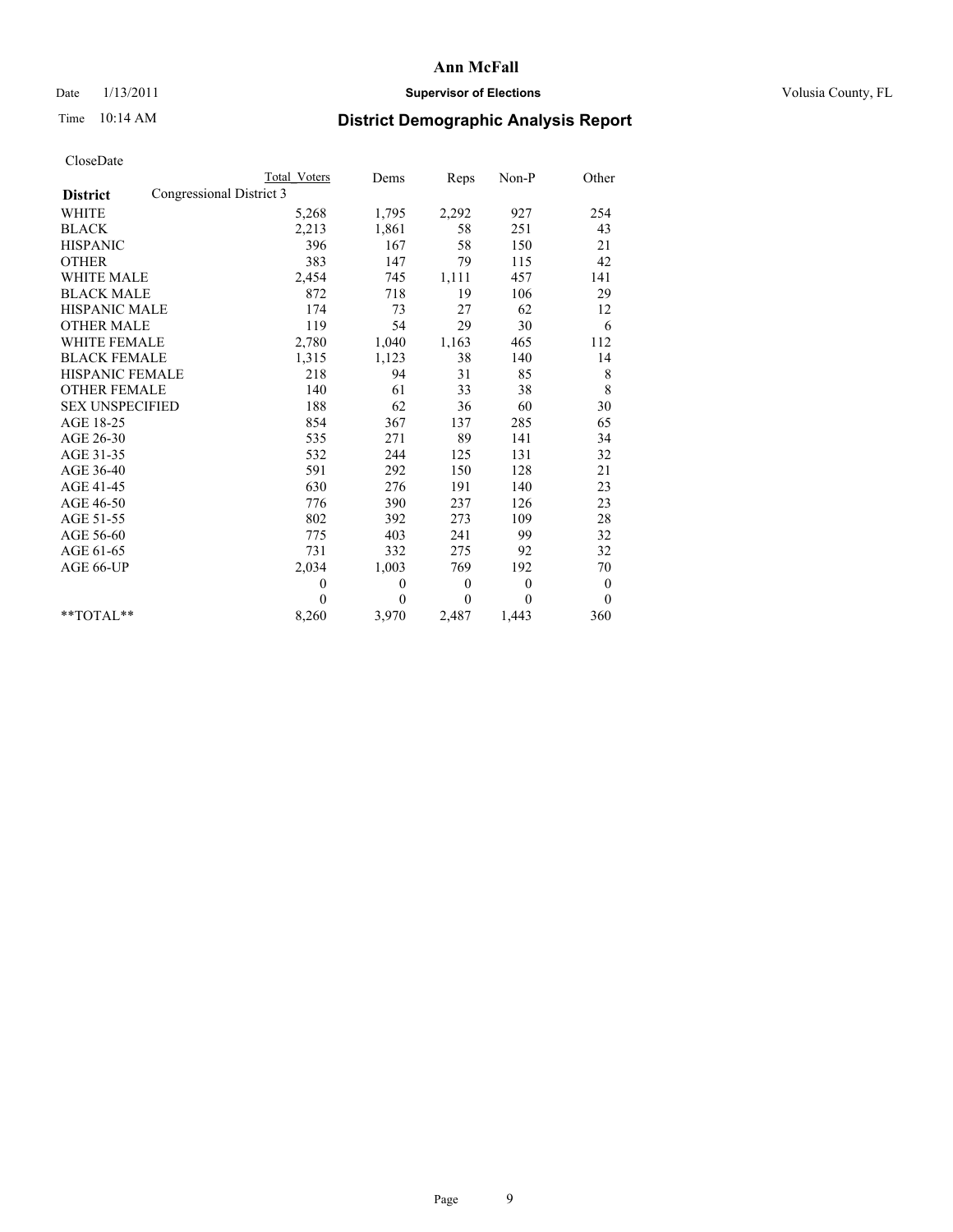## Date  $1/13/2011$  **Supervisor of Elections Supervisor of Elections** Volusia County, FL

# Time 10:14 AM **District Demographic Analysis Report**

|                        | Total Voters             | Dems     | Reps         | $Non-P$  | Other        |
|------------------------|--------------------------|----------|--------------|----------|--------------|
| <b>District</b>        | Congressional District 7 |          |              |          |              |
| <b>WHITE</b>           | 141,246                  | 50,071   | 55,893       | 28,628   | 6,654        |
| <b>BLACK</b>           | 20,267                   | 16,740   | 706          | 2,358    | 463          |
| <b>HISPANIC</b>        | 13,520                   | 6,487    | 2,388        | 4,177    | 468          |
| <b>OTHER</b>           | 9,729                    | 3,348    | 2,012        | 3,239    | 1,130        |
| <b>WHITE MALE</b>      | 65,014                   | 20,278   | 27,236       | 13,952   | 3,548        |
| <b>BLACK MALE</b>      | 8,062                    | 6,307    | 393          | 1,124    | 238          |
| <b>HISPANIC MALE</b>   | 6,311                    | 2,904    | 1,194        | 1,975    | 238          |
| <b>OTHER MALE</b>      | 3,197                    | 1,122    | 803          | 1,076    | 196          |
| <b>WHITE FEMALE</b>    | 75,499                   | 29,552   | 28,381       | 14,505   | 3,061        |
| <b>BLACK FEMALE</b>    | 12,044                   | 10,303   | 311          | 1,210    | 220          |
| HISPANIC FEMALE        | 7,111                    | 3,530    | 1,182        | 2,177    | 222          |
| <b>OTHER FEMALE</b>    | 3,772                    | 1,556    | 831          | 1,170    | 215          |
| <b>SEX UNSPECIFIED</b> | 3,752                    | 1,094    | 668          | 1,213    | 777          |
| AGE 18-25              | 20,986                   | 9,144    | 4,364        | 5,899    | 1,579        |
| AGE 26-30              | 12,297                   | 4,730    | 2,930        | 3,974    | 663          |
| AGE 31-35              | 11,435                   | 4,307    | 3,032        | 3,383    | 713          |
| AGE 36-40              | 12,033                   | 4,372    | 3,823        | 3,169    | 669          |
| AGE 41-45              | 13,709                   | 4,993    | 4,833        | 3,256    | 627          |
| AGE 46-50              | 16,724                   | 6,313    | 6,099        | 3,559    | 753          |
| AGE 51-55              | 17,472                   | 7,249    | 6,252        | 3,219    | 752          |
| AGE 56-60              | 16,708                   | 7,242    | 5,763        | 3,035    | 668          |
| AGE 61-65              | 16,049                   | 6,880    | 5,739        | 2,771    | 659          |
| AGE 66-UP              | 47,348                   | 21,416   | 18,163       | 6,137    | 1,632        |
|                        | $\mathbf{0}$             | $\theta$ | $\theta$     | $\theta$ | $\mathbf{0}$ |
|                        | $\theta$                 | $\theta$ | $\mathbf{0}$ | $\theta$ | $\theta$     |
| $*$ $TOTAI.**$         | 184,762                  | 76,646   | 60,999       | 38,402   | 8,715        |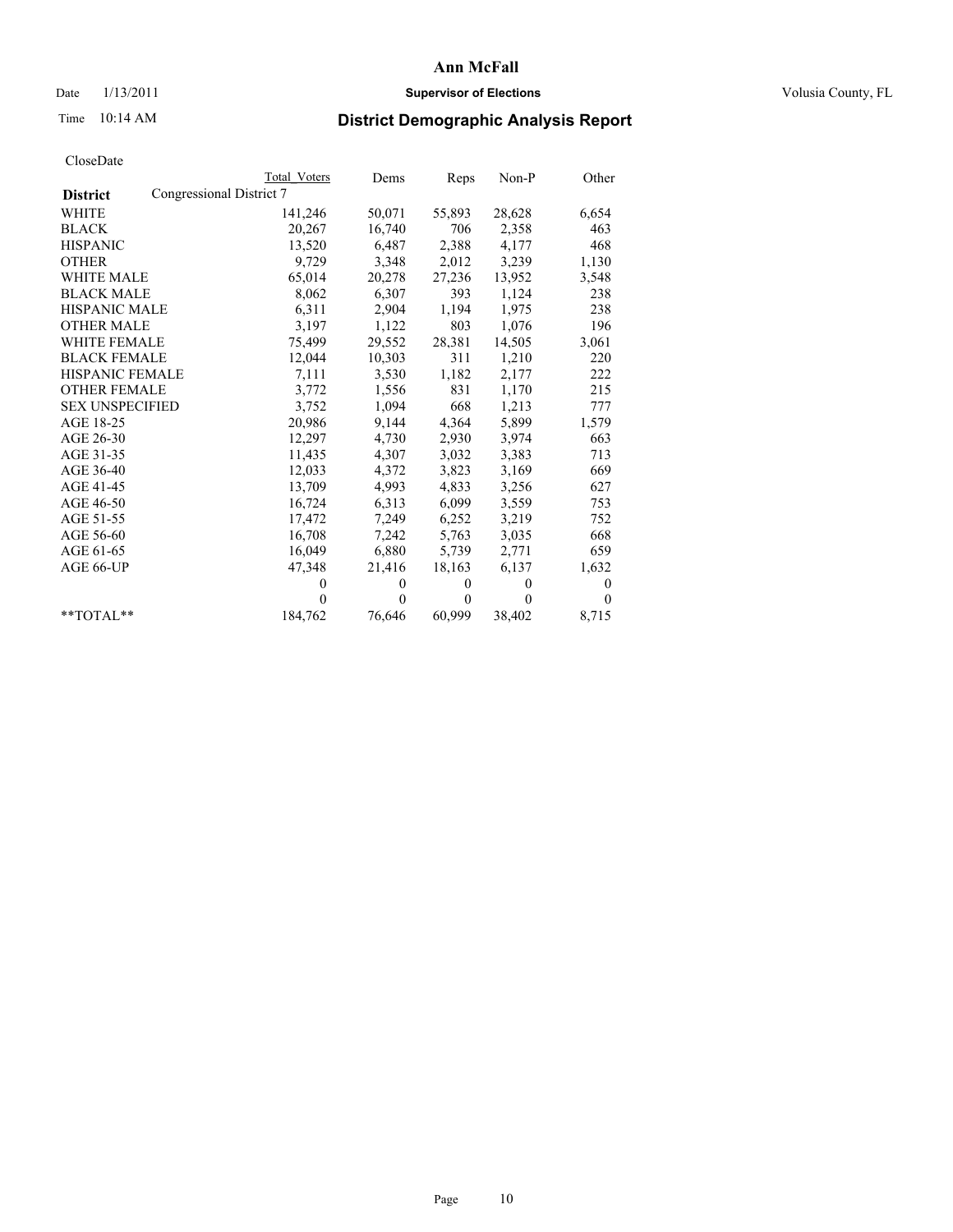# Date  $1/13/2011$  **Supervisor of Elections** Volusia County, FL

# Time 10:14 AM **District Demographic Analysis Report**

|                        | <b>Total Voters</b>       | Dems     | Reps         | $Non-P$  | Other        |  |  |  |  |
|------------------------|---------------------------|----------|--------------|----------|--------------|--|--|--|--|
| <b>District</b>        | Congressional District 24 |          |              |          |              |  |  |  |  |
| <b>WHITE</b>           | 110,938                   | 38,556   | 43,541       | 24,026   | 4,815        |  |  |  |  |
| <b>BLACK</b>           | 5,101                     | 4,075    | 219          | 676      | 131          |  |  |  |  |
| <b>HISPANIC</b>        | 5,800                     | 2,692    | 1,095        | 1,793    | 220          |  |  |  |  |
| <b>OTHER</b>           | 5,471                     | 1,652    | 1,233        | 1,907    | 679          |  |  |  |  |
| <b>WHITE MALE</b>      | 51,392                    | 15,741   | 21,335       | 11,785   | 2,531        |  |  |  |  |
| <b>BLACK MALE</b>      | 2,232                     | 1,688    | 115          | 352      | 77           |  |  |  |  |
| <b>HISPANIC MALE</b>   | 2,714                     | 1,207    | 513          | 874      | 120          |  |  |  |  |
| <b>OTHER MALE</b>      | 1,855                     | 568      | 492          | 687      | 108          |  |  |  |  |
| <b>WHITE FEMALE</b>    | 58,871                    | 22,585   | 21,959       | 12,081   | 2,246        |  |  |  |  |
| <b>BLACK FEMALE</b>    | 2,830                     | 2,355    | 101          | 321      | 53           |  |  |  |  |
| HISPANIC FEMALE        | 3,047                     | 1,467    | 576          | 905      | 99           |  |  |  |  |
| <b>OTHER FEMALE</b>    | 2,133                     | 800      | 512          | 682      | 139          |  |  |  |  |
| <b>SEX UNSPECIFIED</b> | 2,236                     | 564      | 485          | 715      | 472          |  |  |  |  |
| AGE 18-25              | 11,003                    | 3,734    | 2,827        | 3,540    | 902          |  |  |  |  |
| AGE 26-30              | 7,622                     | 2,558    | 2,030        | 2,572    | 462          |  |  |  |  |
| AGE 31-35              | 7,239                     | 2,431    | 2,034        | 2,367    | 407          |  |  |  |  |
| AGE 36-40              | 8,029                     | 2,696    | 2,646        | 2,271    | 416          |  |  |  |  |
| AGE 41-45              | 8,804                     | 2,958    | 3,226        | 2,206    | 414          |  |  |  |  |
| AGE 46-50              | 11,241                    | 3,828    | 4,459        | 2,507    | 447          |  |  |  |  |
| AGE 51-55              | 11,946                    | 4,397    | 4,679        | 2,420    | 450          |  |  |  |  |
| AGE 56-60              | 11,986                    | 4,779    | 4,363        | 2,392    | 452          |  |  |  |  |
| AGE 61-65              | 12,447                    | 4,738    | 4,707        | 2,445    | 557          |  |  |  |  |
| AGE 66-UP              | 36,992                    | 14,856   | 15,117       | 5,681    | 1,338        |  |  |  |  |
|                        | $\theta$                  | $\theta$ | $\theta$     | $\theta$ | $\mathbf{0}$ |  |  |  |  |
|                        | $\Omega$                  | $\theta$ | $\mathbf{0}$ | $\theta$ | $\theta$     |  |  |  |  |
| $*$ $TOTAI.**$         | 127,310                   | 46,975   | 46,088       | 28,402   | 5,845        |  |  |  |  |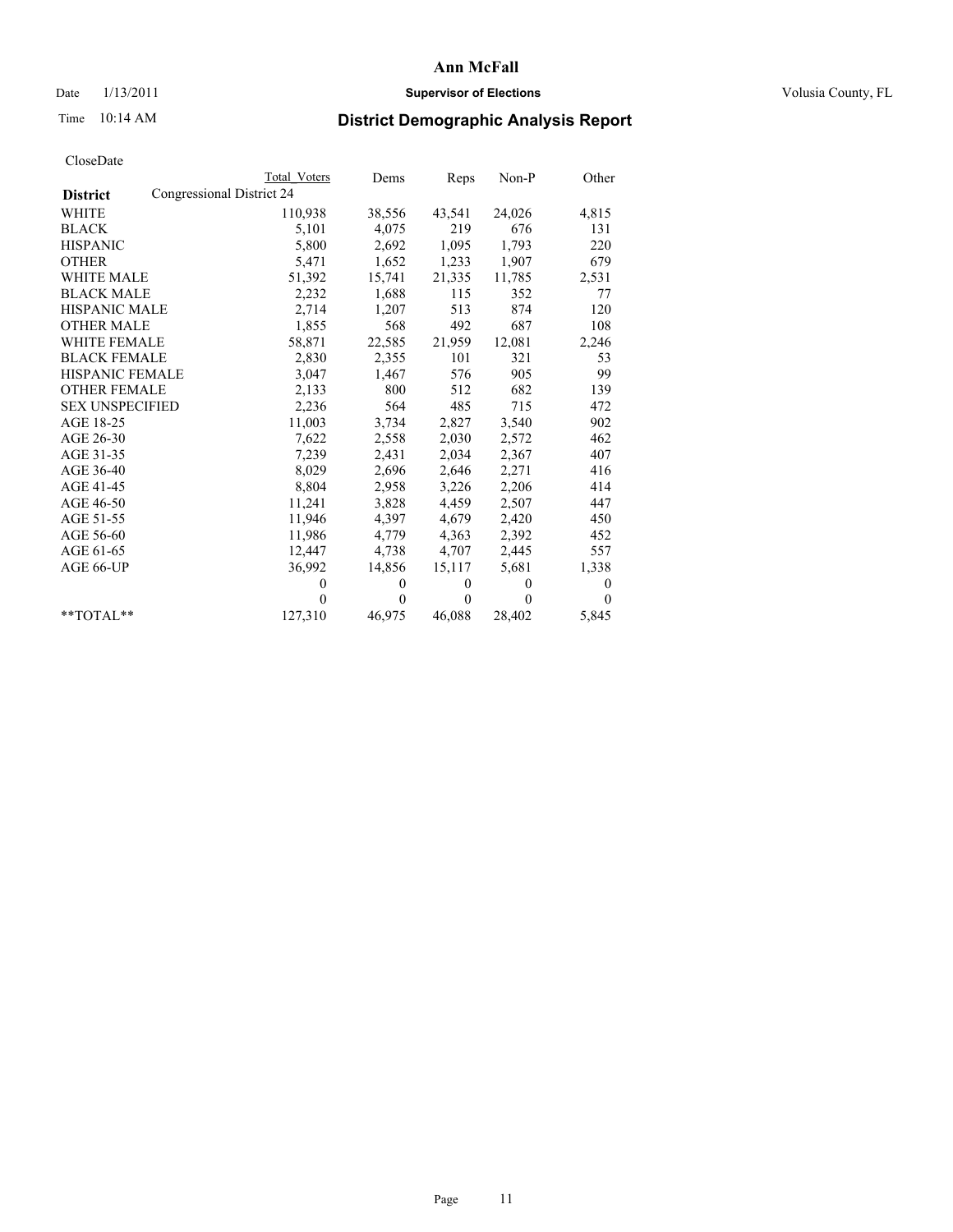# Date  $1/13/2011$  **Supervisor of Elections** Volusia County, FL

# Time 10:14 AM **District Demographic Analysis Report**

|                        |               | Total Voters | Dems         | Reps         | $Non-P$  | Other            |
|------------------------|---------------|--------------|--------------|--------------|----------|------------------|
| <b>District</b>        | Daytona Beach |              |              |              |          |                  |
| <b>WHITE</b>           |               | 20,970       | 8,044        | 7,443        | 4,486    | 997              |
| <b>BLACK</b>           |               | 12,941       | 10,998       | 335          | 1,368    | 240              |
| <b>HISPANIC</b>        |               | 929          | 443          | 170          | 286      | 30               |
| <b>OTHER</b>           |               | 2,319        | 969          | 351          | 740      | 259              |
| <b>WHITE MALE</b>      |               | 10,072       | 3,371        | 3,820        | 2,286    | 595              |
| <b>BLACK MALE</b>      |               | 4,989        | 4,060        | 178          | 636      | 115              |
| <b>HISPANIC MALE</b>   |               | 440          | 198          | 83           | 141      | 18               |
| <b>OTHER MALE</b>      |               | 746          | 306          | 149          | 248      | 43               |
| <b>WHITE FEMALE</b>    |               | 10,794       | 4,628        | 3,593        | 2,178    | 395              |
| <b>BLACK FEMALE</b>    |               | 7,841        | 6,850        | 155          | 713      | 123              |
| HISPANIC FEMALE        |               | 485          | 242          | 87           | 145      | 11               |
| <b>OTHER FEMALE</b>    |               | 864          | 416          | 139          | 268      | 41               |
| <b>SEX UNSPECIFIED</b> |               | 928          | 383          | 95           | 265      | 185              |
| AGE 18-25              |               | 6,830        | 4,358        | 744          | 1,361    | 367              |
| AGE 26-30              |               | 3,107        | 1,606        | 482          | 878      | 141              |
| AGE 31-35              |               | 2,223        | 1,168        | 362          | 592      | 101              |
| AGE 36-40              |               | 2,097        | 1,042        | 471          | 496      | 88               |
| AGE 41-45              |               | 2,224        | 1,202        | 468          | 464      | 90               |
| AGE 46-50              |               | 2,753        | 1,461        | 655          | 533      | 104              |
| AGE 51-55              |               | 3,107        | 1,720        | 778          | 483      | 126              |
| AGE 56-60              |               | 3,045        | 1,616        | 781          | 541      | 107              |
| AGE 61-65              |               | 2,877        | 1,493        | 787          | 488      | 109              |
| AGE 66-UP              |               | 8,896        | 4,788        | 2,771        | 1,044    | 293              |
|                        |               | $\theta$     | $\mathbf{0}$ | $\mathbf{0}$ | $\theta$ | $\boldsymbol{0}$ |
|                        |               | $\theta$     | $\theta$     | $\Omega$     | $\theta$ | $\theta$         |
| $*$ $TOTAI.**$         |               | 37,159       | 20,454       | 8,299        | 6,880    | 1,526            |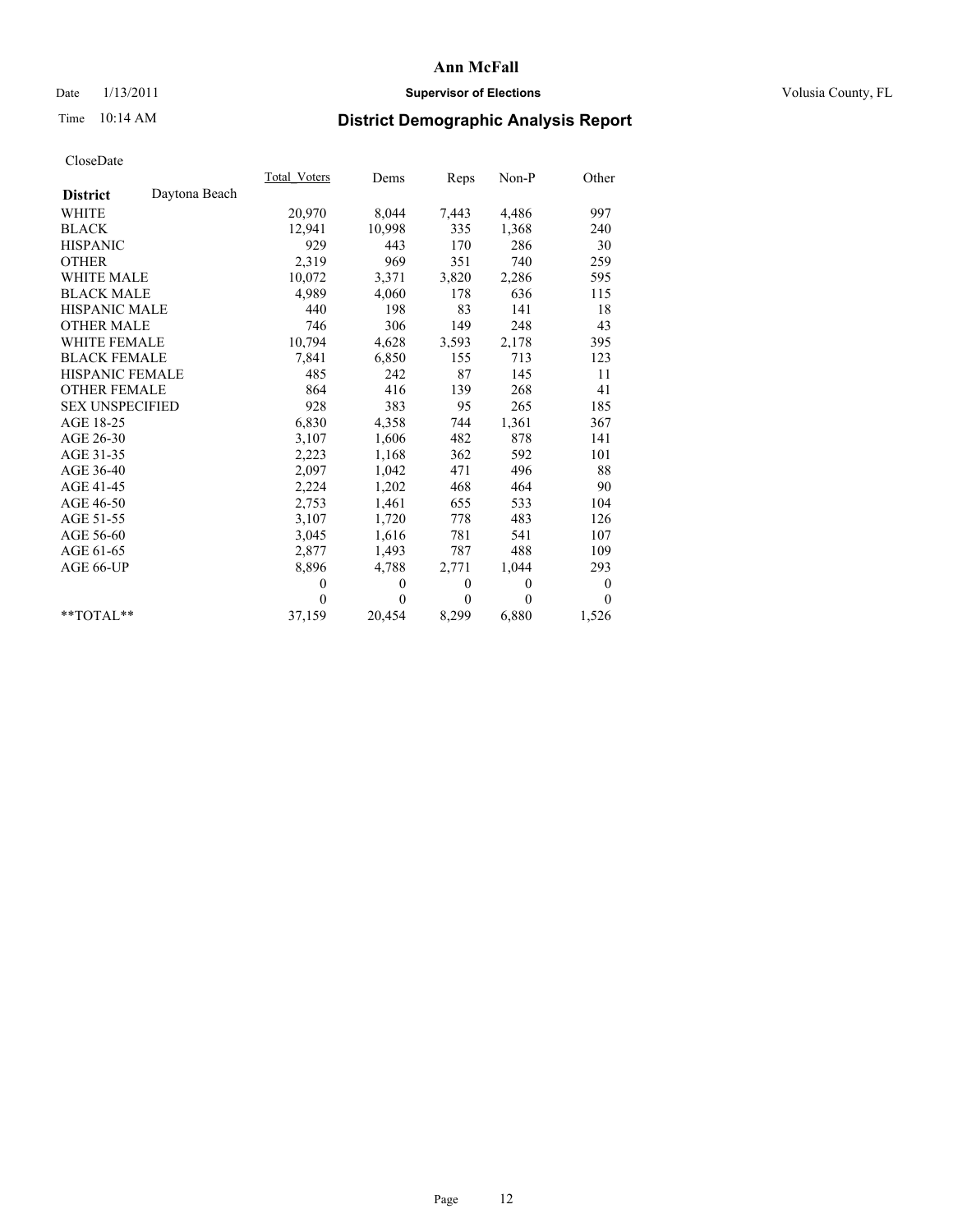# Date  $1/13/2011$  **Supervisor of Elections** Volusia County, FL

# Time 10:14 AM **District Demographic Analysis Report**

|                                         | <b>Total Voters</b> | Dems             | Reps     | Non-P    | Other                   |
|-----------------------------------------|---------------------|------------------|----------|----------|-------------------------|
| Daytona Beach Shores<br><b>District</b> |                     |                  |          |          |                         |
| <b>WHITE</b>                            | 3,241               | 935              | 1,515    | 652      | 139                     |
| <b>BLACK</b>                            | 34                  | 25               | 2        | 5        | 2                       |
| <b>HISPANIC</b>                         | 57                  | 20               | 21       | 14       | $\overline{c}$          |
| <b>OTHER</b>                            | 156                 | 44               | 57       | 41       | 14                      |
| <b>WHITE MALE</b>                       | 1,537               | 408              | 725      | 334      | 70                      |
| <b>BLACK MALE</b>                       | 18                  | 12               | 1        | 3        | $\overline{\mathbf{c}}$ |
| HISPANIC MALE                           | 28                  | 9                | 12       | 5        | $\overline{c}$          |
| <b>OTHER MALE</b>                       | 59                  | 17               | 23       | 18       | 1                       |
| <b>WHITE FEMALE</b>                     | 1,676               | 518              | 778      | 314      | 66                      |
| <b>BLACK FEMALE</b>                     | 16                  | 13               | 1        | 2        | $\theta$                |
| HISPANIC FEMALE                         | 28                  | 11               | 8        | 9        | $\mathbf{0}$            |
| <b>OTHER FEMALE</b>                     | 68                  | 21               | 27       | 16       | 4                       |
| <b>SEX UNSPECIFIED</b>                  | 58                  | 15               | 20       | 11       | 12                      |
| AGE 18-25                               | 127                 | 33               | 42       | 42       | 10                      |
| AGE 26-30                               | 89                  | 33               | 24       | 26       | 6                       |
| AGE 31-35                               | 82                  | 30               | 26       | 19       | 7                       |
| AGE 36-40                               | 65                  | 16               | 24       | 20       | 5                       |
| AGE 41-45                               | 128                 | 35               | 43       | 43       | 7                       |
| AGE 46-50                               | 173                 | 48               | 72       | 46       | 7                       |
| AGE 51-55                               | 235                 | 61               | 115      | 51       | 8                       |
| AGE 56-60                               | 296                 | 68               | 133      | 75       | 20                      |
| AGE 61-65                               | 405                 | 122              | 181      | 80       | 22                      |
| AGE 66-UP                               | 1,888               | 578              | 935      | 310      | 65                      |
|                                         | $\theta$            | $\boldsymbol{0}$ | $\theta$ | $\theta$ | $\mathbf{0}$            |
|                                         | 0                   | $\theta$         | $\theta$ | $\Omega$ | $\mathbf{0}$            |
| $*$ $TOTAI.**$                          | 3,488               | 1,024            | 1,595    | 712      | 157                     |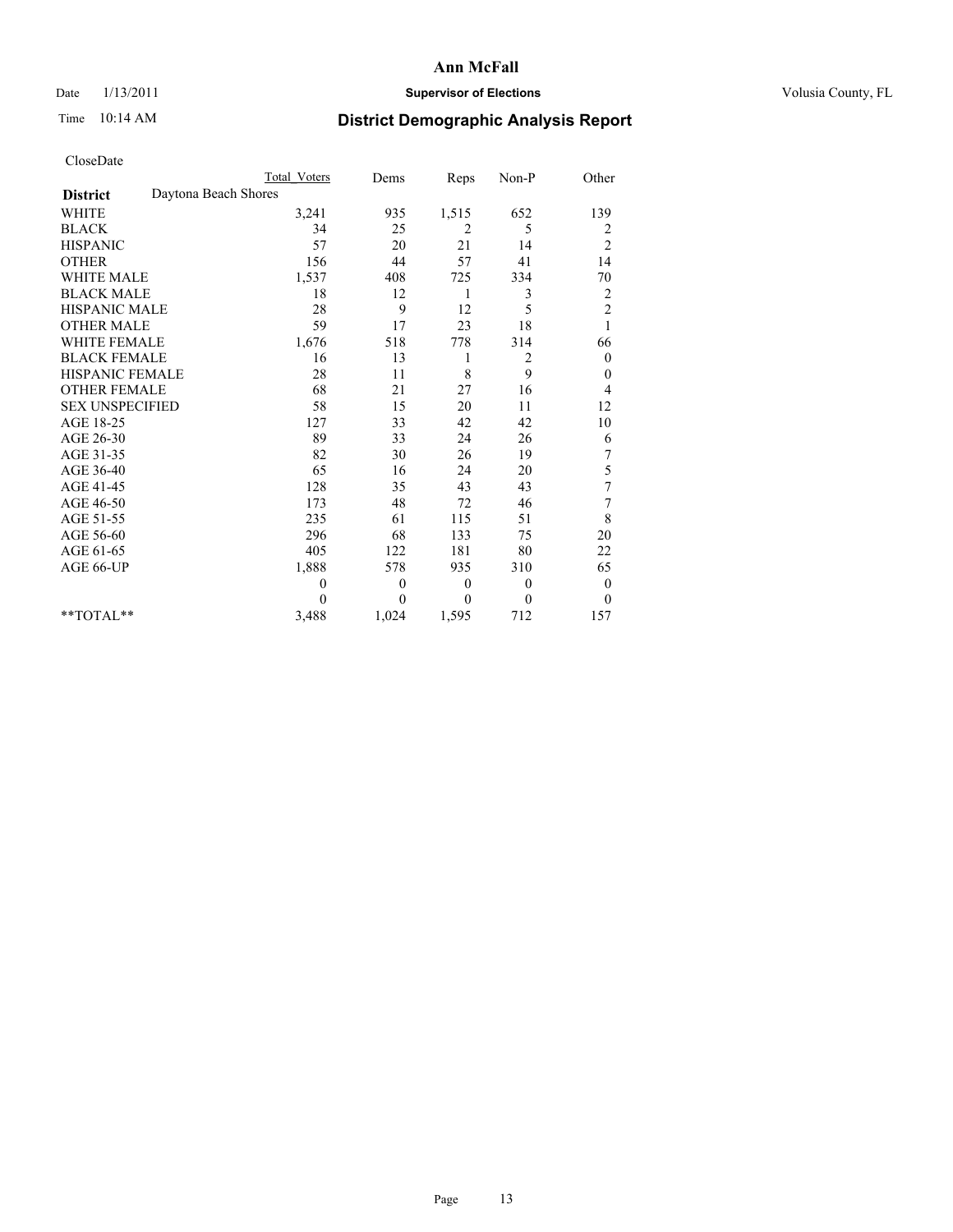# Date  $1/13/2011$  **Supervisor of Elections** Volusia County, FL

# Time 10:14 AM **District Demographic Analysis Report**

|                           | Total Voters | Dems         | Reps         | $Non-P$      | Other            |  |
|---------------------------|--------------|--------------|--------------|--------------|------------------|--|
| DeBary<br><b>District</b> |              |              |              |              |                  |  |
| <b>WHITE</b>              | 11,698       | 3,352        | 5,463        | 2,305        | 578              |  |
| <b>BLACK</b>              | 412          | 310          | 32           | 59           | 11               |  |
| <b>HISPANIC</b>           | 802          | 345          | 197          | 231          | 29               |  |
| <b>OTHER</b>              | 659          | 184          | 181          | 218          | 76               |  |
| <b>WHITE MALE</b>         | 5,477        | 1,341        | 2,690        | 1,143        | 303              |  |
| <b>BLACK MALE</b>         | 189          | 133          | 12           | 38           | 6                |  |
| <b>HISPANIC MALE</b>      | 381          | 149          | 100          | 114          | 18               |  |
| <b>OTHER MALE</b>         | 212          | 60           | 60           | 80           | 12               |  |
| <b>WHITE FEMALE</b>       | 6,149        | 1,995        | 2,736        | 1,150        | 268              |  |
| <b>BLACK FEMALE</b>       | 218          | 172          | 20           | 21           | 5                |  |
| HISPANIC FEMALE           | 414          | 192          | 97           | 114          | 11               |  |
| <b>OTHER FEMALE</b>       | 279          | 93           | 83           | 83           | 20               |  |
| <b>SEX UNSPECIFIED</b>    | 252          | 56           | 75           | 70           | 51               |  |
| AGE 18-25                 | 1,099        | 300          | 343          | 354          | 102              |  |
| AGE 26-30                 | 732          | 188          | 262          | 234          | 48               |  |
| AGE 31-35                 | 769          | 217          | 274          | 237          | 41               |  |
| AGE 36-40                 | 925          | 225          | 382          | 262          | 56               |  |
| AGE 41-45                 | 1,078        | 299          | 463          | 269          | 47               |  |
| AGE 46-50                 | 1,259        | 350          | 591          | 248          | 70               |  |
| AGE 51-55                 | 1,311        | 409          | 602          | 248          | 52               |  |
| AGE 56-60                 | 1,383        | 495          | 606          | 234          | 48               |  |
| AGE 61-65                 | 1,303        | 400          | 635          | 210          | 58               |  |
| AGE 66-UP                 | 3,712        | 1,308        | 1,715        | 517          | 172              |  |
|                           | $\mathbf{0}$ | $\mathbf{0}$ | $\mathbf{0}$ | $\mathbf{0}$ | $\boldsymbol{0}$ |  |
|                           | $\theta$     | $\theta$     | $\theta$     | $\theta$     | $\theta$         |  |
| $*$ $TOTAI.**$            | 13,571       | 4,191        | 5,873        | 2,813        | 694              |  |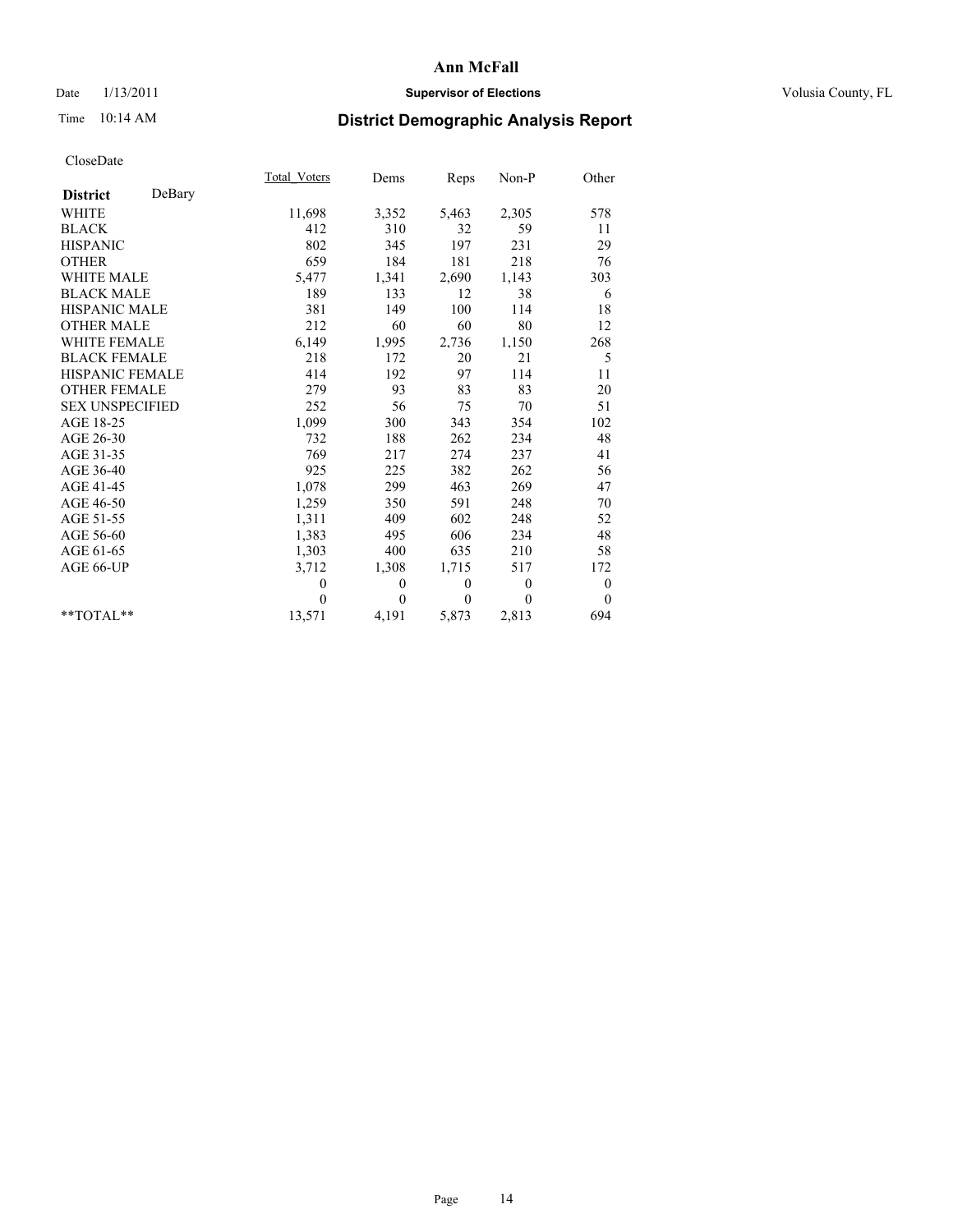# Date  $1/13/2011$  **Supervisor of Elections** Volusia County, FL

# Time 10:14 AM **District Demographic Analysis Report**

|                           | <b>Total Voters</b> | Dems         | Reps         | $Non-P$      | Other            |  |
|---------------------------|---------------------|--------------|--------------|--------------|------------------|--|
| DeLand<br><b>District</b> |                     |              |              |              |                  |  |
| <b>WHITE</b>              | 11,616              | 4,146        | 4,723        | 2,129        | 618              |  |
| <b>BLACK</b>              | 2,316               | 1,914        | 74           | 268          | 60               |  |
| <b>HISPANIC</b>           | 861                 | 391          | 148          | 262          | 60               |  |
| <b>OTHER</b>              | 842                 | 291          | 165          | 249          | 137              |  |
| <b>WHITE MALE</b>         | 5,002               | 1,550        | 2,148        | 987          | 317              |  |
| <b>BLACK MALE</b>         | 876                 | 680          | 34           | 128          | 34               |  |
| <b>HISPANIC MALE</b>      | 360                 | 155          | 70           | 108          | 27               |  |
| <b>OTHER MALE</b>         | 256                 | 101          | 65           | 63           | 27               |  |
| <b>WHITE FEMALE</b>       | 6,571               | 2,579        | 2,561        | 1,135        | 296              |  |
| <b>BLACK FEMALE</b>       | 1,420               | 1,218        | 40           | 137          | 25               |  |
| HISPANIC FEMALE           | 497                 | 236          | 77           | 152          | 32               |  |
| <b>OTHER FEMALE</b>       | 309                 | 130          | 55           | 97           | 27               |  |
| <b>SEX UNSPECIFIED</b>    | 344                 | 93           | 60           | 101          | 90               |  |
| AGE 18-25                 | 1,977               | 798          | 445          | 548          | 186              |  |
| AGE 26-30                 | 1,080               | 449          | 249          | 317          | 65               |  |
| AGE 31-35                 | 1,046               | 412          | 292          | 260          | 82               |  |
| AGE 36-40                 | 1,133               | 455          | 353          | 268          | 57               |  |
| AGE 41-45                 | 1,145               | 451          | 412          | 223          | 59               |  |
| AGE 46-50                 | 1,245               | 535          | 430          | 218          | 62               |  |
| AGE 51-55                 | 1,209               | 544          | 391          | 209          | 65               |  |
| AGE 56-60                 | 1,206               | 571          | 394          | 181          | 60               |  |
| AGE 61-65                 | 1,239               | 574          | 432          | 184          | 49               |  |
| AGE 66-UP                 | 4,355               | 1,953        | 1,712        | 500          | 190              |  |
|                           | $\mathbf{0}$        | $\mathbf{0}$ | $\mathbf{0}$ | $\mathbf{0}$ | $\boldsymbol{0}$ |  |
|                           | $\theta$            | $\mathbf{0}$ | $\mathbf{0}$ | $\mathbf{0}$ | $\mathbf{0}$     |  |
| $*$ $TOTAI.**$            | 15,635              | 6,742        | 5,110        | 2,908        | 875              |  |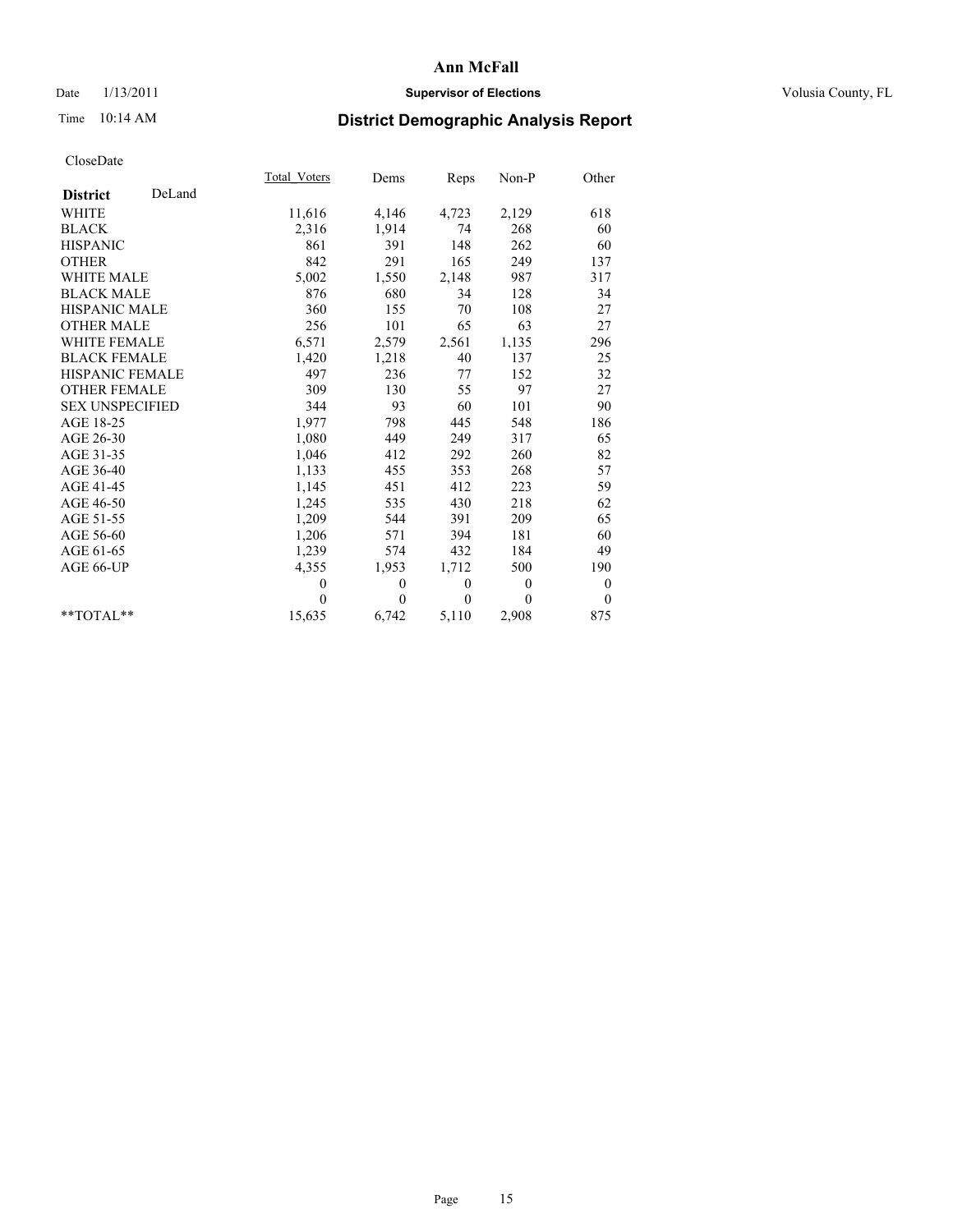# Date  $1/13/2011$  **Supervisor of Elections** Volusia County, FL

# Time 10:14 AM **District Demographic Analysis Report**

|                            | Total Voters | Dems     | <b>Reps</b> | $Non-P$  | Other            |  |
|----------------------------|--------------|----------|-------------|----------|------------------|--|
| Deltona<br><b>District</b> |              |          |             |          |                  |  |
| WHITE                      | 33,477       | 11,250   | 12,895      | 7,476    | 1,856            |  |
| <b>BLACK</b>               | 4,608        | 3,568    | 222         | 651      | 167              |  |
| <b>HISPANIC</b>            | 11,973       | 6,002    | 1,903       | 3,684    | 384              |  |
| <b>OTHER</b>               | 3,010        | 990      | 536         | 1,089    | 395              |  |
| <b>WHITE MALE</b>          | 15,571       | 4,680    | 6,289       | 3,637    | 965              |  |
| <b>BLACK MALE</b>          | 2,044        | 1,488    | 136         | 318      | 102              |  |
| <b>HISPANIC MALE</b>       | 5,651        | 2,724    | 948         | 1,783    | 196              |  |
| <b>OTHER MALE</b>          | 993          | 359      | 212         | 355      | 67               |  |
| <b>WHITE FEMALE</b>        | 17,734       | 6,510    | 6,540       | 3,801    | 883              |  |
| <b>BLACK FEMALE</b>        | 2,525        | 2,045    | 86          | 330      | 64               |  |
| HISPANIC FEMALE            | 6,236        | 3,230    | 949         | 1,876    | 181              |  |
| <b>OTHER FEMALE</b>        | 1,143        | 466      | 209         | 389      | 79               |  |
| <b>SEX UNSPECIFIED</b>     | 1,171        | 308      | 187         | 411      | 265              |  |
| AGE 18-25                  | 6,395        | 2,342    | 1,299       | 2,176    | 578              |  |
| AGE 26-30                  | 4,169        | 1,499    | 899         | 1,504    | 267              |  |
| AGE 31-35                  | 4,493        | 1,710    | 1,099       | 1,396    | 288              |  |
| AGE 36-40                  | 4,736        | 1,818    | 1,360       | 1,282    | 276              |  |
| AGE 41-45                  | 4,779        | 1,813    | 1,488       | 1,236    | 242              |  |
| AGE 46-50                  | 5,497        | 2,134    | 1,839       | 1,304    | 220              |  |
| AGE 51-55                  | 5,249        | 2,126    | 1,805       | 1,061    | 257              |  |
| AGE 56-60                  | 4,358        | 1,915    | 1,372       | 880      | 191              |  |
| AGE 61-65                  | 3,857        | 1,705    | 1,236       | 742      | 174              |  |
| AGE 66-UP                  | 9,535        | 4,748    | 3,159       | 1,319    | 309              |  |
|                            | $\theta$     | $\theta$ | $\theta$    | $\theta$ | $\boldsymbol{0}$ |  |
|                            | $\Omega$     | $\theta$ | $\theta$    | $\theta$ | $\theta$         |  |
| $*$ $TOTAI.**$             | 53,068       | 21,810   | 15,556      | 12,900   | 2,802            |  |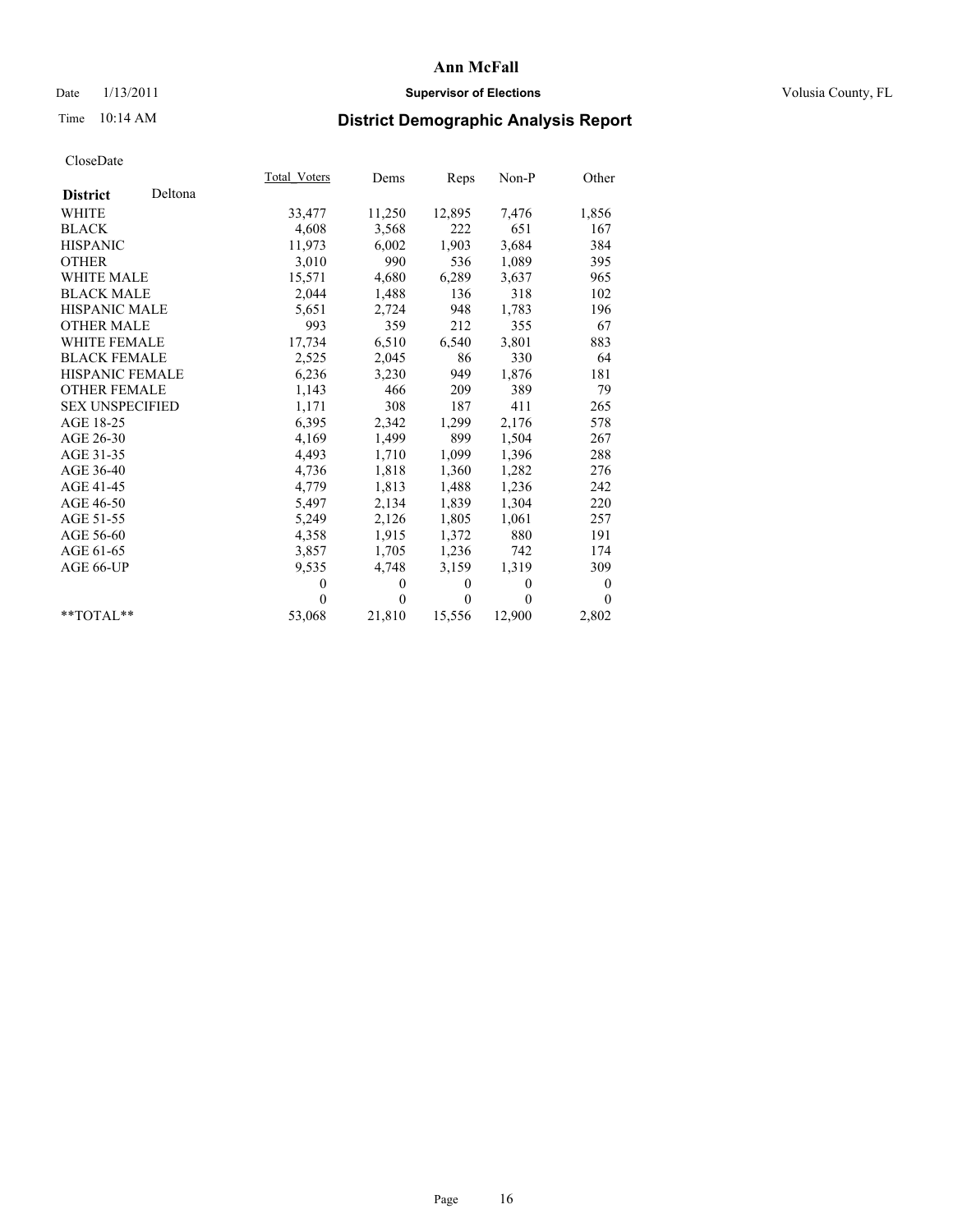# Date  $1/13/2011$  **Supervisor of Elections** Volusia County, FL

# Time 10:14 AM **District Demographic Analysis Report**

|                        |           | Total Voters | Dems     | Reps     | $Non-P$      | Other            |
|------------------------|-----------|--------------|----------|----------|--------------|------------------|
| <b>District</b>        | Edgewater |              |          |          |              |                  |
| <b>WHITE</b>           |           | 13,010       | 4,946    | 4,405    | 3,145        | 514              |
| <b>BLACK</b>           |           | 269          | 206      | 12       | 42           | 9                |
| <b>HISPANIC</b>        |           | 170          | 78       | 36       | 45           | 11               |
| <b>OTHER</b>           |           | 454          | 132      | 90       | 173          | 59               |
| <b>WHITE MALE</b>      |           | 5,888        | 2,006    | 2,152    | 1,475        | 255              |
| <b>BLACK MALE</b>      |           | 128          | 95       | 7        | 22           | 4                |
| <b>HISPANIC MALE</b>   |           | 70           | 32       | 12       | 20           | 6                |
| <b>OTHER MALE</b>      |           | 145          | 47       | 42       | 49           | 7                |
| <b>WHITE FEMALE</b>    |           | 7,054        | 2,914    | 2,226    | 1,657        | 257              |
| <b>BLACK FEMALE</b>    |           | 136          | 108      | 5        | 19           | 4                |
| HISPANIC FEMALE        |           | 97           | 45       | 24       | 23           | 5                |
| <b>OTHER FEMALE</b>    |           | 168          | 62       | 37       | 60           | 9                |
| <b>SEX UNSPECIFIED</b> |           | 217          | 53       | 38       | 80           | 46               |
| AGE 18-25              |           | 1,150        | 382      | 255      | 426          | 87               |
| AGE 26-30              |           | 867          | 268      | 231      | 319          | 49               |
| AGE 31-35              |           | 903          | 278      | 261      | 323          | 41               |
| AGE 36-40              |           | 962          | 324      | 265      | 326          | 47               |
| AGE 41-45              |           | 978          | 339      | 334      | 265          | 40               |
| AGE 46-50              |           | 1,250        | 481      | 421      | 299          | 49               |
| AGE 51-55              |           | 1,314        | 489      | 477      | 303          | 45               |
| AGE 56-60              |           | 1,288        | 548      | 432      | 267          | 41               |
| AGE 61-65              |           | 1,291        | 515      | 440      | 274          | 62               |
| AGE 66-UP              |           | 3,899        | 1,738    | 1,427    | 602          | 132              |
|                        |           | $\mathbf{0}$ | $\theta$ | $\theta$ | $\mathbf{0}$ | $\boldsymbol{0}$ |
|                        |           | $\Omega$     | $\theta$ | $\theta$ | $\theta$     | $\theta$         |
| $*$ $TOTAI.**$         |           | 13,903       | 5,362    | 4,543    | 3,405        | 593              |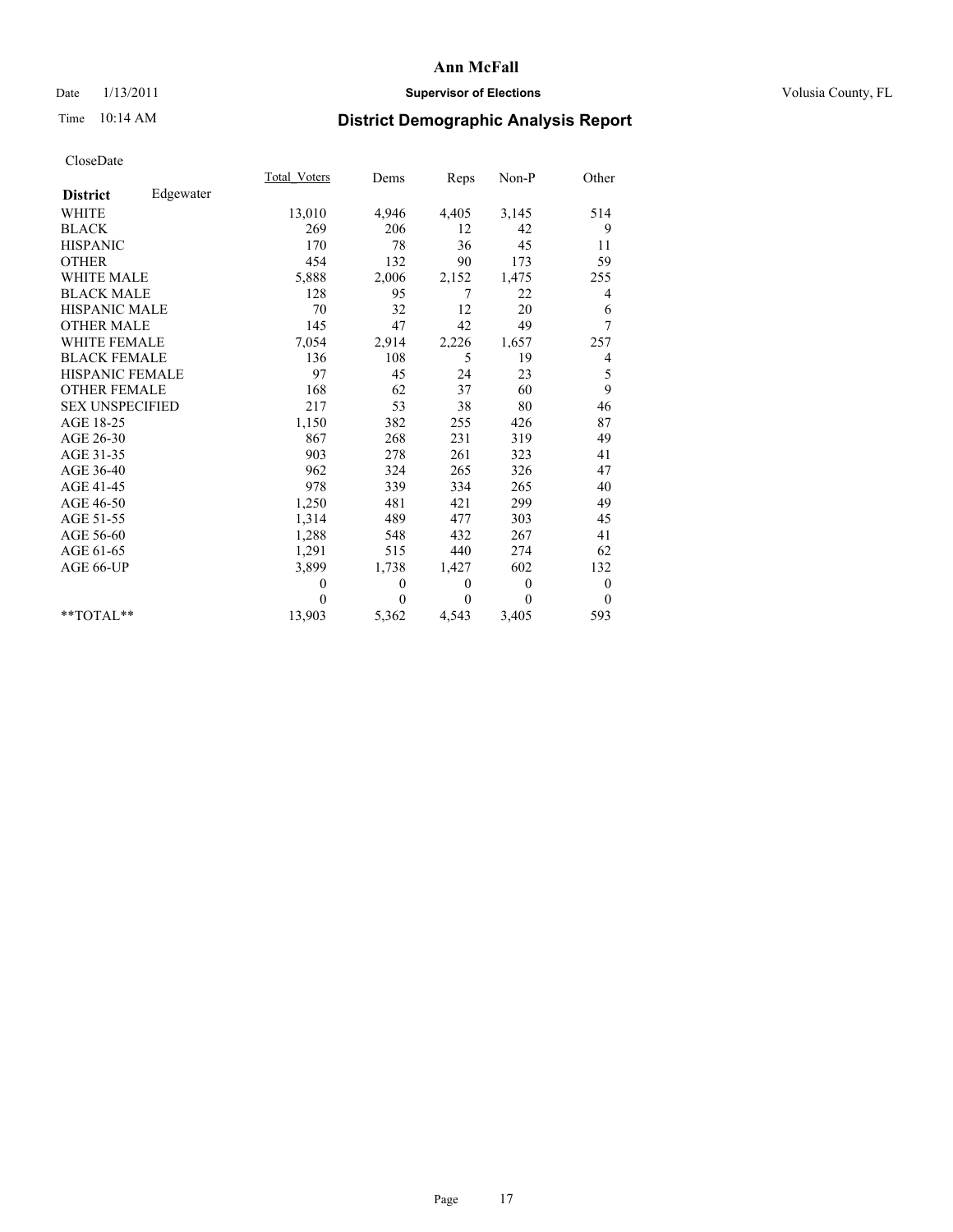# Date  $1/13/2011$  **Supervisor of Elections** Volusia County, FL

# Time 10:14 AM **District Demographic Analysis Report**

|                        |            | Total Voters | Dems         | Reps         | $Non-P$        | Other            |
|------------------------|------------|--------------|--------------|--------------|----------------|------------------|
| <b>District</b>        | Holly Hill |              |              |              |                |                  |
| <b>WHITE</b>           |            | 5,614        | 2,369        | 1,690        | 1,271          | 284              |
| <b>BLACK</b>           |            | 723          | 597          | 25           | 90             | 11               |
| <b>HISPANIC</b>        |            | 149          | 76           | 27           | 40             | 6                |
| <b>OTHER</b>           |            | 339          | 122          | 57           | 118            | 42               |
| <b>WHITE MALE</b>      |            | 2,531        | 936          | 826          | 636            | 133              |
| <b>BLACK MALE</b>      |            | 251          | 198          | 10           | 38             | 5                |
| <b>HISPANIC MALE</b>   |            | 69           | 28           | 16           | 22             | 3                |
| <b>OTHER MALE</b>      |            | 99           | 32           | 20           | 36             | 11               |
| WHITE FEMALE           |            | 3,051        | 1,421        | 858          | 628            | 144              |
| <b>BLACK FEMALE</b>    |            | 469          | 397          | 15           | 51             | 6                |
| HISPANIC FEMALE        |            | 80           | 48           | 11           | 18             | 3                |
| <b>OTHER FEMALE</b>    |            | 140          | 63           | 28           | 44             | 5                |
| <b>SEX UNSPECIFIED</b> |            | 135          | 41           | 15           | 46             | 33               |
| AGE 18-25              |            | 687          | 302          | 115          | 210            | 60               |
| AGE 26-30              |            | 497          | 210          | 106          | 159            | 22               |
| AGE 31-35              |            | 447          | 186          | 89           | 146            | 26               |
| AGE 36-40              |            | 425          | 186          | 97           | 119            | 23               |
| AGE 41-45              |            | 536          | 221          | 154          | 138            | 23               |
| AGE 46-50              |            | 657          | 269          | 176          | 166            | 46               |
| AGE 51-55              |            | 653          | 306          | 175          | 134            | 38               |
| AGE 56-60              |            | 635          | 307          | 164          | 139            | 25               |
| AGE 61-65              |            | 548          | 276          | 136          | 109            | 27               |
| AGE 66-UP              |            | 1,740        | 901          | 587          | 199            | 53               |
|                        |            | $\theta$     | $\mathbf{0}$ | $\mathbf{0}$ | $\overline{0}$ | $\boldsymbol{0}$ |
|                        |            | $\Omega$     | $\theta$     | $\mathbf{0}$ | $\theta$       | $\overline{0}$   |
| $*$ $TOTAI.**$         |            | 6,825        | 3,164        | 1,799        | 1,519          | 343              |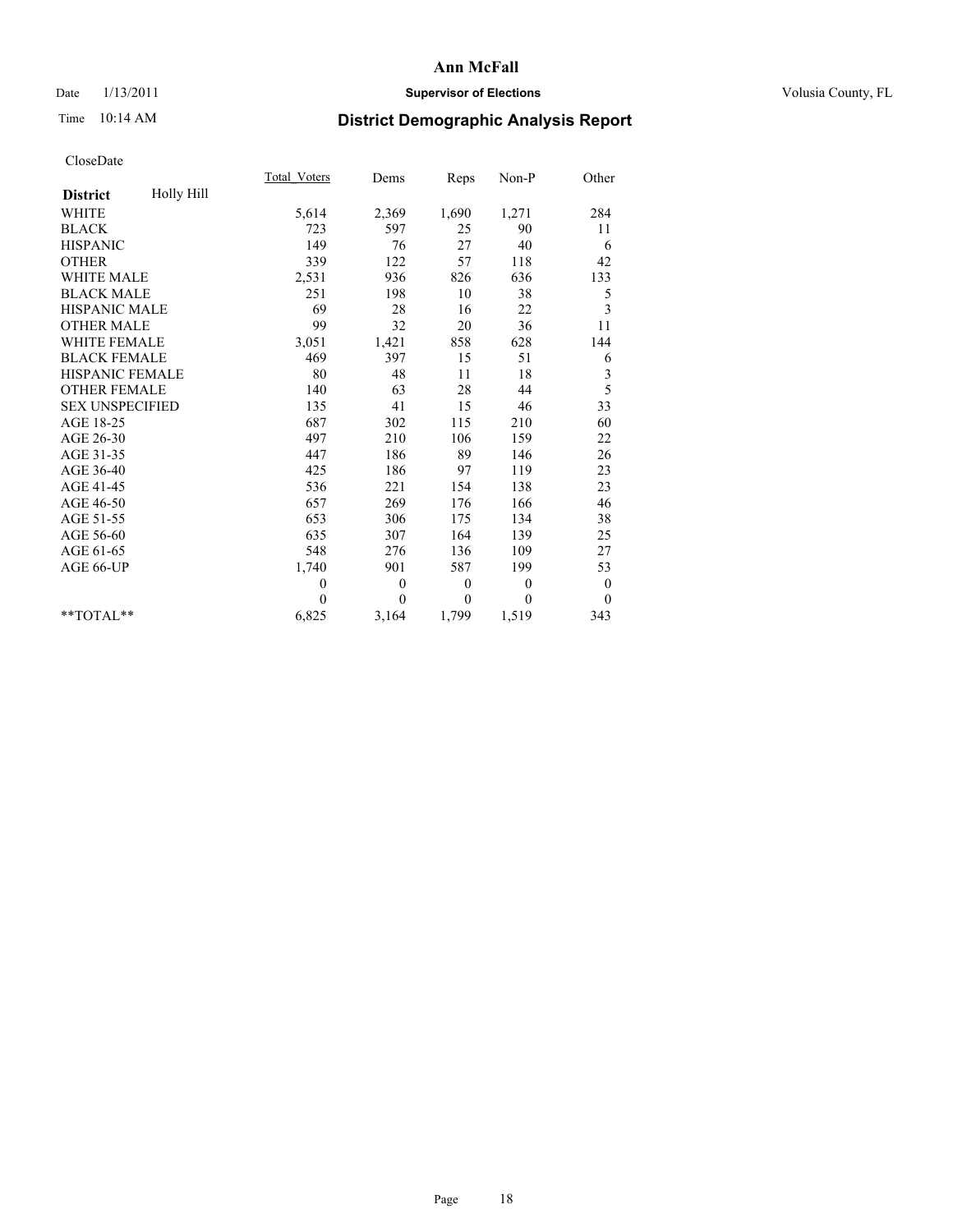# Date  $1/13/2011$  **Supervisor of Elections** Volusia County, FL

# Time 10:14 AM **District Demographic Analysis Report**

|                               | <b>Total Voters</b> | Dems         | Reps             | Non-P            | Other                   |
|-------------------------------|---------------------|--------------|------------------|------------------|-------------------------|
| Lake Helen<br><b>District</b> |                     |              |                  |                  |                         |
| <b>WHITE</b>                  | 1,584               | 633          | 567              | 310              | 74                      |
| <b>BLACK</b>                  | 170                 | 148          | 7                | 13               | $\overline{\mathbf{c}}$ |
| <b>HISPANIC</b>               | 31                  | 12           | 10               | 4                | 5                       |
| <b>OTHER</b>                  | 55                  | 18           | 13               | 18               | 6                       |
| <b>WHITE MALE</b>             | 722                 | 258          | 282              | 146              | 36                      |
| <b>BLACK MALE</b>             | 72                  | 63           | 3                | 5                | 1                       |
| <b>HISPANIC MALE</b>          | 9                   | 3            | 4                | $\boldsymbol{0}$ | $\overline{c}$          |
| <b>OTHER MALE</b>             | 16                  | 7            |                  | 6                | $\overline{2}$          |
| <b>WHITE FEMALE</b>           | 852                 | 373          | 280              | 161              | 38                      |
| <b>BLACK FEMALE</b>           | 98                  | 85           | 4                | 8                | 1                       |
| <b>HISPANIC FEMALE</b>        | 22                  | 9            | 6                | 4                | 3                       |
| <b>OTHER FEMALE</b>           | 22                  | 10           | 4                | 7                |                         |
| <b>SEX UNSPECIFIED</b>        | 27                  | 3            | 13               | 8                | 3                       |
| AGE 18-25                     | 160                 | 59           | 43               | 46               | 12                      |
| AGE 26-30                     | 112                 | 37           | 29               | 40               | 6                       |
| AGE 31-35                     | 97                  | 38           | 26               | 25               | 8                       |
| AGE 36-40                     | 118                 | 44           | 31               | 32               | 11                      |
| AGE 41-45                     | 134                 | 55           | 43               | 26               | 10                      |
| AGE 46-50                     | 184                 | 69           | 71               | 35               | 9                       |
| AGE 51-55                     | 220                 | 99           | 76               | 35               | 10                      |
| AGE 56-60                     | 188                 | 93           | 60               | 29               | 6                       |
| AGE 61-65                     | 176                 | 90           | 58               | 26               | $\overline{c}$          |
| AGE 66-UP                     | 451                 | 227          | 160              | 51               | 13                      |
|                               | $\mathbf{0}$        | $\mathbf{0}$ | $\boldsymbol{0}$ | $\mathbf{0}$     | $\boldsymbol{0}$        |
|                               | $\Omega$            | $\theta$     | $\theta$         | $\theta$         | $\theta$                |
| $*$ $TOTAI.**$                | 1,840               | 811          | 597              | 345              | 87                      |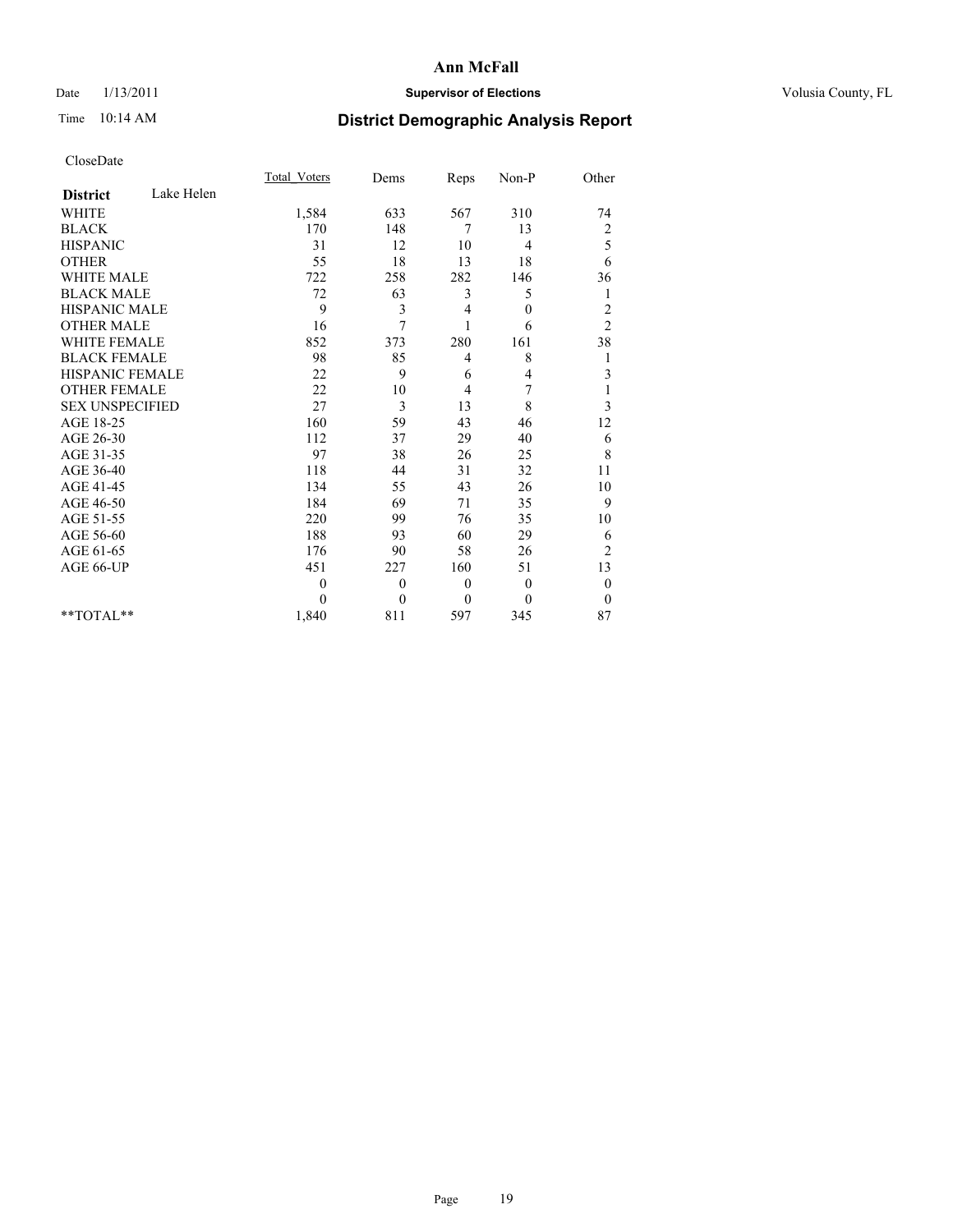# Date  $1/13/2011$  **Supervisor of Elections** Volusia County, FL

# Time 10:14 AM **District Demographic Analysis Report**

|                                     | Total Voters | Dems     | Reps     | $Non-P$  | Other            |
|-------------------------------------|--------------|----------|----------|----------|------------------|
| New Smyrna Beach<br><b>District</b> |              |          |          |          |                  |
| WHITE                               | 15,234       | 5,248    | 6,118    | 3,241    | 627              |
| <b>BLACK</b>                        | 749          | 631      | 23       | 82       | 13               |
| <b>HISPANIC</b>                     | 194          | 71       | 53       | 62       | 8                |
| <b>OTHER</b>                        | 580          | 145      | 118      | 202      | 115              |
| <b>WHITE MALE</b>                   | 6,969        | 2,090    | 2,914    | 1,637    | 328              |
| <b>BLACK MALE</b>                   | 311          | 246      | 9        | 47       | 9                |
| <b>HISPANIC MALE</b>                | 96           | 30       | 24       | 37       | 5                |
| <b>OTHER MALE</b>                   | 168          | 47       | 44       | 68       | 9                |
| <b>WHITE FEMALE</b>                 | 8,166        | 3,120    | 3,169    | 1,579    | 298              |
| <b>BLACK FEMALE</b>                 | 434          | 381      | 14       | 35       | 4                |
| HISPANIC FEMALE                     | 98           | 41       | 29       | 25       | 3                |
| <b>OTHER FEMALE</b>                 | 215          | 71       | 58       | 67       | 19               |
| <b>SEX UNSPECIFIED</b>              | 300          | 69       | 51       | 92       | 88               |
| AGE 18-25                           | 1,101        | 378      | 231      | 395      | 97               |
| AGE 26-30                           | 846          | 297      | 228      | 264      | 57               |
| AGE 31-35                           | 787          | 244      | 220      | 272      | 51               |
| AGE 36-40                           | 857          | 305      | 260      | 241      | 51               |
| AGE 41-45                           | 911          | 296      | 344      | 226      | 45               |
| AGE 46-50                           | 1,243        | 412      | 509      | 266      | 56               |
| AGE 51-55                           | 1,485        | 553      | 554      | 315      | 63               |
| AGE 56-60                           | 1,648        | 662      | 573      | 350      | 63               |
| AGE 61-65                           | 1,817        | 679      | 712      | 362      | 64               |
| AGE 66-UP                           | 6,062        | 2,269    | 2,681    | 896      | 216              |
|                                     | $\mathbf{0}$ | $\theta$ | $\theta$ | $\theta$ | $\boldsymbol{0}$ |
|                                     | $\Omega$     | $\theta$ | $\theta$ | $\theta$ | $\theta$         |
| $*$ $TOTAI.**$                      | 16,757       | 6,095    | 6,312    | 3,587    | 763              |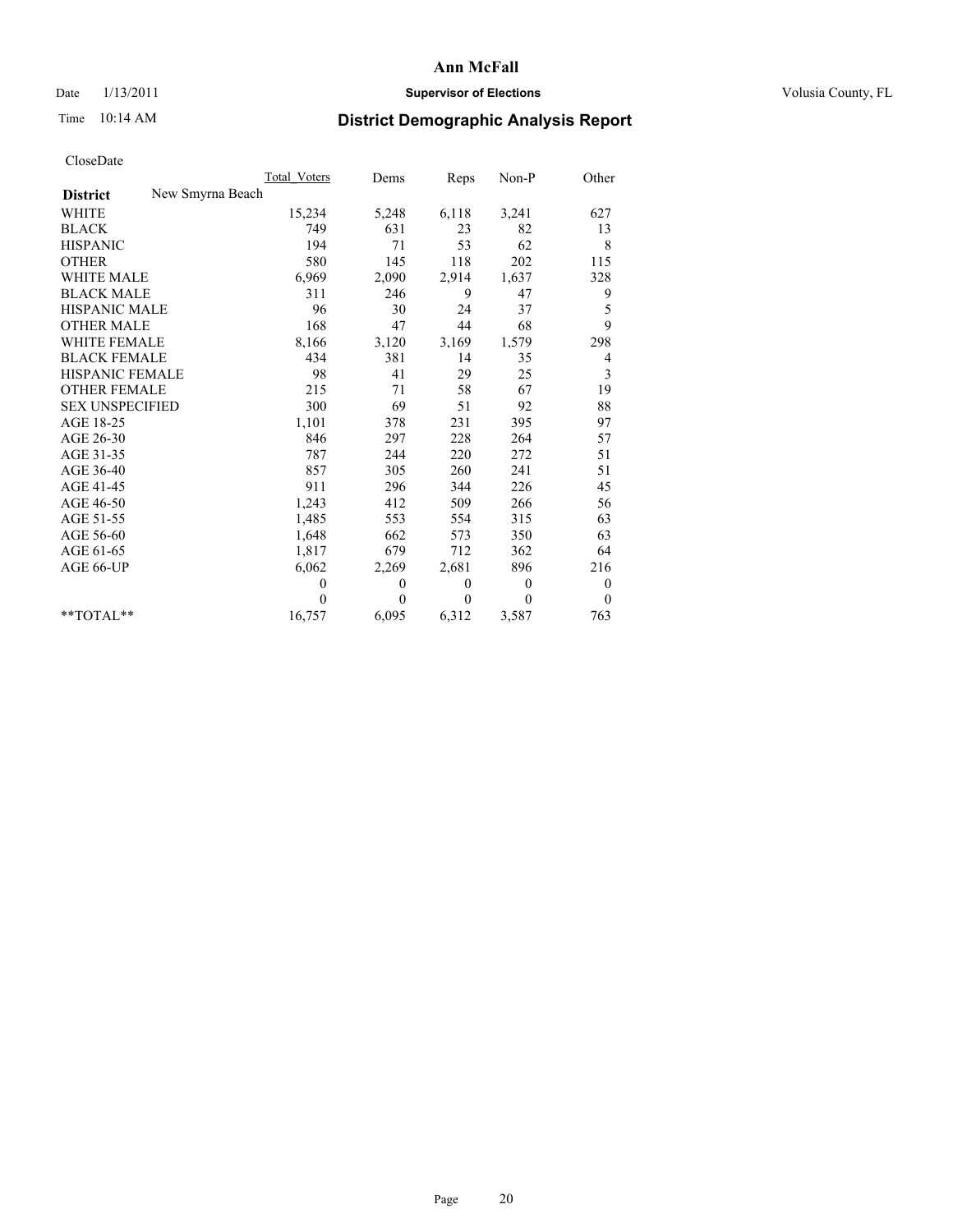# Date  $1/13/2011$  **Supervisor of Elections** Volusia County, FL

# Time 10:14 AM **District Demographic Analysis Report**

|                             | <b>Total Voters</b> | Dems         | Reps           | Non-P    | Other            |  |
|-----------------------------|---------------------|--------------|----------------|----------|------------------|--|
| Oak Hill<br><b>District</b> |                     |              |                |          |                  |  |
| <b>WHITE</b>                | 1,069               | 403          | 394            | 236      | 36               |  |
| <b>BLACK</b>                | 170                 | 148          | 5              | 16       |                  |  |
| <b>HISPANIC</b>             | 5                   | 4            |                | $\theta$ | $\boldsymbol{0}$ |  |
| <b>OTHER</b>                | 38                  | 10           | 8              | 12       | 8                |  |
| <b>WHITE MALE</b>           | 517                 | 172          | 200            | 122      | 23               |  |
| <b>BLACK MALE</b>           | 74                  | 62           | 3              | 8        | 1                |  |
| HISPANIC MALE               |                     | $\theta$     |                | $\Omega$ | $\boldsymbol{0}$ |  |
| <b>OTHER MALE</b>           | 18                  | 5            | $\overline{4}$ | 8        |                  |  |
| WHITE FEMALE                | 544                 | 230          | 189            | 112      | 13               |  |
| <b>BLACK FEMALE</b>         | 95                  | 86           |                | 8        | $\mathbf{0}$     |  |
| <b>HISPANIC FEMALE</b>      | 4                   | 4            | $\mathbf{0}$   | $\theta$ | $\boldsymbol{0}$ |  |
| <b>OTHER FEMALE</b>         | 14                  | 5            | 3              | 3        | 3                |  |
| <b>SEX UNSPECIFIED</b>      | 15                  |              | 7              | 3        | 4                |  |
| AGE 18-25                   | 92                  | 44           | 17             | 23       | 8                |  |
| AGE 26-30                   | 67                  | 35           | 16             | 15       |                  |  |
| AGE 31-35                   | 58                  | 15           | 25             | 18       | $\boldsymbol{0}$ |  |
| AGE 36-40                   | 67                  | 31           | 20             | 13       | 3                |  |
| AGE 41-45                   | 84                  | 37           | 25             | 18       | 4                |  |
| AGE 46-50                   | 110                 | 48           | 37             | 21       | 4                |  |
| AGE 51-55                   | 141                 | 72           | 40             | 26       | 3                |  |
| AGE 56-60                   | 125                 | 56           | 39             | 24       | 6                |  |
| AGE 61-65                   | 138                 | 62           | 33             | 36       | 7                |  |
| AGE 66-UP                   | 400                 | 165          | 156            | 70       | 9                |  |
|                             | $\theta$            | $\mathbf{0}$ | $\theta$       | $\theta$ | $\overline{0}$   |  |
|                             | $\Omega$            | $\theta$     | $\theta$       | $\theta$ | $\theta$         |  |
| **TOTAL**                   | 1,282               | 565          | 408            | 264      | 45               |  |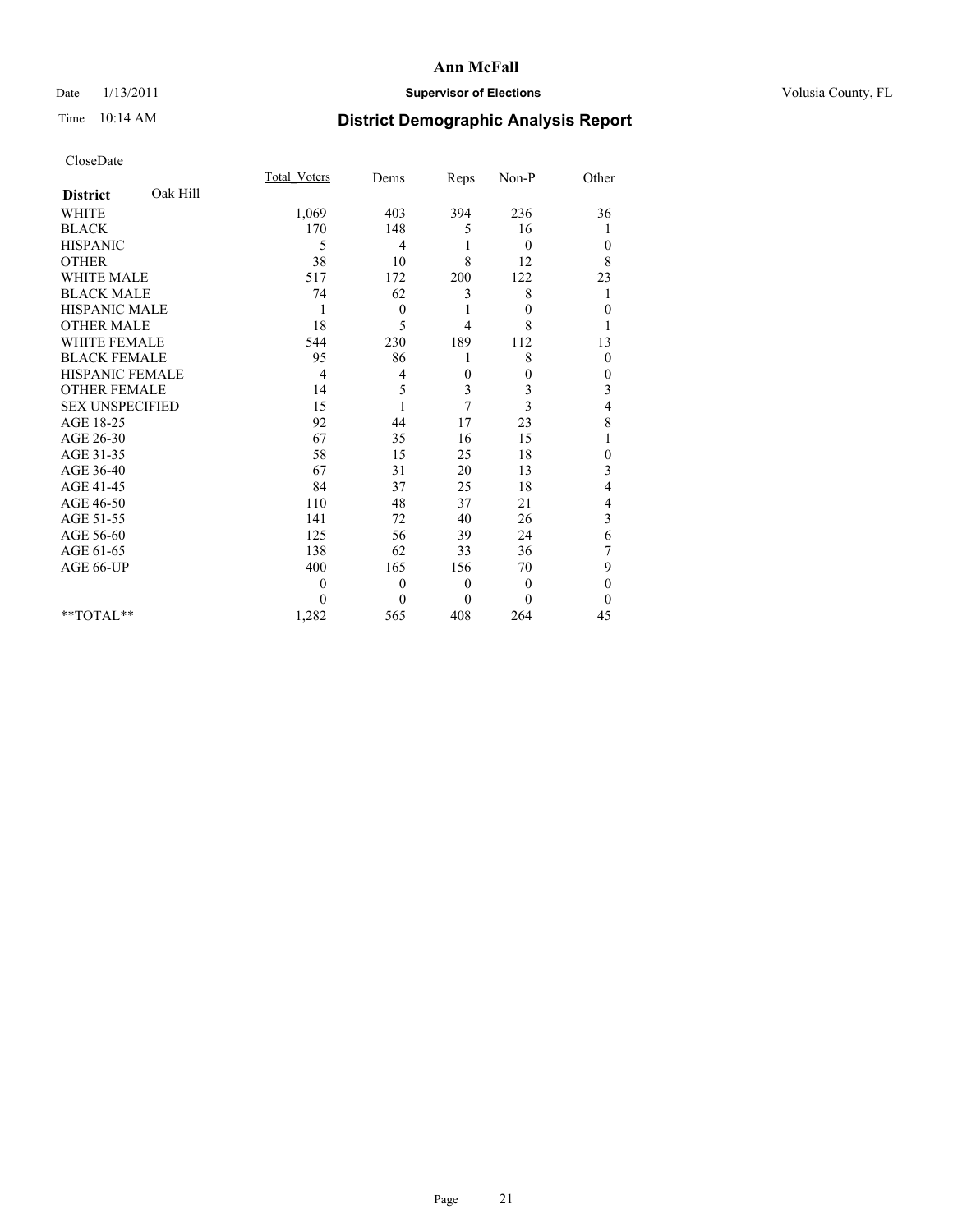# Date  $1/13/2011$  **Supervisor of Elections** Volusia County, FL

# Time 10:14 AM **District Demographic Analysis Report**

|                        |             | Total Voters | Dems     | Reps             | $Non-P$      | Other            |
|------------------------|-------------|--------------|----------|------------------|--------------|------------------|
| <b>District</b>        | Orange City |              |          |                  |              |                  |
| <b>WHITE</b>           |             | 5,026        | 1,734    | 2,060            | 983          | 249              |
| <b>BLACK</b>           |             | 301          | 243      | 10               | 41           | 7                |
| <b>HISPANIC</b>        |             | 641          | 305      | 101              | 218          | 17               |
| <b>OTHER</b>           |             | 266          | 94       | 66               | 83           | 23               |
| <b>WHITE MALE</b>      |             | 2,153        | 659      | 917              | 444          | 133              |
| <b>BLACK MALE</b>      |             | 111          | 80       | 6                | 21           | 4                |
| <b>HISPANIC MALE</b>   |             | 276          | 133      | 46               | 89           | 8                |
| <b>OTHER MALE</b>      |             | 87           | 33       | 26               | 24           | 4                |
| <b>WHITE FEMALE</b>    |             | 2,849        | 1,065    | 1,134            | 534          | 116              |
| <b>BLACK FEMALE</b>    |             | 188          | 161      | $\overline{4}$   | 20           | 3                |
| HISPANIC FEMALE        |             | 364          | 172      | 54               | 129          | 9                |
| <b>OTHER FEMALE</b>    |             | 104          | 44       | 23               | 30           | 7                |
| <b>SEX UNSPECIFIED</b> |             | 102          | 29       | $27\,$           | 34           | 12               |
| AGE 18-25              |             | 501          | 171      | 133              | 165          | 32               |
| AGE 26-30              |             | 405          | 139      | 124              | 119          | 23               |
| AGE 31-35              |             | 413          | 135      | 129              | 126          | 23               |
| AGE 36-40              |             | 357          | 123      | 113              | 98           | 23               |
| AGE 41-45              |             | 373          | 135      | 107              | 115          | 16               |
| AGE 46-50              |             | 457          | 162      | 159              | 114          | 22               |
| AGE 51-55              |             | 438          | 169      | 162              | 85           | 22               |
| AGE 56-60              |             | 470          | 211      | 140              | 102          | 17               |
| AGE 61-65              |             | 494          | 204      | 177              | 87           | 26               |
| AGE 66-UP              |             | 2,326        | 927      | 993              | 314          | 92               |
|                        |             | $\theta$     | $\theta$ | $\boldsymbol{0}$ | $\mathbf{0}$ | $\boldsymbol{0}$ |
|                        |             | $\theta$     | $\theta$ | $\mathbf{0}$     | $\theta$     | $\theta$         |
| $*$ TOTAL $*$          |             | 6,234        | 2,376    | 2,237            | 1,325        | 296              |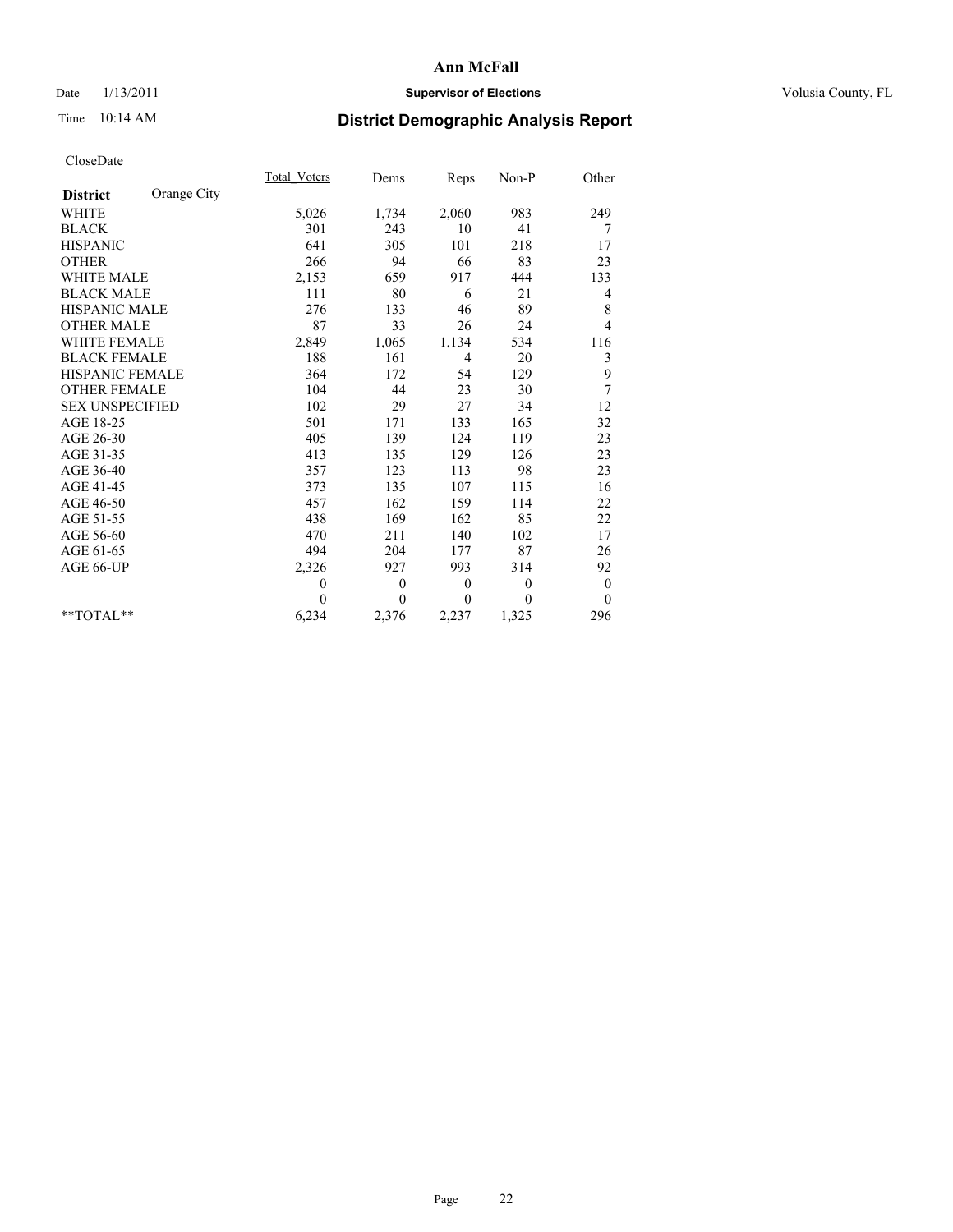# Date  $1/13/2011$  **Supervisor of Elections** Volusia County, FL

# Time 10:14 AM **District Demographic Analysis Report**

|                        |              | Total Voters | Dems         | Reps         | Non-P    | Other            |  |
|------------------------|--------------|--------------|--------------|--------------|----------|------------------|--|
| <b>District</b>        | Ormond Beach |              |              |              |          |                  |  |
| <b>WHITE</b>           |              | 25,278       | 8,958        | 10,722       | 4,674    | 924              |  |
| <b>BLACK</b>           |              | 798          | 609          | 51           | 109      | 29               |  |
| <b>HISPANIC</b>        |              | 460          | 190          | 126          | 129      | 15               |  |
| <b>OTHER</b>           |              | 1,406        | 478          | 365          | 425      | 138              |  |
| <b>WHITE MALE</b>      |              | 11,384       | 3,604        | 5,052        | 2,246    | 482              |  |
| <b>BLACK MALE</b>      |              | 364          | 266          | 27           | 57       | 14               |  |
| <b>HISPANIC MALE</b>   |              | 192          | 60           | 67           | 56       | 9                |  |
| <b>OTHER MALE</b>      |              | 507          | 161          | 147          | 176      | 23               |  |
| WHITE FEMALE           |              | 13,764       | 5,317        | 5,626        | 2,387    | 434              |  |
| <b>BLACK FEMALE</b>    |              | 427          | 337          | 24           | 52       | 14               |  |
| HISPANIC FEMALE        |              | 262          | 128          | 55           | 73       | 6                |  |
| <b>OTHER FEMALE</b>    |              | 577          | 234          | 166          | 153      | 24               |  |
| <b>SEX UNSPECIFIED</b> |              | 465          | 128          | 100          | 137      | 100              |  |
| AGE 18-25              |              | 2,275        | 781          | 721          | 613      | 160              |  |
| AGE 26-30              |              | 1,297        | 436          | 393          | 410      | 58               |  |
| AGE 31-35              |              | 1,295        | 419          | 424          | 376      | 76               |  |
| AGE 36-40              |              | 1,533        | 475          | 595          | 377      | 86               |  |
| AGE 41-45              |              | 1,976        | 597          | 891          | 411      | 77               |  |
| AGE 46-50              |              | 2,470        | 800          | 1,102        | 490      | 78               |  |
| AGE 51-55              |              | 2,729        | 1,000        | 1,149        | 502      | 78               |  |
| AGE 56-60              |              | 2,683        | 1,057        | 1,049        | 484      | 93               |  |
| AGE 61-65              |              | 2,744        | 1,094        | 1,090        | 462      | 98               |  |
| AGE 66-UP              |              | 8,939        | 3,576        | 3,849        | 1,212    | 302              |  |
|                        |              | $\theta$     | $\mathbf{0}$ | $\mathbf{0}$ | $\theta$ | $\boldsymbol{0}$ |  |
|                        |              | $\theta$     | $\theta$     | $\theta$     | $\theta$ | $\theta$         |  |
| $*$ $TOTAI.**$         |              | 27,942       | 10,235       | 11,264       | 5,337    | 1,106            |  |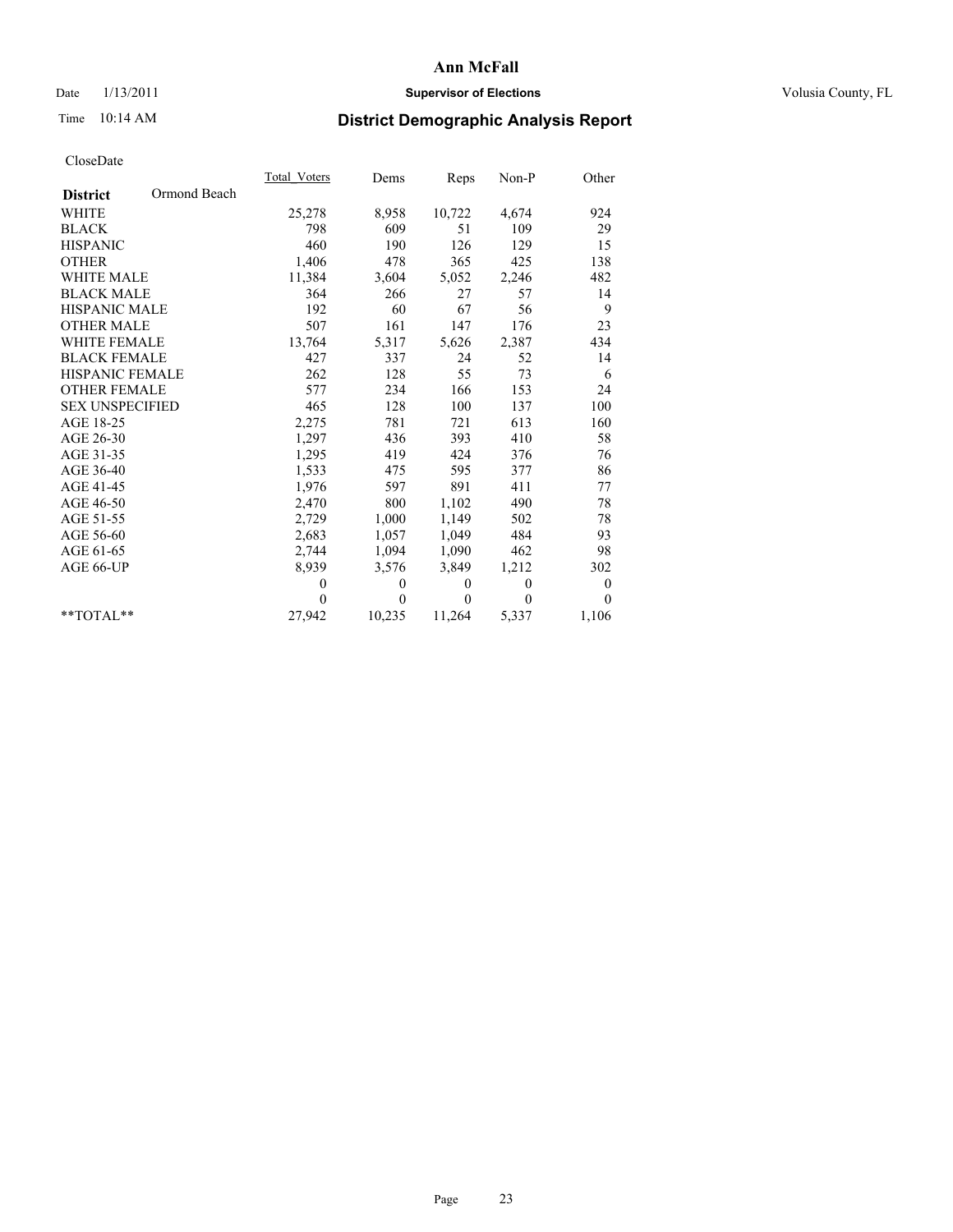# Date  $1/13/2011$  **Supervisor of Elections** Volusia County, FL

# Time 10:14 AM **District Demographic Analysis Report**

|                        |         | <b>Total Voters</b> | Dems           | Reps           | Non-P          | Other                   |
|------------------------|---------|---------------------|----------------|----------------|----------------|-------------------------|
| <b>District</b>        | Pierson |                     |                |                |                |                         |
| <b>WHITE</b>           |         | 535                 | 216            | 219            | 81             | 19                      |
| <b>BLACK</b>           |         | 58                  | 47             | 4              | 6              | 1                       |
| <b>HISPANIC</b>        |         | 92                  | 37             | 5              | 47             | 3                       |
| <b>OTHER</b>           |         | 20                  | 3              | $\overline{2}$ | 14             | 1                       |
| <b>WHITE MALE</b>      |         | 255                 | 98             | 112            | 31             | 14                      |
| <b>BLACK MALE</b>      |         | 26                  | 20             | $\overline{2}$ | 4              | $\boldsymbol{0}$        |
| <b>HISPANIC MALE</b>   |         | 41                  | 22             | 1              | 17             | 1                       |
| <b>OTHER MALE</b>      |         | 9                   | 1              | $\overline{2}$ | 6              | $\boldsymbol{0}$        |
| <b>WHITE FEMALE</b>    |         | 278                 | 118            | 106            | 49             | 5                       |
| <b>BLACK FEMALE</b>    |         | 32                  | 27             | $\overline{2}$ | $\overline{2}$ |                         |
| HISPANIC FEMALE        |         | 49                  | 15             | 4              | 28             | $\overline{c}$          |
| <b>OTHER FEMALE</b>    |         | 3                   | 2              | $\mathbf{0}$   | 1              | $\mathbf{0}$            |
| <b>SEX UNSPECIFIED</b> |         | 12                  | $\Omega$       | 1              | 10             |                         |
| AGE 18-25              |         | 88                  | 25             | 19             | 41             | 3                       |
| AGE 26-30              |         | 62                  | 19             | 18             | 23             | $\overline{c}$          |
| AGE 31-35              |         | 47                  | 16             | 12             | 15             | $\overline{\mathbf{4}}$ |
| AGE 36-40              |         | 47                  | 18             | 17             | 10             | $\overline{c}$          |
| AGE 41-45              |         | 40                  | 18             | 11             | 10             | 1                       |
| AGE 46-50              |         | 65                  | 28             | 22             | 11             | 4                       |
| AGE 51-55              |         | 76                  | 36             | 29             | 10             | 1                       |
| AGE 56-60              |         | 76                  | 34             | 30             | 10             | $\overline{c}$          |
| AGE 61-65              |         | 47                  | 28             | 13             | 5              | $\mathbf{1}$            |
| AGE 66-UP              |         | 157                 | 81             | 59             | 13             | 4                       |
|                        |         | $\mathbf{0}$        | $\overline{0}$ | $\mathbf{0}$   | $\overline{0}$ | $\mathbf{0}$            |
|                        |         | $\theta$            | $\theta$       | $\theta$       | $\theta$       | $\theta$                |
| $*$ $TOTAI.**$         |         | 705                 | 303            | 230            | 148            | 24                      |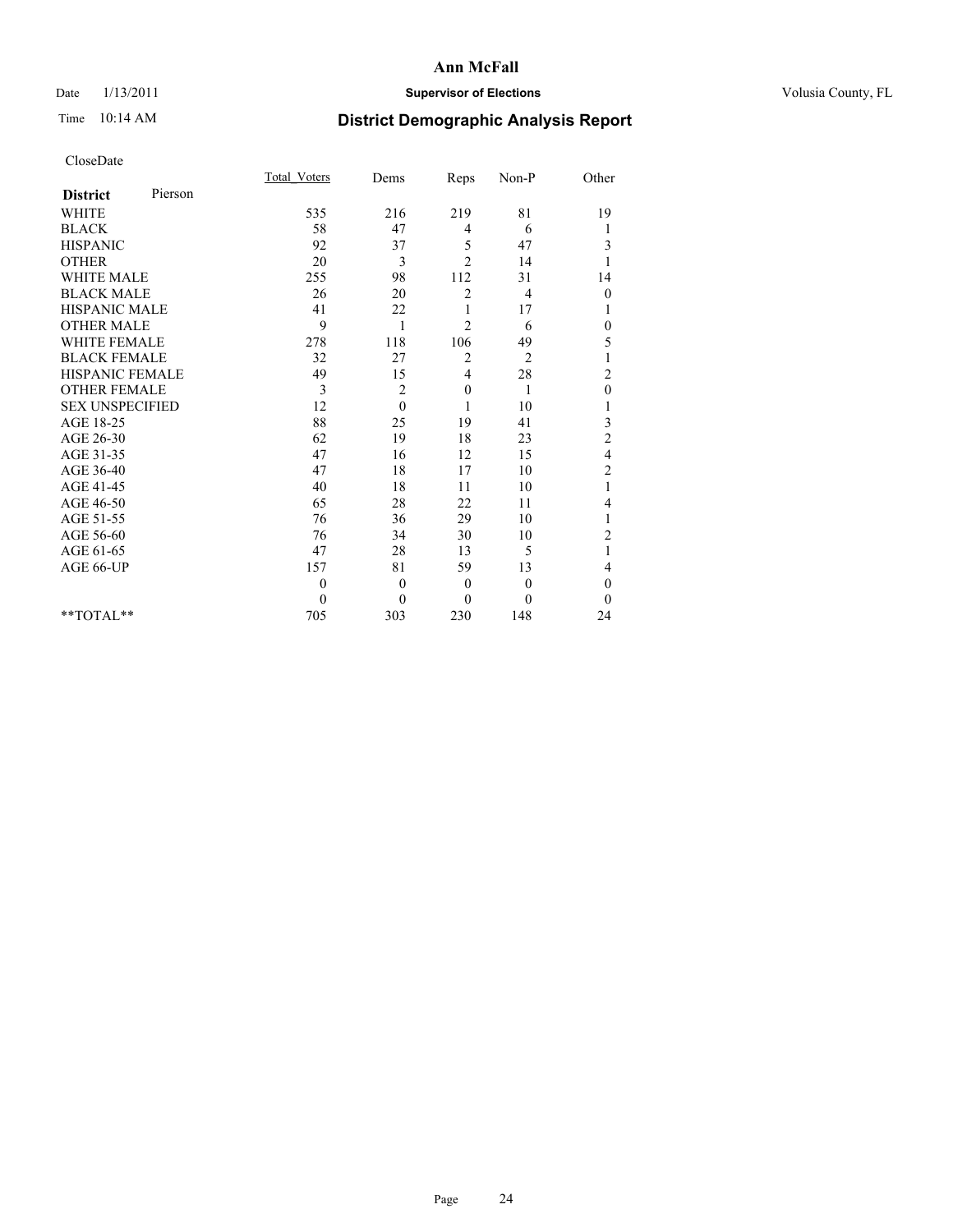# Date  $1/13/2011$  **Supervisor of Elections** Volusia County, FL

# Time 10:14 AM **District Demographic Analysis Report**

|                        |             | <b>Total Voters</b> | Dems     | Reps         | Non-P          | Other            |  |
|------------------------|-------------|---------------------|----------|--------------|----------------|------------------|--|
| <b>District</b>        | Ponce Inlet |                     |          |              |                |                  |  |
| <b>WHITE</b>           |             | 2,567               | 665      | 1,280        | 520            | 102              |  |
| <b>BLACK</b>           |             | 5                   | 2        | 1            | $\overline{2}$ | $\mathbf{0}$     |  |
| <b>HISPANIC</b>        |             | 36                  | 7        | 16           | 11             | $\overline{c}$   |  |
| <b>OTHER</b>           |             | 104                 | 28       | 34           | 32             | 10               |  |
| <b>WHITE MALE</b>      |             | 1,227               | 278      | 631          | 268            | 50               |  |
| <b>BLACK MALE</b>      |             | 2                   | 1        | $\mathbf{0}$ | 1              | $\mathbf{0}$     |  |
| <b>HISPANIC MALE</b>   |             | 15                  | 5        | 5            | 3              | $\overline{c}$   |  |
| <b>OTHER MALE</b>      |             | 39                  | 10       | 14           | 11             | $\overline{4}$   |  |
| <b>WHITE FEMALE</b>    |             | 1,324               | 383      | 643          | 247            | 51               |  |
| <b>BLACK FEMALE</b>    |             | 3                   | 1        | 1            | 1              | $\boldsymbol{0}$ |  |
| HISPANIC FEMALE        |             | 21                  | 2        | 11           | 8              | 0                |  |
| <b>OTHER FEMALE</b>    |             | 39                  | 12       | 14           | 11             | $\overline{2}$   |  |
| <b>SEX UNSPECIFIED</b> |             | 42                  | 10       | 12           | 15             | 5                |  |
| AGE 18-25              |             | 128                 | 38       | 52           | 31             | 7                |  |
| AGE 26-30              |             | 94                  | 26       | 31           | 32             | 5                |  |
| AGE 31-35              |             | 73                  | 13       | 22           | 33             | 5                |  |
| AGE 36-40              |             | 88                  | 23       | 36           | 25             | 4                |  |
| AGE 41-45              |             | 104                 | 23       | 53           | 21             | 7                |  |
| AGE 46-50              |             | 178                 | 47       | 90           | 37             | 4                |  |
| AGE 51-55              |             | 242                 | 58       | 121          | 53             | 10               |  |
| AGE 56-60              |             | 312                 | 87       | 139          | 73             | 13               |  |
| AGE 61-65              |             | 423                 | 107      | 211          | 81             | 24               |  |
| AGE 66-UP              |             | 1,070               | 280      | 576          | 179            | 35               |  |
|                        |             | 0                   | $\theta$ | $\mathbf{0}$ | $\mathbf{0}$   | $\boldsymbol{0}$ |  |
|                        |             | 0                   | $\theta$ | $\theta$     | $\Omega$       | $\mathbf{0}$     |  |
| $*$ TOTAL $*$          |             | 2,712               | 702      | 1,331        | 565            | 114              |  |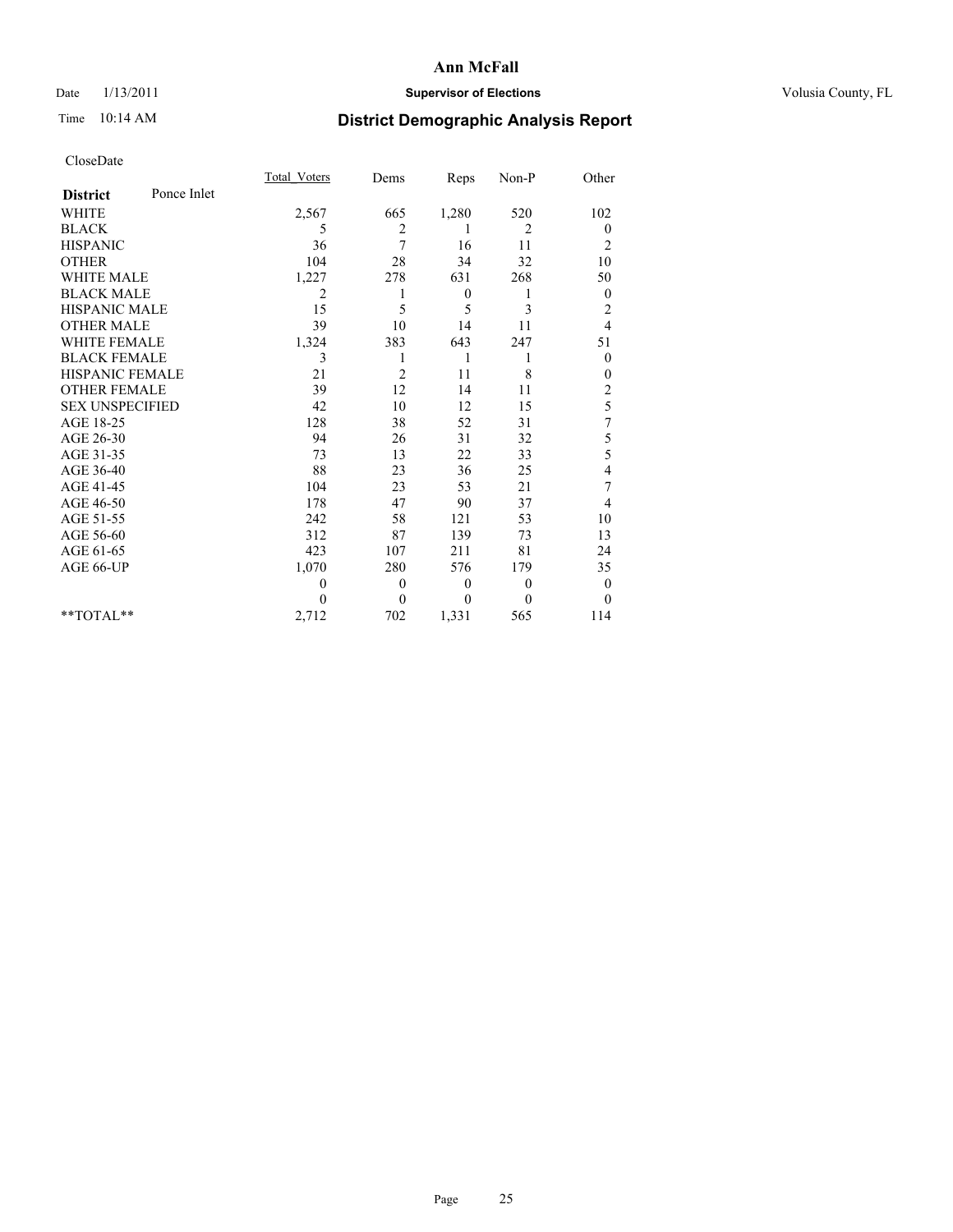# Date  $1/13/2011$  **Supervisor of Elections** Volusia County, FL

# Time 10:14 AM **District Demographic Analysis Report**

|                        |             | Total Voters | Dems     | Reps     | $Non-P$  | Other            |
|------------------------|-------------|--------------|----------|----------|----------|------------------|
| <b>District</b>        | Port Orange |              |          |          |          |                  |
| <b>WHITE</b>           |             | 33,946       | 12,060   | 12,986   | 7,418    | 1,482            |
| <b>BLACK</b>           |             | 936          | 747      | 53       | 119      | 17               |
| <b>HISPANIC</b>        |             | 840          | 340      | 185      | 282      | 33               |
| <b>OTHER</b>           |             | 1,758        | 571      | 382      | 619      | 186              |
| <b>WHITE MALE</b>      |             | 15,443       | 4,818    | 6,276    | 3,594    | 755              |
| <b>BLACK MALE</b>      |             | 417          | 314      | 34       | 58       | 11               |
| <b>HISPANIC MALE</b>   |             | 361          | 144      | 74       | 129      | 14               |
| <b>OTHER MALE</b>      |             | 619          | 199      | 146      | 237      | 37               |
| <b>WHITE FEMALE</b>    |             | 18,277       | 7,176    | 6,627    | 3,769    | 705              |
| <b>BLACK FEMALE</b>    |             | 515          | 430      | 18       | 61       | 6                |
| HISPANIC FEMALE        |             | 473          | 196      | 108      | 150      | 19               |
| <b>OTHER FEMALE</b>    |             | 706          | 273      | 155      | 232      | 46               |
| <b>SEX UNSPECIFIED</b> |             | 669          | 168      | 168      | 208      | 125              |
| AGE 18-25              |             | 3,323        | 1,158    | 911      | 996      | 258              |
| AGE 26-30              |             | 2,463        | 814      | 712      | 807      | 130              |
| AGE 31-35              |             | 2,146        | 727      | 624      | 679      | 116              |
| AGE 36-40              |             | 2,362        | 759      | 845      | 652      | 106              |
| AGE 41-45              |             | 2,655        | 842      | 1,012    | 685      | 116              |
| AGE 46-50              |             | 3,303        | 1,063    | 1,352    | 756      | 132              |
| AGE 51-55              |             | 3,431        | 1,259    | 1,382    | 678      | 112              |
| AGE 56-60              |             | 3,418        | 1,367    | 1,254    | 667      | 130              |
| AGE 61-65              |             | 3,626        | 1,425    | 1,321    | 703      | 177              |
| AGE 66-UP              |             | 10,753       | 4,304    | 4,193    | 1,815    | 441              |
|                        |             | $\theta$     | $\theta$ | $\theta$ | $\theta$ | $\boldsymbol{0}$ |
|                        |             | $\Omega$     | $\theta$ | $\theta$ | $\theta$ | $\theta$         |
| $*$ $TOTAI.**$         |             | 37,480       | 13,718   | 13,606   | 8,438    | 1,718            |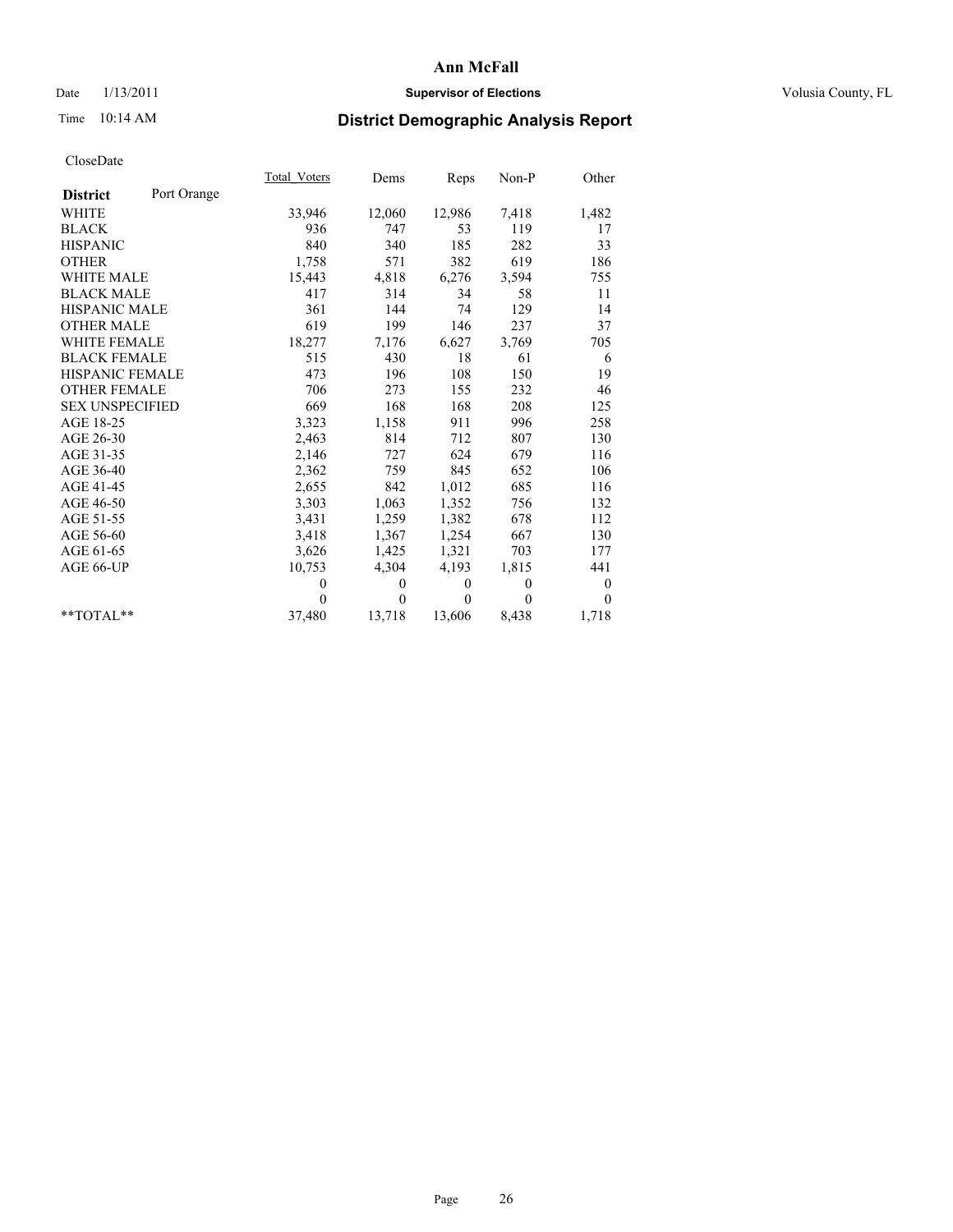# Date  $1/13/2011$  **Supervisor of Elections** Volusia County, FL

# Time 10:14 AM **District Demographic Analysis Report**

|                        |               | Total Voters | Dems         | Reps         | Non-P        | Other            |
|------------------------|---------------|--------------|--------------|--------------|--------------|------------------|
| <b>District</b>        | South Daytona |              |              |              |              |                  |
| <b>WHITE</b>           |               | 6,499        | 2,682        | 2,206        | 1,355        | 256              |
| <b>BLACK</b>           |               | 581          | 474          | 15           | 80           | 12               |
| <b>HISPANIC</b>        |               | 155          | 82           | 28           | 40           | 5                |
| <b>OTHER</b>           |               | 355          | 142          | 63           | 121          | 29               |
| <b>WHITE MALE</b>      |               | 2,985        | 1,079        | 1,098        | 665          | 143              |
| <b>BLACK MALE</b>      |               | 218          | 170          | 6            | 39           | 3                |
| <b>HISPANIC MALE</b>   |               | 76           | 39           | 15           | 19           | 3                |
| <b>OTHER MALE</b>      |               | 104          | 42           | 24           | 34           | $\overline{4}$   |
| WHITE FEMALE           |               | 3,477        | 1,583        | 1,096        | 685          | 113              |
| <b>BLACK FEMALE</b>    |               | 358          | 300          | 8            | 41           | 9                |
| HISPANIC FEMALE        |               | 78           | 42           | 13           | 21           | $\overline{c}$   |
| <b>OTHER FEMALE</b>    |               | 156          | 78           | 31           | 43           | $\overline{4}$   |
| <b>SEX UNSPECIFIED</b> |               | 138          | 47           | 21           | 49           | 21               |
| AGE 18-25              |               | 711          | 294          | 154          | 215          | 48               |
| AGE 26-30              |               | 551          | 244          | 110          | 173          | 24               |
| AGE 31-35              |               | 509          | 191          | 122          | 167          | 29               |
| AGE 36-40              |               | 496          | 194          | 155          | 129          | 18               |
| AGE 41-45              |               | 631          | 247          | 206          | 148          | 30               |
| AGE 46-50              |               | 754          | 308          | 251          | 155          | 40               |
| AGE 51-55              |               | 729          | 323          | 239          | 140          | 27               |
| AGE 56-60              |               | 681          | 338          | 216          | 107          | 20               |
| AGE 61-65              |               | 666          | 282          | 230          | 124          | 30               |
| AGE 66-UP              |               | 1,862        | 959          | 629          | 238          | 36               |
|                        |               | $\theta$     | $\mathbf{0}$ | $\mathbf{0}$ | $\mathbf{0}$ | $\boldsymbol{0}$ |
|                        |               | $\theta$     | $\theta$     | $\theta$     | $\theta$     | $\mathbf{0}$     |
| $*$ TOTAL $*$          |               | 7,590        | 3,380        | 2,312        | 1,596        | 302              |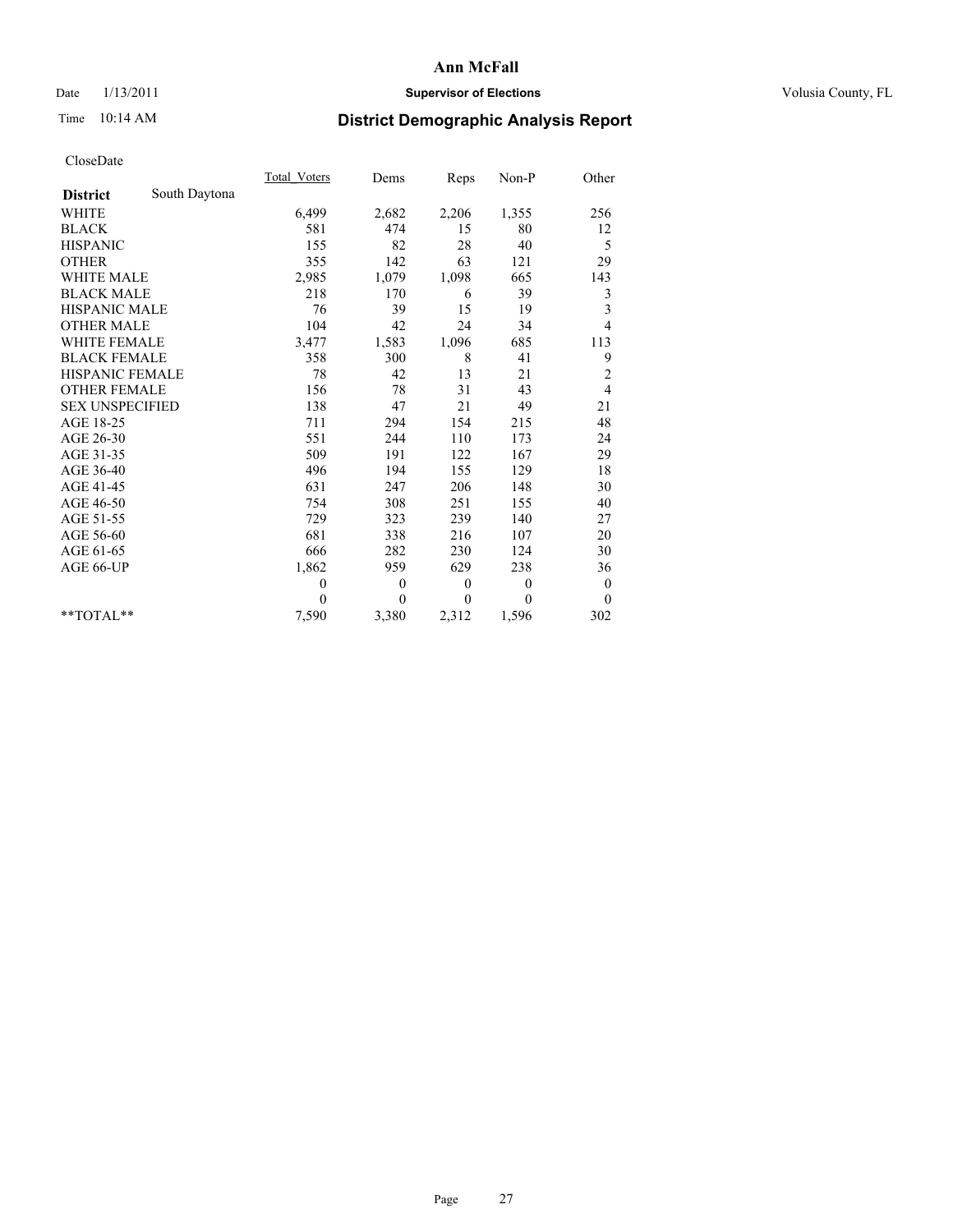# Date  $1/13/2011$  **Supervisor of Elections** Volusia County, FL

# Time 10:14 AM **District Demographic Analysis Report**

|                        |               | Total Voters   | Dems     | Reps           | $Non-P$  | Other          |  |
|------------------------|---------------|----------------|----------|----------------|----------|----------------|--|
| <b>District</b>        | Flagler Beach |                |          |                |          |                |  |
| <b>WHITE</b>           |               | 58             | 23       | 18             | 15       | $\overline{c}$ |  |
| <b>BLACK</b>           |               | 0              | $\theta$ | $\theta$       | $\theta$ | $\theta$       |  |
| <b>HISPANIC</b>        |               | 0              | 0        | $\Omega$       | 0        | 0              |  |
| <b>OTHER</b>           |               | 3              |          | $\overline{c}$ | 0        | 0              |  |
| <b>WHITE MALE</b>      |               | 27             | 10       | 10             | 6        |                |  |
| <b>BLACK MALE</b>      |               | $\theta$       | $\theta$ | $\Omega$       | 0        | 0              |  |
| HISPANIC MALE          |               | 0              | 0        | 0              | 0        | 0              |  |
| <b>OTHER MALE</b>      |               | $\overline{c}$ |          |                | 0        | 0              |  |
| WHITE FEMALE           |               | 31             | 13       | 8              | 9        |                |  |
| <b>BLACK FEMALE</b>    |               | 0              | 0        | 0              | 0        | 0              |  |
| HISPANIC FEMALE        |               |                | 0        | 0              | 0        | 0              |  |
| <b>OTHER FEMALE</b>    |               |                | 0        |                | 0        | 0              |  |
| <b>SEX UNSPECIFIED</b> |               |                | 0        | 0              | 0        | 0              |  |
| AGE 18-25              |               |                | 0        |                | 0        | 0              |  |
| AGE 26-30              |               |                | 0        | 0              | 0        | 0              |  |
| AGE 31-35              |               |                | 0        | 0              | 0        | 0              |  |
| AGE 36-40              |               |                | 0        | 0              |          | 0              |  |
| AGE 41-45              |               |                |          |                | 0        | 0              |  |
| AGE 46-50              |               |                |          | 0              |          | 0              |  |
| AGE 51-55              |               |                | 0        | 0              |          | 0              |  |
| AGE 56-60              |               |                | 0        | 0              |          | 0              |  |
| AGE 61-65              |               | 12             | 6        | $\overline{c}$ | 4        | 0              |  |
| AGE 66-UP              |               | 42             | 17       | 16             |          | 2              |  |
|                        |               | 0              | $\theta$ | $\Omega$       | 0        | 0              |  |
|                        |               |                | 0        | $\Omega$       | 0        |                |  |
| $*$ $TOTAI.**$         |               | 61             | 24       | 20             | 15       | 2              |  |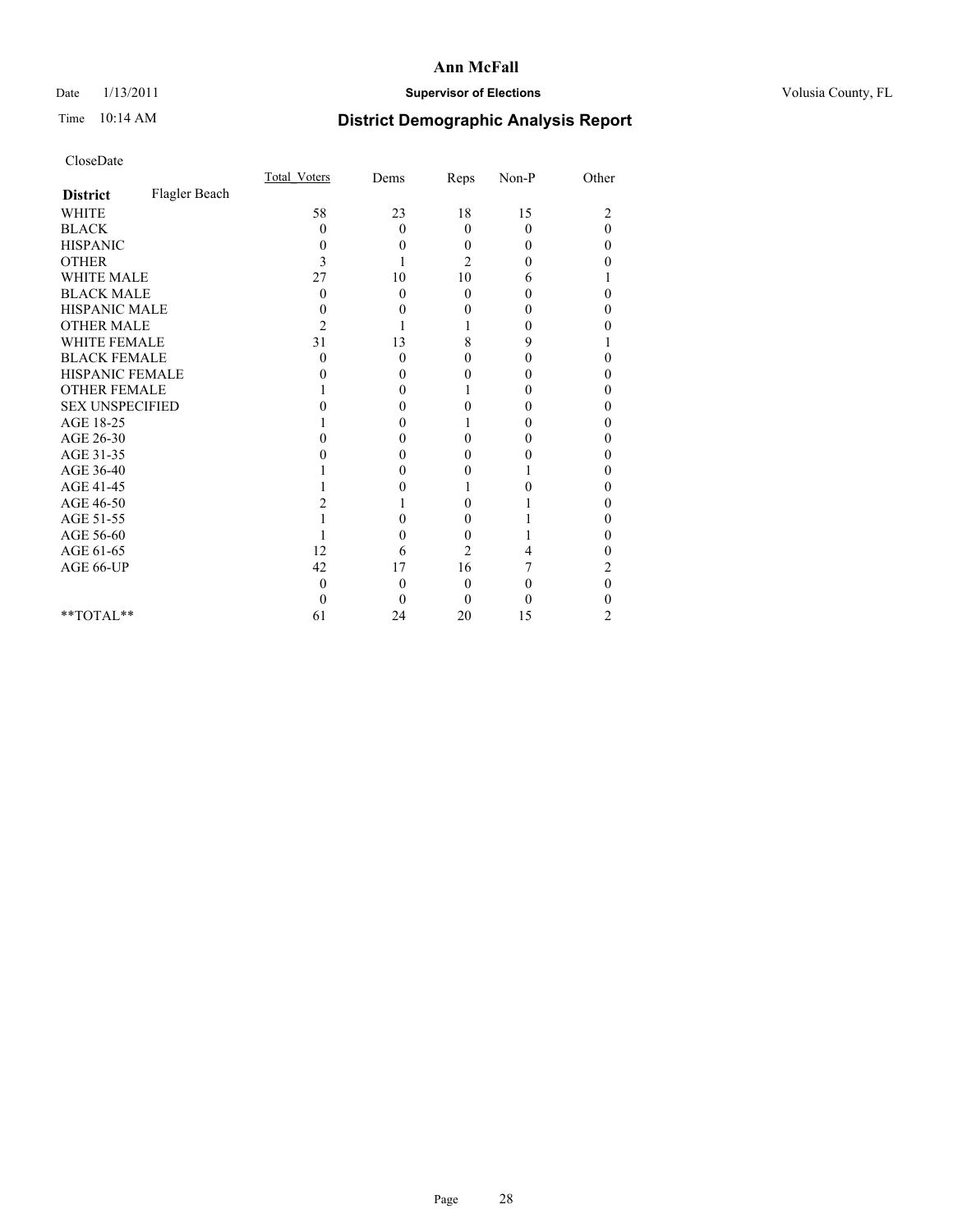# Date  $1/13/2011$  **Supervisor of Elections** Volusia County, FL

# Time 10:14 AM **District Demographic Analysis Report**

|                                              | Total Voters | Dems     | Reps     | $Non-P$  | Other            |
|----------------------------------------------|--------------|----------|----------|----------|------------------|
| <b>Hospital Authority</b><br><b>District</b> |              |          |          |          |                  |
| WHITE                                        | 97,240       | 32,495   | 40,076   | 19,658   | 5,011            |
| <b>BLACK</b>                                 | 9,480        | 7,524    | 417      | 1,256    | 283              |
| <b>HISPANIC</b>                              | 16,189       | 7,821    | 2,720    | 5,070    | 578              |
| <b>OTHER</b>                                 | 6,602        | 2,092    | 1,432    | 2,260    | 818              |
| <b>WHITE MALE</b>                            | 44,927       | 13,217   | 19,547   | 9,512    | 2,651            |
| <b>BLACK MALE</b>                            | 4,013        | 3,006    | 227      | 612      | 168              |
| <b>HISPANIC MALE</b>                         | 7,601        | 3,541    | 1,356    | 2,408    | 296              |
| <b>OTHER MALE</b>                            | 2,158        | 735      | 555      | 728      | 140              |
| <b>WHITE FEMALE</b>                          | 51,816       | 19,117   | 20,328   | 10,037   | 2,334            |
| <b>BLACK FEMALE</b>                          | 5,390        | 4,454    | 189      | 634      | 113              |
| HISPANIC FEMALE                              | 8,472        | 4,218    | 1,355    | 2,626    | 273              |
| <b>OTHER FEMALE</b>                          | 2,537        | 980      | 569      | 824      | 164              |
| <b>SEX UNSPECIFIED</b>                       | 2,597        | 664      | 519      | 863      | 551              |
| AGE 18-25                                    | 13,879       | 4,689    | 3,418    | 4,551    | 1,221            |
| AGE 26-30                                    | 8,974        | 3,070    | 2,290    | 3,044    | 570              |
| AGE 31-35                                    | 9,158        | 3,200    | 2,581    | 2,756    | 621              |
| AGE 36-40                                    | 9,919        | 3,448    | 3,251    | 2,648    | 572              |
| AGE 41-45                                    | 10,712       | 3,685    | 3,897    | 2,609    | 521              |
| AGE 46-50                                    | 12,731       | 4,537    | 4,877    | 2,737    | 580              |
| AGE 51-55                                    | 12,565       | 4,848    | 4,784    | 2,348    | 585              |
| AGE 56-60                                    | 11,516       | 4,843    | 4,125    | 2,060    | 488              |
| AGE 61-65                                    | 10,678       | 4,414    | 4,013    | 1,790    | 461              |
| AGE 66-UP                                    | 29,379       | 13,198   | 11,409   | 3,701    | 1,071            |
|                                              | $\theta$     | $\theta$ | $\Omega$ | $\theta$ | $\boldsymbol{0}$ |
|                                              | $\Omega$     | $\theta$ | $\theta$ | $\theta$ | $\Omega$         |
| $*$ $TOTAI.**$                               | 129,511      | 49,932   | 44,645   | 28,244   | 6,690            |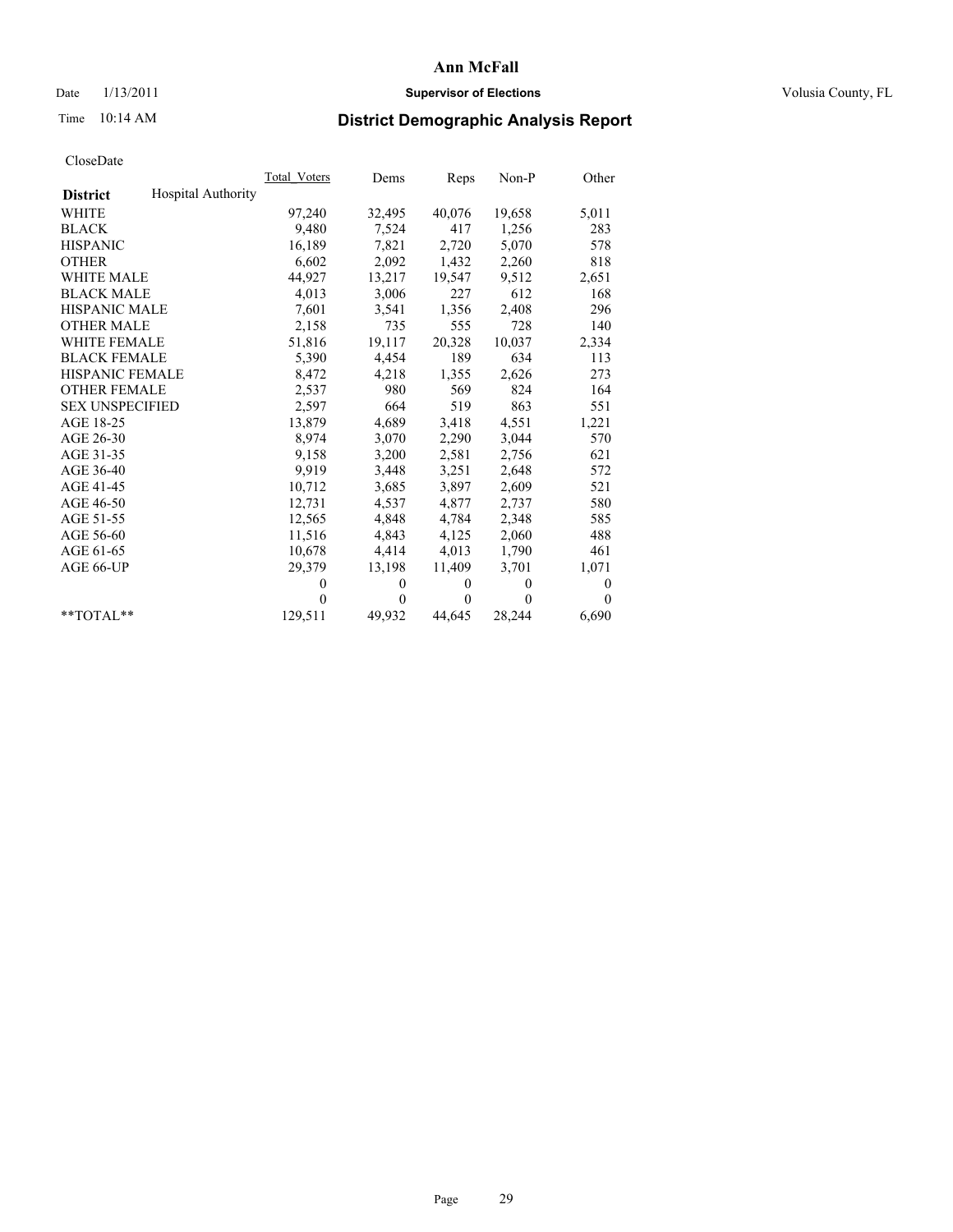## Date  $1/13/2011$  **Supervisor of Elections Supervisor of Elections** Volusia County, FL

# Time 10:14 AM **District Demographic Analysis Report**

|                                          | <b>Total Voters</b> | Dems             | Reps         | Non-P    | Other            |  |
|------------------------------------------|---------------------|------------------|--------------|----------|------------------|--|
| Florida House Seat 21<br><b>District</b> |                     |                  |              |          |                  |  |
| <b>WHITE</b>                             | 2,193               | 789              | 945          | 376      | 83               |  |
| <b>BLACK</b>                             | 166                 | 140              | 9            | 16       | 1                |  |
| <b>HISPANIC</b>                          | 189                 | 76               | 27           | 81       | 5                |  |
| <b>OTHER</b>                             | 101                 | 28               | 27           | 40       | 6                |  |
| <b>WHITE MALE</b>                        | 1,059               | 338              | 484          | 190      | 47               |  |
| <b>BLACK MALE</b>                        | 70                  | 57               | 5            | 8        | $\boldsymbol{0}$ |  |
| HISPANIC MALE                            | 96                  | 44               | 11           | 39       | $\overline{c}$   |  |
| <b>OTHER MALE</b>                        | 32                  | 10               | 10           | 12       | $\mathbf{0}$     |  |
| <b>WHITE FEMALE</b>                      | 1,125               | 447              | 457          | 185      | 36               |  |
| <b>BLACK FEMALE</b>                      | 96                  | 83               | 4            | 8        | 1                |  |
| HISPANIC FEMALE                          | 89                  | 31               | 16           | 39       | 3                |  |
| <b>OTHER FEMALE</b>                      | 37                  | 13               | 9            | 14       | 1                |  |
| <b>SEX UNSPECIFIED</b>                   | 45                  | 10               | 12           | 18       | 5                |  |
| AGE 18-25                                | 259                 | 64               | 78           | 106      | 11               |  |
| AGE 26-30                                | 157                 | 57               | 48           | 46       | 6                |  |
| AGE 31-35                                | 172                 | 44               | 69           | 53       | 6                |  |
| AGE 36-40                                | 138                 | 43               | 56           | 35       | 4                |  |
| AGE 41-45                                | 166                 | 47               | 73           | 38       | $\,$ 8 $\,$      |  |
| AGE 46-50                                | 263                 | 101              | 97           | 52       | 13               |  |
| AGE 51-55                                | 274                 | 106              | 118          | 45       | 5                |  |
| AGE 56-60                                | 273                 | 116              | 108          | 38       | 11               |  |
| AGE 61-65                                | 266                 | 118              | 97           | 40       | 11               |  |
| AGE 66-UP                                | 681                 | 337              | 264          | 60       | 20               |  |
|                                          | $\mathbf{0}$        | $\boldsymbol{0}$ | $\mathbf{0}$ | $\theta$ | $\boldsymbol{0}$ |  |
|                                          | $\Omega$            | $\theta$         | $\theta$     | $\theta$ | $\theta$         |  |
| $*$ $TOTAI.**$                           | 2,649               | 1,033            | 1,008        | 513      | 95               |  |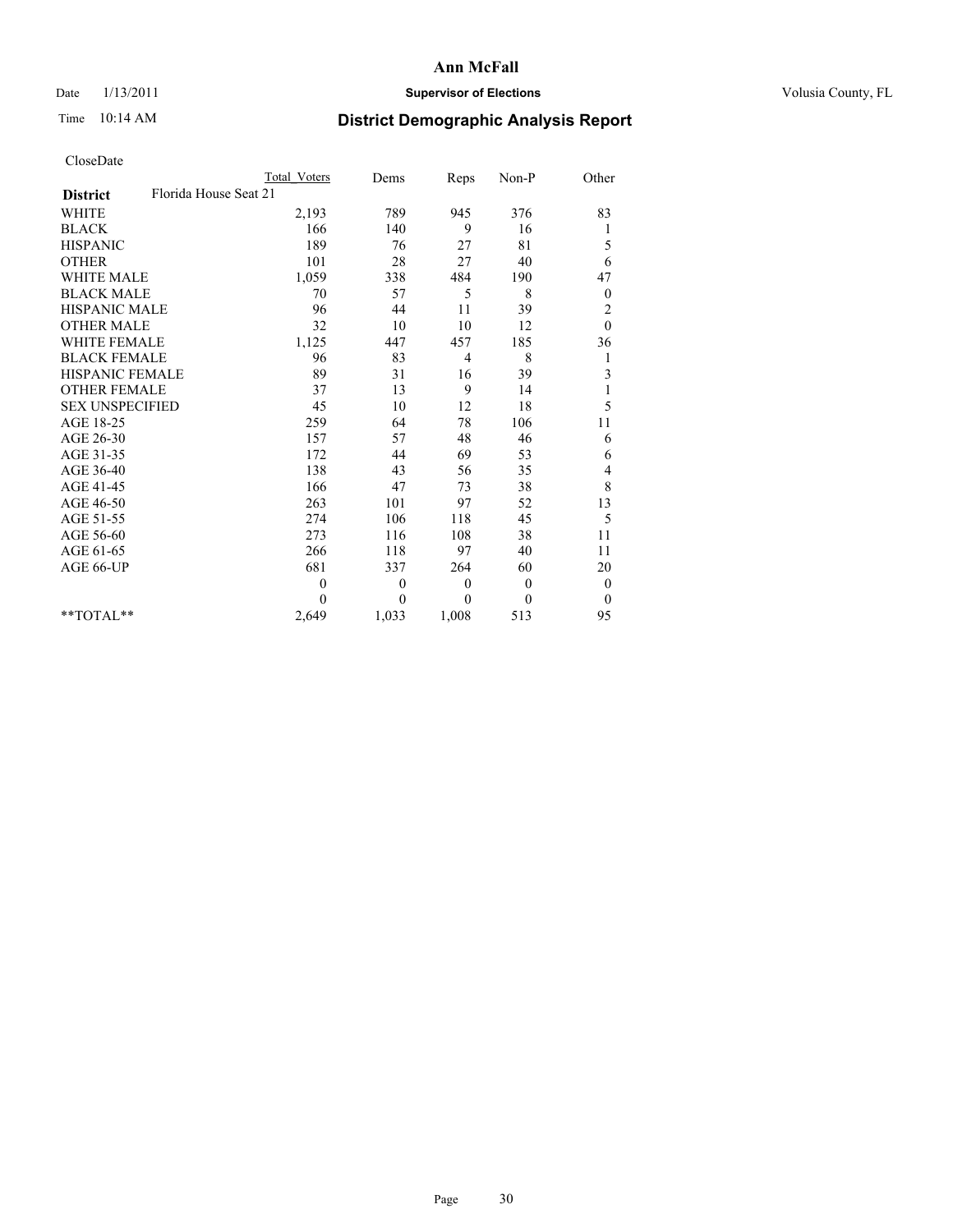# Date  $1/13/2011$  **Supervisor of Elections** Volusia County, FL

# Time 10:14 AM **District Demographic Analysis Report**

|                        | <b>Total Voters</b>   | Dems     | Reps         | Non-P        | Other    |  |
|------------------------|-----------------------|----------|--------------|--------------|----------|--|
| <b>District</b>        | Florida House Seat 25 |          |              |              |          |  |
| <b>WHITE</b>           | 15,667                | 5,221    | 6,191        | 3,412        | 843      |  |
| <b>BLACK</b>           | 1,304                 | 1,007    | 72           | 183          | 42       |  |
| <b>HISPANIC</b>        | 4,130                 | 2,042    | 693          | 1,266        | 129      |  |
| <b>OTHER</b>           | 1,205                 | 386      | 248          | 416          | 155      |  |
| <b>WHITE MALE</b>      | 7,217                 | 2,117    | 2,992        | 1,670        | 438      |  |
| <b>BLACK MALE</b>      | 574                   | 410      | 43           | 96           | 25       |  |
| <b>HISPANIC MALE</b>   | 1,924                 | 922      | 340          | 592          | 70       |  |
| <b>OTHER MALE</b>      | 389                   | 137      | 86           | 143          | 23       |  |
| <b>WHITE FEMALE</b>    | 8,355                 | 3,072    | 3,162        | 1,724        | 397      |  |
| <b>BLACK FEMALE</b>    | 719                   | 586      | 29           | 87           | 17       |  |
| <b>HISPANIC FEMALE</b> | 2,176                 | 1,100    | 351          | 667          | 58       |  |
| <b>OTHER FEMALE</b>    | 484                   | 181      | 110          | 160          | 33       |  |
| <b>SEX UNSPECIFIED</b> | 468                   | 131      | 91           | 138          | 108      |  |
| AGE 18-25              | 2,339                 | 809      | 507          | 809          | 214      |  |
| AGE 26-30              | 1,654                 | 570      | 402          | 572          | 110      |  |
| AGE 31-35              | 1,778                 | 642      | 458          | 557          | 121      |  |
| AGE 36-40              | 1,914                 | 631      | 631          | 546          | 106      |  |
| AGE 41-45              | 1,945                 | 706      | 653          | 494          | 92       |  |
| AGE 46-50              | 2,177                 | 778      | 785          | 509          | 105      |  |
| AGE 51-55              | 2,115                 | 821      | 753          | 435          | 106      |  |
| AGE 56-60              | 1,927                 | 797      | 678          | 375          | 77       |  |
| AGE 61-65              | 1,801                 | 727      | 660          | 340          | 74       |  |
| AGE 66-UP              | 4,656                 | 2,175    | 1,677        | 640          | 164      |  |
|                        | $\mathbf{0}$          | $\theta$ | $\mathbf{0}$ | $\mathbf{0}$ | $\theta$ |  |
|                        | $\Omega$              | $\theta$ | $\mathbf{0}$ | $\theta$     | $\theta$ |  |
| $*$ $TOTAI.**$         | 22,306                | 8,656    | 7,204        | 5,277        | 1,169    |  |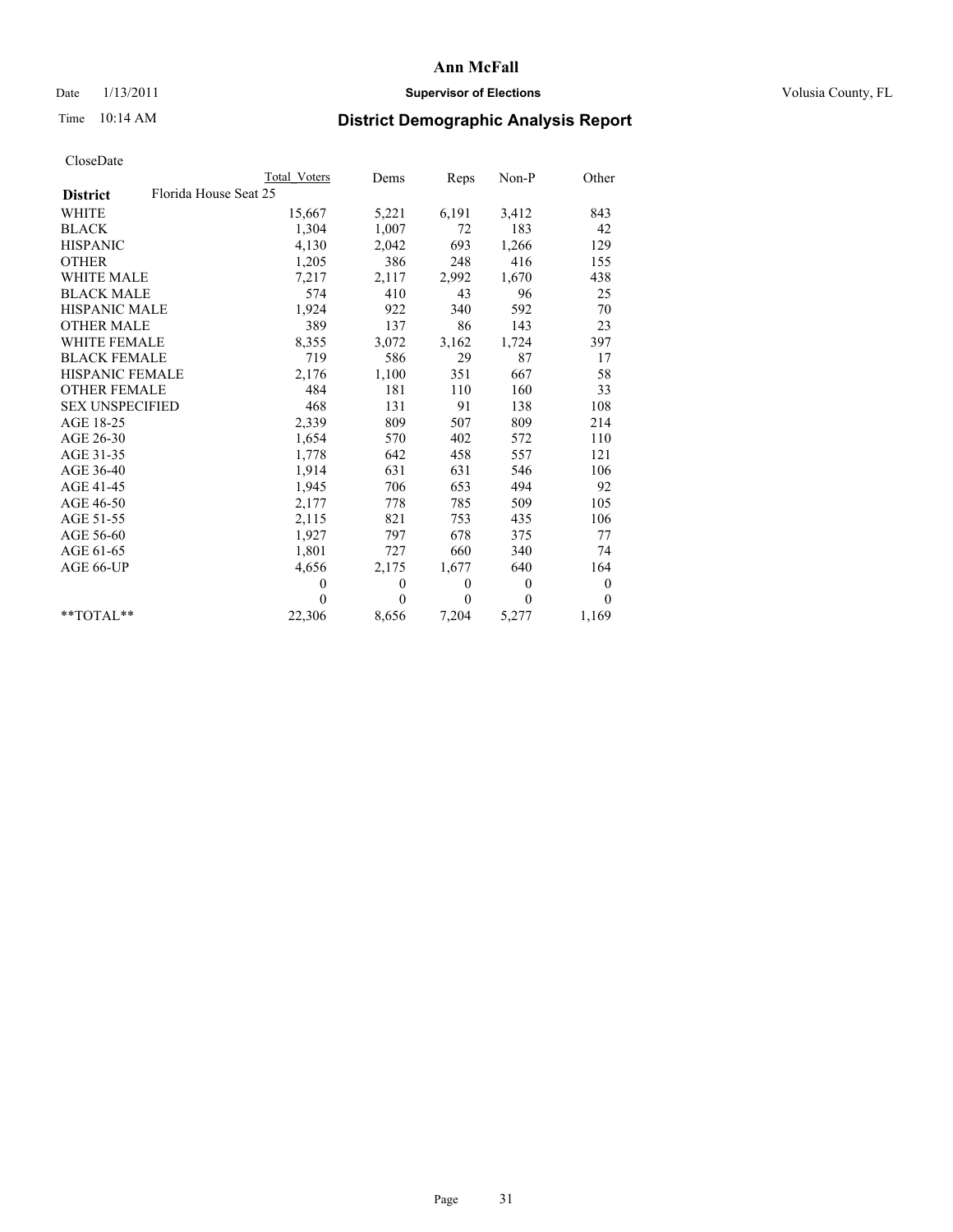# Date  $1/13/2011$  **Supervisor of Elections** Volusia County, FL

# Time 10:14 AM **District Demographic Analysis Report**

|                                          | Total Voters | Dems     | Reps         | $Non-P$  | Other        |
|------------------------------------------|--------------|----------|--------------|----------|--------------|
| Florida House Seat 26<br><b>District</b> |              |          |              |          |              |
| WHITE                                    | 89,021       | 30,198   | 37,670       | 17,077   | 4,076        |
| <b>BLACK</b>                             | 3,996        | 3,075    | 217          | 563      | 141          |
| <b>HISPANIC</b>                          | 7.318        | 3,415    | 1,364        | 2,292    | 247          |
| <b>OTHER</b>                             | 5,066        | 1,548    | 1,257        | 1,663    | 598          |
| <b>WHITE MALE</b>                        | 40,795       | 12,205   | 18,202       | 8,247    | 2,141        |
| <b>BLACK MALE</b>                        | 1,701        | 1,228    | 124          | 278      | 71           |
| <b>HISPANIC MALE</b>                     | 3,401        | 1,518    | 688          | 1,073    | 122          |
| <b>OTHER MALE</b>                        | 1,757        | 547      | 517          | 586      | 107          |
| <b>WHITE FEMALE</b>                      | 47,771       | 17,858   | 19,278       | 8,724    | 1,911        |
| <b>BLACK FEMALE</b>                      | 2,267        | 1,823    | 93           | 284      | 67           |
| <b>HISPANIC FEMALE</b>                   | 3,867        | 1,873    | 666          | 1,208    | 120          |
| <b>OTHER FEMALE</b>                      | 1,940        | 737      | 496          | 583      | 124          |
| <b>SEX UNSPECIFIED</b>                   | 1,902        | 447      | 444          | 612      | 399          |
| AGE 18-25                                | 9,772        | 3,148    | 2,752        | 3,049    | 823          |
| AGE 26-30                                | 6,066        | 1,941    | 1,770        | 1,993    | 362          |
| AGE 31-35                                | 5,929        | 1,915    | 1,879        | 1,736    | 399          |
| AGE 36-40                                | 6,635        | 2,106    | 2,390        | 1,734    | 405          |
| AGE 41-45                                | 7,924        | 2,488    | 3,205        | 1,893    | 338          |
| AGE 46-50                                | 9,584        | 3,152    | 3,997        | 2,019    | 416          |
| AGE 51-55                                | 10,086       | 3,627    | 4,202        | 1,826    | 431          |
| AGE 56-60                                | 10,058       | 3,992    | 3,859        | 1,793    | 414          |
| AGE 61-65                                | 10,014       | 3,916    | 3,993        | 1,698    | 407          |
| AGE 66-UP                                | 29,332       | 11,951   | 12,460       | 3,854    | 1,067        |
|                                          | $\mathbf{0}$ | $\theta$ | $\mathbf{0}$ | $\theta$ | $\mathbf{0}$ |
|                                          | $\theta$     | $\theta$ | $\theta$     | $\theta$ | $\Omega$     |
| $*$ $TOTAI.**$                           | 105,401      | 38,236   | 40,508       | 21,595   | 5,062        |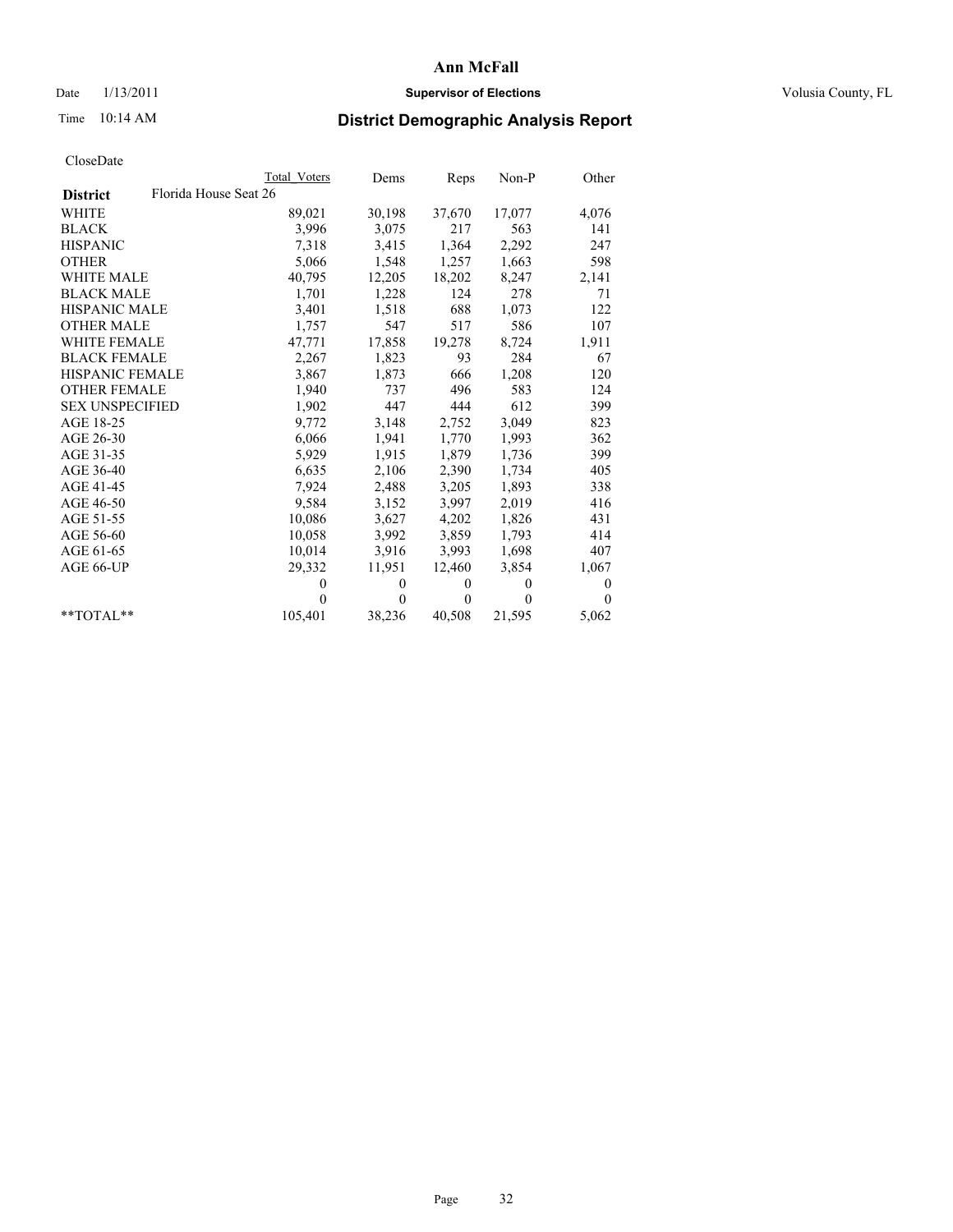# Date  $1/13/2011$  **Supervisor of Elections** Volusia County, FL

# Time 10:14 AM **District Demographic Analysis Report**

|                                          | Total Voters | Dems     | Reps         | $Non-P$  | Other            |
|------------------------------------------|--------------|----------|--------------|----------|------------------|
| Florida House Seat 27<br><b>District</b> |              |          |              |          |                  |
| <b>WHITE</b>                             | 52,517       | 20,927   | 17,590       | 11,544   | 2,456            |
| <b>BLACK</b>                             | 17,394       | 14,694   | 479          | 1,894    | 327              |
| <b>HISPANIC</b>                          | 1,926        | 924      | 332          | 586      | 84               |
| <b>OTHER</b>                             | 4,200        | 1,712    | 663          | 1,370    | 455              |
| <b>WHITE MALE</b>                        | 24,133       | 8,431    | 8,685        | 5,666    | 1,351            |
| <b>BLACK MALE</b>                        | 6,726        | 5,449    | 243          | 869      | 165              |
| <b>HISPANIC MALE</b>                     | 887          | 400      | 161          | 280      | 46               |
| <b>OTHER MALE</b>                        | 1,301        | 535      | 262          | 429      | 75               |
| <b>WHITE FEMALE</b>                      | 28,093       | 12,379   | 8,817        | 5,813    | 1,084            |
| <b>BLACK FEMALE</b>                      | 10,511       | 9,121    | 232          | 998      | 160              |
| HISPANIC FEMALE                          | 1,026        | 520      | 171          | 300      | 35               |
| <b>OTHER FEMALE</b>                      | 1,630        | 773      | 292          | 493      | 72               |
| <b>SEX UNSPECIFIED</b>                   | 1,730        | 649      | 201          | 546      | 334              |
| AGE 18-25                                | 10,467       | 5,912    | 1,399        | 2,505    | 651              |
| AGE 26-30                                | 5,815        | 2,743    | 1,012        | 1,786    | 274              |
| AGE 31-35                                | 4,740        | 2,164    | 910          | 1,410    | 256              |
| AGE 36-40                                | 4,608        | 2,087    | 1,128        | 1,187    | 206              |
| AGE 41-45                                | 5,137        | 2,373    | 1,326        | 1,193    | 245              |
| AGE 46-50                                | 6,424        | 3,055    | 1,764        | 1,306    | 299              |
| AGE 51-55                                | 6,906        | 3,504    | 1,858        | 1,253    | 291              |
| AGE 56-60                                | 6,426        | 3,273    | 1,763        | 1,156    | 234              |
| AGE 61-65                                | 6,138        | 3,050    | 1,751        | 1,089    | 248              |
| AGE 66-UP                                | 19,376       | 10,096   | 6,153        | 2,509    | 618              |
|                                          | $\Omega$     | $\theta$ | $\mathbf{0}$ | $\theta$ | $\boldsymbol{0}$ |
|                                          | $\Omega$     | $\theta$ | $\theta$     | $\theta$ | $\theta$         |
| $*$ $TOTAI.**$                           | 76,037       | 38,257   | 19,064       | 15,394   | 3,322            |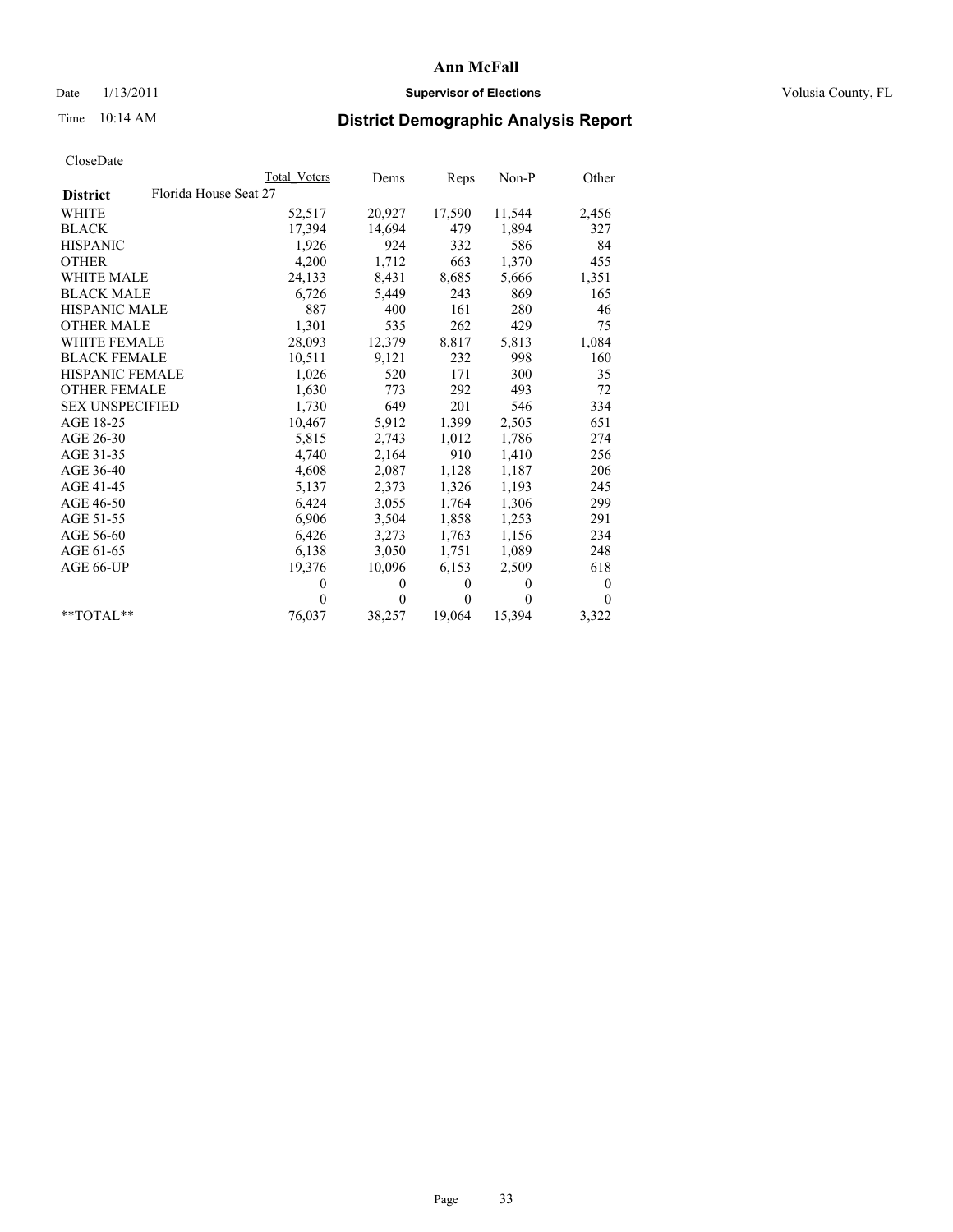# Date  $1/13/2011$  **Supervisor of Elections** Volusia County, FL

# Time 10:14 AM **District Demographic Analysis Report**

|                                          | <b>Total Voters</b> | Dems         | Reps         | $Non-P$  | Other            |
|------------------------------------------|---------------------|--------------|--------------|----------|------------------|
| Florida House Seat 28<br><b>District</b> |                     |              |              |          |                  |
| <b>WHITE</b>                             | 92,971              | 31,744       | 37,090       | 20,115   | 4,022            |
| <b>BLACK</b>                             | 4,191               | 3,348        | 179          | 550      | 114              |
| <b>HISPANIC</b>                          | 5,079               | 2,380        | 957          | 1,545    | 197              |
| <b>OTHER</b>                             | 4,630               | 1,355        | 1,037        | 1,647    | 591              |
| <b>WHITE MALE</b>                        | 43,238              | 13,050       | 18,185       | 9,878    | 2,125            |
| <b>BLACK MALE</b>                        | 1,869               | 1,396        | 100          | 298      | 75               |
| <b>HISPANIC MALE</b>                     | 2,379               | 1,073        | 447          | 750      | 109              |
| <b>OTHER MALE</b>                        | 1,555               | 467          | 416          | 574      | 98               |
| <b>WHITE FEMALE</b>                      | 49,179              | 18,512       | 18,701       | 10,098   | 1,868            |
| <b>BLACK FEMALE</b>                      | 2,297               | 1,934        | 77           | 248      | 38               |
| HISPANIC FEMALE                          | 2,667               | 1,290        | 505          | 785      | 87               |
| <b>OTHER FEMALE</b>                      | 1,818               | 667          | 433          | 596      | 122              |
| <b>SEX UNSPECIFIED</b>                   | 1,869               | 438          | 399          | 630      | 402              |
| AGE 18-25                                | 9,191               | 3,045        | 2,390        | 2,974    | 782              |
| AGE 26-30                                | 6,273               | 2,088        | 1,698        | 2,108    | 379              |
| AGE 31-35                                | 6,076               | 2,037        | 1,723        | 1,985    | 331              |
| AGE 36-40                                | 6,780               | 2,295        | 2,225        | 1,908    | 352              |
| AGE 41-45                                | 7,403               | 2,405        | 2,791        | 1,853    | 354              |
| AGE 46-50                                | 9,470               | 3,190        | 3,808        | 2,120    | 352              |
| AGE 51-55                                | 10,084              | 3,699        | 3,968        | 2,059    | 358              |
| AGE 56-60                                | 10,119              | 3,987        | 3,700        | 2,038    | 394              |
| AGE 61-65                                | 10,422              | 3,920        | 3,976        | 2,038    | 488              |
| AGE 66-UP                                | 31,052              | 12,161       | 12,984       | 4,773    | 1,134            |
|                                          | $\theta$            | $\mathbf{0}$ | $\mathbf{0}$ | $\theta$ | $\boldsymbol{0}$ |
|                                          | $\theta$            | $\theta$     | $\mathbf{0}$ | $\theta$ | $\theta$         |
| $*$ $TOTAI.**$                           | 106,871             | 38,827       | 39,263       | 23,857   | 4,924            |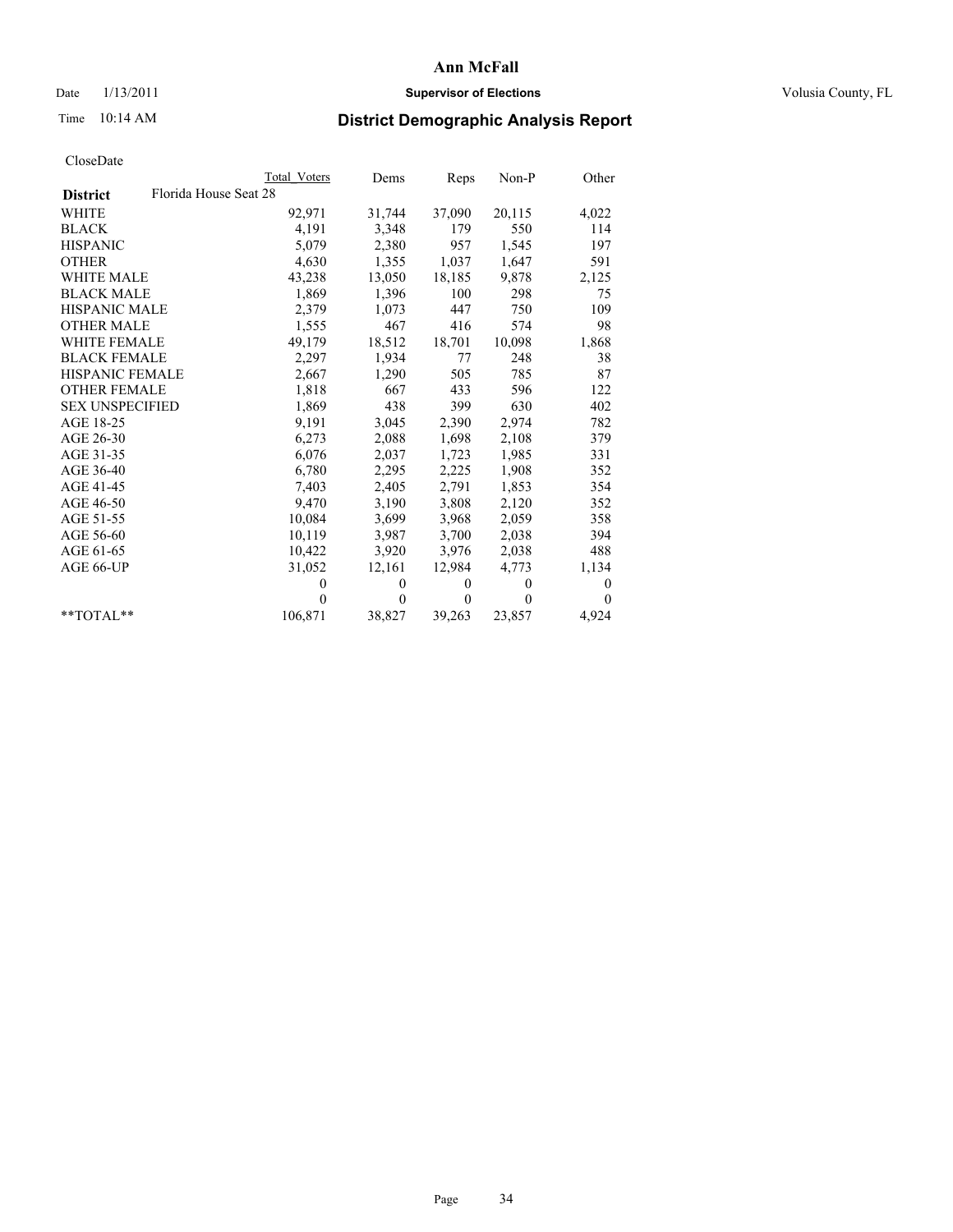# Date  $1/13/2011$  **Supervisor of Elections** Volusia County, FL

# Time 10:14 AM **District Demographic Analysis Report**

|                                          | <b>Total Voters</b> | Dems     | <b>Reps</b>  | Non-P    | Other            |
|------------------------------------------|---------------------|----------|--------------|----------|------------------|
| Florida House Seat 33<br><b>District</b> |                     |          |              |          |                  |
| <b>WHITE</b>                             | 5,083               | 1,543    | 2,240        | 1,057    | 243              |
| <b>BLACK</b>                             | 530                 | 412      | 27           | 79       | 12               |
| <b>HISPANIC</b>                          | 1,074               | 509      | 168          | 350      | 47               |
| <b>OTHER</b>                             | 381                 | 118      | 92           | 125      | 46               |
| <b>WHITE MALE</b>                        | 2,418               | 623      | 1,134        | 543      | 118              |
| <b>BLACK MALE</b>                        | 226                 | 173      | 12           | 33       | 8                |
| <b>HISPANIC MALE</b>                     | 512                 | 227      | 87           | 177      | 21               |
| <b>OTHER MALE</b>                        | 137                 | 48       | 33           | 49       | 7                |
| WHITE FEMALE                             | 2,627               | 909      | 1,088        | 507      | 123              |
| <b>BLACK FEMALE</b>                      | 299                 | 234      | 15           | 46       | $\overline{4}$   |
| HISPANIC FEMALE                          | 551                 | 277      | 80           | 168      | 26               |
| <b>OTHER FEMALE</b>                      | 136                 | 46       | 36           | 44       | 10               |
| <b>SEX UNSPECIFIED</b>                   | 162                 | 45       | 42           | 44       | 31               |
| AGE 18-25                                | 815                 | 267      | 202          | 281      | 65               |
| AGE 26-30                                | 489                 | 160      | 119          | 182      | 28               |
| AGE 31-35                                | 511                 | 180      | 152          | 140      | 39               |
| AGE 36-40                                | 578                 | 198      | 189          | 158      | 33               |
| AGE 41-45                                | 568                 | 208      | 202          | 131      | 27               |
| AGE 46-50                                | 823                 | 255      | 344          | 186      | 38               |
| AGE 51-55                                | 755                 | 281      | 305          | 130      | 39               |
| AGE 56-60                                | 666                 | 259      | 259          | 126      | 22               |
| AGE 61-65                                | 586                 | 219      | 244          | 103      | 20               |
| AGE 66-UP                                | 1,277               | 555      | 511          | 174      | 37               |
|                                          | $\theta$            | $\theta$ | $\theta$     | $\theta$ | $\boldsymbol{0}$ |
|                                          | $\theta$            | $\theta$ | $\mathbf{0}$ | $\theta$ | $\mathbf{0}$     |
| $*$ $TOTAI.**$                           | 7,068               | 2,582    | 2,527        | 1,611    | 348              |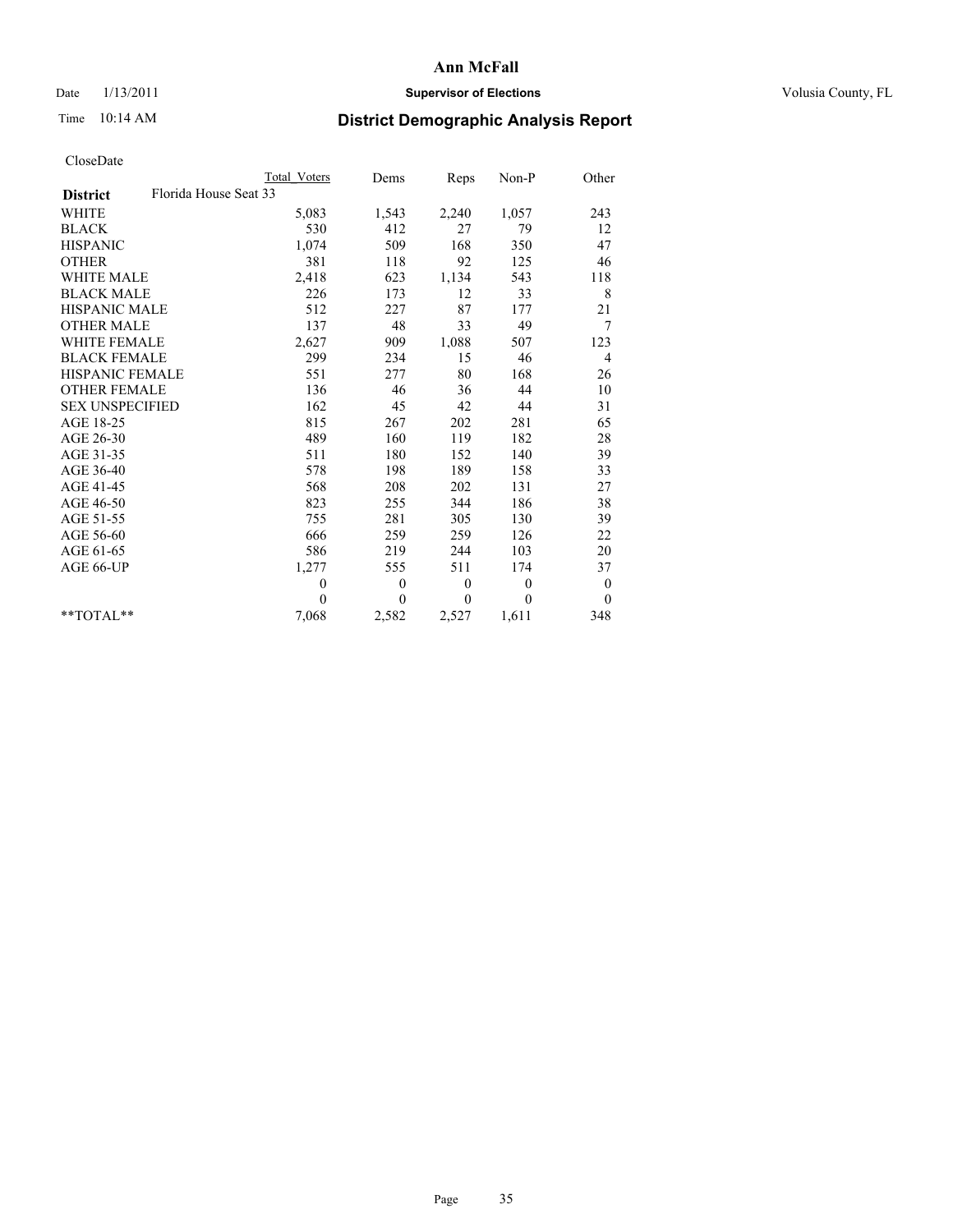# Date  $1/13/2011$  **Supervisor of Elections** Volusia County, FL

# Time 10:14 AM **District Demographic Analysis Report**

|                        | Total Voters            | Dems           | Reps     | $Non-P$  | Other            |
|------------------------|-------------------------|----------------|----------|----------|------------------|
| <b>District</b>        | School Board District 1 |                |          |          |                  |
| WHITE                  | 49,749                  | 17,403         | 20,462   | 9,424    | 2,460            |
| <b>BLACK</b>           | 4,298                   | 3,521          | 154      | 519      | 104              |
| <b>HISPANIC</b>        | 3,166                   | 1,382          | 552      | 1,082    | 150              |
| <b>OTHER</b>           | 2,782                   | 885            | 666      | 902      | 329              |
| <b>WHITE MALE</b>      | 22,708                  | 6,992          | 9,893    | 4,510    | 1,313            |
| <b>BLACK MALE</b>      | 1,708                   | 1,335          | 74       | 239      | 60               |
| <b>HISPANIC MALE</b>   | 1,441                   | 623            | 271      | 473      | 74               |
| <b>OTHER MALE</b>      | 901                     | 306            | 259      | 275      | 61               |
| <b>WHITE FEMALE</b>    | 26,814                  | 10,332         | 10,484   | 4,861    | 1,137            |
| <b>BLACK FEMALE</b>    | 2,556                   | 2,161          | 79       | 273      | 43               |
| HISPANIC FEMALE        | 1,705                   | 752            | 278      | 601      | 74               |
| <b>OTHER FEMALE</b>    | 1,053                   | 406            | 255      | 332      | 60               |
| <b>SEX UNSPECIFIED</b> | 1,109                   | 284            | 241      | 363      | 221              |
| AGE 18-25              | 6,118                   | 1,989          | 1,669    | 1,941    | 519              |
| AGE 26-30              | 3,958                   | 1,357          | 1,073    | 1,281    | 247              |
| AGE 31-35              | 3,755                   | 1,243          | 1,154    | 1,080    | 278              |
| AGE 36-40              | 4,022                   | 1,347          | 1,414    | 1,030    | 231              |
| AGE 41-45              | 4,561                   | 1,517          | 1,786    | 1,046    | 212              |
| AGE 46-50              | 5,609                   | 1,979          | 2,254    | 1,108    | 268              |
| AGE 51-55              | 5,651                   | 2,224          | 2,197    | 973      | 257              |
| AGE 56-60              | 5,525                   | 2,374          | 2,039    | 872      | 240              |
| AGE 61-65              | 5,233                   | 2,232          | 1,991    | 791      | 219              |
| AGE 66-UP              | 15,563                  | 6,929          | 6,257    | 1,805    | 572              |
|                        | $\Omega$                | $\theta$       | $\theta$ | $\theta$ | $\boldsymbol{0}$ |
|                        | $\theta$                | $\overline{0}$ | $\theta$ | $\theta$ | $\theta$         |
| $*$ $TOTAI.**$         | 59,995                  | 23,191         | 21,834   | 11,927   | 3,043            |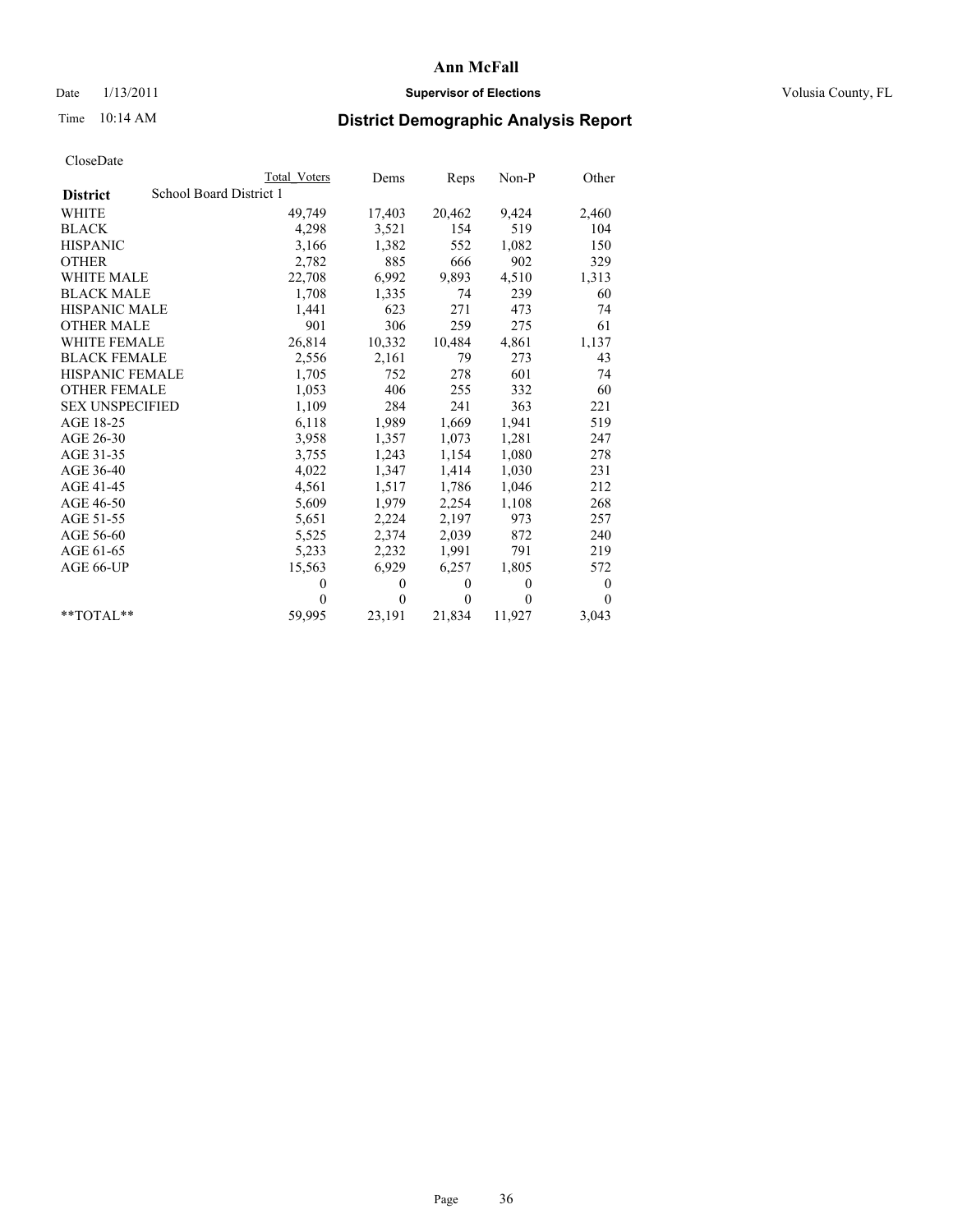## Date  $1/13/2011$  **Supervisor of Elections** Volusia County, FL

# Time 10:14 AM **District Demographic Analysis Report**

|                        |                         | <b>Total Voters</b> | Dems     | Reps         | $Non-P$  | Other    |
|------------------------|-------------------------|---------------------|----------|--------------|----------|----------|
| <b>District</b>        | School Board District 2 |                     |          |              |          |          |
| WHITE                  |                         | 41,315              | 15,409   | 15,089       | 8,939    | 1,878    |
| <b>BLACK</b>           |                         | 10,814              | 9,155    | 297          | 1,155    | 207      |
| <b>HISPANIC</b>        |                         | 1,247               | 547      | 250          | 408      | 42       |
| <b>OTHER</b>           |                         | 2,990               | 1,182    | 526          | 972      | 310      |
| <b>WHITE MALE</b>      |                         | 19,333              | 6,346    | 7,480        | 4,476    | 1,031    |
| <b>BLACK MALE</b>      |                         | 4,195               | 3,432    | 153          | 522      | 88       |
| <b>HISPANIC MALE</b>   |                         | 591                 | 255      | 117          | 198      | 21       |
| <b>OTHER MALE</b>      |                         | 1,003               | 386      | 225          | 339      | 53       |
| WHITE FEMALE           |                         | 21,728              | 8,971    | 7,518        | 4,410    | 829      |
| <b>BLACK FEMALE</b>    |                         | 6,523               | 5,649    | 141          | 616      | 117      |
| HISPANIC FEMALE        |                         | 649                 | 289      | 132          | 208      | 20       |
| <b>OTHER FEMALE</b>    |                         | 1,156               | 539      | 208          | 351      | 58       |
| <b>SEX UNSPECIFIED</b> |                         | 1,188               | 426      | 188          | 354      | 220      |
| AGE 18-25              |                         | 7,433               | 4,313    | 1,074        | 1,622    | 424      |
| AGE 26-30              |                         | 4,013               | 1,804    | 781          | 1,244    | 184      |
| AGE 31-35              |                         | 3,041               | 1,330    | 638          | 916      | 157      |
| AGE 36-40              |                         | 3,049               | 1,288    | 836          | 801      | 124      |
| AGE 41-45              |                         | 3,525               | 1,524    | 1,001        | 834      | 166      |
| AGE 46-50              |                         | 4,379               | 1,910    | 1,355        | 924      | 190      |
| AGE 51-55              |                         | 4,946               | 2,272    | 1,556        | 924      | 194      |
| AGE 56-60              |                         | 4,874               | 2,234    | 1,508        | 955      | 177      |
| AGE 61-65              |                         | 5,070               | 2,211    | 1,656        | 977      | 226      |
| AGE 66-UP              |                         | 16,036              | 7,407    | 5,757        | 2,277    | 595      |
|                        |                         | $\Omega$            | $\theta$ | $\mathbf{0}$ | $\theta$ | 0        |
|                        |                         | $\Omega$            | $\theta$ | $\theta$     | $\theta$ | $\theta$ |
| $*$ $TOTAI.**$         |                         | 56,366              | 26,293   | 16,162       | 11,474   | 2,437    |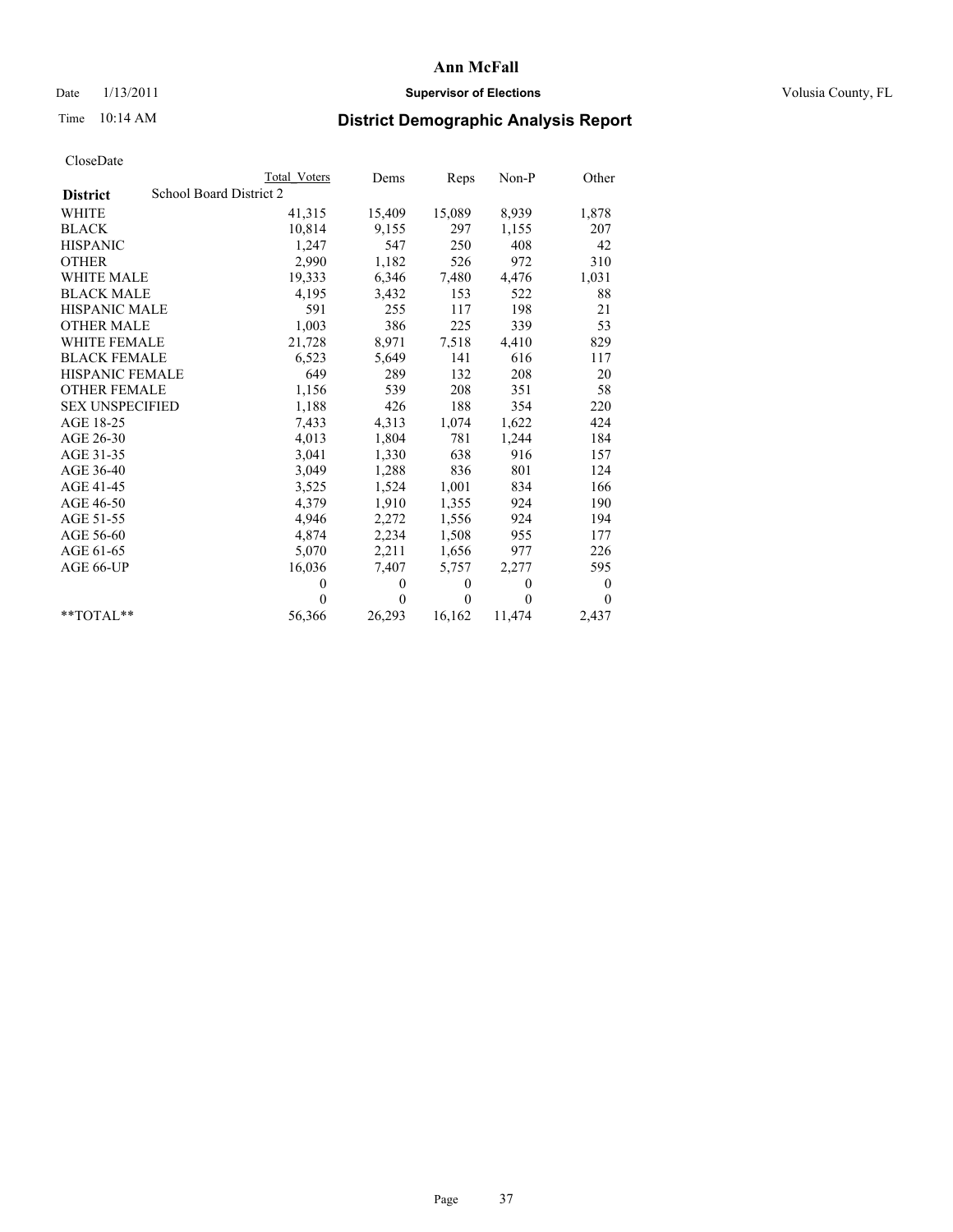## Date  $1/13/2011$  **Supervisor of Elections** Volusia County, FL

# Time 10:14 AM **District Demographic Analysis Report**

|                        | <b>Total Voters</b>     | Dems         | Reps     | $Non-P$        | Other            |
|------------------------|-------------------------|--------------|----------|----------------|------------------|
| <b>District</b>        | School Board District 3 |              |          |                |                  |
| <b>WHITE</b>           | 64,104                  | 22,743       | 24,717   | 14,025         | 2,619            |
| <b>BLACK</b>           | 1,921                   | 1,575        | 78       | 232            | 36               |
| <b>HISPANIC</b>        | 990                     | 403          | 248      | 292            | 47               |
| <b>OTHER</b>           | 2,643                   | 741          | 583      | 951            | 368              |
| <b>WHITE MALE</b>      | 29,568                  | 9,263        | 12,107   | 6,833          | 1,365            |
| <b>BLACK MALE</b>      | 851                     | 656          | 43       | 129            | 23               |
| <b>HISPANIC MALE</b>   | 437                     | 166          | 101      | 144            | 26               |
| <b>OTHER MALE</b>      | 859                     | 252          | 232      | 324            | 51               |
| WHITE FEMALE           | 34,140                  | 13,344       | 12,468   | 7,093          | 1,235            |
| <b>BLACK FEMALE</b>    | 1,054                   | 907          | 33       | 102            | 12               |
| <b>HISPANIC FEMALE</b> | 542                     | 233          | 144      | 144            | 21               |
| <b>OTHER FEMALE</b>    | 1,008                   | 360          | 251      | 324            | 73               |
| <b>SEX UNSPECIFIED</b> | 1,199                   | 281          | 247      | 407            | 264              |
| AGE 18-25              | 5,341                   | 1,737        | 1,340    | 1,804          | 460              |
| AGE 26-30              | 3,663                   | 1,198        | 1,017    | 1,229          | 219              |
| AGE 31-35              | 3,585                   | 1,124        | 1,052    | 1,213          | 196              |
| AGE 36-40              | 4,087                   | 1,343        | 1,328    | 1,207          | 209              |
| AGE 41-45              | 4,611                   | 1,438        | 1,770    | 1,197          | 206              |
| AGE 46-50              | 6,129                   | 2,051        | 2,450    | 1,384          | 244              |
| AGE 51-55              | 6,645                   | 2,454        | 2,603    | 1,353          | 235              |
| AGE 56-60              | 6,912                   | 2,775        | 2,520    | 1,357          | 260              |
| AGE 61-65              | 7,178                   | 2,750        | 2,736    | 1,385          | 307              |
| AGE 66-UP              | 21,506                  | 8,592        | 8,810    | 3,370          | 734              |
|                        | $\theta$                | $\mathbf{0}$ | $\theta$ | $\overline{0}$ | $\boldsymbol{0}$ |
|                        | $\theta$                | $\theta$     | $\theta$ | $\theta$       | $\theta$         |
| $*$ TOTAL $*$          | 69,658                  | 25,462       | 25,626   | 15,500         | 3,070            |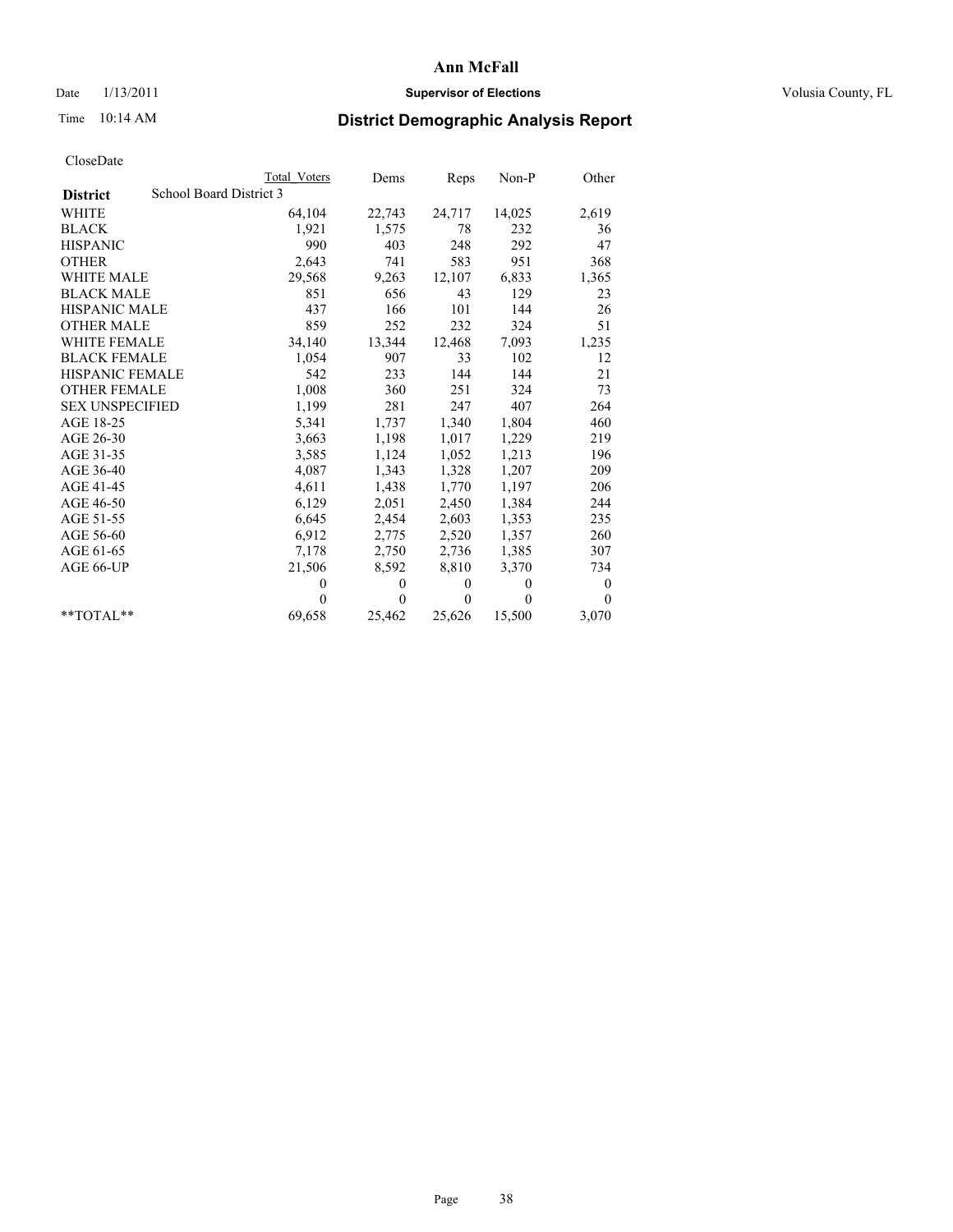## Date  $1/13/2011$  **Supervisor of Elections** Volusia County, FL

# Time 10:14 AM **District Demographic Analysis Report**

|                                            | Total Voters | Dems     | <b>Reps</b>  | $Non-P$  | Other            |
|--------------------------------------------|--------------|----------|--------------|----------|------------------|
| School Board District 4<br><b>District</b> |              |          |              |          |                  |
| <b>WHITE</b>                               | 53,996       | 19,381   | 21,623       | 10,802   | 2,190            |
| <b>BLACK</b>                               | 5,360        | 4,413    | 189          | 649      | 109              |
| <b>HISPANIC</b>                            | 1,280        | 571      | 322          | 342      | 45               |
| <b>OTHER</b>                               | 3,334        | 1,118    | 780          | 1,080    | 356              |
| <b>WHITE MALE</b>                          | 24,674       | 7,768    | 10,459       | 5,290    | 1,157            |
| <b>BLACK MALE</b>                          | 2,104        | 1,615    | 103          | 323      | 63               |
| <b>HISPANIC MALE</b>                       | 569          | 220      | 160          | 160      | 29               |
| <b>OTHER MALE</b>                          | 1,143        | 364      | 314          | 402      | 63               |
| <b>WHITE FEMALE</b>                        | 29,030       | 11,524   | 11,055       | 5,439    | 1,012            |
| <b>BLACK FEMALE</b>                        | 3,220        | 2,767    | 86           | 322      | 45               |
| HISPANIC FEMALE                            | 703          | 348      | 157          | 182      | 16               |
| <b>OTHER FEMALE</b>                        | 1,339        | 533      | 348          | 390      | 68               |
| <b>SEX UNSPECIFIED</b>                     | 1,188        | 344      | 232          | 365      | 247              |
| AGE 18-25                                  | 6,108        | 2,478    | 1,478        | 1,716    | 436              |
| AGE 26-30                                  | 3,732        | 1,464    | 946          | 1,140    | 182              |
| AGE 31-35                                  | 3,368        | 1,303    | 906          | 981      | 178              |
| AGE 36-40                                  | 3,559        | 1,264    | 1,199        | 900      | 196              |
| AGE 41-45                                  | 4,261        | 1,550    | 1,593        | 942      | 176              |
| AGE 46-50                                  | 5,432        | 1,995    | 2,089        | 1,140    | 208              |
| AGE 51-55                                  | 6,006        | 2,421    | 2,246        | 1,124    | 215              |
| AGE 56-60                                  | 6,028        | 2,508    | 2,151        | 1,146    | 223              |
| AGE 61-65                                  | 6,224        | 2,532    | 2,297        | 1,146    | 249              |
| AGE 66-UP                                  | 19,251       | 7,968    | 8,008        | 2,638    | 637              |
|                                            | $\theta$     | $\theta$ | $\theta$     | $\theta$ | $\boldsymbol{0}$ |
|                                            | $\Omega$     | $\theta$ | $\mathbf{0}$ | $\theta$ | $\theta$         |
| $*$ $TOTAI.**$                             | 63,970       | 25,483   | 22,914       | 12,873   | 2,700            |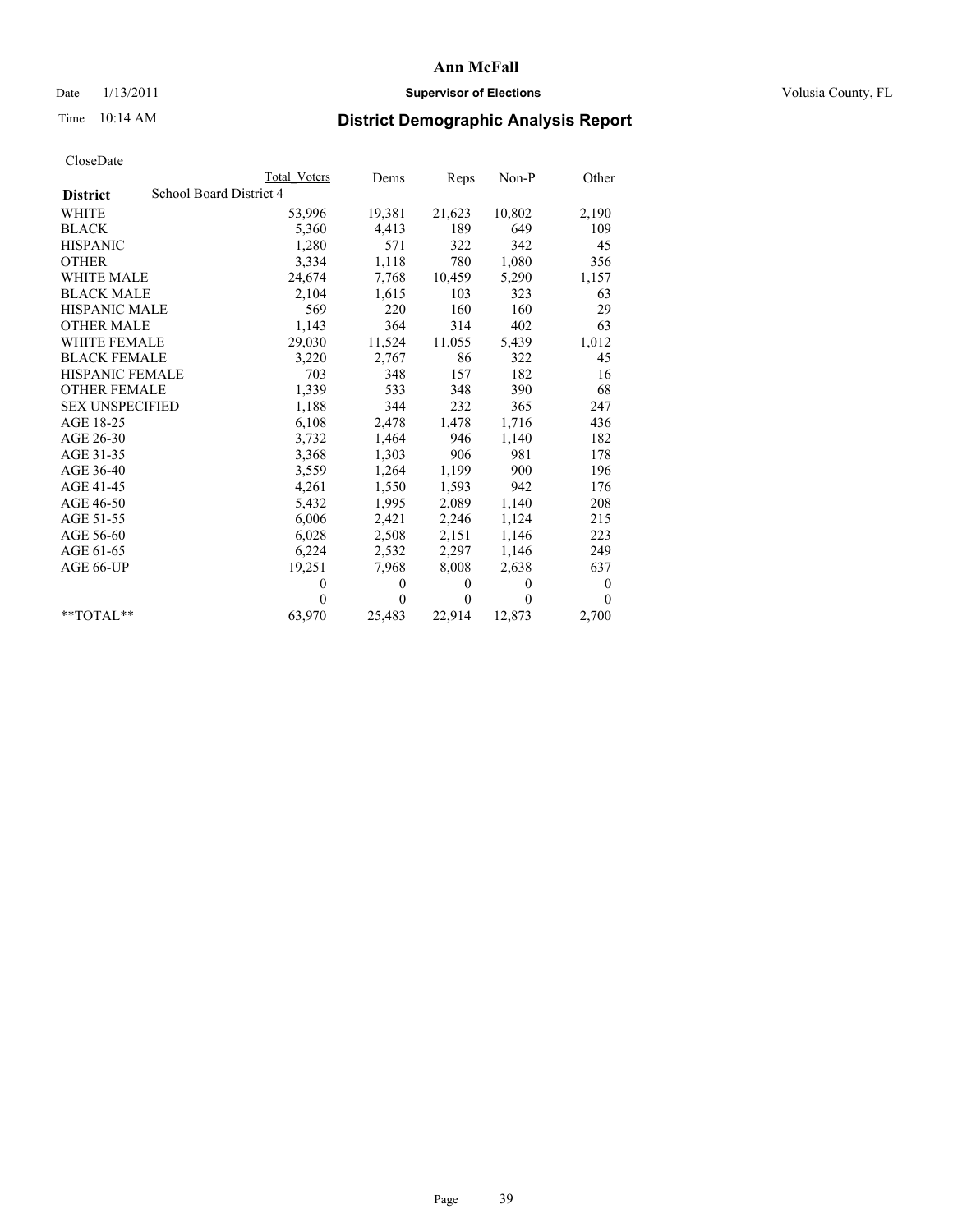## Date  $1/13/2011$  **Supervisor of Elections** Volusia County, FL

# Time 10:14 AM **District Demographic Analysis Report**

|                                            | <b>Total Voters</b> | Dems         | Reps     | $Non-P$        | Other            |
|--------------------------------------------|---------------------|--------------|----------|----------------|------------------|
| School Board District 5<br><b>District</b> |                     |              |          |                |                  |
| <b>WHITE</b>                               | 48,288              | 15,486       | 19,835   | 10,391         | 2,576            |
| <b>BLACK</b>                               | 5,188               | 4,012        | 265      | 730            | 181              |
| <b>HISPANIC</b>                            | 13,033              | 6,443        | 2,169    | 3,996          | 425              |
| <b>OTHER</b>                               | 3,834               | 1,221        | 769      | 1,356          | 488              |
| <b>WHITE MALE</b>                          | 22,577              | 6,395        | 9,743    | 5,085          | 1,354            |
| <b>BLACK MALE</b>                          | 2,308               | 1,675        | 154      | 369            | 110              |
| <b>HISPANIC MALE</b>                       | 6,161               | 2,920        | 1,085    | 1,936          | 220              |
| <b>OTHER MALE</b>                          | 1,265               | 436          | 294      | 453            | 82               |
| WHITE FEMALE                               | 25,438              | 9,006        | 9,978    | 5,248          | 1,206            |
| <b>BLACK FEMALE</b>                        | 2,836               | 2,297        | 111      | 358            | 70               |
| <b>HISPANIC FEMALE</b>                     | 6,777               | 3,469        | 1,078    | 2,032          | 198              |
| <b>OTHER FEMALE</b>                        | 1,489               | 579          | 314      | 493            | 103              |
| <b>SEX UNSPECIFIED</b>                     | 1,492               | 385          | 281      | 499            | 327              |
| AGE 18-25                                  | 7,843               | 2,728        | 1,767    | 2,641          | 707              |
| AGE 26-30                                  | 5,088               | 1,736        | 1,232    | 1,793          | 327              |
| AGE 31-35                                  | 5,457               | 1,982        | 1,441    | 1,691          | 343              |
| AGE 36-40                                  | 5,936               | 2,118        | 1,842    | 1,630          | 346              |
| AGE 41-45                                  | 6,185               | 2,198        | 2,100    | 1,583          | 304              |
| AGE 46-50                                  | 7,192               | 2,596        | 2,647    | 1,636          | 313              |
| AGE 51-55                                  | 6,972               | 2,667        | 2,602    | 1,374          | 329              |
| AGE 56-60                                  | 6,130               | 2,533        | 2,149    | 1,196          | 252              |
| AGE 61-65                                  | 5,522               | 2,225        | 2,041    | 1,009          | 247              |
| AGE 66-UP                                  | 14,018              | 6,379        | 5,217    | 1,920          | 502              |
|                                            | $\theta$            | $\mathbf{0}$ | $\theta$ | $\overline{0}$ | $\boldsymbol{0}$ |
|                                            | $\theta$            | $\theta$     | $\theta$ | $\theta$       | $\theta$         |
| $*$ TOTAL $*$                              | 70,343              | 27,162       | 23,038   | 16,473         | 3,670            |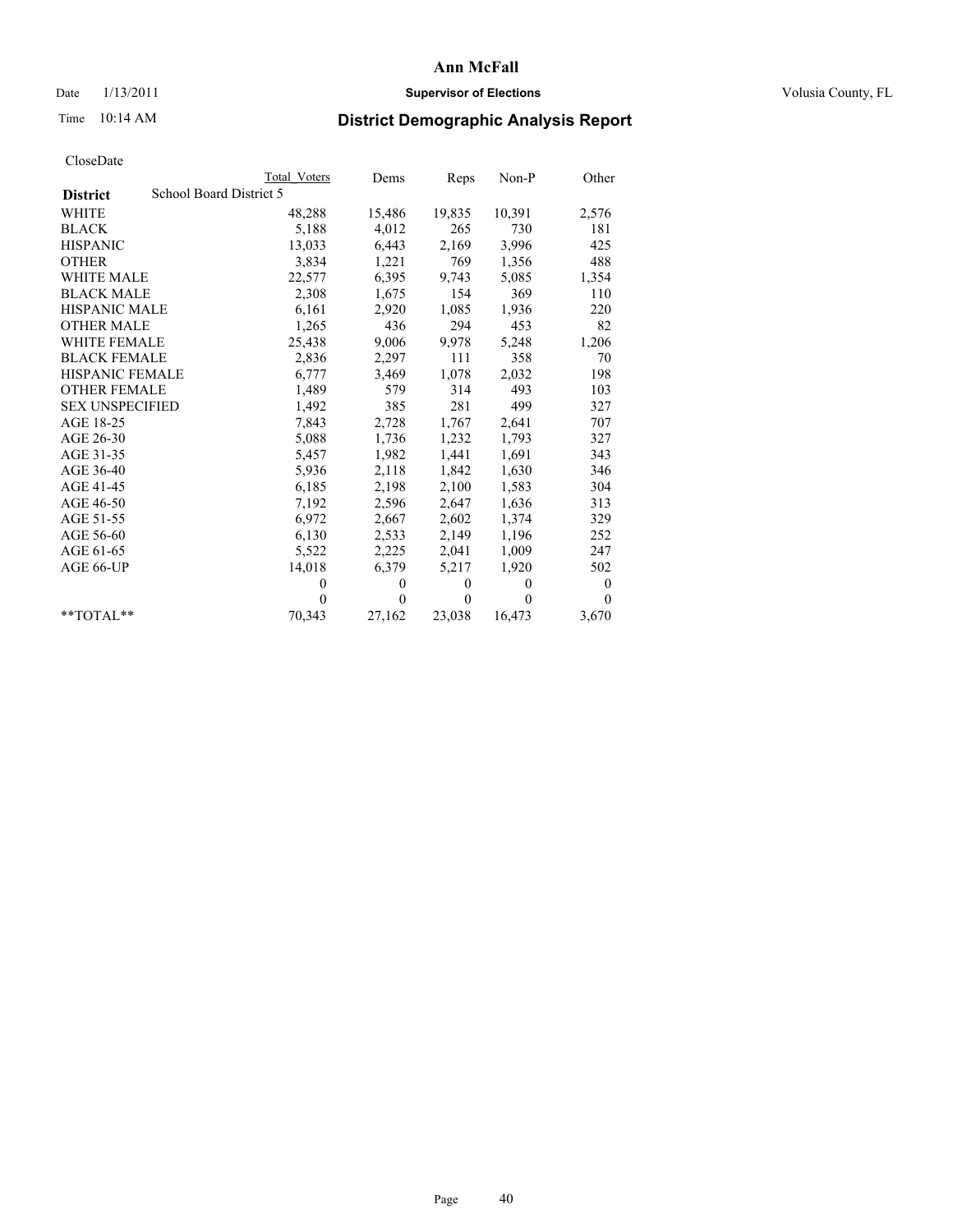## Date  $1/13/2011$  **Supervisor of Elections** Volusia County, FL

# Time 10:14 AM **District Demographic Analysis Report**

|                                          | <b>Total Voters</b> | Dems     | Reps         | Non-P        | Other            |
|------------------------------------------|---------------------|----------|--------------|--------------|------------------|
| Florida Senate Seat 1<br><b>District</b> |                     |          |              |              |                  |
| <b>WHITE</b>                             | 6,222               | 2,302    | 2,180        | 1,424        | 316              |
| <b>BLACK</b>                             | 11,252              | 9,611    | 294          | 1,147        | 200              |
| <b>HISPANIC</b>                          | 471                 | 228      | 74           | 154          | 15               |
| <b>OTHER</b>                             | 1,283               | 609      | 135          | 384          | 155              |
| <b>WHITE MALE</b>                        | 2,935               | 897      | 1,142        | 715          | 181              |
| <b>BLACK MALE</b>                        | 4,271               | 3,500    | 157          | 522          | 92               |
| <b>HISPANIC MALE</b>                     | 220                 | 96       | 34           | 82           | 8                |
| <b>OTHER MALE</b>                        | 362                 | 172      | 56           | 112          | 22               |
| <b>WHITE FEMALE</b>                      | 3,262               | 1,395    | 1,031        | 704          | 132              |
| <b>BLACK FEMALE</b>                      | 6,873               | 6,023    | 135          | 609          | 106              |
| HISPANIC FEMALE                          | 248                 | 130      | 40           | 72           | 6                |
| <b>OTHER FEMALE</b>                      | 468                 | 257      | 61           | 130          | 20               |
| <b>SEX UNSPECIFIED</b>                   | 589                 | 280      | 27           | 163          | 119              |
| AGE 18-25                                | 4,824               | 3,424    | 328          | 818          | 254              |
| AGE 26-30                                | 1,779               | 1,060    | 193          | 478          | 48               |
| AGE 31-35                                | 1,317               | 775      | 162          | 334          | 46               |
| AGE 36-40                                | 1,178               | 696      | 208          | 233          | 41               |
| AGE 41-45                                | 1,282               | 815      | 189          | 224          | 54               |
| AGE 46-50                                | 1,573               | 983      | 283          | 247          | 60               |
| AGE 51-55                                | 1,591               | 1,054    | 306          | 184          | 47               |
| AGE 56-60                                | 1,376               | 899      | 237          | 200          | 40               |
| AGE 61-65                                | 1,226               | 807      | 238          | 149          | 32               |
| AGE 66-UP                                | 3,082               | 2,237    | 539          | 242          | 64               |
|                                          | $\mathbf{0}$        | $\theta$ | $\mathbf{0}$ | $\mathbf{0}$ | $\boldsymbol{0}$ |
|                                          | $\theta$            | $\theta$ | $\Omega$     | $\theta$     | $\mathbf{0}$     |
| $*$ $TOTAI.**$                           | 19,228              | 12,750   | 2,683        | 3,109        | 686              |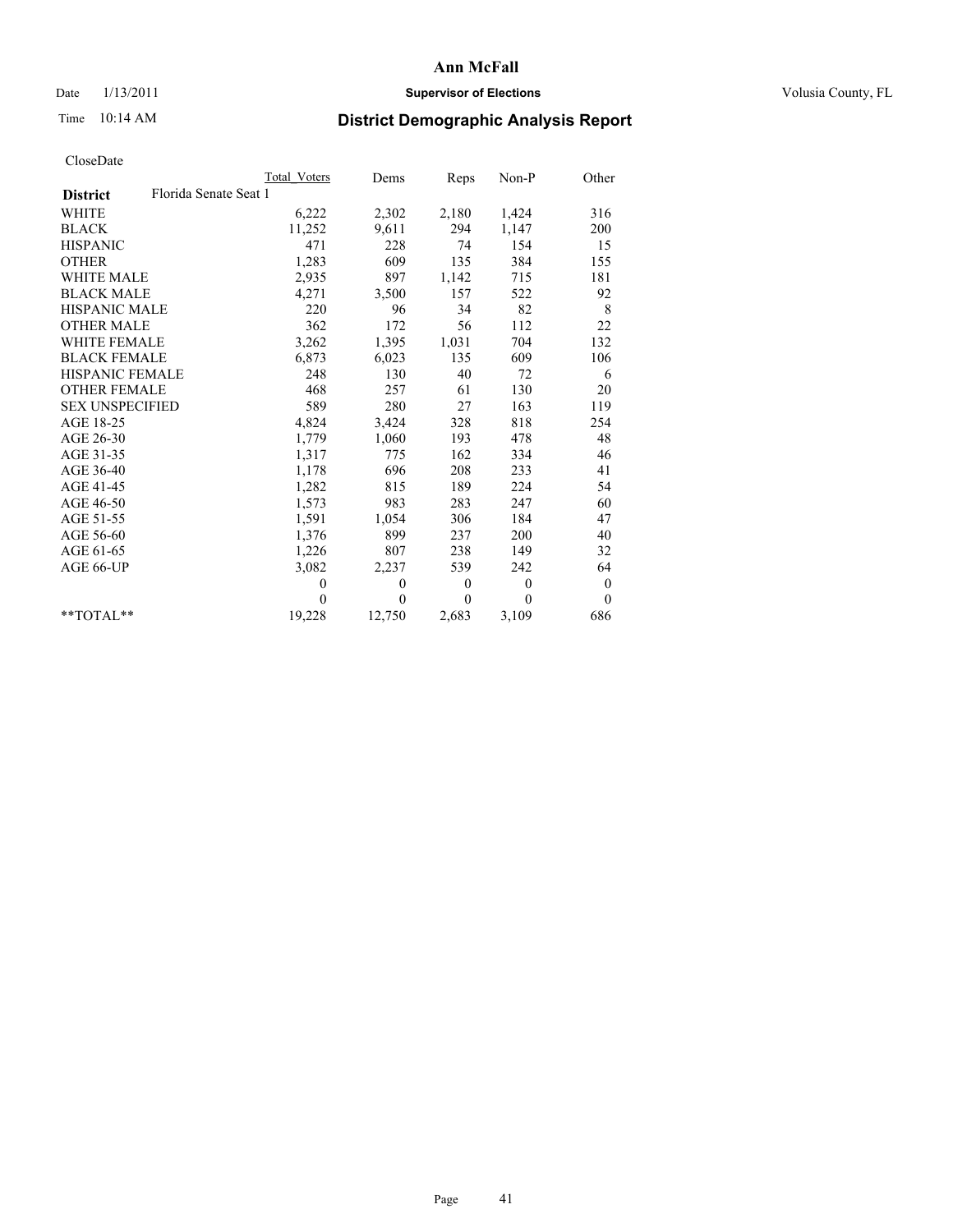## Date  $1/13/2011$  **Supervisor of Elections** Volusia County, FL

# Time 10:14 AM **District Demographic Analysis Report**

|                                          | Total Voters | Dems     | Reps         | $Non-P$  | Other        |
|------------------------------------------|--------------|----------|--------------|----------|--------------|
| Florida Senate Seat 7<br><b>District</b> |              |          |              |          |              |
| <b>WHITE</b>                             | 155,026      | 55,634   | 59,973       | 32,745   | 6,674        |
| <b>BLACK</b>                             | 7,438        | 5,985    | 319          | 976      | 158          |
| <b>HISPANIC</b>                          | 5,869        | 2,661    | 1,155        | 1,812    | 241          |
| <b>OTHER</b>                             | 7,923        | 2,469    | 1,827        | 2,709    | 918          |
| <b>WHITE MALE</b>                        | 71,792       | 22,702   | 29,422       | 16,119   | 3,549        |
| <b>BLACK MALE</b>                        | 3,161        | 2,405    | 168          | 501      | 87           |
| <b>HISPANIC MALE</b>                     | 2,733        | 1,188    | 547          | 867      | 131          |
| <b>OTHER MALE</b>                        | 2,706        | 835      | 736          | 975      | 160          |
| <b>WHITE FEMALE</b>                      | 82,321       | 32,619   | 30,221       | 16,404   | 3,077        |
| <b>BLACK FEMALE</b>                      | 4,232        | 3,545    | 148          | 470      | 69           |
| HISPANIC FEMALE                          | 3,090        | 1,454    | 598          | 928      | 110          |
| <b>OTHER FEMALE</b>                      | 3,090        | 1,189    | 766          | 959      | 176          |
| <b>SEX UNSPECIFIED</b>                   | 3,131        | 812      | 668          | 1,019    | 632          |
| AGE 18-25                                | 15,050       | 5,263    | 3,810        | 4,808    | 1,169        |
| AGE 26-30                                | 10,353       | 3,586    | 2,707        | 3,463    | 597          |
| AGE 31-35                                | 9,495        | 3,220    | 2,694        | 3,025    | 556          |
| AGE 36-40                                | 10,477       | 3,554    | 3,422        | 2,953    | 548          |
| AGE 41-45                                | 12,040       | 4,018    | 4,484        | 2,978    | 560          |
| AGE 46-50                                | 15,627       | 5,368    | 6,131        | 3,466    | 662          |
| AGE 51-55                                | 16,914       | 6,447    | 6,440        | 3,359    | 668          |
| AGE 56-60                                | 17,051       | 6,957    | 6,129        | 3,315    | 650          |
| AGE 61-65                                | 17,236       | 6,738    | 6,421        | 3,305    | 772          |
| AGE 66-UP                                | 52,011       | 21,598   | 21,035       | 7.569    | 1,809        |
|                                          | $\theta$     | $\theta$ | $\mathbf{0}$ | $\theta$ | $\mathbf{0}$ |
|                                          | $\theta$     | $\theta$ | $\mathbf{0}$ | $\theta$ | $\theta$     |
| $*$ $TOTAI.**$                           | 176,256      | 66,749   | 63,274       | 38,242   | 7,991        |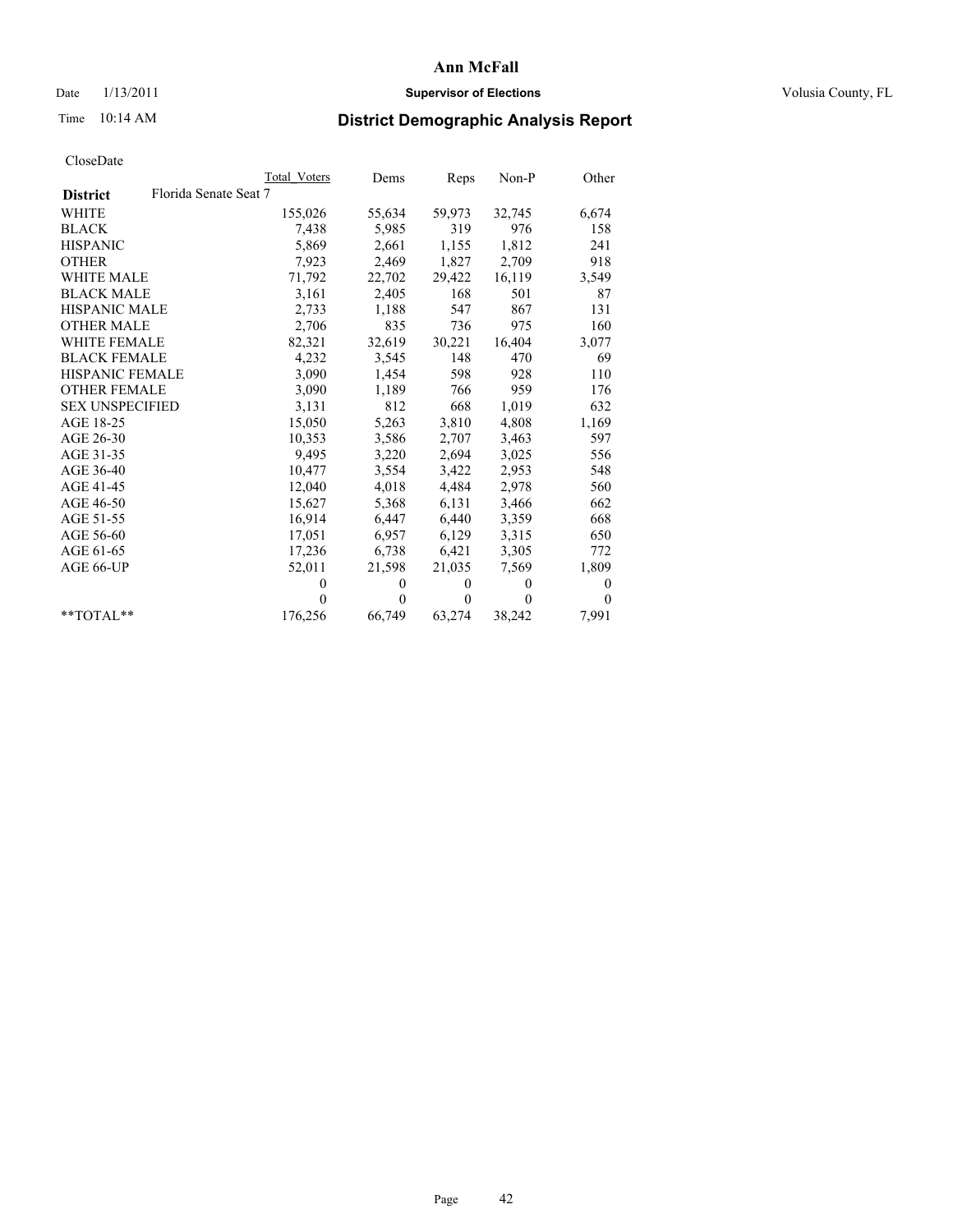## Date  $1/13/2011$  **Supervisor of Elections** Volusia County, FL

# Time 10:14 AM **District Demographic Analysis Report**

|                                          | <b>Total Voters</b> | Dems         | Reps     | $Non-P$      | Other            |
|------------------------------------------|---------------------|--------------|----------|--------------|------------------|
| Florida Senate Seat 8<br><b>District</b> |                     |              |          |              |                  |
| <b>WHITE</b>                             | 23,598              | 7,930        | 10,076   | 4,675        | 917              |
| <b>BLACK</b>                             | 1,106               | 865          | 40       | 161          | 40               |
| <b>HISPANIC</b>                          | 520                 | 212          | 143      | 147          | 18               |
| <b>OTHER</b>                             | 1,344               | 440          | 322      | 449          | 133              |
| <b>WHITE MALE</b>                        | 10,853              | 3,209        | 4,882    | 2,283        | 479              |
| <b>BLACK MALE</b>                        | 456                 | 335          | 21       | 79           | 21               |
| <b>HISPANIC MALE</b>                     | 248                 | 88           | $77 \,$  | 72           | 11               |
| <b>OTHER MALE</b>                        | 483                 | 160          | 133      | 169          | 21               |
| <b>WHITE FEMALE</b>                      | 12,596              | 4,680        | 5,131    | 2,356        | 429              |
| <b>BLACK FEMALE</b>                      | 644                 | 526          | 19       | 80           | 19               |
| HISPANIC FEMALE                          | 271                 | 124          | 65       | 75           | 7                |
| <b>OTHER FEMALE</b>                      | 546                 | 211          | 136      | 169          | 30               |
| <b>SEX UNSPECIFIED</b>                   | 471                 | 114          | 117      | 149          | 91               |
| AGE 18-25                                | 2,454               | 864          | 718      | 709          | 163              |
| AGE 26-30                                | 1,362               | 468          | 398      | 424          | 72               |
| AGE 31-35                                | 1,281               | 436          | 394      | 376          | 75               |
| AGE 36-40                                | 1,380               | 403          | 550      | 352          | 75               |
| AGE 41-45                                | 1,718               | 535          | 735      | 378          | 70               |
| AGE 46-50                                | 2,145               | 691          | 935      | 452          | 67               |
| AGE 51-55                                | 2,464               | 899          | 1,042    | 460          | 63               |
| AGE 56-60                                | 2,474               | 891          | 1,024    | 457          | 102              |
| AGE 61-65                                | 2,780               | 1,051        | 1,110    | 515          | 104              |
| AGE 66-UP                                | 8,510               | 3,209        | 3,675    | 1,309        | 317              |
|                                          | $\theta$            | $\mathbf{0}$ | $\theta$ | $\mathbf{0}$ | $\boldsymbol{0}$ |
|                                          | $\theta$            | $\theta$     | $\theta$ | $\theta$     | $\theta$         |
| $*$ $TOTAI.**$                           | 26,568              | 9,447        | 10,581   | 5,432        | 1,108            |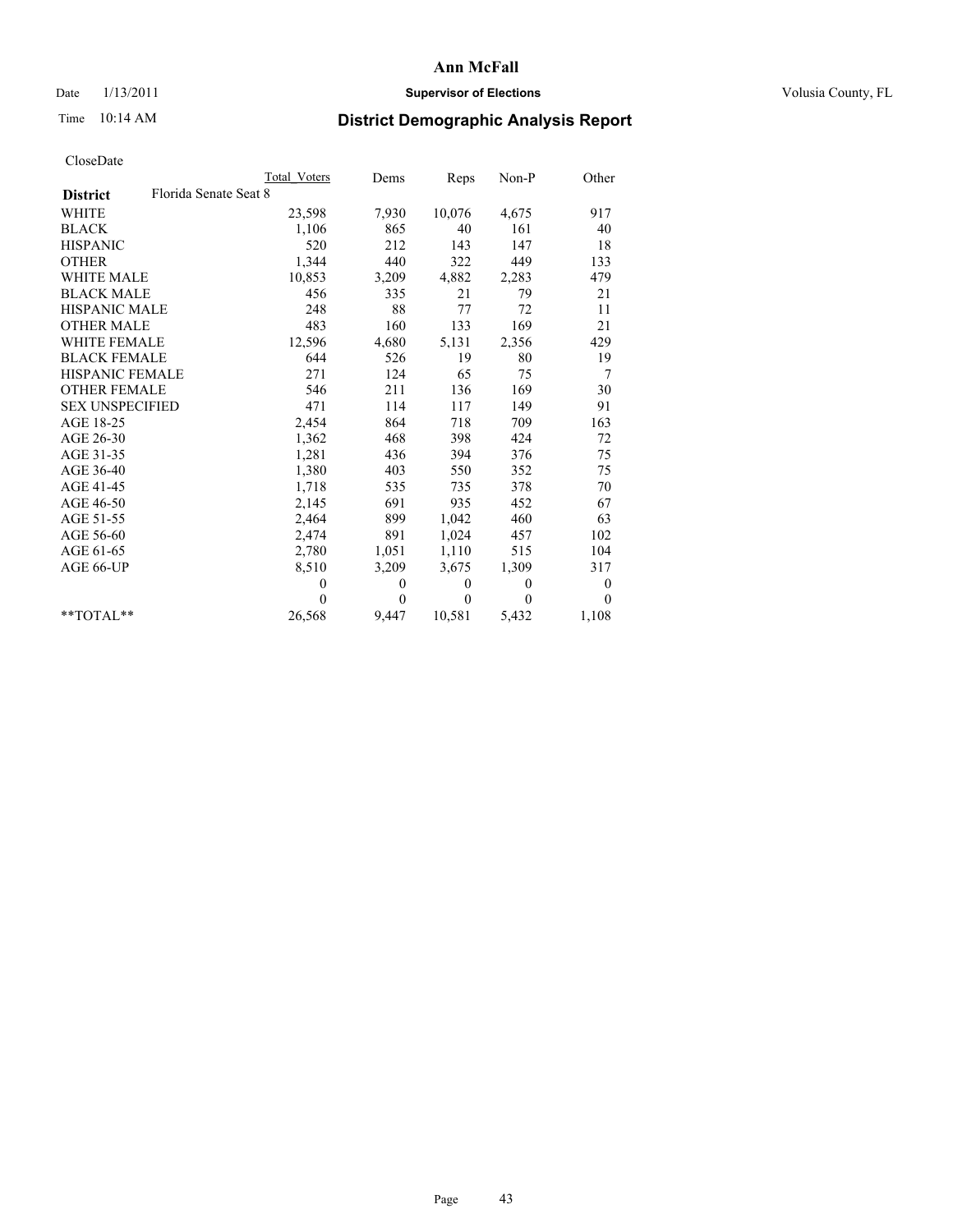## Date  $1/13/2011$  **Supervisor of Elections** Volusia County, FL

# Time 10:14 AM **District Demographic Analysis Report**

|                                           | <b>Total Voters</b> | Dems     | Reps         | $Non-P$  | Other            |
|-------------------------------------------|---------------------|----------|--------------|----------|------------------|
| Florida Senate Seat 20<br><b>District</b> |                     |          |              |          |                  |
| WHITE                                     | 72,606              | 24,556   | 29,497       | 14,737   | 3,816            |
| <b>BLACK</b>                              | 7.785               | 6,215    | 330          | 1,001    | 239              |
| <b>HISPANIC</b>                           | 12,856              | 6,245    | 2,169        | 4,007    | 435              |
| <b>OTHER</b>                              | 5,033               | 1,629    | 1,040        | 1,719    | 645              |
| WHITE MALE                                | 33,280              | 9.956    | 14,236       | 7,077    | 2,011            |
| <b>BLACK MALE</b>                         | 3,278               | 2,473    | 181          | 480      | 144              |
| <b>HISPANIC MALE</b>                      | 5,998               | 2,812    | 1,076        | 1,890    | 220              |
| <b>OTHER MALE</b>                         | 1,620               | 577      | 399          | 537      | 107              |
| <b>WHITE FEMALE</b>                       | 38,971              | 14,483   | 15,120       | 7,587    | 1,781            |
| <b>BLACK FEMALE</b>                       | 4,440               | 3,687    | 148          | 512      | 93               |
| HISPANIC FEMALE                           | 6,767               | 3,383    | 1,086        | 2,092    | 206              |
| <b>OTHER FEMALE</b>                       | 1,941               | 760      | 413          | 632      | 136              |
| <b>SEX UNSPECIFIED</b>                    | 1,985               | 514      | 377          | 657      | 437              |
| AGE 18-25                                 | 10,515              | 3,694    | 2,472        | 3,389    | 960              |
| AGE 26-30                                 | 6,960               | 2,445    | 1,751        | 2,322    | 442              |
| AGE 31-35                                 | 7,113               | 2,551    | 1,941        | 2,146    | 475              |
| AGE 36-40                                 | 7,618               | 2,707    | 2,439        | 2,030    | 442              |
| AGE 41-45                                 | 8,103               | 2,859    | 2,842        | 2,022    | 380              |
| AGE 46-50                                 | 9,396               | 3,489    | 3,446        | 2,027    | 434              |
| AGE 51-55                                 | 9,251               | 3,638    | 3,416        | 1,745    | 452              |
| AGE 56-60                                 | 8,568               | 3,677    | 2,977        | 1,554    | 360              |
| AGE 61-65                                 | 7,985               | 3,354    | 2,952        | 1,339    | 340              |
| AGE 66-UP                                 | 22,771              | 10,231   | 8,800        | 2,890    | 850              |
|                                           | $\mathbf{0}$        | $\theta$ | $\mathbf{0}$ | $\theta$ | $\boldsymbol{0}$ |
|                                           | $\Omega$            | $\theta$ | $\theta$     | $\theta$ | $\Omega$         |
| $*$ $TOTAI.**$                            | 98,280              | 38,645   | 33,036       | 21,464   | 5,135            |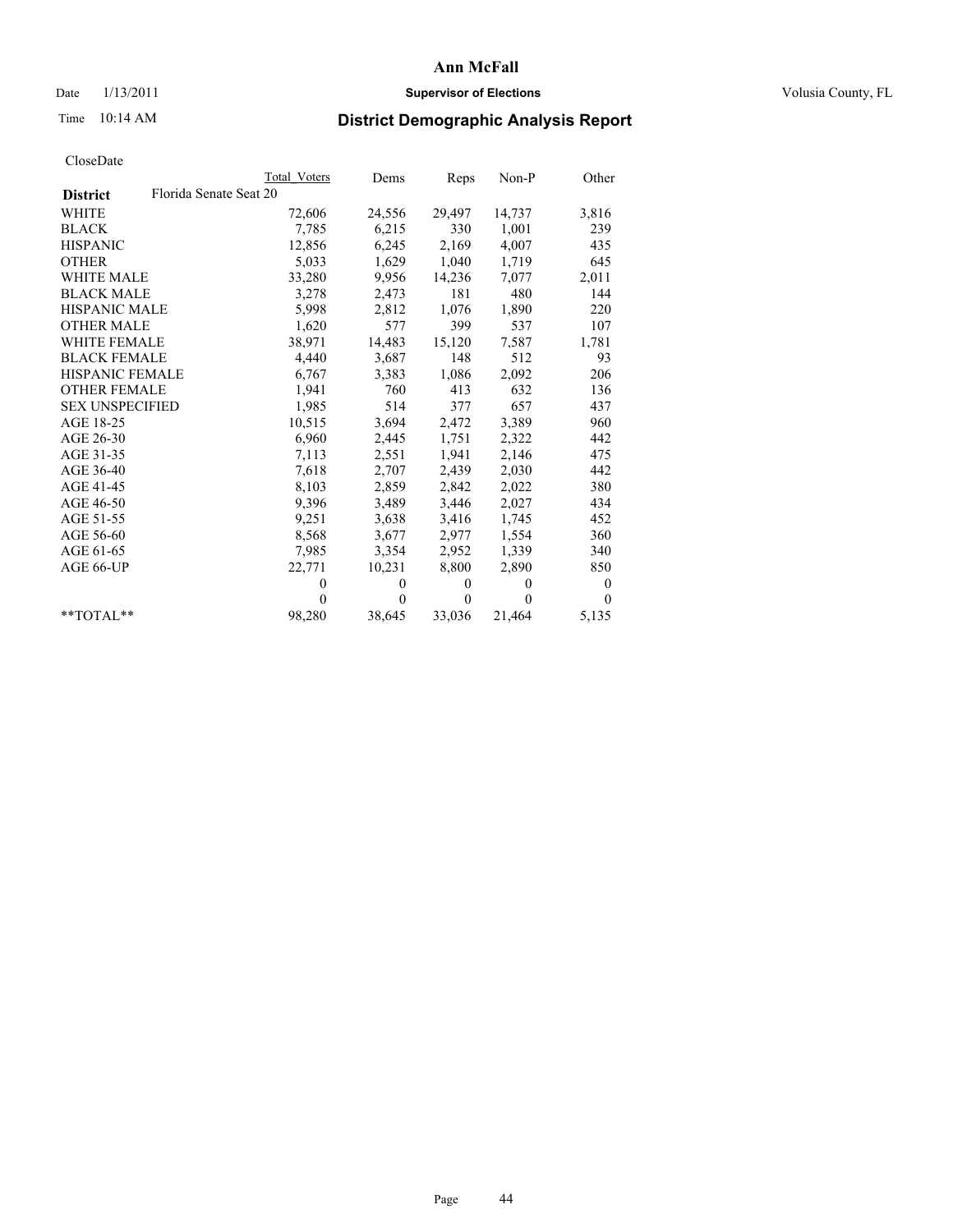## Date  $1/13/2011$  **Supervisor of Elections** Volusia County, FL

# Time 10:14 AM **District Demographic Analysis Report**

|                                       | <b>Total Voters</b> | Dems         | Reps         | $Non-P$      | Other            |
|---------------------------------------|---------------------|--------------|--------------|--------------|------------------|
| Daytona Bch Zone 1<br><b>District</b> |                     |              |              |              |                  |
| WHITE                                 | 4,442               | 1,791        | 1,484        | 968          | 199              |
| <b>BLACK</b>                          | 939                 | 773          | 27           | 122          | 17               |
| <b>HISPANIC</b>                       | 139                 | 64           | 31           | 40           | 4                |
| <b>OTHER</b>                          | 347                 | 132          | 75           | 99           | 41               |
| <b>WHITE MALE</b>                     | 2,072               | 722          | 741          | 495          | 114              |
| <b>BLACK MALE</b>                     | 402                 | 320          | 14           | 58           | 10               |
| <b>HISPANIC MALE</b>                  | 69                  | 26           | 17           | 23           | 3                |
| <b>OTHER MALE</b>                     | 143                 | 57           | 35           | 44           | $\overline{7}$   |
| WHITE FEMALE                          | 2,350               | 1,062        | 739          | 465          | 84               |
| <b>BLACK FEMALE</b>                   | 533                 | 451          | 13           | 62           | 7                |
| HISPANIC FEMALE                       | 70                  | 38           | 14           | 17           | $\mathbf{1}$     |
| <b>OTHER FEMALE</b>                   | 131                 | 56           | 29           | 37           | 9                |
| <b>SEX UNSPECIFIED</b>                | 97                  | $28\,$       | 15           | 28           | 26               |
| AGE 18-25                             | 688                 | 344          | 118          | 184          | 42               |
| AGE 26-30                             | 428                 | 208          | 63           | 130          | 27               |
| AGE 31-35                             | 320                 | 150          | 60           | 98           | 12               |
| AGE 36-40                             | 311                 | 120          | 78           | 102          | 11               |
| AGE 41-45                             | 342                 | 141          | 108          | 77           | 16               |
| AGE 46-50                             | 455                 | 194          | 139          | 95           | 27               |
| AGE 51-55                             | 557                 | 260          | 169          | 97           | 31               |
| AGE 56-60                             | 545                 | 249          | 159          | 115          | 22               |
| AGE 61-65                             | 537                 | 246          | 154          | 120          | 17               |
| AGE 66-UP                             | 1,684               | 848          | 569          | 211          | 56               |
|                                       | $\theta$            | $\mathbf{0}$ | $\mathbf{0}$ | $\mathbf{0}$ | $\boldsymbol{0}$ |
|                                       | $\theta$            | $\theta$     | $\theta$     | $\theta$     | $\theta$         |
| $*$ TOTAL $*$                         | 5,867               | 2,760        | 1,617        | 1,229        | 261              |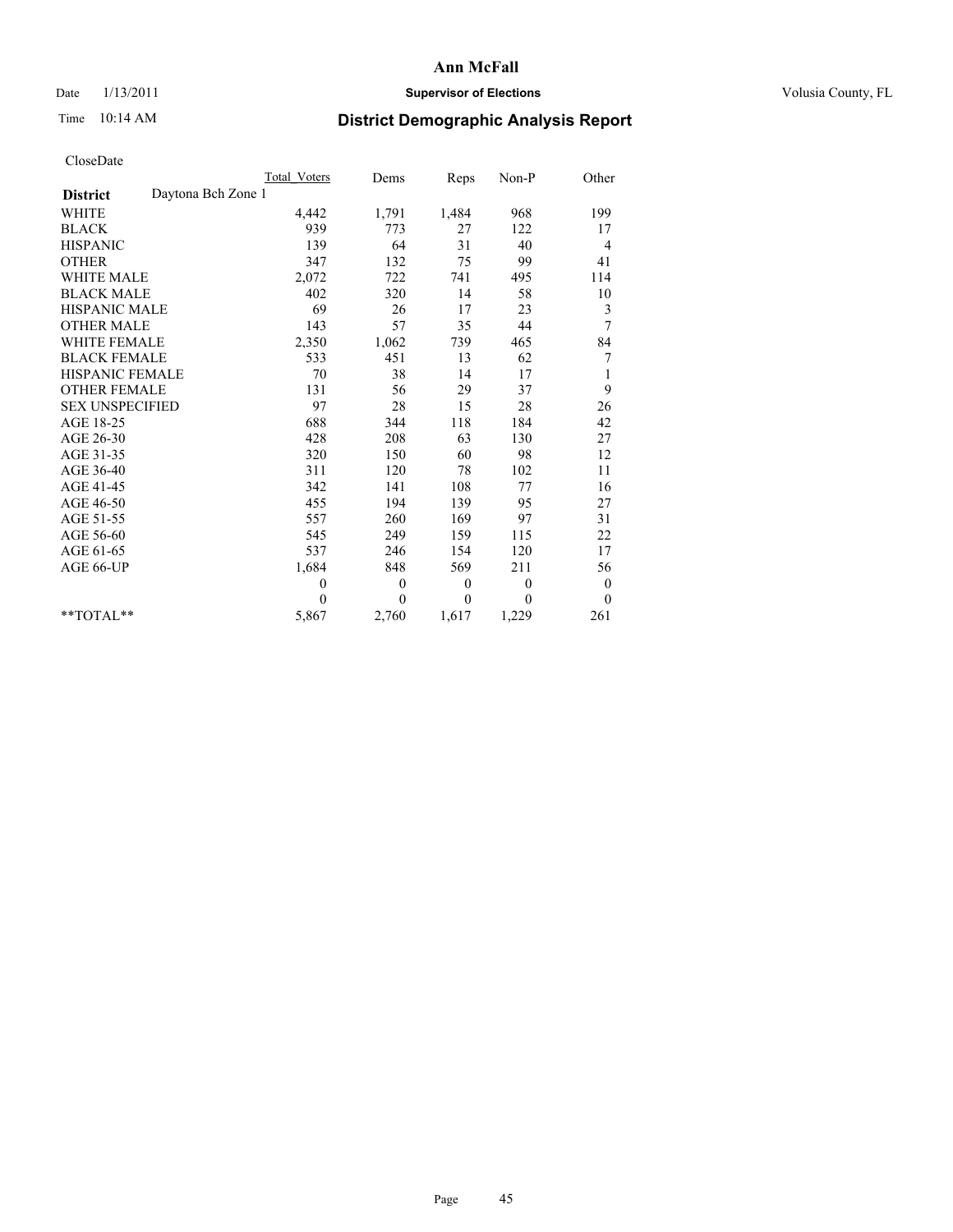## Date  $1/13/2011$  **Supervisor of Elections** Volusia County, FL

# Time 10:14 AM **District Demographic Analysis Report**

|                                       | <b>Total Voters</b> | Dems         | Reps         | $Non-P$  | Other            |
|---------------------------------------|---------------------|--------------|--------------|----------|------------------|
| Daytona Bch Zone 2<br><b>District</b> |                     |              |              |          |                  |
| <b>WHITE</b>                          | 3,914               | 1,598        | 1,339        | 813      | 164              |
| <b>BLACK</b>                          | 1,241               | 1,049        | 41           | 127      | 24               |
| <b>HISPANIC</b>                       | 137                 | 63           | 28           | 40       | 6                |
| <b>OTHER</b>                          | 296                 | 115          | 51           | 107      | 23               |
| <b>WHITE MALE</b>                     | 1,899               | 712          | 685          | 405      | 97               |
| <b>BLACK MALE</b>                     | 488                 | 394          | 20           | 62       | 12               |
| <b>HISPANIC MALE</b>                  | 66                  | 31           | 11           | 19       | 5                |
| <b>OTHER MALE</b>                     | 102                 | 38           | 21           | 38       | 5                |
| <b>WHITE FEMALE</b>                   | 1,991               | 876          | 643          | 405      | 67               |
| <b>BLACK FEMALE</b>                   | 747                 | 650          | 21           | 64       | 12               |
| HISPANIC FEMALE                       | 71                  | 32           | 17           | 21       | 1                |
| <b>OTHER FEMALE</b>                   | 126                 | 56           | 26           | 40       | 4                |
| <b>SEX UNSPECIFIED</b>                | 98                  | 36           | 15           | 33       | 14               |
| AGE 18-25                             | 518                 | 264          | 87           | 129      | 38               |
| AGE 26-30                             | 375                 | 181          | 71           | 110      | 13               |
| AGE 31-35                             | 310                 | 151          | 50           | 90       | 19               |
| AGE 36-40                             | 313                 | 151          | 69           | 82       | 11               |
| AGE 41-45                             | 376                 | 167          | 102          | 91       | 16               |
| AGE 46-50                             | 486                 | 230          | 134          | 105      | 17               |
| AGE 51-55                             | 559                 | 289          | 150          | 103      | 17               |
| AGE 56-60                             | 549                 | 270          | 153          | 111      | 15               |
| AGE 61-65                             | 444                 | 222          | 124          | 77       | 21               |
| AGE 66-UP                             | 1,658               | 900          | 519          | 189      | 50               |
|                                       | $\mathbf{0}$        | $\mathbf{0}$ | $\mathbf{0}$ | $\theta$ | $\boldsymbol{0}$ |
|                                       | $\theta$            | $\theta$     | $\theta$     | $\theta$ | $\boldsymbol{0}$ |
| $*$ TOTAL $*$                         | 5,588               | 2,825        | 1,459        | 1,087    | 217              |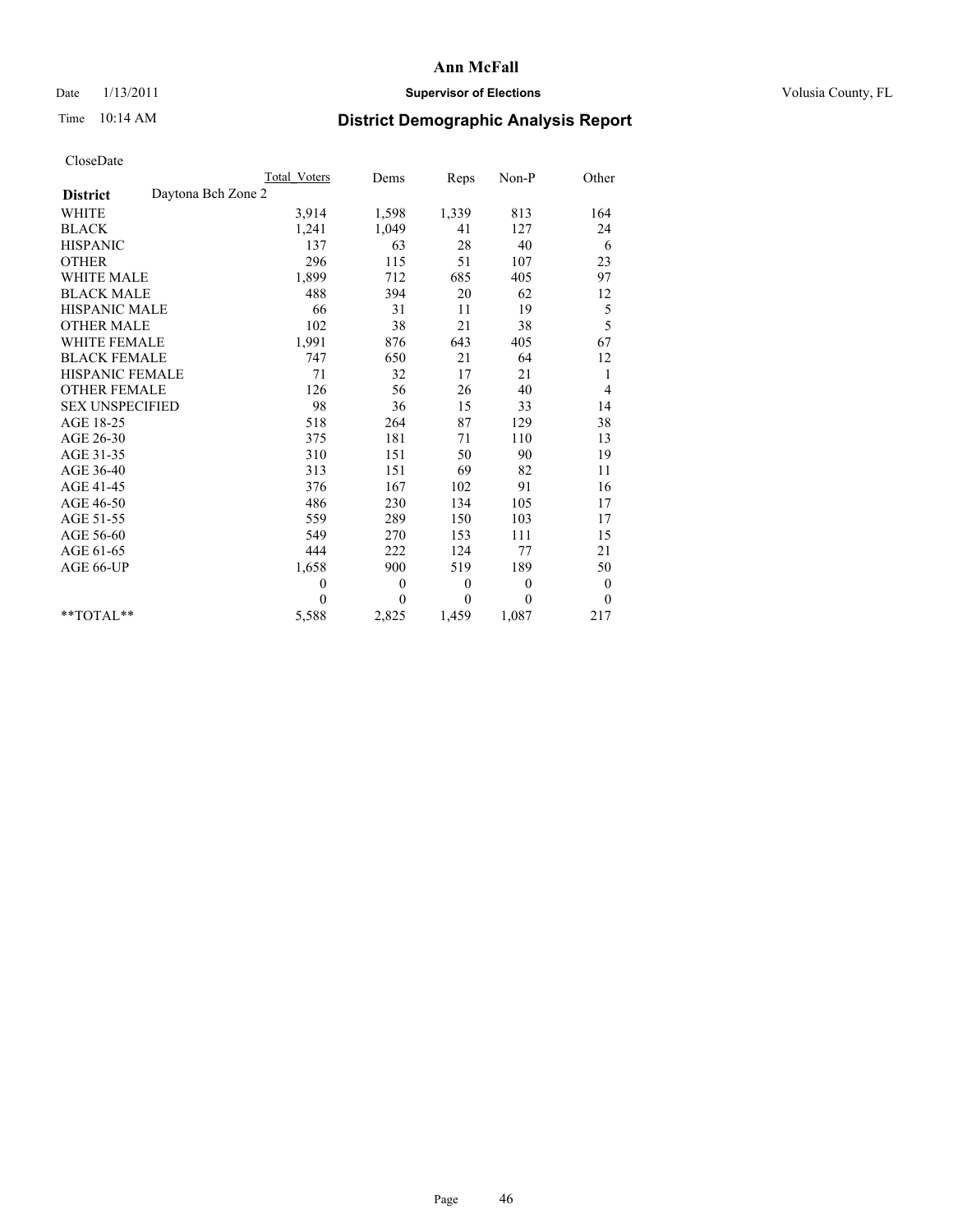## Date  $1/13/2011$  **Supervisor of Elections** Volusia County, FL

# Time 10:14 AM **District Demographic Analysis Report**

|                                       | <b>Total Voters</b> | Dems         | Reps         | Non-P        | Other            |
|---------------------------------------|---------------------|--------------|--------------|--------------|------------------|
| Daytona Bch Zone 3<br><b>District</b> |                     |              |              |              |                  |
| <b>WHITE</b>                          | 3,309               | 1,395        | 957          | 765          | 192              |
| <b>BLACK</b>                          | 2,412               | 2,086        | 49           | 228          | 49               |
| <b>HISPANIC</b>                       | 133                 | 65           | 19           | 45           | 4                |
| <b>OTHER</b>                          | 431                 | 196          | 41           | 135          | 59               |
| <b>WHITE MALE</b>                     | 1,686               | 612          | 536          | 410          | 128              |
| <b>BLACK MALE</b>                     | 648                 | 549          | 21           | 60           | 18               |
| <b>HISPANIC MALE</b>                  | 59                  | 27           | 7            | 23           | $\overline{c}$   |
| <b>OTHER MALE</b>                     | 104                 | 46           | 20           | 30           | 8                |
| <b>WHITE FEMALE</b>                   | 1,603               | 774          | 416          | 351          | 62               |
| <b>BLACK FEMALE</b>                   | 1,744               | 1,524        | 28           | 161          | 31               |
| HISPANIC FEMALE                       | 73                  | 37           | 12           | 22           | $\overline{c}$   |
| <b>OTHER FEMALE</b>                   | 155                 | 88           | 8            | 53           | 6                |
| <b>SEX UNSPECIFIED</b>                | 213                 | 85           | 18           | 63           | 47               |
| AGE 18-25                             | 2,186               | 1,739        | 78           | 276          | 93               |
| AGE 26-30                             | 454                 | 220          | 61           | 146          | 27               |
| AGE 31-35                             | 229                 | 113          | 32           | 67           | 17               |
| AGE 36-40                             | 261                 | 115          | 50           | 85           | 11               |
| AGE 41-45                             | 292                 | 135          | 67           | 75           | 15               |
| AGE 46-50                             | 333                 | 156          | 75           | 88           | 14               |
| AGE 51-55                             | 464                 | 234          | 106          | 92           | 32               |
| AGE 56-60                             | 464                 | 236          | 125          | 87           | 16               |
| AGE 61-65                             | 450                 | 208          | 132          | 89           | 21               |
| AGE 66-UP                             | 1,152               | 586          | 340          | 168          | 58               |
|                                       | $\mathbf{0}$        | $\mathbf{0}$ | $\mathbf{0}$ | $\mathbf{0}$ | $\boldsymbol{0}$ |
|                                       | $\theta$            | $\theta$     | $\theta$     | $\theta$     | $\theta$         |
| $*$ TOTAL $*$                         | 6,285               | 3,742        | 1,066        | 1,173        | 304              |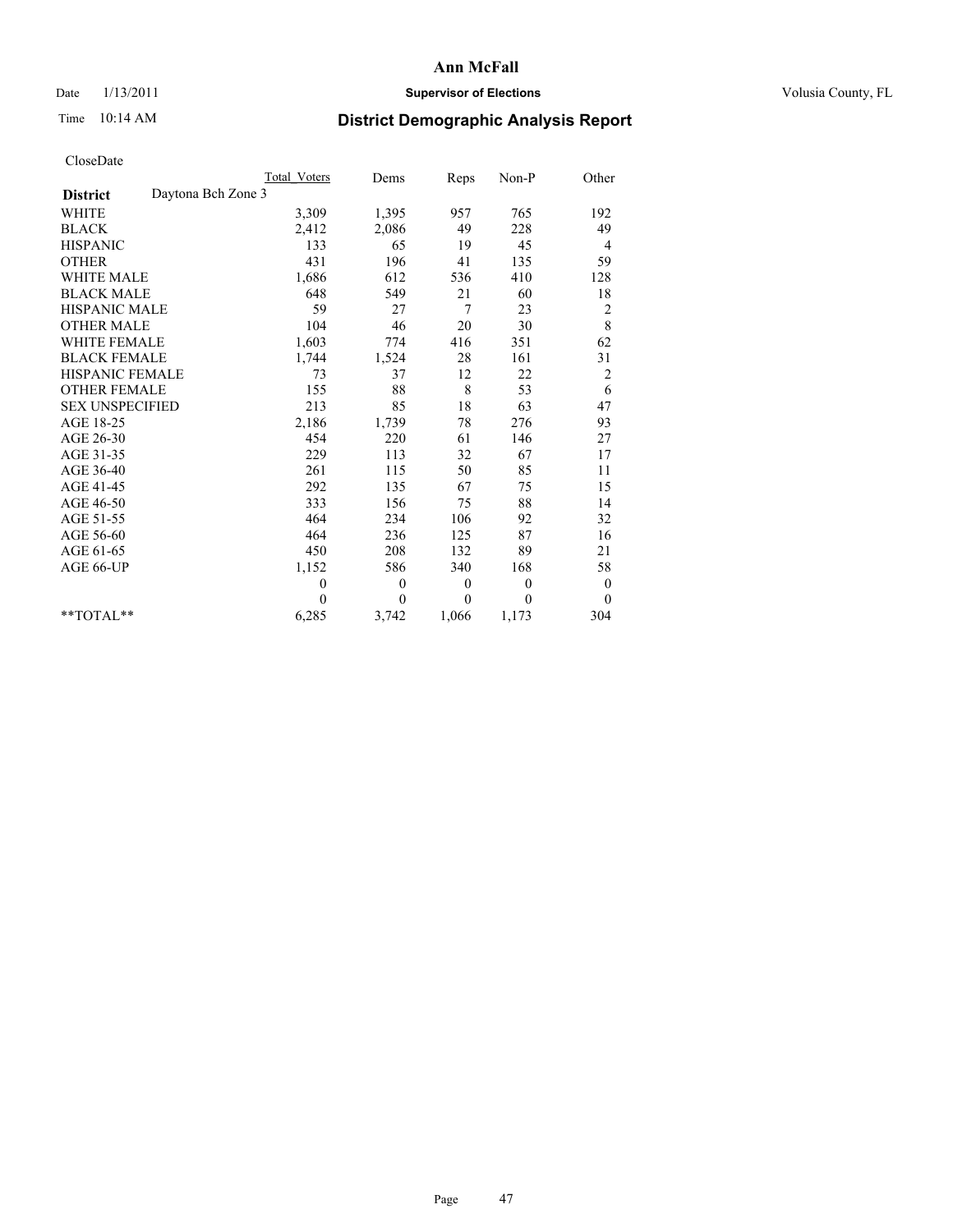## Date  $1/13/2011$  **Supervisor of Elections** Volusia County, FL

# Time 10:14 AM **District Demographic Analysis Report**

|                                       | <b>Total Voters</b> | Dems     | Reps     | $Non-P$      | Other            |
|---------------------------------------|---------------------|----------|----------|--------------|------------------|
| Daytona Bch Zone 4<br><b>District</b> |                     |          |          |              |                  |
| <b>WHITE</b>                          | 6,016               | 1,905    | 2,677    | 1,158        | 276              |
| <b>BLACK</b>                          | 826                 | 664      | 22       | 117          | 23               |
| <b>HISPANIC</b>                       | 218                 | 96       | 50       | 66           | 6                |
| <b>OTHER</b>                          | 470                 | 138      | 120      | 166          | 46               |
| <b>WHITE MALE</b>                     | 2,862               | 780      | 1,326    | 597          | 159              |
| <b>BLACK MALE</b>                     | 337                 | 242      | 14       | 68           | 13               |
| <b>HISPANIC MALE</b>                  | 97                  | 40       | 25       | 28           | 4                |
| <b>OTHER MALE</b>                     | 177                 | 48       | 45       | 75           | 9                |
| <b>WHITE FEMALE</b>                   | 3,125               | 1,111    | 1,344    | 555          | 115              |
| <b>BLACK FEMALE</b>                   | 486                 | 420      | 8        | 48           | 10               |
| HISPANIC FEMALE                       | 121                 | 56       | 25       | 38           | 2                |
| <b>OTHER FEMALE</b>                   | 178                 | 58       | 49       | 63           | $\,8\,$          |
| <b>SEX UNSPECIFIED</b>                | 147                 | 48       | 33       | 35           | 31               |
| AGE 18-25                             | 1,136               | 472      | 281      | 316          | 67               |
| AGE 26-30                             | 678                 | 260      | 195      | 180          | 43               |
| AGE 31-35                             | 459                 | 179      | 140      | 117          | 23               |
| AGE 36-40                             | 446                 | 144      | 178      | 94           | 30               |
| AGE 41-45                             | 352                 | 146      | 117      | 78           | 11               |
| AGE 46-50                             | 450                 | 154      | 187      | 98           | 11               |
| AGE 51-55                             | 504                 | 190      | 212      | 82           | 20               |
| AGE 56-60                             | 575                 | 205      | 230      | 114          | 26               |
| AGE 61-65                             | 655                 | 238      | 266      | 118          | 33               |
| AGE 66-UP                             | 2,275               | 815      | 1,063    | 310          | 87               |
|                                       | $\theta$            | $\theta$ | $\theta$ | $\mathbf{0}$ | $\boldsymbol{0}$ |
|                                       | $\theta$            | $\theta$ | $\theta$ | $\theta$     | $\theta$         |
| $*$ TOTAL $*$                         | 7,530               | 2,803    | 2,869    | 1,507        | 351              |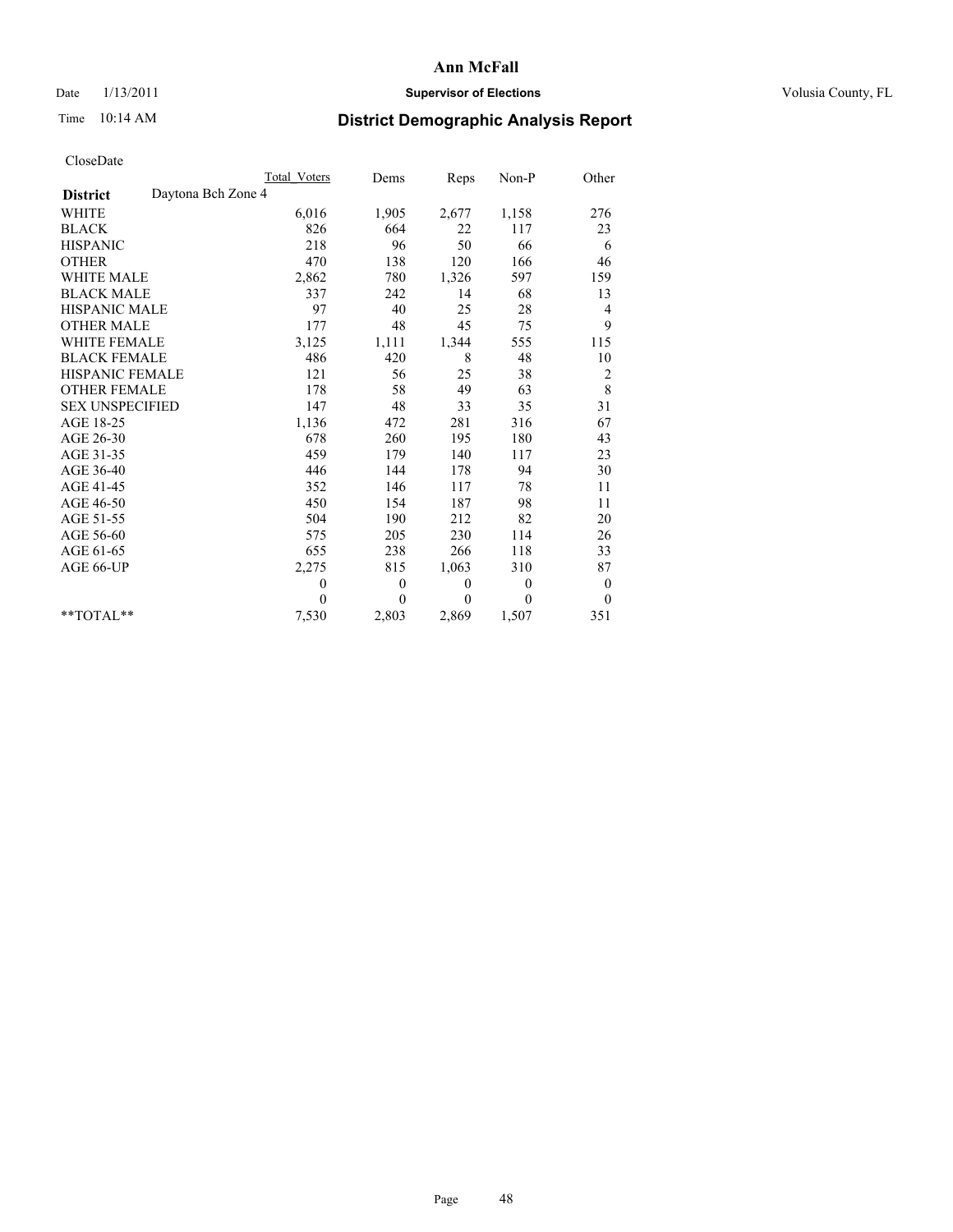## Date  $1/13/2011$  **Supervisor of Elections** Volusia County, FL

# Time 10:14 AM **District Demographic Analysis Report**

|                                       | <b>Total Voters</b> | Dems         | Reps             | Non-P        | Other            |
|---------------------------------------|---------------------|--------------|------------------|--------------|------------------|
| Daytona Bch Zone 5<br><b>District</b> |                     |              |                  |              |                  |
| <b>WHITE</b>                          | 2,025               | 828          | 619              | 476          | 102              |
| <b>BLACK</b>                          | 3,617               | 3,089        | 97               | 373          | 58               |
| <b>HISPANIC</b>                       | 165                 | 95           | 28               | 38           | 4                |
| <b>OTHER</b>                          | 408                 | 197          | 42               | 117          | 52               |
| <b>WHITE MALE</b>                     | 937                 | 330          | 329              | 220          | 58               |
| <b>BLACK MALE</b>                     | 1,359               | 1,101        | 53               | 170          | 35               |
| <b>HISPANIC MALE</b>                  | 81                  | 46           | 15               | 17           | 3                |
| <b>OTHER MALE</b>                     | 102                 | 52           | 16               | 26           | 8                |
| <b>WHITE FEMALE</b>                   | 1,080               | 496          | 287              | 255          | 42               |
| <b>BLACK FEMALE</b>                   | 2,225               | 1,958        | 44               | 200          | 23               |
| HISPANIC FEMALE                       | 83                  | 48           | 13               | 21           | 1                |
| <b>OTHER FEMALE</b>                   | 167                 | 89           | 21               | 47           | 10               |
| <b>SEX UNSPECIFIED</b>                | 181                 | 89           | 8                | 48           | 36               |
| AGE 18-25                             | 1,080               | 699          | 99               | 219          | 63               |
| AGE 26-30                             | 611                 | 381          | 59               | 154          | 17               |
| AGE 31-35                             | 500                 | 308          | 50               | 125          | 17               |
| AGE 36-40                             | 435                 | 289          | 61               | 75           | 10               |
| AGE 41-45                             | 449                 | 315          | 48               | 69           | 17               |
| AGE 46-50                             | 572                 | 391          | 80               | 84           | 17               |
| AGE 51-55                             | 519                 | 375          | 75               | 55           | 14               |
| AGE 56-60                             | 497                 | 361          | 62               | 57           | 17               |
| AGE 61-65                             | 433                 | 302          | 67               | 52           | 12               |
| AGE 66-UP                             | 1,119               | 788          | 185              | 114          | 32               |
|                                       | $\mathbf{0}$        | $\mathbf{0}$ | $\boldsymbol{0}$ | $\mathbf{0}$ | $\boldsymbol{0}$ |
|                                       | $\theta$            | $\theta$     | $\theta$         | $\theta$     | $\theta$         |
| $*$ TOTAL $*$                         | 6,215               | 4,209        | 786              | 1,004        | 216              |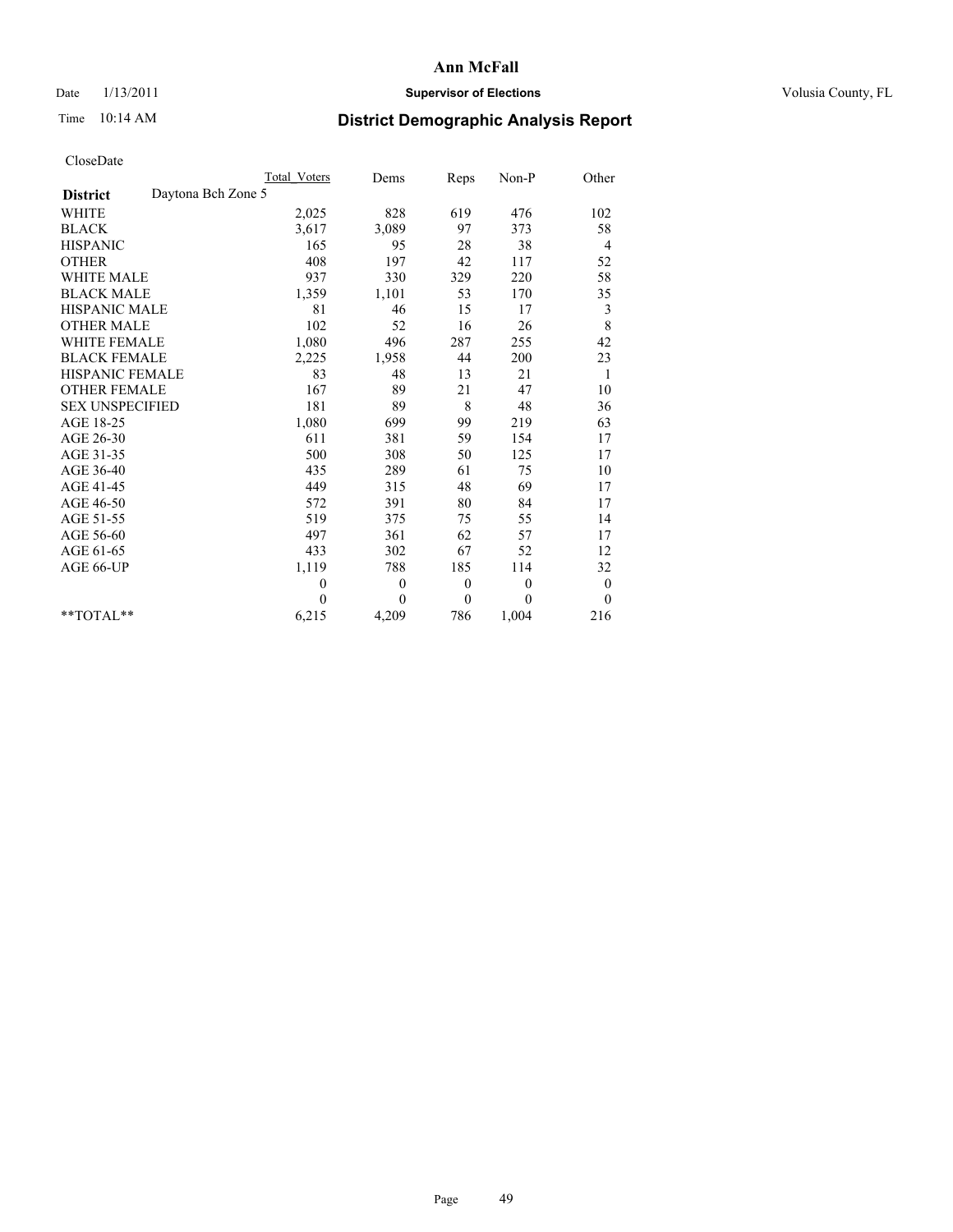## Date  $1/13/2011$  **Supervisor of Elections** Volusia County, FL

# Time 10:14 AM **District Demographic Analysis Report**

|                                       | <b>Total Voters</b> | Dems         | Reps     | $Non-P$      | Other            |
|---------------------------------------|---------------------|--------------|----------|--------------|------------------|
| Daytona Bch Zone 6<br><b>District</b> |                     |              |          |              |                  |
| WHITE                                 | 1,264               | 527          | 367      | 306          | 64               |
| <b>BLACK</b>                          | 3,906               | 3,337        | 99       | 401          | 69               |
| <b>HISPANIC</b>                       | 137                 | 60           | 14       | 57           | 6                |
| <b>OTHER</b>                          | 367                 | 191          | 22       | 116          | 38               |
| <b>WHITE MALE</b>                     | 616                 | 215          | 203      | 159          | 39               |
| <b>BLACK MALE</b>                     | 1,755               | 1,454        | 56       | 218          | 27               |
| <b>HISPANIC MALE</b>                  | 68                  | 28           | 8        | 31           | 1                |
| <b>OTHER MALE</b>                     | 118                 | 65           | 12       | 35           | 6                |
| WHITE FEMALE                          | 645                 | 309          | 164      | 147          | 25               |
| <b>BLACK FEMALE</b>                   | 2,106               | 1,847        | 41       | 178          | 40               |
| HISPANIC FEMALE                       | 67                  | 31           | 6        | 26           | 4                |
| <b>OTHER FEMALE</b>                   | 107                 | 69           | 6        | 28           | 4                |
| <b>SEX UNSPECIFIED</b>                | 192                 | 97           | 6        | 58           | 31               |
| AGE 18-25                             | 1,222               | 840          | 81       | 237          | 64               |
| AGE 26-30                             | 561                 | 356          | 33       | 158          | 14               |
| AGE 31-35                             | 405                 | 267          | 30       | 95           | 13               |
| AGE 36-40                             | 331                 | 223          | 35       | 58           | 15               |
| AGE 41-45                             | 413                 | 298          | 26       | 74           | 15               |
| AGE 46-50                             | 457                 | 336          | 40       | 63           | 18               |
| AGE 51-55                             | 504                 | 372          | 66       | 54           | 12               |
| AGE 56-60                             | 415                 | 295          | 52       | 57           | 11               |
| AGE 61-65                             | 358                 | 277          | 44       | 32           | 5                |
| AGE 66-UP                             | 1,008               | 851          | 95       | 52           | 10               |
|                                       | $\theta$            | $\mathbf{0}$ | $\theta$ | $\mathbf{0}$ | $\boldsymbol{0}$ |
|                                       | $\theta$            | $\theta$     | $\theta$ | $\theta$     | $\theta$         |
| $*$ TOTAL $*$                         | 5,674               | 4,115        | 502      | 880          | 177              |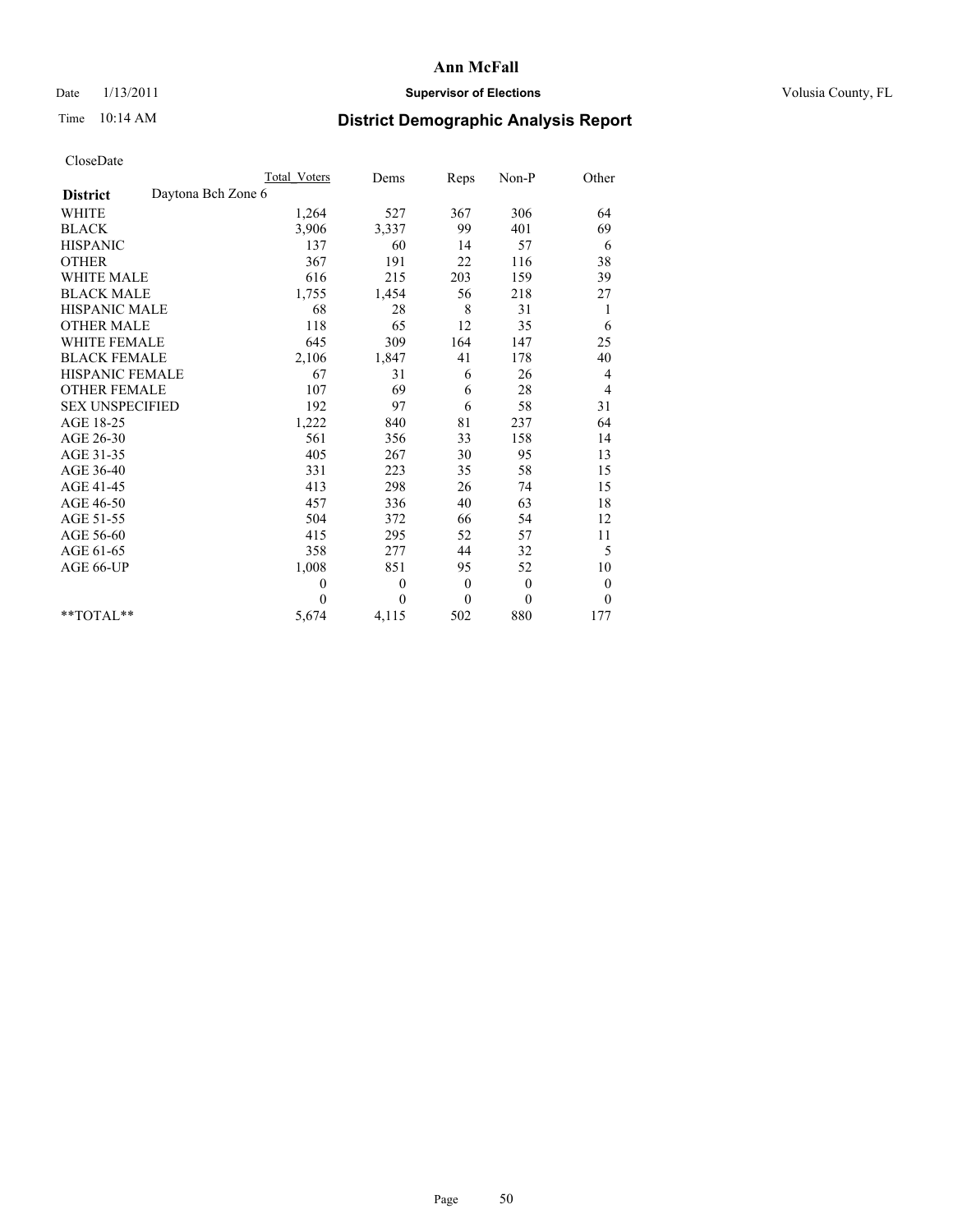## Date  $1/13/2011$  **Supervisor of Elections** Volusia County, FL

# Time 10:14 AM **District Demographic Analysis Report**

|                                       | <b>Total Voters</b> | Dems         | Reps         | Non-P          | Other            |  |
|---------------------------------------|---------------------|--------------|--------------|----------------|------------------|--|
| Deltona District 1<br><b>District</b> |                     |              |              |                |                  |  |
| <b>WHITE</b>                          | 5,230               | 1,854        | 1,880        | 1,234          | 262              |  |
| <b>BLACK</b>                          | 937                 | 732          | 42           | 126            | 37               |  |
| <b>HISPANIC</b>                       | 2,025               | 1,012        | 296          | 653            | 64               |  |
| <b>OTHER</b>                          | 547                 | 172          | 87           | 220            | 68               |  |
| <b>WHITE MALE</b>                     | 2,471               | 790          | 936          | 593            | 152              |  |
| <b>BLACK MALE</b>                     | 440                 | 321          | 29           | 62             | 28               |  |
| <b>HISPANIC MALE</b>                  | 964                 | 454          | 148          | 332            | 30               |  |
| <b>OTHER MALE</b>                     | 160                 | 52           | 35           | 61             | 12               |  |
| WHITE FEMALE                          | 2,732               | 1,053        | 937          | 634            | 108              |  |
| <b>BLACK FEMALE</b>                   | 492                 | 408          | 13           | 62             | 9                |  |
| HISPANIC FEMALE                       | 1,047               | 551          | 147          | 316            | 33               |  |
| <b>OTHER FEMALE</b>                   | 218                 | 85           | 40           | 78             | 15               |  |
| <b>SEX UNSPECIFIED</b>                | 215                 | 56           | 20           | 95             | 44               |  |
| AGE 18-25                             | 1,191               | 456          | 228          | 405            | 102              |  |
| AGE 26-30                             | 801                 | 297          | 179          | 278            | 47               |  |
| AGE 31-35                             | 841                 | 346          | 176          | 276            | 43               |  |
| AGE 36-40                             | 874                 | 371          | 214          | 241            | 48               |  |
| AGE 41-45                             | 871                 | 326          | 273          | 219            | 53               |  |
| AGE 46-50                             | 964                 | 396          | 313          | 230            | 25               |  |
| AGE 51-55                             | 882                 | 363          | 293          | 193            | 33               |  |
| AGE 56-60                             | 632                 | 302          | 177          | 125            | 28               |  |
| AGE 61-65                             | 554                 | 268          | 150          | 107            | 29               |  |
| AGE 66-UP                             | 1,129               | 645          | 302          | 159            | 23               |  |
|                                       | $\theta$            | $\mathbf{0}$ | $\mathbf{0}$ | $\overline{0}$ | $\boldsymbol{0}$ |  |
|                                       | $\Omega$            | $\theta$     | $\mathbf{0}$ | $\theta$       | $\theta$         |  |
| $*$ TOTAL $*$                         | 8,739               | 3,770        | 2,305        | 2,233          | 431              |  |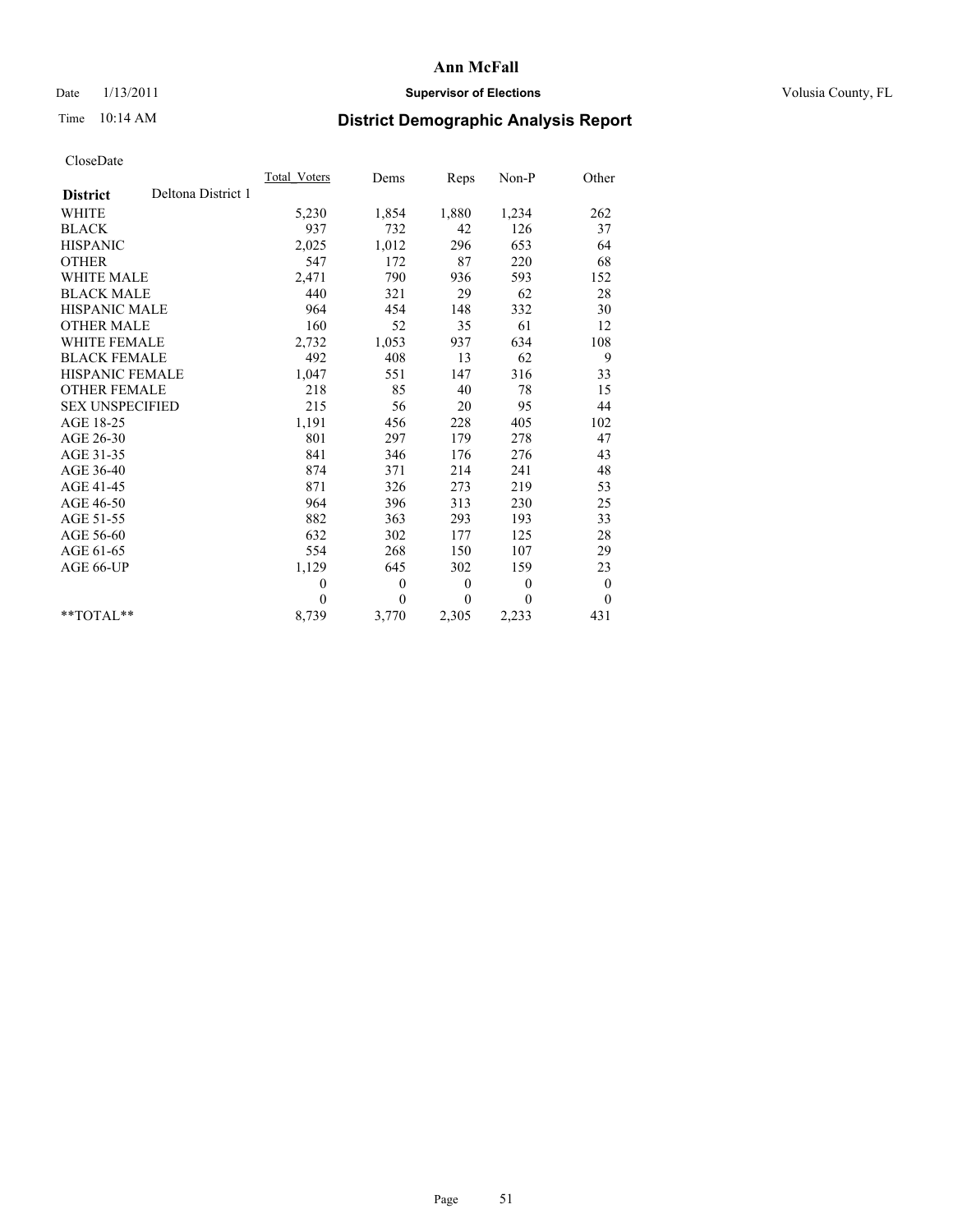## Date  $1/13/2011$  **Supervisor of Elections** Volusia County, FL

# Time 10:14 AM **District Demographic Analysis Report**

|                        |                    | Total Voters | Dems         | <b>Reps</b> | Non-P    | Other            |  |
|------------------------|--------------------|--------------|--------------|-------------|----------|------------------|--|
| <b>District</b>        | Deltona District 2 |              |              |             |          |                  |  |
| <b>WHITE</b>           |                    | 6,426        | 2,067        | 2,619       | 1,393    | 347              |  |
| <b>BLACK</b>           |                    | 736          | 563          | 40          | 100      | 33               |  |
| <b>HISPANIC</b>        |                    | 2,049        | 1,002        | 360         | 632      | 55               |  |
| <b>OTHER</b>           |                    | 519          | 172          | 91          | 190      | 66               |  |
| <b>WHITE MALE</b>      |                    | 3,011        | 882          | 1,272       | 678      | 179              |  |
| <b>BLACK MALE</b>      |                    | 327          | 225          | 31          | 51       | 20               |  |
| <b>HISPANIC MALE</b>   |                    | 989          | 475          | 178         | 307      | 29               |  |
| <b>OTHER MALE</b>      |                    | 193          | 75           | 35          | 69       | 14               |  |
| <b>WHITE FEMALE</b>    |                    | 3,388        | 1,175        | 1,337       | 708      | 168              |  |
| <b>BLACK FEMALE</b>    |                    | 401          | 331          | 9           | 49       | 12               |  |
| HISPANIC FEMALE        |                    | 1,046        | 519          | 181         | 323      | 23               |  |
| <b>OTHER FEMALE</b>    |                    | 181          | 75           | 35          | 58       | 13               |  |
| <b>SEX UNSPECIFIED</b> |                    | 194          | 47           | 32          | 72       | 43               |  |
| AGE 18-25              |                    | 1,052        | 380          | 215         | 365      | 92               |  |
| AGE 26-30              |                    | 701          | 236          | 175         | 240      | 50               |  |
| AGE 31-35              |                    | 721          | 246          | 215         | 217      | 43               |  |
| AGE 36-40              |                    | 806          | 296          | 237         | 216      | 57               |  |
| AGE 41-45              |                    | 836          | 271          | 271         | 253      | 41               |  |
| AGE 46-50              |                    | 970          | 367          | 315         | 246      | 42               |  |
| AGE 51-55              |                    | 985          | 378          | 384         | 181      | 42               |  |
| AGE 56-60              |                    | 867          | 360          | 290         | 178      | 39               |  |
| AGE 61-65              |                    | 726          | 327          | 239         | 126      | 34               |  |
| AGE 66-UP              |                    | 2,066        | 943          | 769         | 293      | 61               |  |
|                        |                    | $\mathbf{0}$ | $\mathbf{0}$ | $\theta$    | $\theta$ | $\boldsymbol{0}$ |  |
|                        |                    | $\Omega$     | $\theta$     | $\theta$    | $\theta$ | $\theta$         |  |
| $*$ $TOTAI.**$         |                    | 9,730        | 3,804        | 3,110       | 2,315    | 501              |  |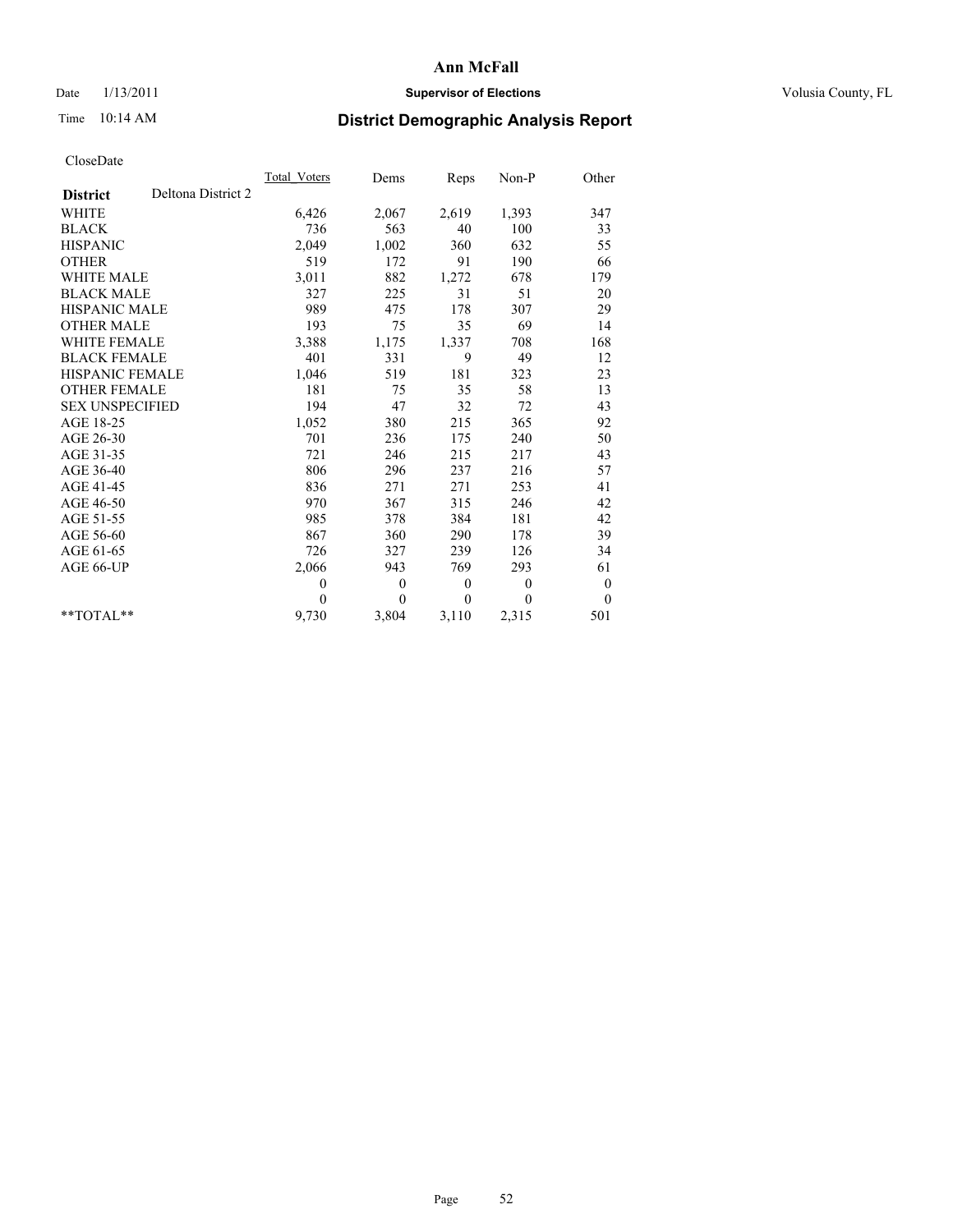## Date  $1/13/2011$  **Supervisor of Elections** Volusia County, FL

# Time 10:14 AM **District Demographic Analysis Report**

|                                       | Total Voters | Dems         | Reps         | Non-P          | Other            |  |
|---------------------------------------|--------------|--------------|--------------|----------------|------------------|--|
| Deltona District 3<br><b>District</b> |              |              |              |                |                  |  |
| <b>WHITE</b>                          | 5,018        | 1,727        | 1,870        | 1,156          | 265              |  |
| <b>BLACK</b>                          | 605          | 474          | 32           | 77             | 22               |  |
| <b>HISPANIC</b>                       | 2,026        | 1,024        | 335          | 613            | 54               |  |
| <b>OTHER</b>                          | 477          | 153          | 82           | 176            | 66               |  |
| <b>WHITE MALE</b>                     | 2,249        | 694          | 877          | 547            | 131              |  |
| <b>BLACK MALE</b>                     | 260          | 190          | 17           | 38             | 15               |  |
| <b>HISPANIC MALE</b>                  | 950          | 477          | 160          | 281            | 32               |  |
| <b>OTHER MALE</b>                     | 162          | 58           | 29           | 65             | 10               |  |
| WHITE FEMALE                          | 2,747        | 1,023        | 988          | 605            | 131              |  |
| <b>BLACK FEMALE</b>                   | 341          | 280          | 15           | 39             | 7                |  |
| HISPANIC FEMALE                       | 1,059        | 535          | 173          | 330            | 21               |  |
| <b>OTHER FEMALE</b>                   | 194          | 73           | 38           | 71             | 12               |  |
| <b>SEX UNSPECIFIED</b>                | 164          | 48           | 22           | 46             | 48               |  |
| AGE 18-25                             | 882          | 339          | 162          | 305            | 76               |  |
| AGE 26-30                             | 658          | 235          | 138          | 245            | 40               |  |
| AGE 31-35                             | 681          | 245          | 162          | 226            | 48               |  |
| AGE 36-40                             | 734          | 278          | 219          | 197            | 40               |  |
| AGE 41-45                             | 695          | 292          | 207          | 167            | 29               |  |
| AGE 46-50                             | 779          | 300          | 254          | 201            | 24               |  |
| AGE 51-55                             | 729          | 297          | 217          | 173            | 42               |  |
| AGE 56-60                             | 639          | 282          | 198          | 126            | 33               |  |
| AGE 61-65                             | 626          | 270          | 201          | 133            | 22               |  |
| AGE 66-UP                             | 1,703        | 840          | 561          | 249            | 53               |  |
|                                       | $\theta$     | $\mathbf{0}$ | $\mathbf{0}$ | $\overline{0}$ | $\boldsymbol{0}$ |  |
|                                       | $\Omega$     | $\theta$     | $\mathbf{0}$ | $\theta$       | $\theta$         |  |
| $*$ TOTAL $*$                         | 8,126        | 3,378        | 2,319        | 2,022          | 407              |  |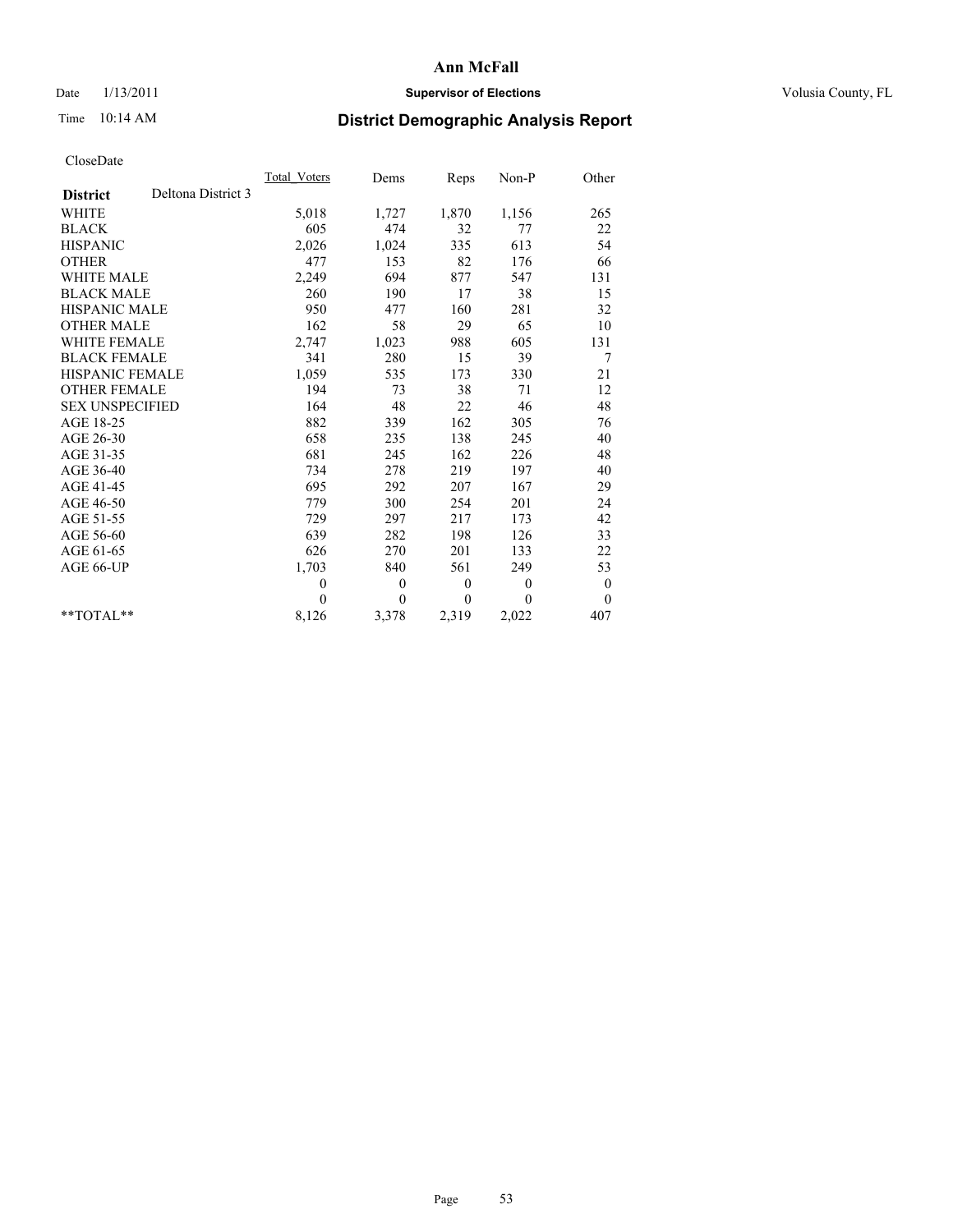## Date  $1/13/2011$  **Supervisor of Elections** Volusia County, FL

# Time 10:14 AM **District Demographic Analysis Report**

|                                       | Total Voters | Dems         | Reps         | Non-P        | Other            |
|---------------------------------------|--------------|--------------|--------------|--------------|------------------|
| Deltona District 4<br><b>District</b> |              |              |              |              |                  |
| <b>WHITE</b>                          | 4,985        | 1,771        | 1,840        | 1,059        | 315              |
| <b>BLACK</b>                          | 587          | 465          | 20           | 84           | 18               |
| <b>HISPANIC</b>                       | 2,000        | 1,044        | 294          | 594          | 68               |
| <b>OTHER</b>                          | 457          | 174          | 78           | 149          | 56               |
| <b>WHITE MALE</b>                     | 2,256        | 723          | 862          | 511          | 160              |
| <b>BLACK MALE</b>                     | 259          | 189          | 17           | 44           | 9                |
| <b>HISPANIC MALE</b>                  | 902          | 449          | 150          | 272          | 31               |
| <b>OTHER MALE</b>                     | 138          | 57           | 27           | 45           | 9                |
| <b>WHITE FEMALE</b>                   | 2,697        | 1,036        | 965          | 543          | 153              |
| <b>BLACK FEMALE</b>                   | 322          | 270          | 3            | 40           | 9                |
| HISPANIC FEMALE                       | 1,086        | 588          | 144          | 317          | 37               |
| <b>OTHER FEMALE</b>                   | 174          | 85           | 31           | 48           | 10               |
| <b>SEX UNSPECIFIED</b>                | 195          | 57           | 33           | 66           | 39               |
| AGE 18-25                             | 928          | 344          | 178          | 322          | 84               |
| AGE 26-30                             | 608          | 230          | 113          | 223          | 42               |
| AGE 31-35                             | 679          | 280          | 149          | 201          | 49               |
| AGE 36-40                             | 620          | 229          | 184          | 166          | 41               |
| AGE 41-45                             | 701          | 281          | 195          | 194          | 31               |
| AGE 46-50                             | 750          | 327          | 224          | 162          | 37               |
| AGE 51-55                             | 716          | 307          | 225          | 133          | 51               |
| AGE 56-60                             | 653          | 275          | 210          | 140          | 28               |
| AGE 61-65                             | 620          | 283          | 194          | 117          | 26               |
| AGE 66-UP                             | 1,754        | 898          | 560          | 228          | 68               |
|                                       | $\mathbf{0}$ | $\mathbf{0}$ | $\mathbf{0}$ | $\mathbf{0}$ | $\boldsymbol{0}$ |
|                                       | $\theta$     | $\theta$     | $\theta$     | $\theta$     | $\boldsymbol{0}$ |
| $*$ TOTAL $*$                         | 8,029        | 3,454        | 2,232        | 1,886        | 457              |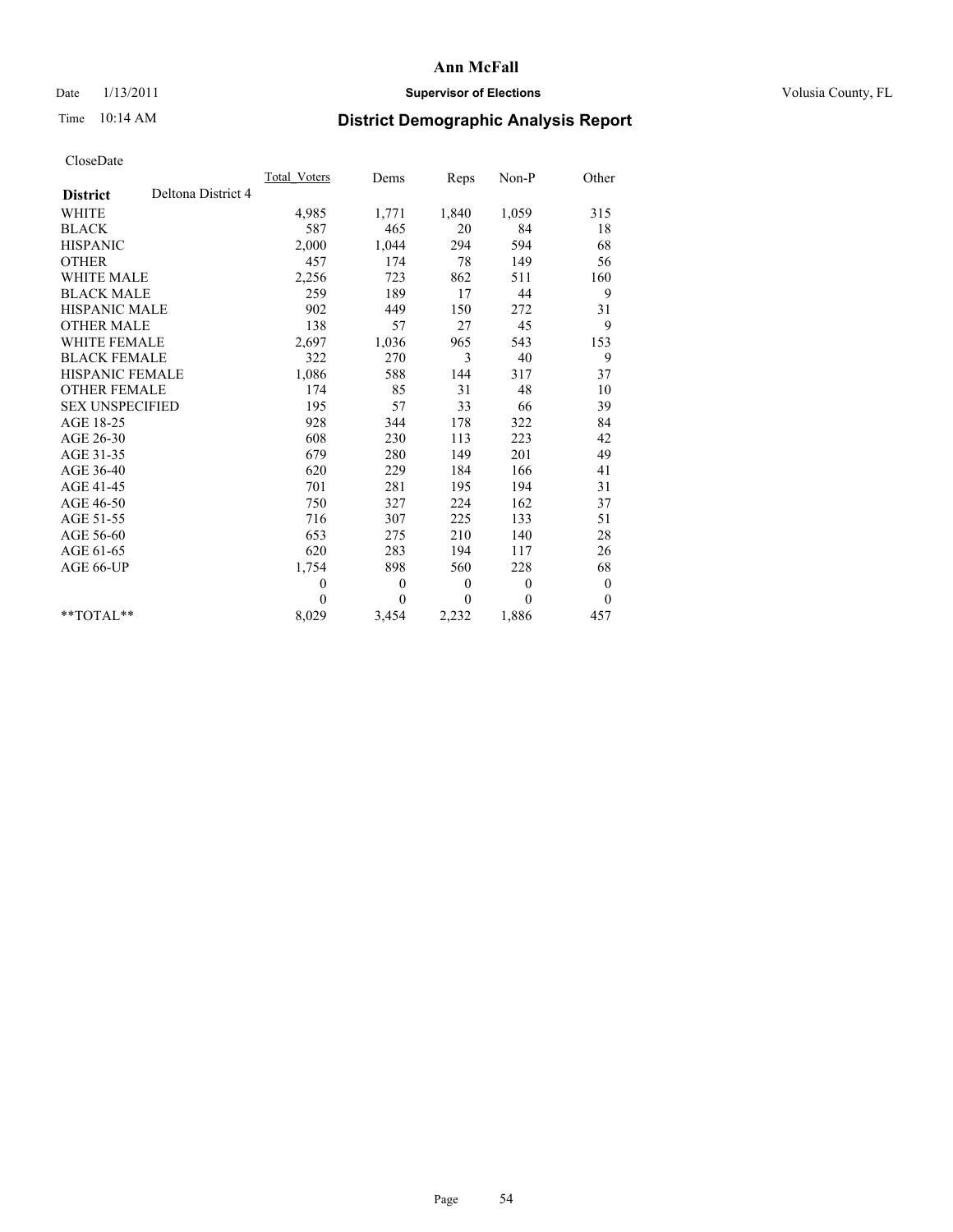## Date  $1/13/2011$  **Supervisor of Elections** Volusia County, FL

# Time 10:14 AM **District Demographic Analysis Report**

|                        |                    | Total Voters | Dems         | <b>Reps</b>  | $Non-P$  | Other            |  |
|------------------------|--------------------|--------------|--------------|--------------|----------|------------------|--|
| <b>District</b>        | Deltona District 5 |              |              |              |          |                  |  |
| <b>WHITE</b>           |                    | 6,025        | 2,044        | 2,306        | 1,313    | 362              |  |
| <b>BLACK</b>           |                    | 956          | 730          | 53           | 142      | 31               |  |
| <b>HISPANIC</b>        |                    | 2,141        | 1,074        | 350          | 645      | 72               |  |
| <b>OTHER</b>           |                    | 533          | 171          | 99           | 189      | 74               |  |
| <b>WHITE MALE</b>      |                    | 2,847        | 865          | 1,148        | 641      | 193              |  |
| <b>BLACK MALE</b>      |                    | 416          | 307          | 27           | 66       | 16               |  |
| HISPANIC MALE          |                    | 1,022        | 493          | 176          | 313      | 40               |  |
| <b>OTHER MALE</b>      |                    | 173          | 56           | 46           | 56       | 15               |  |
| WHITE FEMALE           |                    | 3,149        | 1,170        | 1,145        | 665      | 169              |  |
| <b>BLACK FEMALE</b>    |                    | 530          | 413          | 26           | 76       | 15               |  |
| HISPANIC FEMALE        |                    | 1,105        | 575          | 173          | 327      | 30               |  |
| <b>OTHER FEMALE</b>    |                    | 212          | 86           | 32           | 75       | 19               |  |
| <b>SEX UNSPECIFIED</b> |                    | 201          | 54           | 35           | 70       | 42               |  |
| AGE 18-25              |                    | 1,179        | 414          | 251          | 392      | 122              |  |
| AGE 26-30              |                    | 701          | 258          | 150          | 252      | 41               |  |
| AGE 31-35              |                    | 824          | 324          | 193          | 249      | 58               |  |
| AGE 36-40              |                    | 862          | 338          | 248          | 234      | 42               |  |
| AGE 41-45              |                    | 886          | 340          | 281          | 216      | 49               |  |
| AGE 46-50              |                    | 1,012        | 394          | 338          | 237      | 43               |  |
| AGE 51-55              |                    | 997          | 417          | 332          | 206      | 42               |  |
| AGE 56-60              |                    | 832          | 373          | 248          | 173      | 38               |  |
| AGE 61-65              |                    | 697          | 299          | 228          | 129      | 41               |  |
| AGE 66-UP              |                    | 1,665        | 862          | 539          | 201      | 63               |  |
|                        |                    | $\mathbf{0}$ | $\mathbf{0}$ | $\mathbf{0}$ | $\theta$ | $\boldsymbol{0}$ |  |
|                        |                    | $\Omega$     | $\theta$     | $\theta$     | $\theta$ | $\theta$         |  |
| $*$ $TOTAI.**$         |                    | 9,655        | 4,019        | 2,808        | 2,289    | 539              |  |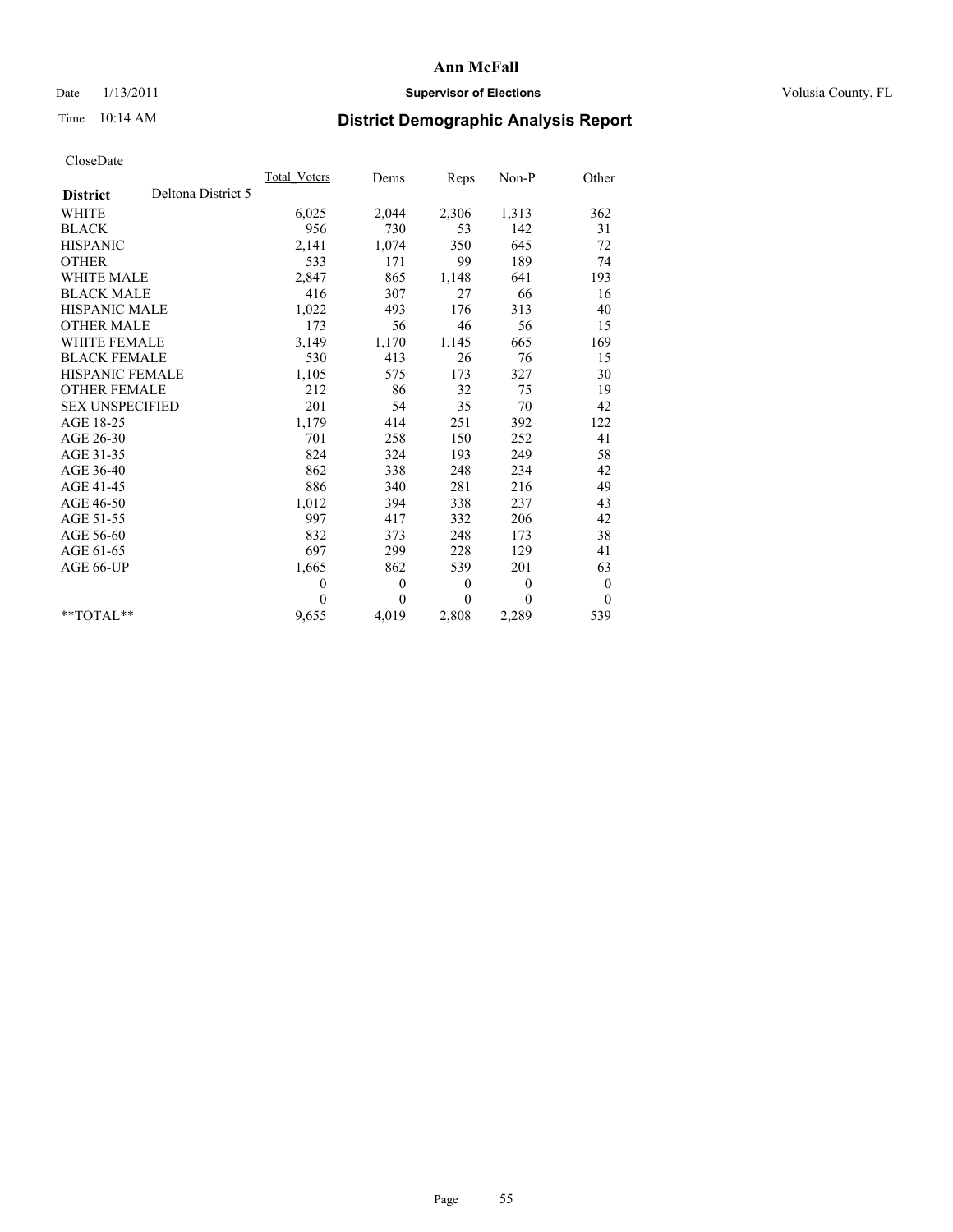## Date  $1/13/2011$  **Supervisor of Elections** Volusia County, FL

# Time 10:14 AM **District Demographic Analysis Report**

|                                       | Total Voters | Dems         | Reps         | Non-P    | Other            |  |
|---------------------------------------|--------------|--------------|--------------|----------|------------------|--|
| Deltona District 6<br><b>District</b> |              |              |              |          |                  |  |
| <b>WHITE</b>                          | 5,793        | 1,787        | 2,380        | 1,321    | 305              |  |
| <b>BLACK</b>                          | 787          | 604          | 35           | 122      | 26               |  |
| <b>HISPANIC</b>                       | 1,732        | 846          | 268          | 547      | 71               |  |
| <b>OTHER</b>                          | 477          | 148          | 99           | 165      | 65               |  |
| <b>WHITE MALE</b>                     | 2,737        | 726          | 1,194        | 667      | 150              |  |
| <b>BLACK MALE</b>                     | 342          | 256          | 15           | 57       | 14               |  |
| <b>HISPANIC MALE</b>                  | 824          | 376          | 136          | 278      | 34               |  |
| <b>OTHER MALE</b>                     | 167          | 61           | 40           | 59       | 7                |  |
| <b>WHITE FEMALE</b>                   | 3,021        | 1,053        | 1,168        | 646      | 154              |  |
| <b>BLACK FEMALE</b>                   | 439          | 343          | 20           | 64       | 12               |  |
| HISPANIC FEMALE                       | 893          | 462          | 131          | 263      | 37               |  |
| <b>OTHER FEMALE</b>                   | 164          | 62           | 33           | 59       | 10               |  |
| <b>SEX UNSPECIFIED</b>                | 202          | 46           | 45           | 62       | 49               |  |
| AGE 18-25                             | 1,163        | 409          | 265          | 387      | 102              |  |
| AGE 26-30                             | 700          | 243          | 144          | 266      | 47               |  |
| AGE 31-35                             | 747          | 269          | 204          | 227      | 47               |  |
| AGE 36-40                             | 840          | 306          | 258          | 228      | 48               |  |
| AGE 41-45                             | 790          | 303          | 261          | 187      | 39               |  |
| AGE 46-50                             | 1,022        | 350          | 395          | 228      | 49               |  |
| AGE 51-55                             | 940          | 364          | 354          | 175      | 47               |  |
| AGE 56-60                             | 735          | 323          | 249          | 138      | 25               |  |
| AGE 61-65                             | 634          | 258          | 224          | 130      | 22               |  |
| AGE 66-UP                             | 1,218        | 560          | 428          | 189      | 41               |  |
|                                       | $\mathbf{0}$ | $\mathbf{0}$ | $\mathbf{0}$ | $\theta$ | $\boldsymbol{0}$ |  |
|                                       | $\theta$     | $\theta$     | $\theta$     | $\theta$ | $\mathbf{0}$     |  |
| $*$ TOTAL $*$                         | 8,789        | 3,385        | 2,782        | 2,155    | 467              |  |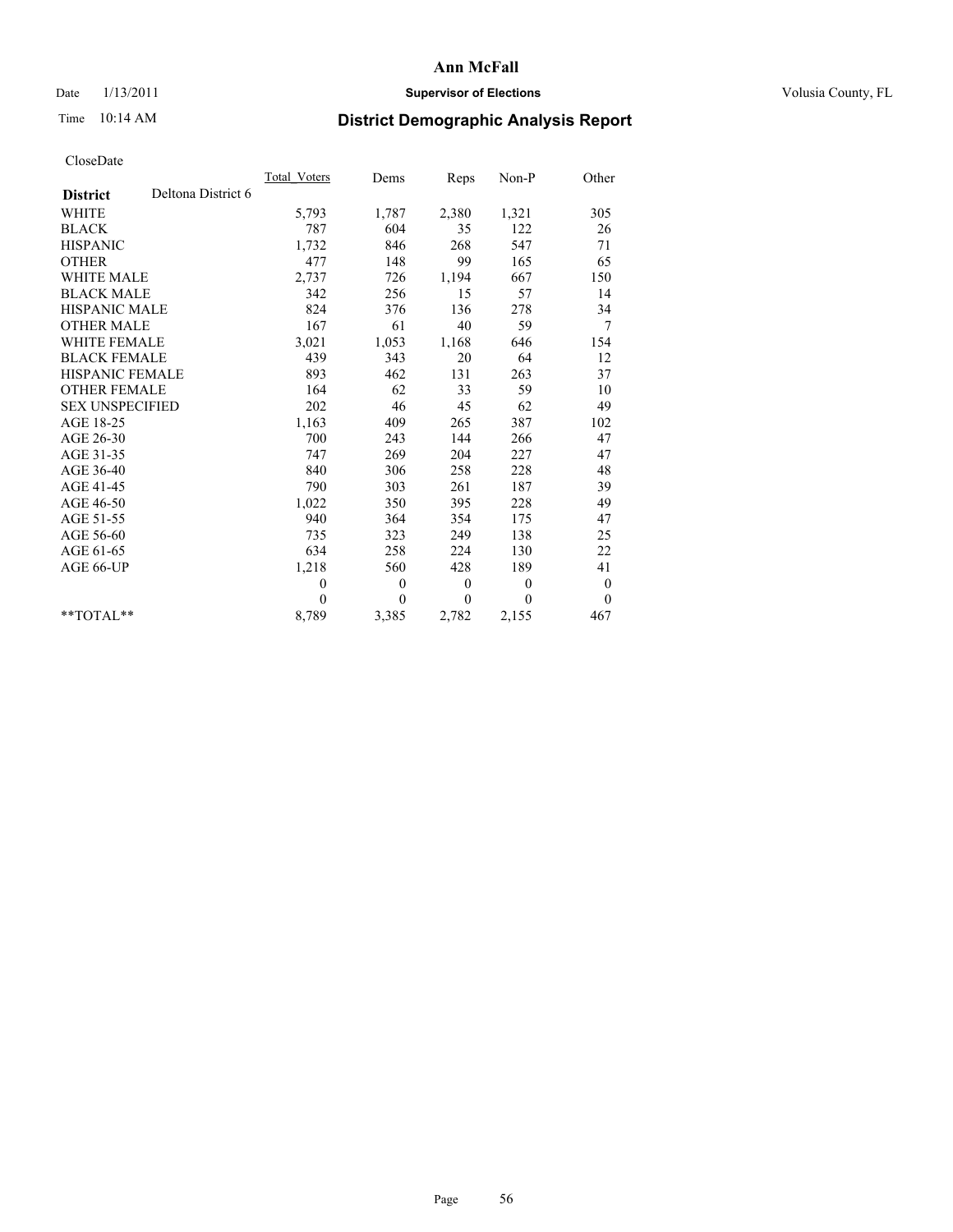## Date  $1/13/2011$  **Supervisor of Elections** Volusia County, FL

# Time 10:14 AM **District Demographic Analysis Report**

|                                     | <b>Total Voters</b> | Dems     | Reps           | Non-P          | Other            |  |
|-------------------------------------|---------------------|----------|----------------|----------------|------------------|--|
| Edgewater Ward 1<br><b>District</b> |                     |          |                |                |                  |  |
| <b>WHITE</b>                        | 2,724               | 1,097    | 899            | 626            | 102              |  |
| <b>BLACK</b>                        | 52                  | 31       | $\overline{4}$ | 12             | 5                |  |
| <b>HISPANIC</b>                     | 32                  | 16       | 9              | 6              | 1                |  |
| <b>OTHER</b>                        | 100                 | 33       | 17             | 39             | 11               |  |
| WHITE MALE                          | 1,186               | 428      | 428            | 278            | 52               |  |
| <b>BLACK MALE</b>                   | 29                  | 15       | 3              | 8              | 3                |  |
| HISPANIC MALE                       | 10                  | 6        | 1              | 3              | $\boldsymbol{0}$ |  |
| <b>OTHER MALE</b>                   | 27                  | 10       | 7              | 9              |                  |  |
| <b>WHITE FEMALE</b>                 | 1,521               | 658      | 466            | 347            | 50               |  |
| <b>BLACK FEMALE</b>                 | 21                  | 15       | 1              | 3              | 2                |  |
| <b>HISPANIC FEMALE</b>              | 22                  | 10       | 8              | 3              | 1                |  |
| <b>OTHER FEMALE</b>                 | 40                  | 16       | 7              | 16             | 1                |  |
| <b>SEX UNSPECIFIED</b>              | 52                  | 19       | 8              | 16             | 9                |  |
| AGE 18-25                           | 239                 | 66       | 64             | 92             | 17               |  |
| AGE 26-30                           | 179                 | 63       | 38             | 70             | 8                |  |
| AGE 31-35                           | 158                 | 62       | 49             | 38             | 9                |  |
| AGE 36-40                           | 178                 | 63       | 46             | 62             | $\overline{7}$   |  |
| AGE 41-45                           | 183                 | 57       | 58             | 57             | 11               |  |
| AGE 46-50                           | 258                 | 98       | 93             | 56             | 11               |  |
| AGE 51-55                           | 311                 | 110      | 105            | 83             | 13               |  |
| AGE 56-60                           | 289                 | 134      | 94             | 52             | 9                |  |
| AGE 61-65                           | 281                 | 111      | 93             | 64             | 13               |  |
| AGE 66-UP                           | 831                 | 413      | 289            | 108            | 21               |  |
|                                     | $\mathbf{0}$        | $\theta$ | $\theta$       | $\overline{0}$ | $\boldsymbol{0}$ |  |
|                                     | $\Omega$            | $\theta$ | $\mathbf{0}$   | $\theta$       | $\mathbf{0}$     |  |
| $*$ TOTAL $*$                       | 2,908               | 1,177    | 929            | 683            | 119              |  |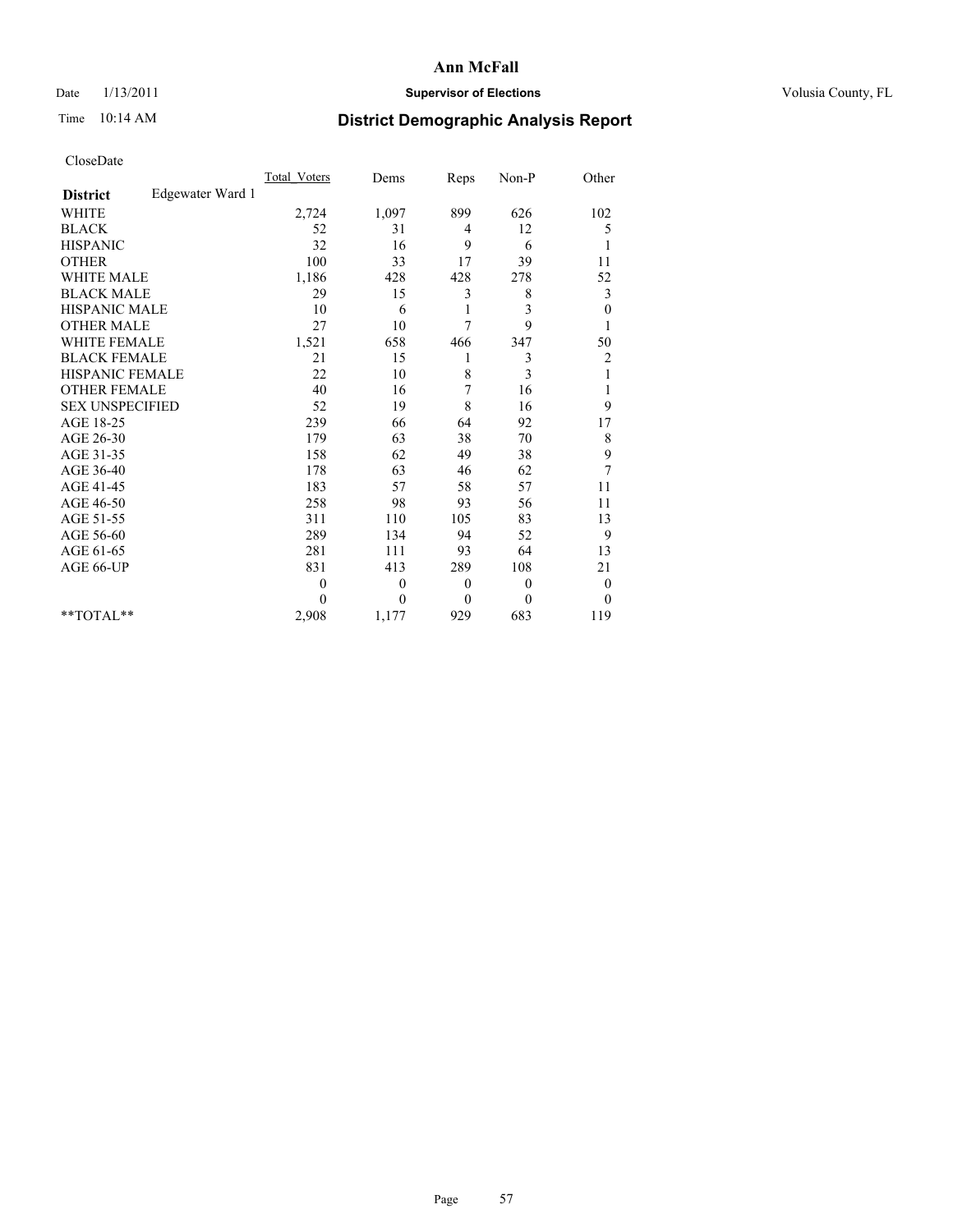## Date  $1/13/2011$  **Supervisor of Elections** Volusia County, FL

# Time 10:14 AM **District Demographic Analysis Report**

|                                     | <b>Total Voters</b> | Dems         | Reps         | Non-P    | Other            |
|-------------------------------------|---------------------|--------------|--------------|----------|------------------|
| Edgewater Ward 2<br><b>District</b> |                     |              |              |          |                  |
| <b>WHITE</b>                        | 3,446               | 1,292        | 1,173        | 862      | 119              |
| <b>BLACK</b>                        | 72                  | 62           | 1            | 9        | $\boldsymbol{0}$ |
| <b>HISPANIC</b>                     | 54                  | 23           | 9            | 20       | $\overline{c}$   |
| <b>OTHER</b>                        | 110                 | 31           | 25           | 36       | 18               |
| <b>WHITE MALE</b>                   | 1,596               | 549          | 583          | 405      | 59               |
| <b>BLACK MALE</b>                   | 32                  | 28           | $\mathbf{0}$ | 4        | $\boldsymbol{0}$ |
| HISPANIC MALE                       | 26                  | 11           | 5            | 8        | $\overline{c}$   |
| <b>OTHER MALE</b>                   | 40                  | 12           | 12           | 14       | $\overline{c}$   |
| <b>WHITE FEMALE</b>                 | 1,835               | 738          | 584          | 454      | 59               |
| <b>BLACK FEMALE</b>                 | 40                  | 34           | 1            | 5        | $\boldsymbol{0}$ |
| HISPANIC FEMALE                     | 26                  | 12           | 4            | 10       | $\boldsymbol{0}$ |
| <b>OTHER FEMALE</b>                 | 38                  | 14           | 10           | 11       | 3                |
| <b>SEX UNSPECIFIED</b>              | 49                  | 10           | 9            | 16       | 14               |
| AGE 18-25                           | 322                 | 114          | 68           | 114      | 26               |
| AGE 26-30                           | 241                 | 75           | 65           | 82       | 19               |
| AGE 31-35                           | 252                 | 79           | 75           | 91       | $\boldsymbol{7}$ |
| AGE 36-40                           | 264                 | 95           | 67           | 94       | 8                |
| AGE 41-45                           | 281                 | 94           | 96           | 80       | 11               |
| AGE 46-50                           | 335                 | 129          | 118          | 76       | 12               |
| AGE 51-55                           | 357                 | 128          | 129          | 89       | 11               |
| AGE 56-60                           | 360                 | 149          | 119          | 81       | 11               |
| AGE 61-65                           | 353                 | 137          | 133          | 73       | 10               |
| AGE 66-UP                           | 917                 | 408          | 338          | 147      | 24               |
|                                     | $\theta$            | $\mathbf{0}$ | $\theta$     | $\theta$ | $\boldsymbol{0}$ |
|                                     | $\theta$            | $\theta$     | $\theta$     | $\theta$ | $\theta$         |
| $*$ TOTAL $*$                       | 3,682               | 1,408        | 1,208        | 927      | 139              |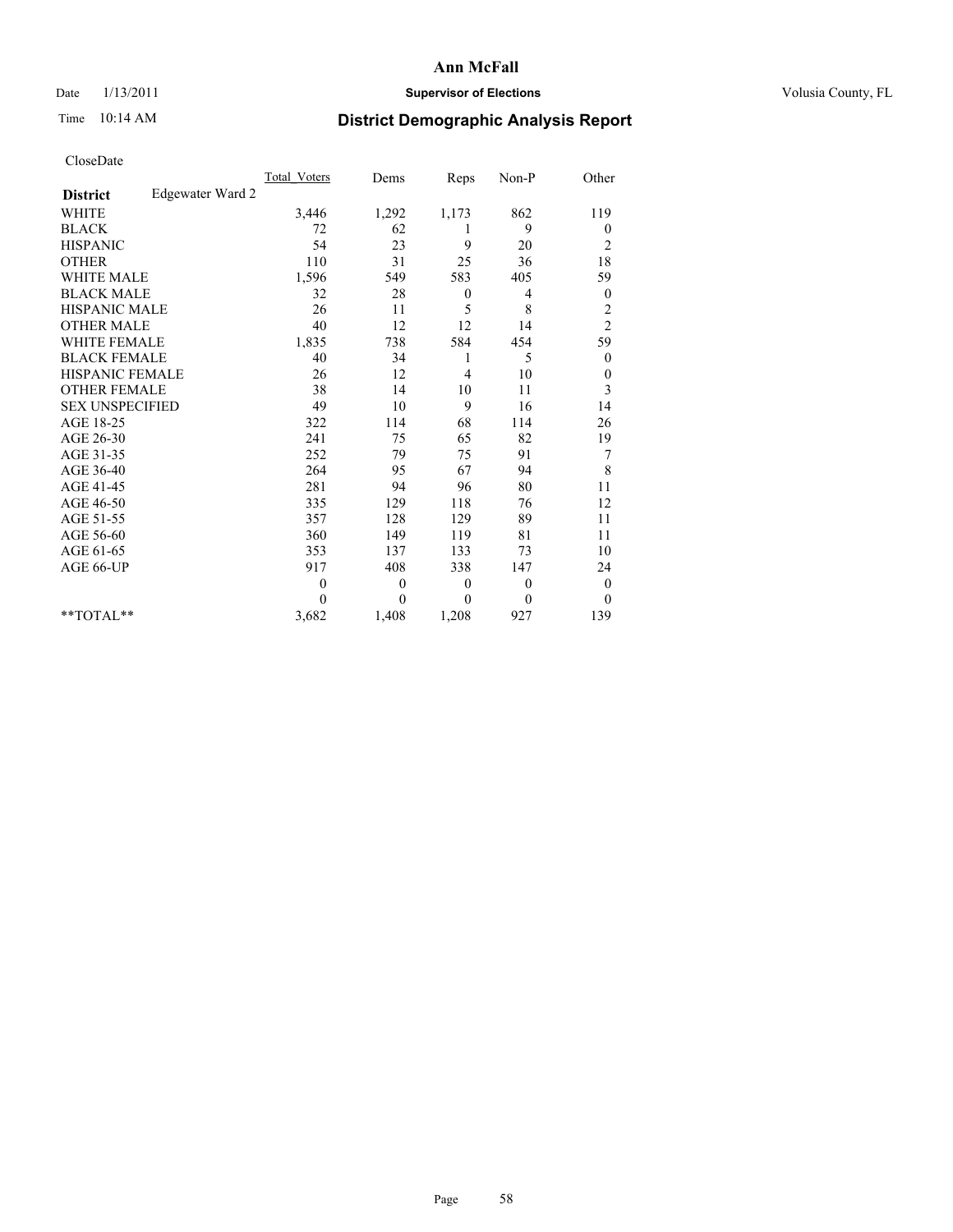## Date  $1/13/2011$  **Supervisor of Elections** Volusia County, FL

# Time 10:14 AM **District Demographic Analysis Report**

|                                     | <b>Total Voters</b> | Dems         | Reps             | Non-P          | Other            |
|-------------------------------------|---------------------|--------------|------------------|----------------|------------------|
| Edgewater Ward 3<br><b>District</b> |                     |              |                  |                |                  |
| <b>WHITE</b>                        | 3,366               | 1,278        | 1,129            | 830            | 129              |
| <b>BLACK</b>                        | 79                  | 62           | 1                | 13             | 3                |
| <b>HISPANIC</b>                     | 44                  | 18           | 9                | 11             | 6                |
| <b>OTHER</b>                        | 136                 | 39           | 30               | 52             | 15               |
| <b>WHITE MALE</b>                   | 1,518               | 512          | 547              | 392            | 67               |
| <b>BLACK MALE</b>                   | 40                  | 31           | 1                | 7              | 1                |
| <b>HISPANIC MALE</b>                | 19                  | 6            | 4                | 6              | 3                |
| <b>OTHER MALE</b>                   | 40                  | 13           | 13               | 13             |                  |
| <b>WHITE FEMALE</b>                 | 1,833               | 762          | 576              | 434            | 61               |
| <b>BLACK FEMALE</b>                 | 37                  | 30           | $\boldsymbol{0}$ | 6              | 1                |
| HISPANIC FEMALE                     | 24                  | 11           | 5                | 5              | 3                |
| <b>OTHER FEMALE</b>                 | 59                  | 20           | 15               | 20             | 4                |
| <b>SEX UNSPECIFIED</b>              | 55                  | 12           | 8                | 23             | 12               |
| AGE 18-25                           | 307                 | 106          | 63               | 116            | 22               |
| AGE 26-30                           | 230                 | 66           | 66               | 84             | 14               |
| AGE 31-35                           | 250                 | 63           | 71               | 106            | 10               |
| AGE 36-40                           | 263                 | 84           | 75               | 86             | 18               |
| AGE 41-45                           | 267                 | 92           | 100              | 64             | 11               |
| AGE 46-50                           | 312                 | 121          | 95               | 85             | 11               |
| AGE 51-55                           | 322                 | 128          | 119              | 67             | 8                |
| AGE 56-60                           | 331                 | 134          | 122              | 65             | 10               |
| AGE 61-65                           | 349                 | 142          | 116              | 74             | 17               |
| AGE 66-UP                           | 994                 | 461          | 342              | 159            | 32               |
|                                     | $\theta$            | $\mathbf{0}$ | $\theta$         | $\overline{0}$ | $\boldsymbol{0}$ |
|                                     | $\Omega$            | $\mathbf{0}$ | $\theta$         | $\theta$       | $\theta$         |
| $*$ TOTAL $*$                       | 3,625               | 1,397        | 1,169            | 906            | 153              |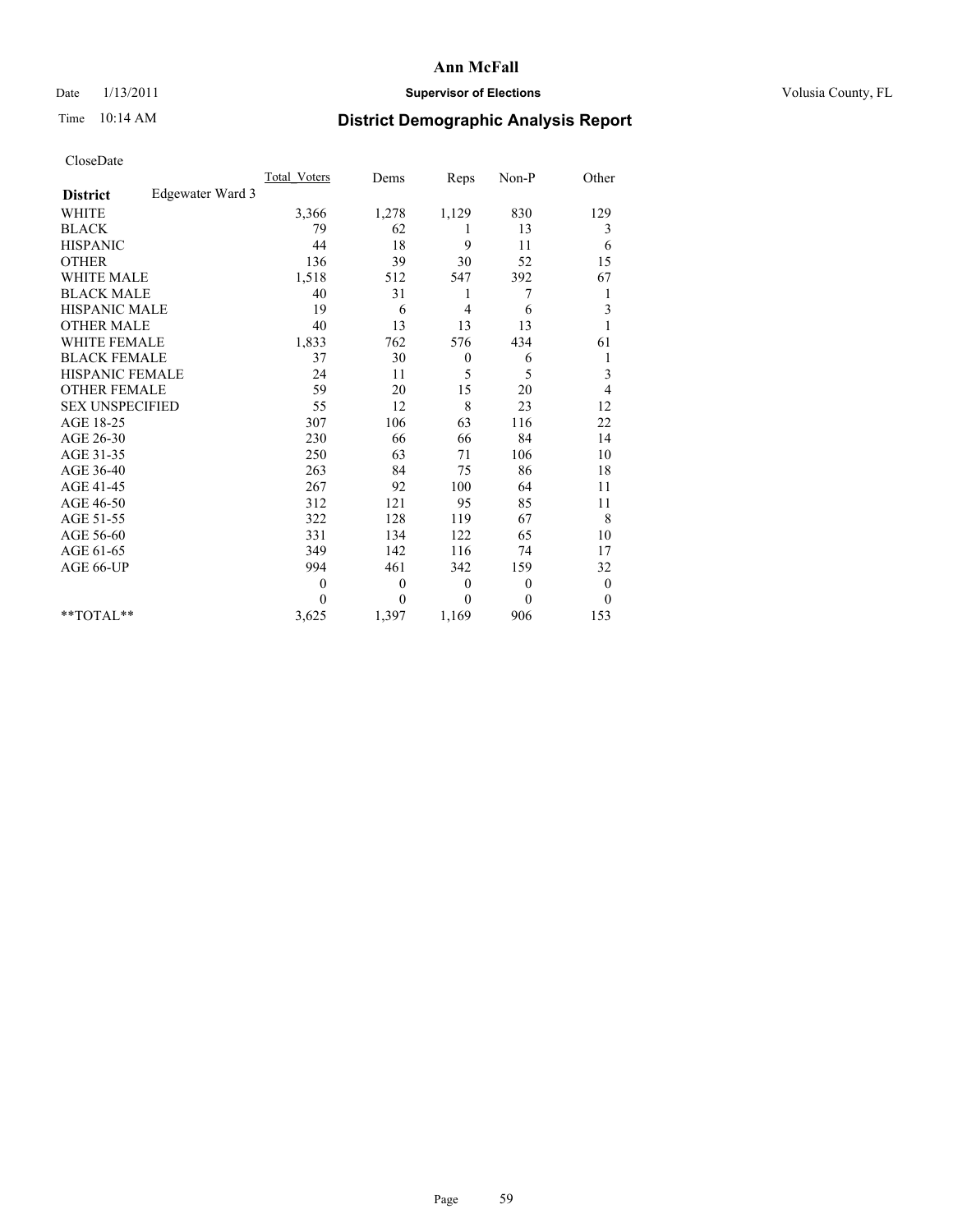### Date  $1/13/2011$  **Supervisor of Elections Supervisor of Elections** Volusia County, FL

# Time 10:14 AM **District Demographic Analysis Report**

|                                     | <b>Total Voters</b> | Dems         | Reps           | Non-P          | Other            |
|-------------------------------------|---------------------|--------------|----------------|----------------|------------------|
| Edgewater Ward 4<br><b>District</b> |                     |              |                |                |                  |
| <b>WHITE</b>                        | 3,474               | 1,279        | 1,204          | 827            | 164              |
| <b>BLACK</b>                        | 66                  | 51           | 6              | 8              | 1                |
| <b>HISPANIC</b>                     | 40                  | 21           | 9              | 8              | $\overline{c}$   |
| <b>OTHER</b>                        | 108                 | 29           | 18             | 46             | 15               |
| <b>WHITE MALE</b>                   | 1,588               | 517          | 594            | 400            | 77               |
| <b>BLACK MALE</b>                   | 27                  | 21           | 3              | 3              | $\boldsymbol{0}$ |
| <b>HISPANIC MALE</b>                | 15                  | 9            | $\overline{c}$ | 3              | 1                |
| <b>OTHER MALE</b>                   | 38                  | 12           | 10             | 13             | 3                |
| <b>WHITE FEMALE</b>                 | 1,865               | 756          | 600            | 422            | 87               |
| <b>BLACK FEMALE</b>                 | 38                  | 29           | 3              | 5              |                  |
| HISPANIC FEMALE                     | 25                  | 12           | 7              | 5              |                  |
| <b>OTHER FEMALE</b>                 | 31                  | 12           | 5              | 13             |                  |
| <b>SEX UNSPECIFIED</b>              | 61                  | 12           | 13             | 25             | 11               |
| AGE 18-25                           | 282                 | 96           | 60             | 104            | 22               |
| AGE 26-30                           | 217                 | 64           | 62             | 83             | $\,$ 8 $\,$      |
| AGE 31-35                           | 243                 | 74           | 66             | 88             | 15               |
| AGE 36-40                           | 257                 | 82           | 77             | 84             | 14               |
| AGE 41-45                           | 247                 | 96           | 80             | 64             | 7                |
| AGE 46-50                           | 345                 | 133          | 115            | 82             | 15               |
| AGE 51-55                           | 324                 | 123          | 124            | 64             | 13               |
| AGE 56-60                           | 308                 | 131          | 97             | 69             | 11               |
| AGE 61-65                           | 308                 | 125          | 98             | 63             | 22               |
| AGE 66-UP                           | 1,157               | 456          | 458            | 188            | 55               |
|                                     | $\theta$            | $\mathbf{0}$ | $\theta$       | $\overline{0}$ | $\boldsymbol{0}$ |
|                                     | $\Omega$            | $\mathbf{0}$ | $\mathbf{0}$   | $\theta$       | $\theta$         |
| $*$ TOTAL $*$                       | 3,688               | 1,380        | 1,237          | 889            | 182              |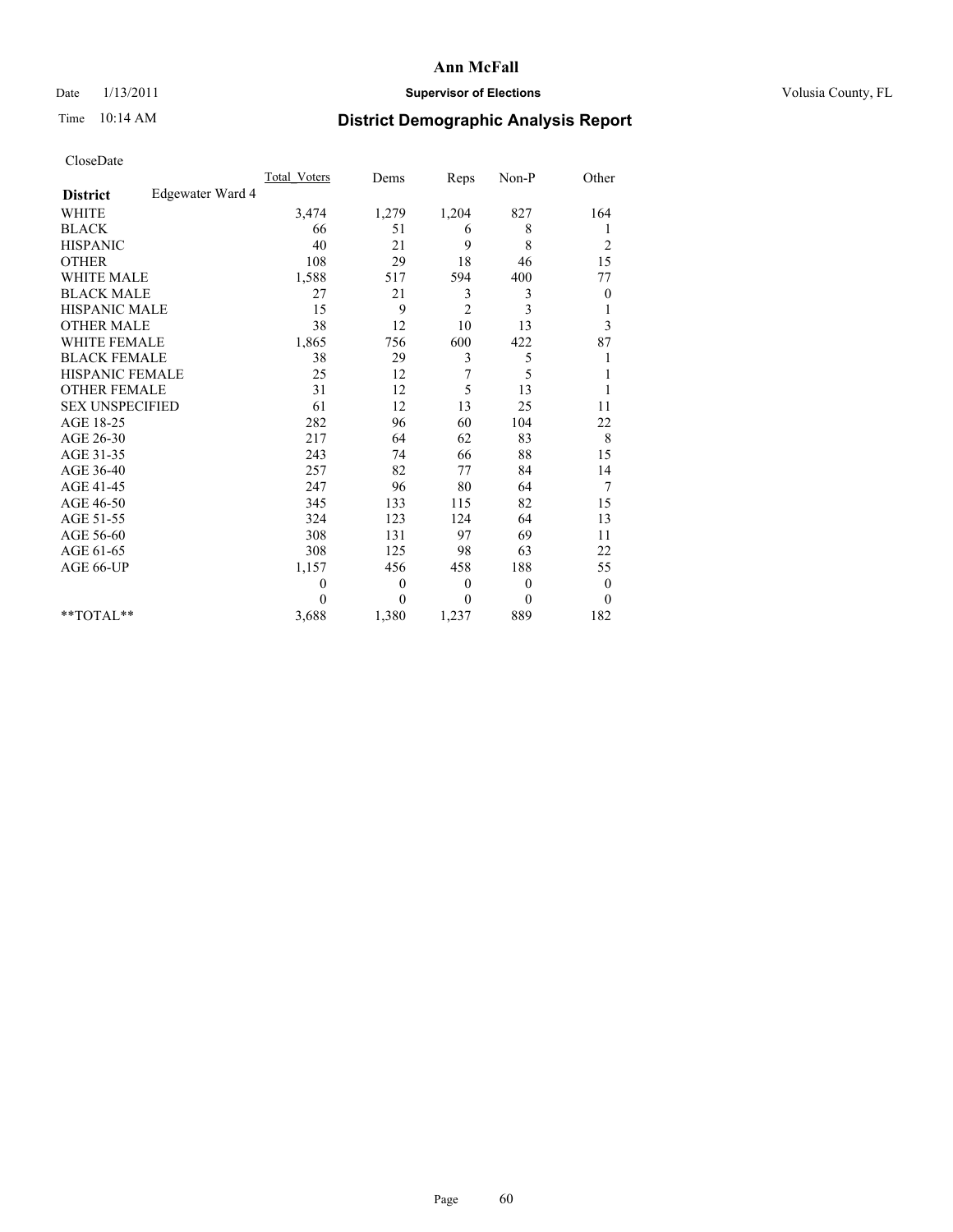## Date  $1/13/2011$  **Supervisor of Elections** Volusia County, FL

# Time 10:14 AM **District Demographic Analysis Report**

|                                      | <b>Total Voters</b> | Dems         | Reps           | Non-P        | Other          |
|--------------------------------------|---------------------|--------------|----------------|--------------|----------------|
| Holly Hill Zone 1<br><b>District</b> |                     |              |                |              |                |
| <b>WHITE</b>                         | 1,205               | 502          | 336            | 304          | 63             |
| <b>BLACK</b>                         | 105                 | 84           | 7              | 12           | 2              |
| <b>HISPANIC</b>                      | 44                  | 18           | 8              | 14           | 4              |
| <b>OTHER</b>                         | 71                  | 26           | 19             | 19           | 7              |
| <b>WHITE MALE</b>                    | 594                 | 222          | 181            | 166          | 25             |
| <b>BLACK MALE</b>                    | 42                  | 33           | 2              | 6            | 1              |
| HISPANIC MALE                        | 22                  | 5            | $\overline{4}$ | 11           | $\overline{c}$ |
| <b>OTHER MALE</b>                    | 19                  | 3            | 6              | 5            | 5              |
| <b>WHITE FEMALE</b>                  | 603                 | 278          | 153            | 137          | 35             |
| <b>BLACK FEMALE</b>                  | 63                  | 51           | 5              | 6            | 1              |
| HISPANIC FEMALE                      | 22                  | 13           | 4              | 3            | $\overline{c}$ |
| <b>OTHER FEMALE</b>                  | 34                  | 15           | 12             | 6            | $\mathbf{1}$   |
| <b>SEX UNSPECIFIED</b>               | 26                  | 10           | 3              | 9            | 4              |
| AGE 18-25                            | 127                 | 57           | 23             | 38           | 9              |
| AGE 26-30                            | 99                  | 39           | 17             | 37           | 6              |
| AGE 31-35                            | 101                 | 33           | 23             | 38           | 7              |
| AGE 36-40                            | 81                  | 31           | 26             | 20           | 4              |
| AGE 41-45                            | 132                 | 56           | 36             | 32           | $\,$ 8 $\,$    |
| AGE 46-50                            | 137                 | 48           | 41             | 38           | 10             |
| AGE 51-55                            | 163                 | 68           | 41             | 43           | 11             |
| AGE 56-60                            | 173                 | 89           | 38             | 39           | $\tau$         |
| AGE 61-65                            | 133                 | 54           | 42             | 30           | $\tau$         |
| AGE 66-UP                            | 279                 | 155          | 83             | 34           | 7              |
|                                      | $\theta$            | $\mathbf{0}$ | $\mathbf{0}$   | $\mathbf{0}$ | $\mathbf{0}$   |
|                                      | $\Omega$            | $\theta$     | $\theta$       | $\theta$     | $\theta$       |
| **TOTAL**                            | 1,425               | 630          | 370            | 349          | 76             |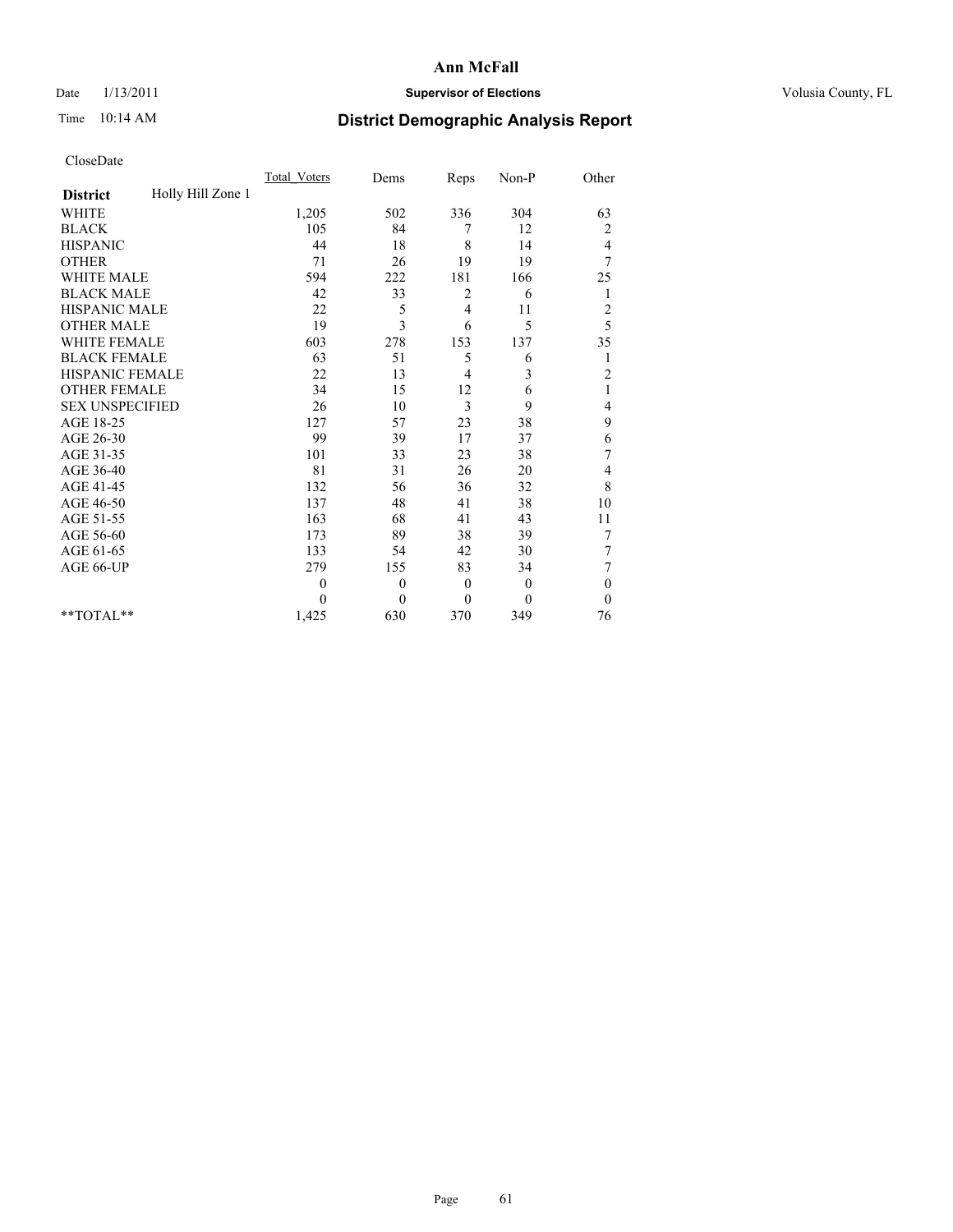## Date  $1/13/2011$  **Supervisor of Elections** Volusia County, FL

# Time 10:14 AM **District Demographic Analysis Report**

|                                      | <b>Total Voters</b> | Dems         | Reps           | Non-P        | Other            |  |
|--------------------------------------|---------------------|--------------|----------------|--------------|------------------|--|
| Holly Hill Zone 2<br><b>District</b> |                     |              |                |              |                  |  |
| <b>WHITE</b>                         | 1,499               | 668          | 406            | 349          | 76               |  |
| <b>BLACK</b>                         | 200                 | 165          | 8              | 24           | 3                |  |
| <b>HISPANIC</b>                      | 35                  | 17           | 10             | 8            | $\overline{0}$   |  |
| <b>OTHER</b>                         | 90                  | 32           | 15             | 31           | 12               |  |
| <b>WHITE MALE</b>                    | 683                 | 268          | 207            | 176          | 32               |  |
| <b>BLACK MALE</b>                    | 83                  | 66           | 3              | 12           | $\overline{c}$   |  |
| HISPANIC MALE                        | 19                  | 5            | 9              | 5            | $\boldsymbol{0}$ |  |
| <b>OTHER MALE</b>                    | 23                  | 7            | 5              | 8            | 3                |  |
| <b>WHITE FEMALE</b>                  | 807                 | 398          | 198            | 170          | 41               |  |
| <b>BLACK FEMALE</b>                  | 117                 | 99           | 5              | 12           | 1                |  |
| HISPANIC FEMALE                      | 16                  | 12           |                | 3            | $\boldsymbol{0}$ |  |
| <b>OTHER FEMALE</b>                  | 36                  | 16           | 9              | 10           |                  |  |
| <b>SEX UNSPECIFIED</b>               | 40                  | 11           | $\overline{2}$ | 16           | 11               |  |
| AGE 18-25                            | 180                 | 72           | 34             | 56           | 18               |  |
| AGE 26-30                            | 152                 | 70           | 38             | 39           | 5                |  |
| AGE 31-35                            | 130                 | 58           | 19             | 44           | 9                |  |
| AGE 36-40                            | 149                 | 67           | 31             | 46           | 5                |  |
| AGE 41-45                            | 165                 | 74           | 47             | 34           | 10               |  |
| AGE 46-50                            | 231                 | 106          | 55             | 55           | 15               |  |
| AGE 51-55                            | 195                 | 102          | 43             | 43           | 7                |  |
| AGE 56-60                            | 168                 | 77           | 46             | 37           | 8                |  |
| AGE 61-65                            | 141                 | 78           | 27             | 30           | 6                |  |
| AGE 66-UP                            | 313                 | 178          | 99             | 28           | 8                |  |
|                                      | $\overline{0}$      | $\mathbf{0}$ | $\mathbf{0}$   | $\mathbf{0}$ | $\boldsymbol{0}$ |  |
|                                      | $\theta$            | $\theta$     | $\mathbf{0}$   | $\theta$     | $\theta$         |  |
| $*$ $TOTAI.**$                       | 1,824               | 882          | 439            | 412          | 91               |  |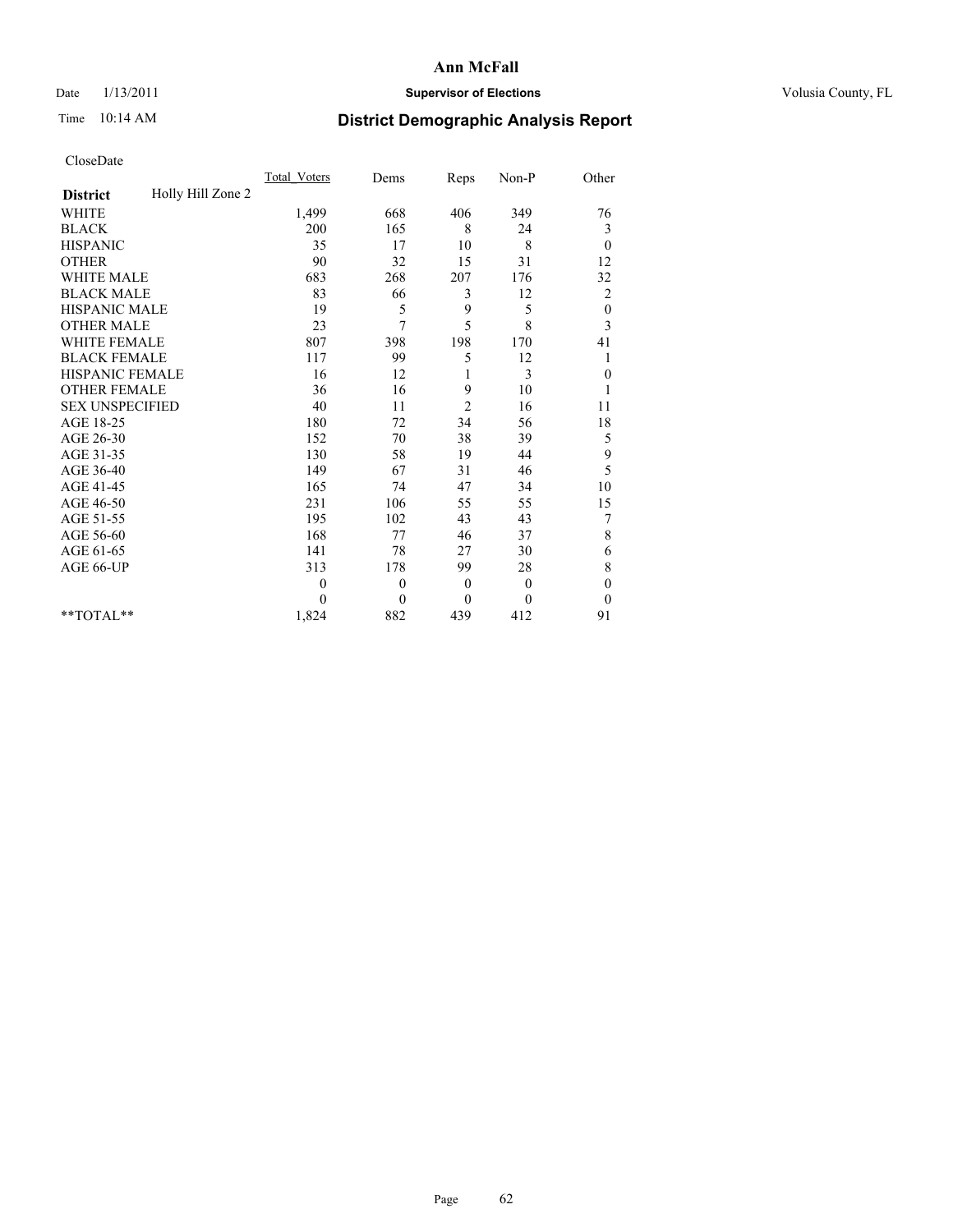## Date  $1/13/2011$  **Supervisor of Elections** Volusia County, FL

# Time 10:14 AM **District Demographic Analysis Report**

|                                      | <b>Total Voters</b> | Dems     | Reps           | Non-P        | Other            |
|--------------------------------------|---------------------|----------|----------------|--------------|------------------|
| Holly Hill Zone 3<br><b>District</b> |                     |          |                |              |                  |
| <b>WHITE</b>                         | 1,518               | 624      | 501            | 319          | 74               |
| <b>BLACK</b>                         | 132                 | 116      | 5              | 11           | 0                |
| <b>HISPANIC</b>                      | 24                  | 11       | $\overline{4}$ | 8            | 1                |
| <b>OTHER</b>                         | 84                  | 32       | 12             | 32           | 8                |
| <b>WHITE MALE</b>                    | 633                 | 232      | 218            | 147          | 36               |
| <b>BLACK MALE</b>                    | 53                  | 43       | 3              | 7            | $\mathbf{0}$     |
| HISPANIC MALE                        | 11                  | 4        | $\sqrt{2}$     | 4            |                  |
| <b>OTHER MALE</b>                    | 26                  | 12       | 3              | 10           |                  |
| <b>WHITE FEMALE</b>                  | 878                 | 388      | 282            | 171          | 37               |
| <b>BLACK FEMALE</b>                  | 79                  | 73       | 2              | 4            | $\boldsymbol{0}$ |
| HISPANIC FEMALE                      | 13                  | 7        | $\overline{c}$ | 4            | 0                |
| <b>OTHER FEMALE</b>                  | 37                  | 14       | 7              | 15           | 1                |
| <b>SEX UNSPECIFIED</b>               | 28                  | 10       | 3              | 8            | 7                |
| AGE 18-25                            | 109                 | 46       | 18             | 32           | 13               |
| AGE 26-30                            | 99                  | 38       | 16             | 39           | 6                |
| AGE 31-35                            | 71                  | 31       | 17             | 23           | $\boldsymbol{0}$ |
| AGE 36-40                            | 87                  | 37       | 17             | 29           | 4                |
| AGE 41-45                            | 106                 | 31       | 34             | 39           | $\overline{c}$   |
| AGE 46-50                            | 130                 | 53       | 37             | 31           | 9                |
| AGE 51-55                            | 121                 | 54       | 36             | 21           | 10               |
| AGE 56-60                            | 141                 | 69       | 35             | 31           | 6                |
| AGE 61-65                            | 150                 | 77       | 38             | 30           | 5                |
| AGE 66-UP                            | 744                 | 347      | 274            | 95           | 28               |
|                                      | $\mathbf{0}$        | $\theta$ | $\theta$       | $\mathbf{0}$ | $\boldsymbol{0}$ |
|                                      | $\theta$            | $\theta$ | $\mathbf{0}$   | $\theta$     | $\boldsymbol{0}$ |
| $*$ TOTAL $*$                        | 1,758               | 783      | 522            | 370          | 83               |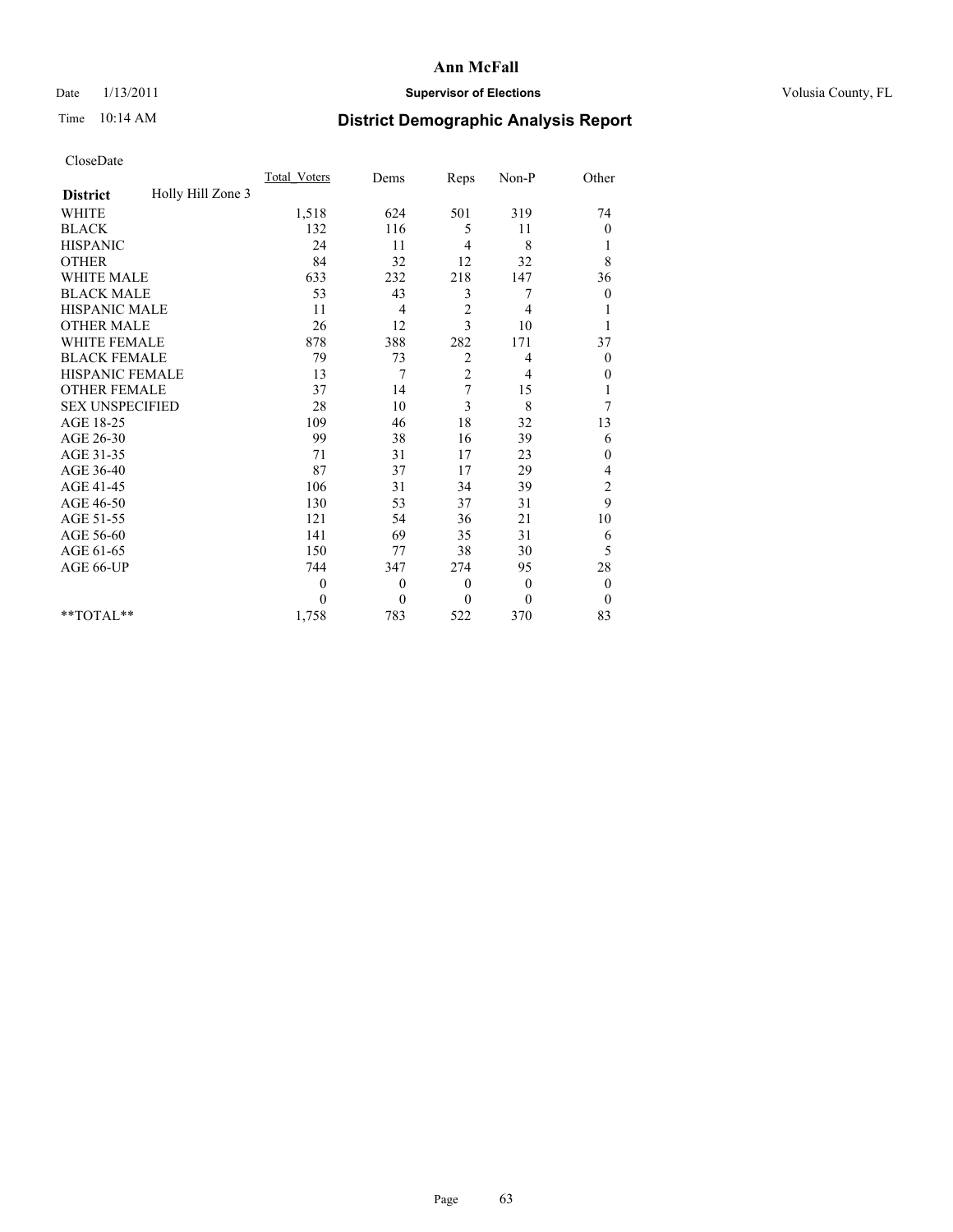## Date  $1/13/2011$  **Supervisor of Elections** Volusia County, FL

# Time 10:14 AM **District Demographic Analysis Report**

|                                      | <b>Total Voters</b> | Dems         | Reps           | Non-P          | Other            |  |
|--------------------------------------|---------------------|--------------|----------------|----------------|------------------|--|
| Holly Hill Zone 4<br><b>District</b> |                     |              |                |                |                  |  |
| <b>WHITE</b>                         | 1,392               | 575          | 447            | 299            | 71               |  |
| <b>BLACK</b>                         | 286                 | 232          | 5              | 43             | 6                |  |
| <b>HISPANIC</b>                      | 46                  | 30           | 5              | 10             | 1                |  |
| <b>OTHER</b>                         | 94                  | 32           | 11             | 36             | 15               |  |
| <b>WHITE MALE</b>                    | 621                 | 214          | 220            | 147            | 40               |  |
| <b>BLACK MALE</b>                    | 73                  | 56           | $\overline{2}$ | 13             | $\overline{c}$   |  |
| <b>HISPANIC MALE</b>                 | 17                  | 14           | 1              | $\overline{2}$ | $\boldsymbol{0}$ |  |
| <b>OTHER MALE</b>                    | 31                  | 10           | 6              | 13             | $\overline{c}$   |  |
| WHITE FEMALE                         | 763                 | 357          | 225            | 150            | 31               |  |
| <b>BLACK FEMALE</b>                  | 210                 | 174          | 3              | 29             | 4                |  |
| HISPANIC FEMALE                      | 29                  | 16           | 4              | 8              | $\mathbf{1}$     |  |
| <b>OTHER FEMALE</b>                  | 33                  | 18           | $\mathbf{0}$   | 13             | $\overline{c}$   |  |
| <b>SEX UNSPECIFIED</b>               | 41                  | 10           | 7              | 13             | 11               |  |
| AGE 18-25                            | 271                 | 127          | 40             | 84             | $20\,$           |  |
| AGE 26-30                            | 147                 | 63           | 35             | 44             | 5                |  |
| AGE 31-35                            | 145                 | 64           | 30             | 41             | 10               |  |
| AGE 36-40                            | 108                 | 51           | 23             | 24             | 10               |  |
| AGE 41-45                            | 133                 | 60           | 37             | 33             | 3                |  |
| AGE 46-50                            | 159                 | 62           | 43             | 42             | 12               |  |
| AGE 51-55                            | 174                 | 82           | 55             | 27             | 10               |  |
| AGE 56-60                            | 153                 | 72           | 45             | 32             | 4                |  |
| AGE 61-65                            | 124                 | 67           | 29             | 19             | 9                |  |
| AGE 66-UP                            | 404                 | 221          | 131            | 42             | 10               |  |
|                                      | $\theta$            | $\mathbf{0}$ | $\theta$       | $\mathbf{0}$   | $\boldsymbol{0}$ |  |
|                                      | $\Omega$            | $\theta$     | $\theta$       | $\theta$       | $\theta$         |  |
| **TOTAL**                            | 1,818               | 869          | 468            | 388            | 93               |  |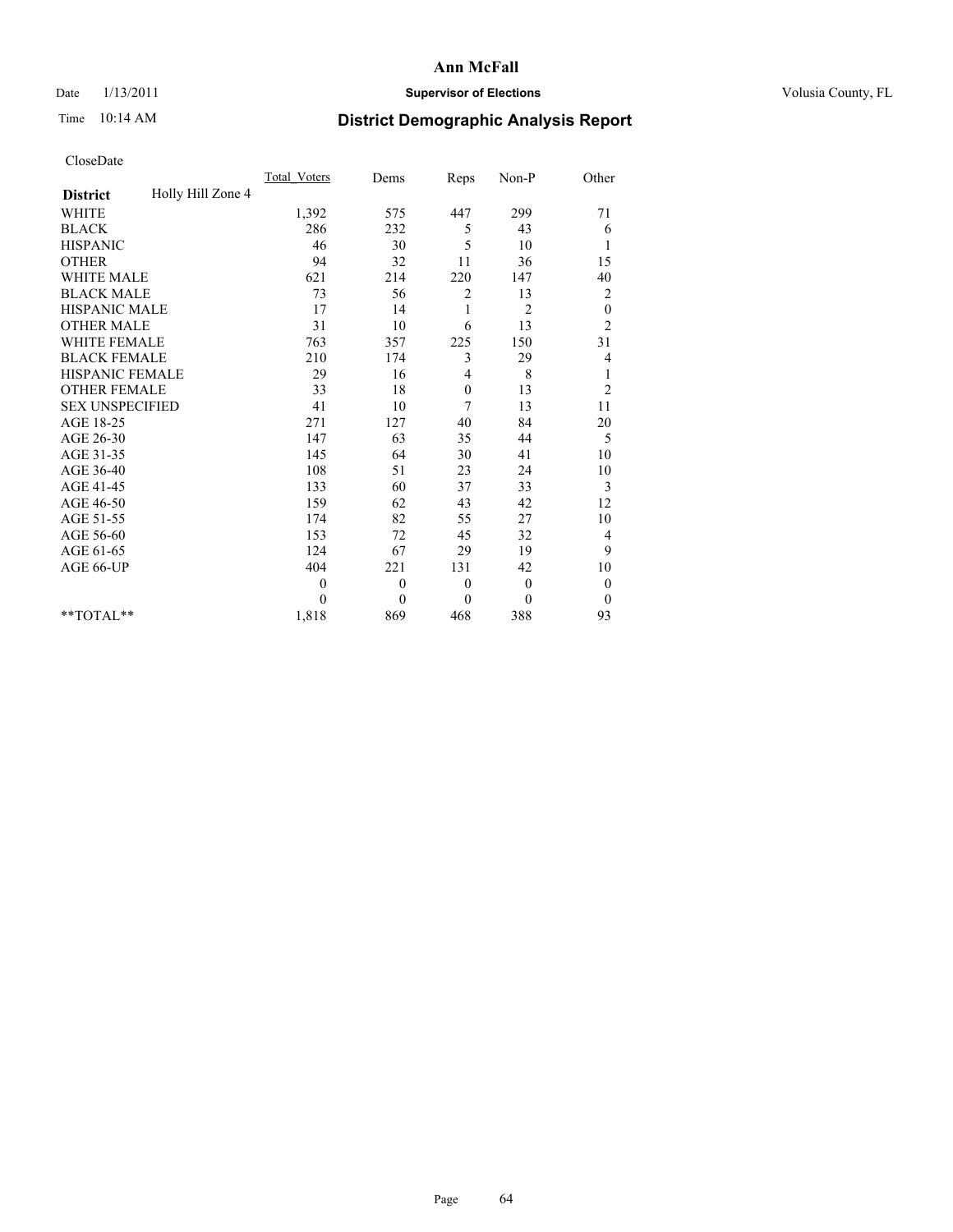## Date  $1/13/2011$  **Supervisor of Elections** Volusia County, FL

# Time 10:14 AM **District Demographic Analysis Report**

|                                      | <b>Total Voters</b> | Dems           | Reps           | Non-P          | Other            |
|--------------------------------------|---------------------|----------------|----------------|----------------|------------------|
| New Smyrna Zone 1<br><b>District</b> |                     |                |                |                |                  |
| <b>WHITE</b>                         | 3,732               | 1,232          | 1,621          | 744            | 135              |
| <b>BLACK</b>                         | 9                   | 3              | 2              | 4              | 0                |
| <b>HISPANIC</b>                      | 37                  | 11             | 11             | 14             | 1                |
| <b>OTHER</b>                         | 116                 | 23             | 35             | 36             | 22               |
| <b>WHITE MALE</b>                    | 1,741               | 475            | 800            | 392            | 74               |
| <b>BLACK MALE</b>                    | 4                   | 1              | $\mathbf{0}$   | 3              | $\boldsymbol{0}$ |
| HISPANIC MALE                        | 16                  | 3              | $\overline{2}$ | 11             | $\boldsymbol{0}$ |
| <b>OTHER MALE</b>                    | 34                  | 6              | 16             | 11             |                  |
| <b>WHITE FEMALE</b>                  | 1,964               | 747            | 812            | 345            | 60               |
| <b>BLACK FEMALE</b>                  | 5                   | $\overline{c}$ | $\overline{2}$ | 1              | $\boldsymbol{0}$ |
| HISPANIC FEMALE                      | 21                  | 8              | 9              | 3              | 1                |
| <b>OTHER FEMALE</b>                  | 43                  | 11             | 16             | 10             | 6                |
| <b>SEX UNSPECIFIED</b>               | 66                  | 16             | 12             | 22             | 16               |
| AGE 18-25                            | 209                 | 59             | 50             | 83             | 17               |
| AGE 26-30                            | 157                 | 55             | 38             | 55             | 9                |
| AGE 31-35                            | 150                 | 36             | 50             | 54             | 10               |
| AGE 36-40                            | 140                 | 43             | 45             | 44             | 8                |
| AGE 41-45                            | 223                 | 63             | 94             | 52             | 14               |
| AGE 46-50                            | 265                 | 68             | 130            | 54             | 13               |
| AGE 51-55                            | 369                 | 126            | 149            | 76             | 18               |
| AGE 56-60                            | 425                 | 167            | 165            | 80             | 13               |
| AGE 61-65                            | 506                 | 171            | 230            | 90             | 15               |
| AGE 66-UP                            | 1,450               | 481            | 718            | 210            | 41               |
|                                      | $\theta$            | $\mathbf{0}$   | $\theta$       | $\overline{0}$ | $\boldsymbol{0}$ |
|                                      | $\theta$            | $\theta$       | $\Omega$       | $\theta$       | $\theta$         |
| $*$ TOTAL $*$                        | 3,894               | 1,269          | 1,669          | 798            | 158              |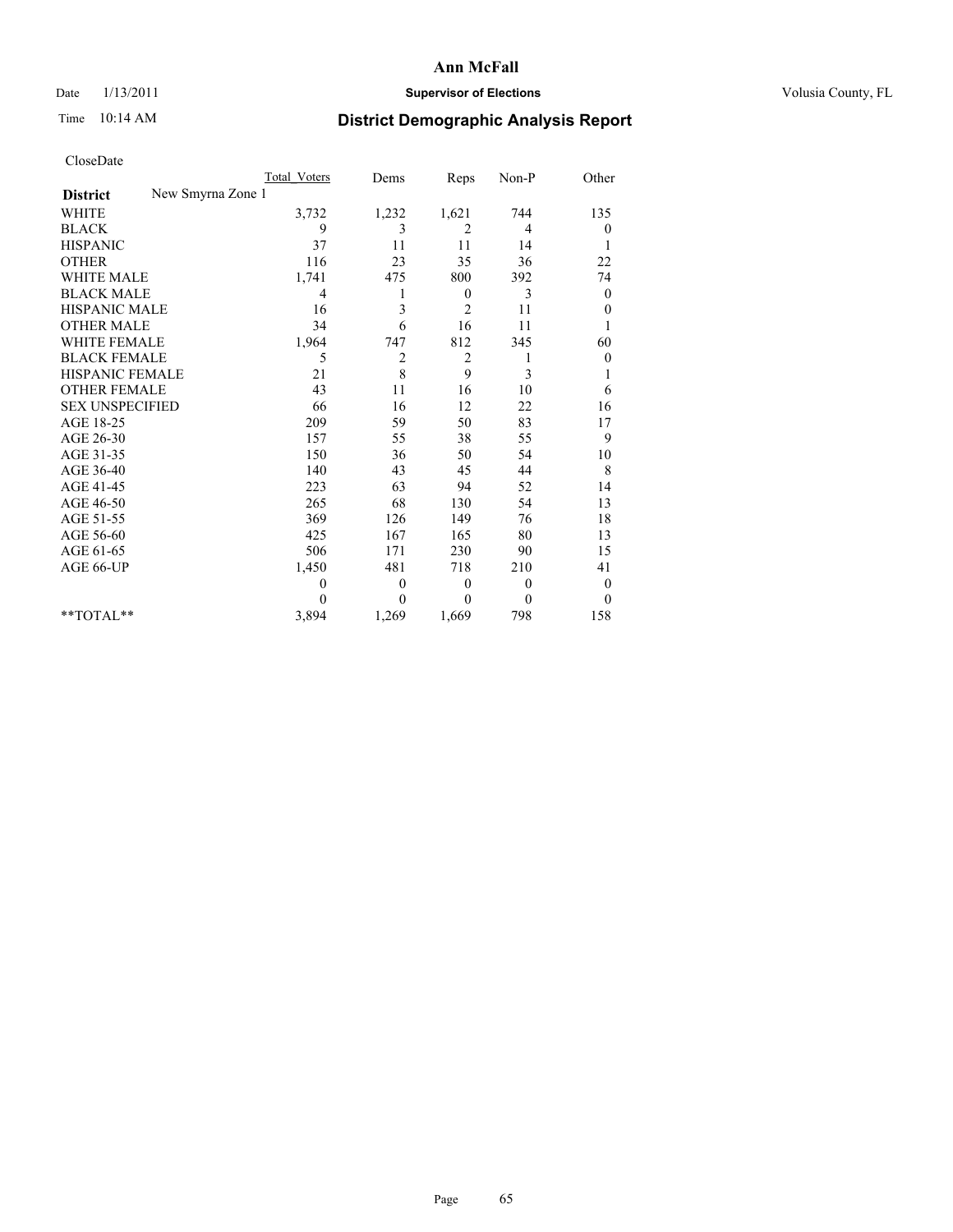## Date  $1/13/2011$  **Supervisor of Elections** Volusia County, FL

# Time 10:14 AM **District Demographic Analysis Report**

|                                      | <b>Total Voters</b> | Dems             | Reps           | $Non-P$        | Other            |
|--------------------------------------|---------------------|------------------|----------------|----------------|------------------|
| New Smyrna Zone 2<br><b>District</b> |                     |                  |                |                |                  |
| <b>WHITE</b>                         | 3,248               | 1,208            | 1,227          | 679            | 134              |
| <b>BLACK</b>                         | 15                  | 11               | $\overline{0}$ | 4              | 0                |
| <b>HISPANIC</b>                      | 42                  | 9                | 15             | 16             | $\overline{c}$   |
| <b>OTHER</b>                         | 97                  | 24               | 23             | 32             | 18               |
| <b>WHITE MALE</b>                    | 1,467               | 485              | 556            | 353            | 73               |
| <b>BLACK MALE</b>                    | 7                   | 5                | $\theta$       | 2              | $\boldsymbol{0}$ |
| <b>HISPANIC MALE</b>                 | 20                  | 4                | 6              | 10             | $\boldsymbol{0}$ |
| <b>OTHER MALE</b>                    | 26                  | 6                | 7              | 11             | $\overline{c}$   |
| <b>WHITE FEMALE</b>                  | 1,752               | 713              | 656            | 322            | 61               |
| <b>BLACK FEMALE</b>                  | 8                   | 6                | $\mathbf{0}$   | $\overline{c}$ | $\boldsymbol{0}$ |
| HISPANIC FEMALE                      | 22                  | 5                | 9              | 6              | $\overline{c}$   |
| <b>OTHER FEMALE</b>                  | 39                  | 13               | 12             | 13             | $\mathbf{1}$     |
| <b>SEX UNSPECIFIED</b>               | 61                  | 15               | 19             | 12             | 15               |
| AGE 18-25                            | 179                 | 52               | 51             | 63             | 13               |
| AGE 26-30                            | 176                 | 66               | 42             | 56             | 12               |
| AGE 31-35                            | 132                 | 36               | 41             | 45             | 10               |
| AGE 36-40                            | 160                 | 53               | 40             | 57             | 10               |
| AGE 41-45                            | 161                 | 43               | 72             | 39             | 7                |
| AGE 46-50                            | 263                 | 83               | 114            | 55             | 11               |
| AGE 51-55                            | 307                 | 113              | 114            | 64             | 16               |
| AGE 56-60                            | 343                 | 129              | 112            | 91             | 11               |
| AGE 61-65                            | 378                 | 139              | 153            | 70             | 16               |
| AGE 66-UP                            | 1,303               | 538              | 526            | 191            | 48               |
|                                      | $\theta$            | $\boldsymbol{0}$ | $\mathbf{0}$   | $\theta$       | $\boldsymbol{0}$ |
|                                      | $\Omega$            | $\mathbf{0}$     | $\mathbf{0}$   | $\mathbf{0}$   | $\mathbf{0}$     |
| **TOTAL**                            | 3,402               | 1,252            | 1,265          | 731            | 154              |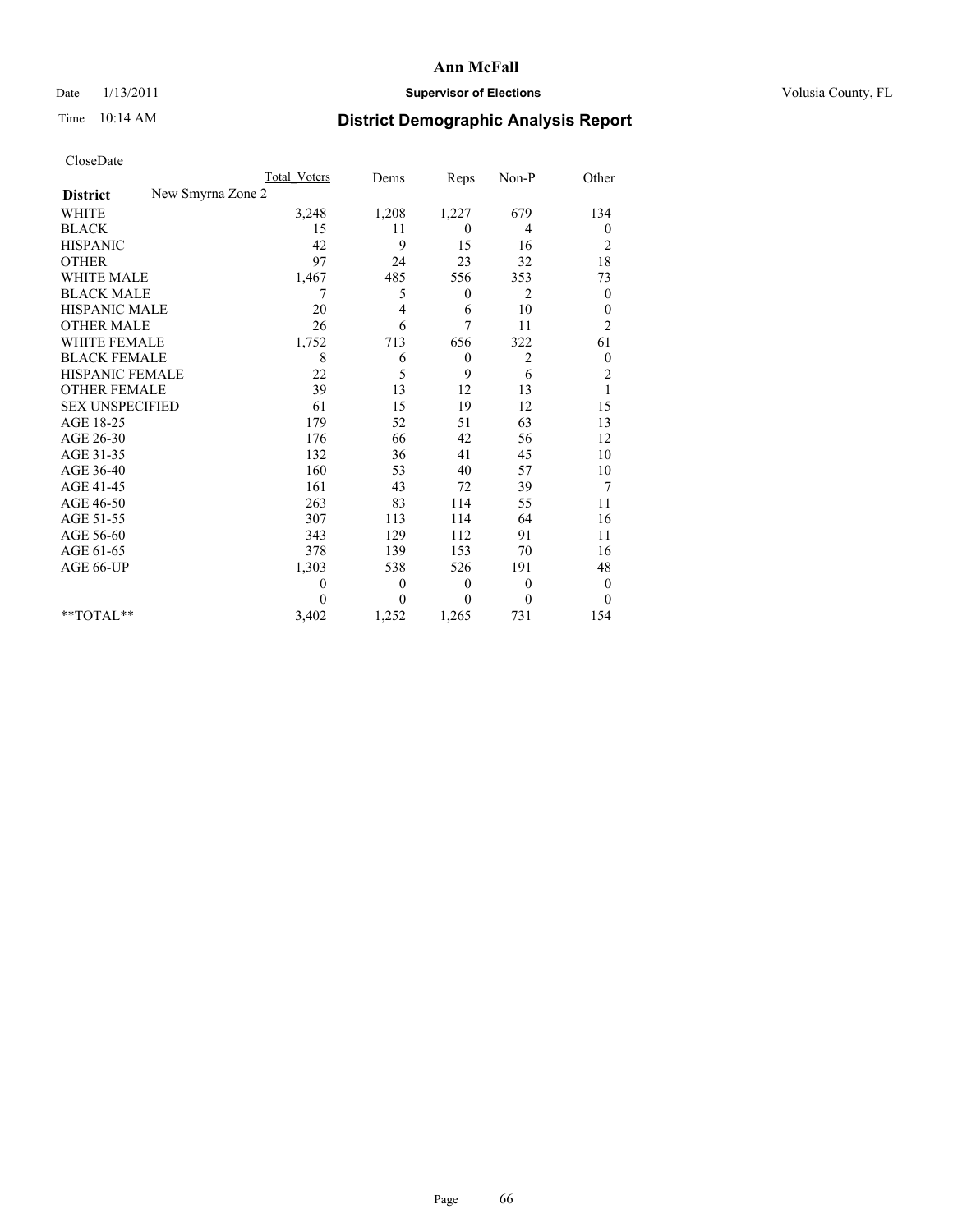## Date  $1/13/2011$  **Supervisor of Elections** Volusia County, FL

# Time 10:14 AM **District Demographic Analysis Report**

|                                      | <b>Total Voters</b> | Dems     | Reps         | Non-P        | Other            |
|--------------------------------------|---------------------|----------|--------------|--------------|------------------|
| New Smyrna Zone 3<br><b>District</b> |                     |          |              |              |                  |
| <b>WHITE</b>                         | 4,085               | 1,353    | 1,654        | 911          | 167              |
| <b>BLACK</b>                         | 35                  | 25       | 2            | 7            |                  |
| <b>HISPANIC</b>                      | 40                  | 16       | 11           | 11           | $\overline{c}$   |
| <b>OTHER</b>                         | 170                 | 40       | 31           | 64           | 35               |
| <b>WHITE MALE</b>                    | 1,902               | 543      | 813          | 458          | 88               |
| <b>BLACK MALE</b>                    | 20                  | 14       | 1            | 4            | 1                |
| <b>HISPANIC MALE</b>                 | 18                  | 7        | 4            | 5            | $\overline{c}$   |
| <b>OTHER MALE</b>                    | 52                  | 19       | 10           | 22           |                  |
| <b>WHITE FEMALE</b>                  | 2,161               | 801      | 834          | 447          | 79               |
| <b>BLACK FEMALE</b>                  | 15                  | 11       | 1            | 3            | $\theta$         |
| HISPANIC FEMALE                      | 22                  | 9        | 7            | 6            | $\boldsymbol{0}$ |
| <b>OTHER FEMALE</b>                  | 53                  | 15       | 15           | 16           | 7                |
| <b>SEX UNSPECIFIED</b>               | 87                  | 15       | 13           | 32           | 27               |
| AGE 18-25                            | 278                 | 80       | 59           | 107          | 32               |
| AGE 26-30                            | 241                 | 66       | 86           | 73           | 16               |
| AGE 31-35                            | 233                 | 83       | 48           | 87           | 15               |
| AGE 36-40                            | 231                 | 76       | 66           | 80           | 9                |
| AGE 41-45                            | 239                 | 78       | 81           | 71           | 9                |
| AGE 46-50                            | 331                 | 109      | 130          | 77           | 15               |
| AGE 51-55                            | 394                 | 146      | 148          | 86           | 14               |
| AGE 56-60                            | 401                 | 164      | 146          | 73           | 18               |
| AGE 61-65                            | 443                 | 155      | 179          | 95           | 14               |
| AGE 66-UP                            | 1,539               | 477      | 755          | 244          | 63               |
|                                      | $\mathbf{0}$        | $\theta$ | $\theta$     | $\theta$     | $\theta$         |
|                                      | $\theta$            | $\theta$ | $\mathbf{0}$ | $\mathbf{0}$ | $\overline{0}$   |
| **TOTAL**                            | 4,330               | 1,434    | 1,698        | 993          | 205              |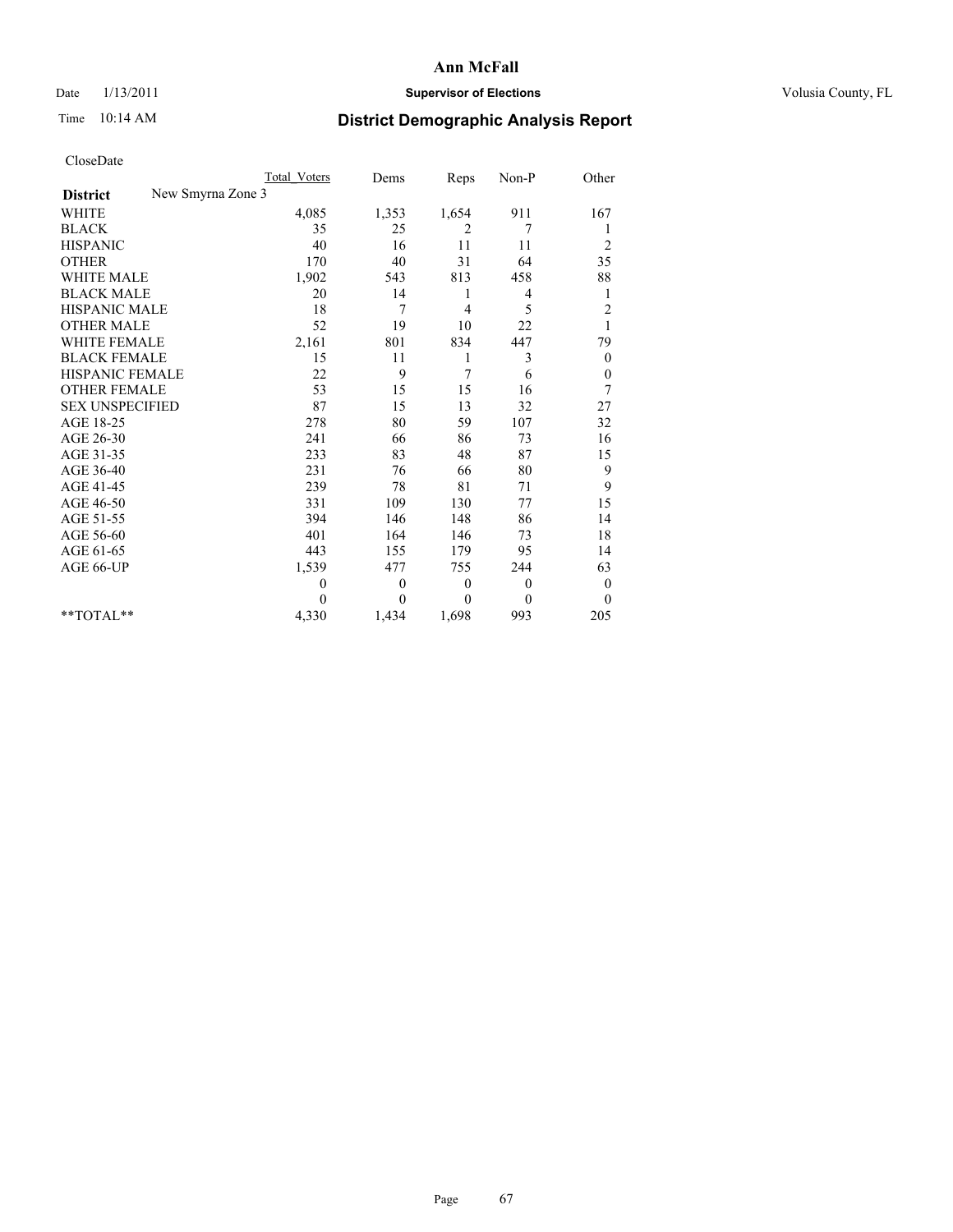## Date  $1/13/2011$  **Supervisor of Elections** Volusia County, FL

# Time 10:14 AM **District Demographic Analysis Report**

|                                      | Total Voters | Dems         | Reps           | Non-P        | Other            |
|--------------------------------------|--------------|--------------|----------------|--------------|------------------|
| New Smyrna Zone 4<br><b>District</b> |              |              |                |              |                  |
| <b>WHITE</b>                         | 4,169        | 1,455        | 1,616          | 907          | 191              |
| <b>BLACK</b>                         | 690          | 592          | 19             | 67           | 12               |
| <b>HISPANIC</b>                      | 75           | 35           | 16             | 21           | 3                |
| <b>OTHER</b>                         | 197          | 58           | 29             | 70           | 40               |
| <b>WHITE MALE</b>                    | 1,859        | 587          | 745            | 434          | 93               |
| <b>BLACK MALE</b>                    | 280          | 226          | 8              | 38           | $\,$ $\,$        |
| HISPANIC MALE                        | 42           | 16           | 12             | 11           | 3                |
| <b>OTHER MALE</b>                    | 56           | 16           | 11             | 24           | 5                |
| <b>WHITE FEMALE</b>                  | 2,289        | 859          | 867            | 465          | 98               |
| <b>BLACK FEMALE</b>                  | 406          | 362          | 11             | 29           | 4                |
| HISPANIC FEMALE                      | 33           | 19           | $\overline{4}$ | 10           | $\boldsymbol{0}$ |
| <b>OTHER FEMALE</b>                  | 80           | 32           | 15             | 28           | 5                |
| <b>SEX UNSPECIFIED</b>               | 86           | 23           | 7              | 26           | 30               |
| AGE 18-25                            | 435          | 187          | 71             | 142          | 35               |
| AGE 26-30                            | 272          | 110          | 62             | 80           | 20               |
| AGE 31-35                            | 272          | 89           | 81             | 86           | 16               |
| AGE 36-40                            | 326          | 133          | 109            | 60           | 24               |
| AGE 41-45                            | 288          | 112          | 97             | 64           | 15               |
| AGE 46-50                            | 384          | 152          | 135            | 80           | 17               |
| AGE 51-55                            | 415          | 168          | 143            | 89           | 15               |
| AGE 56-60                            | 479          | 202          | 150            | 106          | 21               |
| AGE 61-65                            | 490          | 214          | 150            | 107          | 19               |
| AGE 66-UP                            | 1,770        | 773          | 682            | 251          | 64               |
|                                      | $\theta$     | $\mathbf{0}$ | $\theta$       | $\mathbf{0}$ | $\boldsymbol{0}$ |
|                                      | $\theta$     | $\theta$     | $\theta$       | $\theta$     | $\theta$         |
| $*$ TOTAL $*$                        | 5,131        | 2,140        | 1,680          | 1,065        | 246              |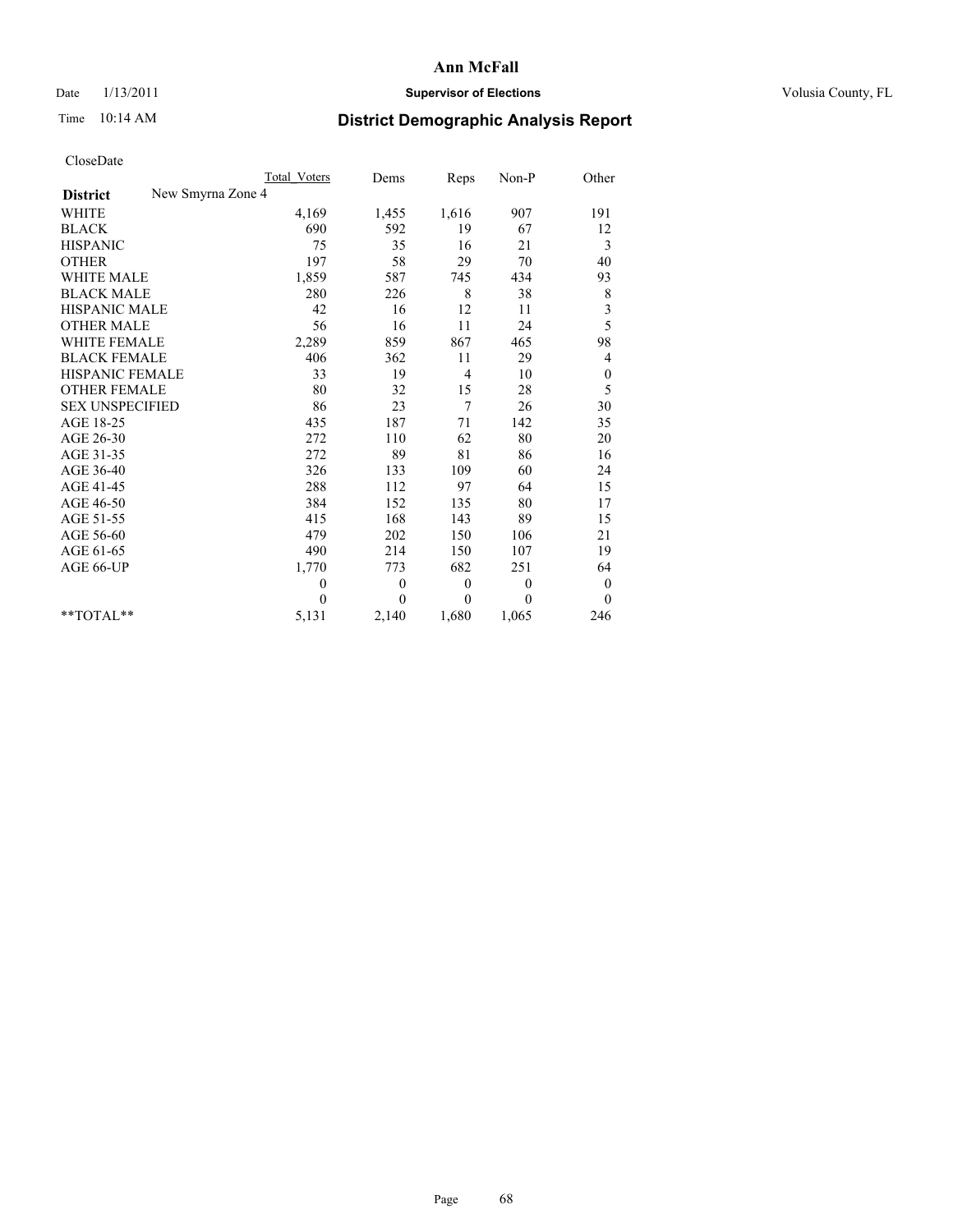## Date  $1/13/2011$  **Supervisor of Elections** Volusia County, FL

# Time 10:14 AM **District Demographic Analysis Report**

|                                       | <b>Total Voters</b> | Dems           | Reps           | $Non-P$        | Other                   |  |
|---------------------------------------|---------------------|----------------|----------------|----------------|-------------------------|--|
| Orange City Zone 1<br><b>District</b> |                     |                |                |                |                         |  |
| <b>WHITE</b>                          | 576                 | 211            | 225            | 115            | 25                      |  |
| <b>BLACK</b>                          | 92                  | 80             | 2              | 8              | $\overline{2}$          |  |
| <b>HISPANIC</b>                       | 266                 | 122            | 36             | 97             | 11                      |  |
| <b>OTHER</b>                          | 44                  | 16             | 14             | 10             | 4                       |  |
| <b>WHITE MALE</b>                     | 230                 | 81             | 89             | 49             | 11                      |  |
| <b>BLACK MALE</b>                     | 30                  | 25             | $\theta$       | 3              | $\overline{c}$          |  |
| <b>HISPANIC MALE</b>                  | 103                 | 48             | 13             | 37             | 5                       |  |
| <b>OTHER MALE</b>                     | 16                  | 8              | 6              | 2              | $\boldsymbol{0}$        |  |
| <b>WHITE FEMALE</b>                   | 344                 | 130            | 134            | 66             | 14                      |  |
| <b>BLACK FEMALE</b>                   | 62                  | 55             | $\overline{2}$ | 5              | $\theta$                |  |
| HISPANIC FEMALE                       | 162                 | 74             | 22             | 60             | 6                       |  |
| <b>OTHER FEMALE</b>                   | 19                  | 6              | 5              | 6              | $\sqrt{2}$              |  |
| <b>SEX UNSPECIFIED</b>                | 12                  | 2              | 6              | $\overline{c}$ | $\sqrt{2}$              |  |
| AGE 18-25                             | 115                 | 45             | 25             | 41             | $\overline{\mathbf{4}}$ |  |
| AGE 26-30                             | 100                 | 35             | 28             | 32             | 5                       |  |
| AGE 31-35                             | 104                 | 35             | 33             | 31             | 5                       |  |
| AGE 36-40                             | 66                  | 30             | 15             | 18             | 3                       |  |
| AGE 41-45                             | 75                  | 32             | 17             | 23             | $\overline{\mathbf{3}}$ |  |
| AGE 46-50                             | 70                  | 30             | 18             | 21             |                         |  |
| AGE 51-55                             | 51                  | 24             | 12             | 10             | 5                       |  |
| AGE 56-60                             | 64                  | 30             | 11             | 20             | 3                       |  |
| AGE 61-65                             | 66                  | 35             | 22             | 7              | $\overline{c}$          |  |
| AGE 66-UP                             | 267                 | 133            | 96             | 27             | 11                      |  |
|                                       | $\mathbf{0}$        | $\overline{0}$ | $\mathbf{0}$   | $\overline{0}$ | $\boldsymbol{0}$        |  |
|                                       | $\theta$            | $\theta$       | $\theta$       | $\theta$       | $\theta$                |  |
| $*$ $TOTAI.**$                        | 978                 | 429            | 277            | 230            | 42                      |  |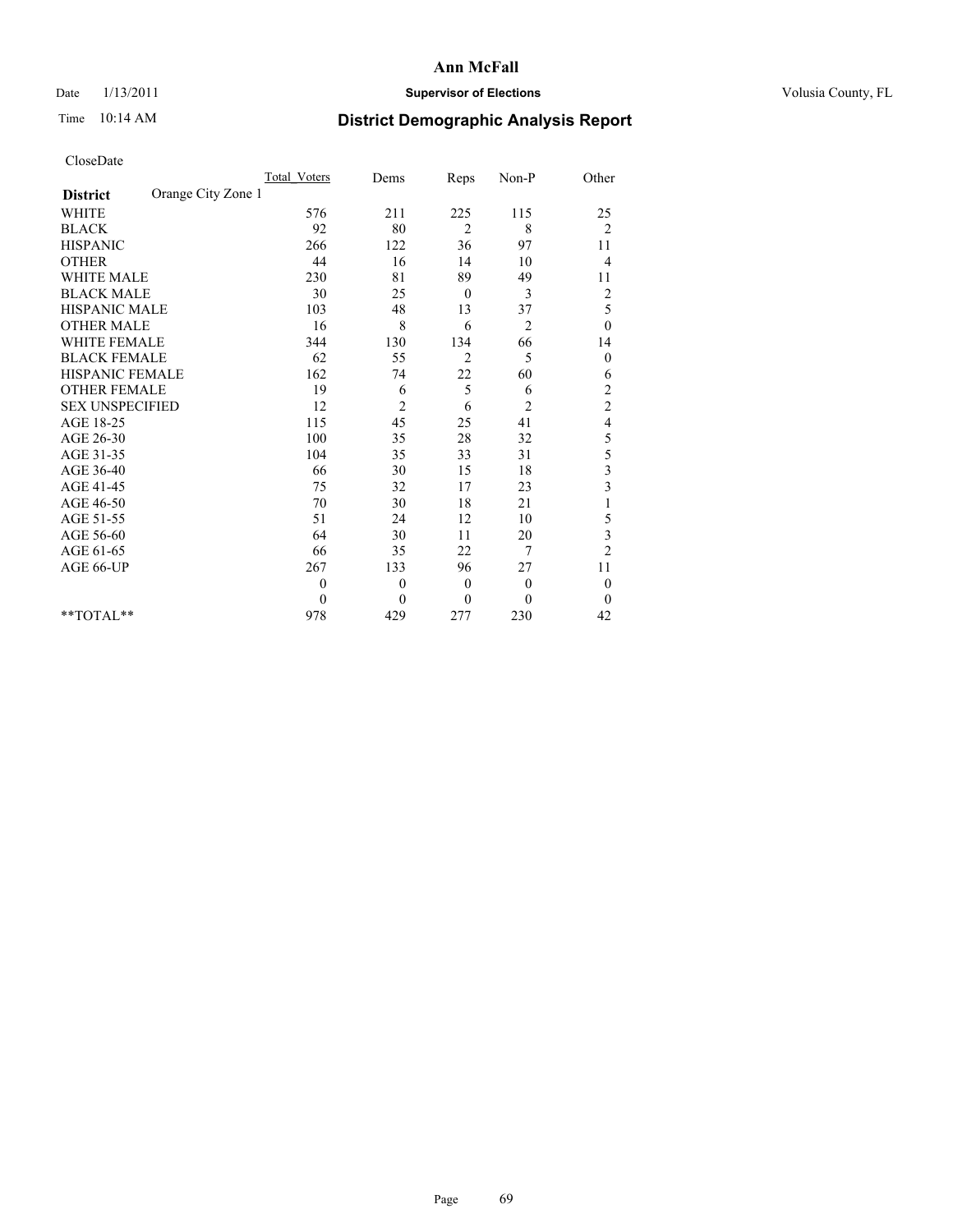## Date  $1/13/2011$  **Supervisor of Elections** Volusia County, FL

# Time 10:14 AM **District Demographic Analysis Report**

|                                       | <b>Total Voters</b> | Dems     | Reps           | Non-P          | Other                   |  |
|---------------------------------------|---------------------|----------|----------------|----------------|-------------------------|--|
| Orange City Zone 2<br><b>District</b> |                     |          |                |                |                         |  |
| <b>WHITE</b>                          | 736                 | 251      | 291            | 152            | 42                      |  |
| <b>BLACK</b>                          | 33                  | 26       | 3              | 4              | $\boldsymbol{0}$        |  |
| <b>HISPANIC</b>                       | 105                 | 52       | 15             | 36             | $\overline{\mathbf{c}}$ |  |
| <b>OTHER</b>                          | 44                  | 13       | 10             | 19             | $\overline{2}$          |  |
| <b>WHITE MALE</b>                     | 333                 | 102      | 137            | 69             | 25                      |  |
| <b>BLACK MALE</b>                     | 11                  | 7        | 2              | 2              | $\theta$                |  |
| <b>HISPANIC MALE</b>                  | 51                  | 22       | 9              | 19             |                         |  |
| <b>OTHER MALE</b>                     | 13                  | 4        | $\overline{4}$ | 4              |                         |  |
| <b>WHITE FEMALE</b>                   | 401                 | 147      | 154            | 83             | 17                      |  |
| <b>BLACK FEMALE</b>                   | 21                  | 18       | 1              | $\overline{2}$ | $\boldsymbol{0}$        |  |
| HISPANIC FEMALE                       | 54                  | 30       | 6              | 17             |                         |  |
| <b>OTHER FEMALE</b>                   | 12                  | 5        | 1              | 5              |                         |  |
| <b>SEX UNSPECIFIED</b>                | 22                  | 7        | 5              | 10             | $\mathbf{0}$            |  |
| AGE 18-25                             | 101                 | 33       | 26             | 36             | 6                       |  |
| AGE 26-30                             | 74                  | 23       | 25             | 20             | 6                       |  |
| AGE 31-35                             | 77                  | 24       | 23             | 24             | 6                       |  |
| AGE 36-40                             | 70                  | 26       | 22             | 17             | 5                       |  |
| AGE 41-45                             | 78                  | 32       | 27             | 17             | $\overline{c}$          |  |
| AGE 46-50                             | 96                  | 40       | 30             | 21             | 5                       |  |
| AGE 51-55                             | 76                  | 22       | 37             | 15             | $\overline{c}$          |  |
| AGE 56-60                             | 86                  | 27       | 34             | 24             | 1                       |  |
| AGE 61-65                             | 76                  | 29       | 29             | 13             | 5                       |  |
| AGE 66-UP                             | 184                 | 86       | 66             | 24             | 8                       |  |
|                                       | $\theta$            | $\theta$ | $\theta$       | $\mathbf{0}$   | $\boldsymbol{0}$        |  |
|                                       | $\theta$            | $\theta$ | $\mathbf{0}$   | $\theta$       | $\mathbf{0}$            |  |
| $*$ TOTAL $*$                         | 918                 | 342      | 319            | 211            | 46                      |  |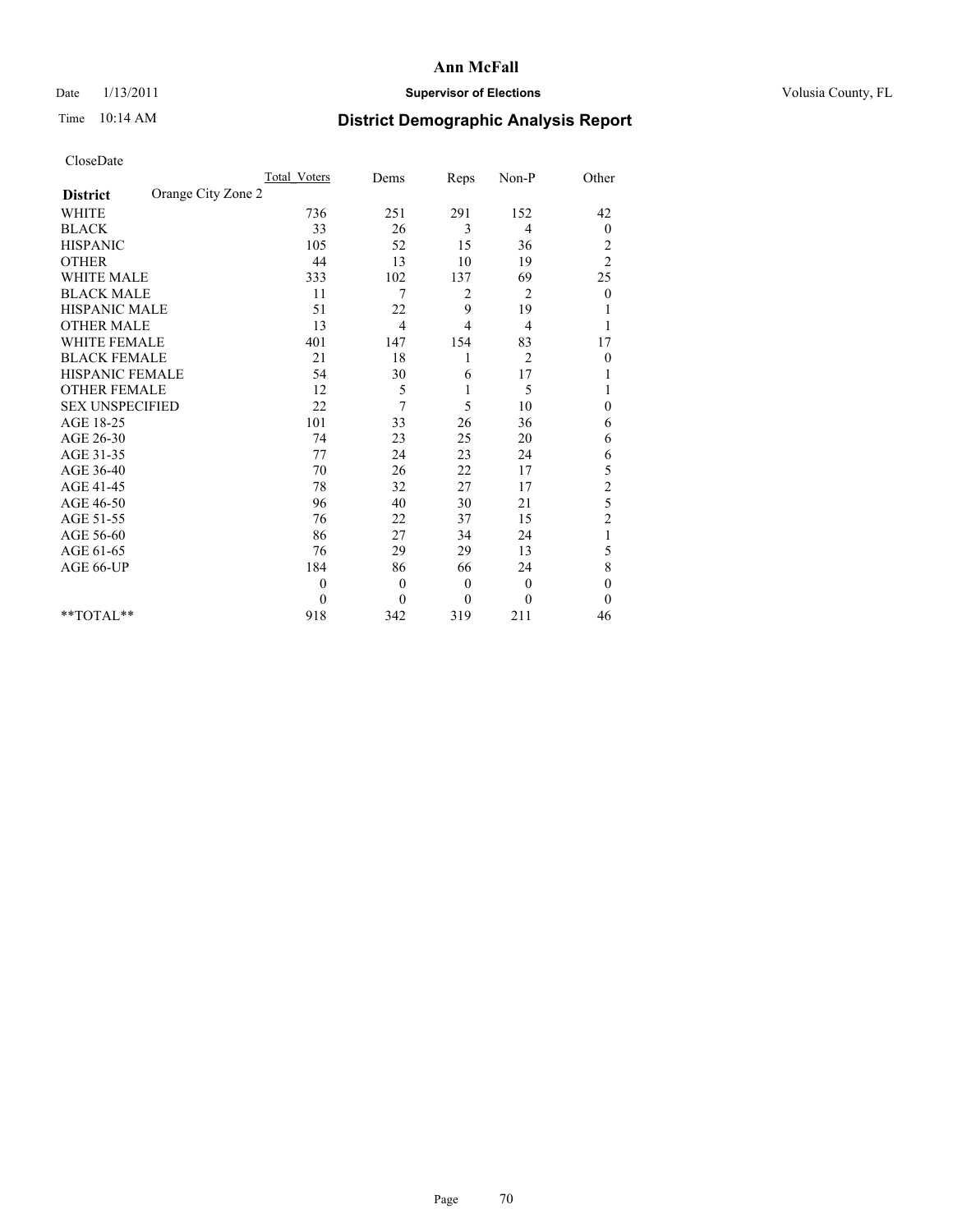## Date  $1/13/2011$  **Supervisor of Elections** Volusia County, FL

# Time 10:14 AM **District Demographic Analysis Report**

|                                       | <b>Total Voters</b> | Dems     | Reps         | Non-P        | Other                   |  |
|---------------------------------------|---------------------|----------|--------------|--------------|-------------------------|--|
| Orange City Zone 3<br><b>District</b> |                     |          |              |              |                         |  |
| <b>WHITE</b>                          | 983                 | 340      | 379          | 203          | 61                      |  |
| <b>BLACK</b>                          | 47                  | 33       | 1            | 11           | $\overline{\mathbf{c}}$ |  |
| <b>HISPANIC</b>                       | 135                 | 67       | 26           | 39           | 3                       |  |
| <b>OTHER</b>                          | 60                  | 18       | 12           | 25           | 5                       |  |
| <b>WHITE MALE</b>                     | 431                 | 128      | 185          | 86           | 32                      |  |
| <b>BLACK MALE</b>                     | 18                  | 13       | $\mathbf{0}$ | 4            | 1                       |  |
| <b>HISPANIC MALE</b>                  | 57                  | 31       | 11           | 13           | $\overline{c}$          |  |
| <b>OTHER MALE</b>                     | 23                  | 6        | 5            | 11           |                         |  |
| <b>WHITE FEMALE</b>                   | 546                 | 208      | 193          | 116          | 29                      |  |
| <b>BLACK FEMALE</b>                   | 29                  | 20       | 1            | 7            |                         |  |
| HISPANIC FEMALE                       | 78                  | 36       | 15           | 26           |                         |  |
| <b>OTHER FEMALE</b>                   | 21                  | 8        | 3            | 9            |                         |  |
| <b>SEX UNSPECIFIED</b>                | 22                  | 8        | 5            | 6            | 3                       |  |
| AGE 18-25                             | 80                  | 21       | 26           | 30           | $\overline{\mathbf{3}}$ |  |
| AGE 26-30                             | 64                  | 25       | 12           | 20           | 7                       |  |
| AGE 31-35                             | 60                  | 22       | 13           | 19           | 6                       |  |
| AGE 36-40                             | 68                  | 16       | 28           | 17           | 7                       |  |
| AGE 41-45                             | 70                  | 21       | 22           | 25           | $\overline{c}$          |  |
| AGE 46-50                             | 80                  | 21       | 33           | 19           | $\overline{7}$          |  |
| AGE 51-55                             | 78                  | 33       | 27           | 15           | 3                       |  |
| AGE 56-60                             | 88                  | 42       | 26           | 16           | 4                       |  |
| AGE 61-65                             | 124                 | 45       | 43           | 29           | $\overline{7}$          |  |
| AGE 66-UP                             | 513                 | 212      | 188          | 88           | 25                      |  |
|                                       | 0                   | $\theta$ | $\mathbf{0}$ | $\theta$     | $\boldsymbol{0}$        |  |
|                                       | $\theta$            | $\theta$ | $\mathbf{0}$ | $\mathbf{0}$ | $\boldsymbol{0}$        |  |
| **TOTAL**                             | 1,225               | 458      | 418          | 278          | 71                      |  |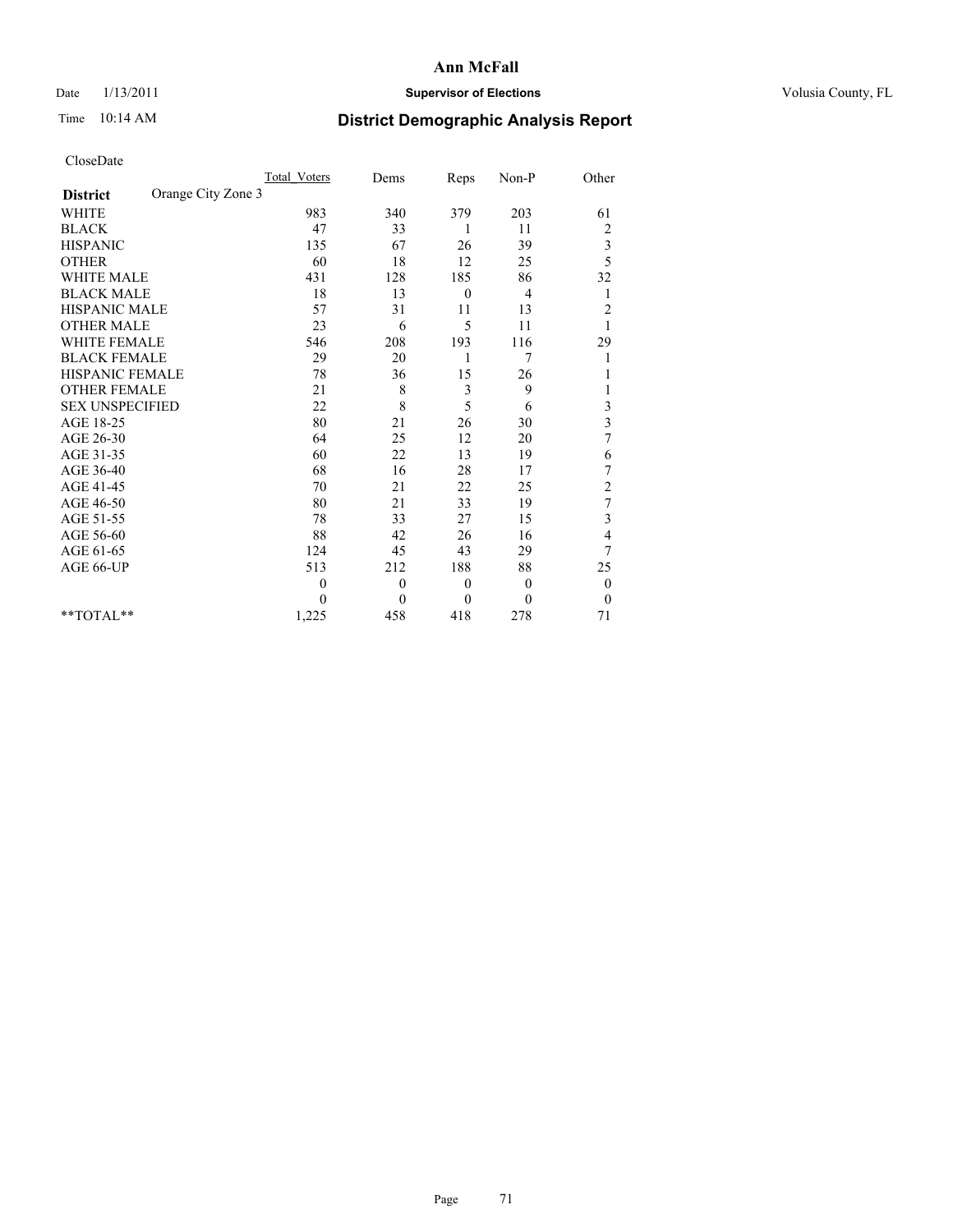## Date  $1/13/2011$  **Supervisor of Elections** Volusia County, FL

# Time 10:14 AM **District Demographic Analysis Report**

|                                       | <b>Total Voters</b> | Dems     | Reps             | Non-P        | Other            |
|---------------------------------------|---------------------|----------|------------------|--------------|------------------|
| Orange City Zone 4<br><b>District</b> |                     |          |                  |              |                  |
| <b>WHITE</b>                          | 1,401               | 486      | 555              | 291          | 69               |
| <b>BLACK</b>                          | 20                  | 11       | $\overline{2}$   | 5            | $\overline{c}$   |
| <b>HISPANIC</b>                       | 62                  | 29       | 11               | 21           | 1                |
| <b>OTHER</b>                          | 45                  | 14       | 14               | 13           | 4                |
| <b>WHITE MALE</b>                     | 631                 | 186      | 266              | 140          | 39               |
| <b>BLACK MALE</b>                     | 9                   | 4        | 2                | 3            | $\mathbf{0}$     |
| HISPANIC MALE                         | 32                  | 16       | 6                | 10           | $\boldsymbol{0}$ |
| <b>OTHER MALE</b>                     | 13                  | 3        | 5                | 5            | $\mathbf{0}$     |
| <b>WHITE FEMALE</b>                   | 764                 | 298      | 286              | 150          | 30               |
| <b>BLACK FEMALE</b>                   | 11                  | 7        | $\boldsymbol{0}$ | 2            | $\overline{c}$   |
| HISPANIC FEMALE                       | 30                  | 13       | 5                | 11           |                  |
| <b>OTHER FEMALE</b>                   | 19                  | 9        | 6                | 3            |                  |
| <b>SEX UNSPECIFIED</b>                | 19                  | 4        | 6                | 6            | 3                |
| AGE 18-25                             | 151                 | 43       | 47               | 45           | 16               |
| AGE 26-30                             | 116                 | 33       | 42               | 36           | 5                |
| AGE 31-35                             | 112                 | 31       | 43               | 33           | 5                |
| AGE 36-40                             | 98                  | 30       | 28               | 33           | 7                |
| AGE 41-45                             | 110                 | 33       | 34               | 35           | 8                |
| AGE 46-50                             | 146                 | 40       | 63               | 35           | 8                |
| AGE 51-55                             | 158                 | 56       | 68               | 28           | 6                |
| AGE 56-60                             | 153                 | 67       | 50               | 30           | 6                |
| AGE 61-65                             | 142                 | 57       | 56               | 23           | 6                |
| AGE 66-UP                             | 342                 | 150      | 151              | 32           | 9                |
|                                       | $\mathbf{0}$        | $\theta$ | $\mathbf{0}$     | $\mathbf{0}$ | $\boldsymbol{0}$ |
|                                       | $\theta$            | $\theta$ | $\mathbf{0}$     | $\theta$     | $\mathbf{0}$     |
| $*$ TOTAL $*$                         | 1,528               | 540      | 582              | 330          | 76               |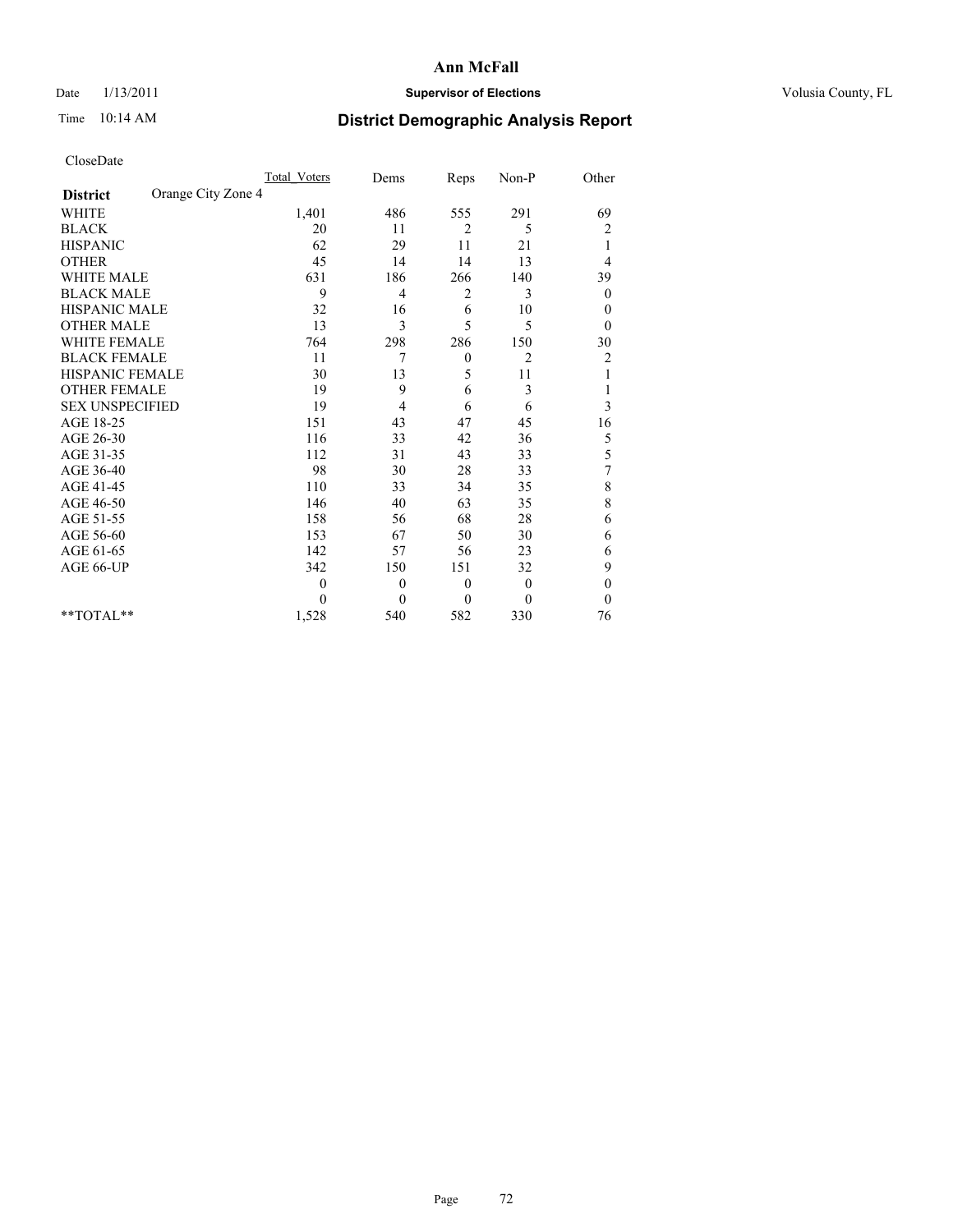## Date  $1/13/2011$  **Supervisor of Elections** Volusia County, FL

## Time 10:14 AM **District Demographic Analysis Report**

|                                       | <b>Total Voters</b> | Dems     | Reps             | Non-P        | Other                   |
|---------------------------------------|---------------------|----------|------------------|--------------|-------------------------|
| Orange City Zone 5<br><b>District</b> |                     |          |                  |              |                         |
| <b>WHITE</b>                          | 1,330               | 446      | 610              | 222          | 52                      |
| <b>BLACK</b>                          | 109                 | 93       | $\overline{2}$   | 13           |                         |
| <b>HISPANIC</b>                       | 73                  | 35       | 13               | 25           | $\boldsymbol{0}$        |
| <b>OTHER</b>                          | 73                  | 33       | 16               | 16           | 8                       |
| <b>WHITE MALE</b>                     | 528                 | 162      | 240              | 100          | 26                      |
| <b>BLACK MALE</b>                     | 43                  | 31       | 2                | 9            | 1                       |
| <b>HISPANIC MALE</b>                  | 33                  | 16       | 7                | 10           | $\boldsymbol{0}$        |
| <b>OTHER MALE</b>                     | 22                  | 12       | 6                | 2            | $\overline{c}$          |
| <b>WHITE FEMALE</b>                   | 794                 | 282      | 367              | 119          | 26                      |
| <b>BLACK FEMALE</b>                   | 65                  | 61       | $\boldsymbol{0}$ | 4            | $\boldsymbol{0}$        |
| HISPANIC FEMALE                       | 40                  | 19       | 6                | 15           | 0                       |
| <b>OTHER FEMALE</b>                   | 33                  | 16       | 8                | 7            | $\overline{c}$          |
| <b>SEX UNSPECIFIED</b>                | 27                  | 8        | 5                | 10           | 4                       |
| AGE 18-25                             | 54                  | 29       | 9                | 13           | $\overline{\mathbf{3}}$ |
| AGE 26-30                             | 51                  | 23       | 17               | 11           | $\mathbf{0}$            |
| AGE 31-35                             | 60                  | 23       | 17               | 19           |                         |
| AGE 36-40                             | 55                  | 21       | 20               | 13           |                         |
| AGE 41-45                             | 40                  | 17       | 7                | 15           |                         |
| AGE 46-50                             | 65                  | 31       | 15               | 18           |                         |
| AGE 51-55                             | 75                  | 34       | 18               | 17           | 6                       |
| AGE 56-60                             | 79                  | 45       | 19               | 12           | 3                       |
| AGE 61-65                             | 86                  | 38       | 27               | 15           | 6                       |
| AGE 66-UP                             | 1,020               | 346      | 492              | 143          | 39                      |
|                                       | 0                   | $\theta$ | $\mathbf{0}$     | $\mathbf{0}$ | $\boldsymbol{0}$        |
|                                       | 0                   | $\theta$ | $\mathbf{0}$     | $\Omega$     | $\boldsymbol{0}$        |
| $*$ TOTAL $*$                         | 1,585               | 607      | 641              | 276          | 61                      |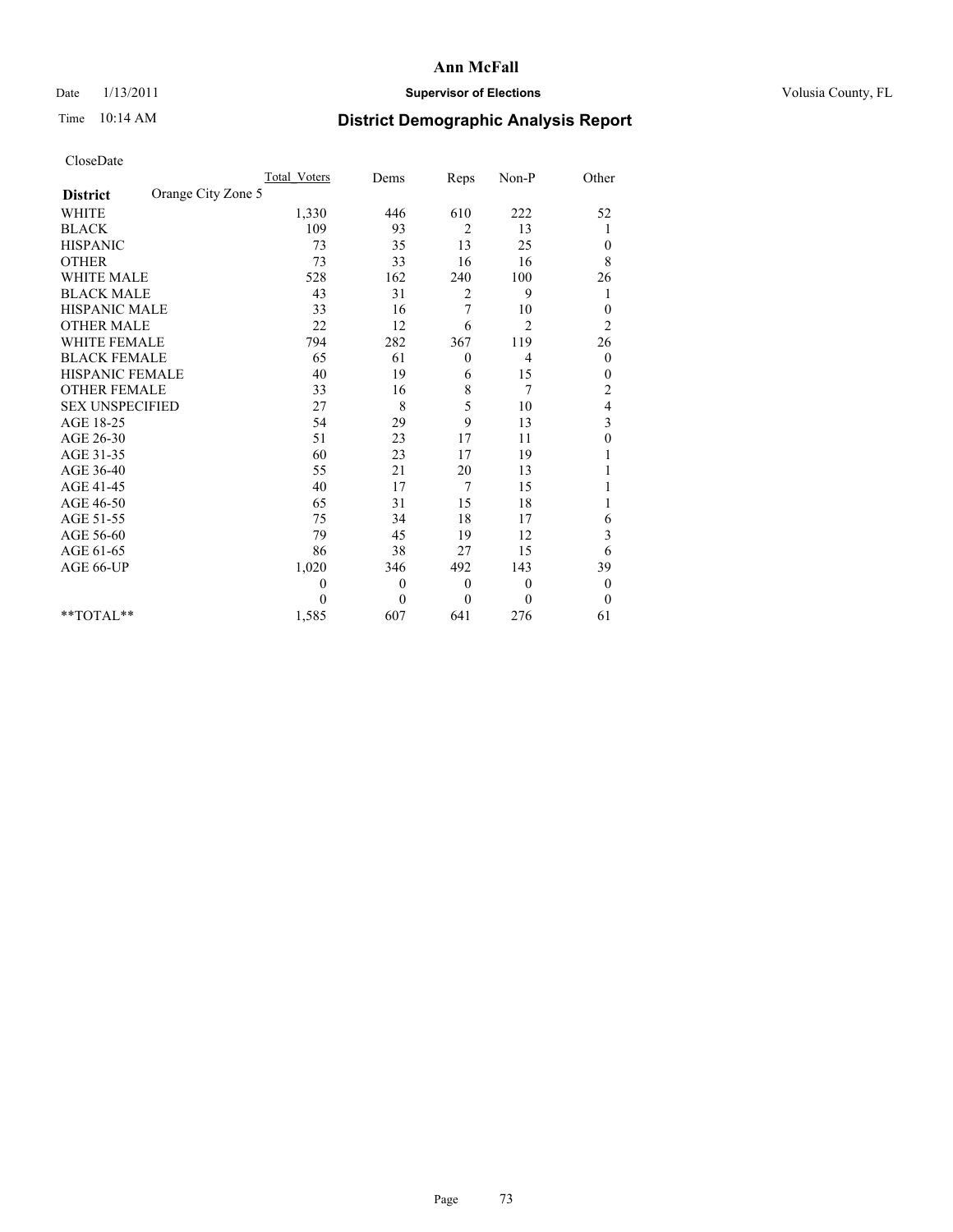## Date  $1/13/2011$  **Supervisor of Elections** Volusia County, FL

## Time 10:14 AM **District Demographic Analysis Report**

|                                      | <b>Total Voters</b> | Dems         | Reps           | Non-P        | Other                   |
|--------------------------------------|---------------------|--------------|----------------|--------------|-------------------------|
| Ormond Bch Zone 1<br><b>District</b> |                     |              |                |              |                         |
| <b>WHITE</b>                         | 6,766               | 2,439        | 2,872          | 1,244        | 211                     |
| <b>BLACK</b>                         | 83                  | 64           | 6              | 10           | 3                       |
| <b>HISPANIC</b>                      | 111                 | 38           | 35             | 34           | 4                       |
| <b>OTHER</b>                         | 331                 | 111          | 93             | 101          | 26                      |
| <b>WHITE MALE</b>                    | 3,105               | 1,013        | 1,367          | 608          | 117                     |
| <b>BLACK MALE</b>                    | 39                  | 30           | $\overline{4}$ | 4            | 1                       |
| <b>HISPANIC MALE</b>                 | 49                  | 10           | 20             | 17           | $\overline{c}$          |
| <b>OTHER MALE</b>                    | 142                 | 47           | 44             | 47           | 4                       |
| <b>WHITE FEMALE</b>                  | 3,635               | 1,420        | 1,496          | 626          | 93                      |
| <b>BLACK FEMALE</b>                  | 43                  | 34           | $\overline{2}$ | 6            | 1                       |
| HISPANIC FEMALE                      | 58                  | 26           | 13             | 17           | $\overline{\mathbf{c}}$ |
| <b>OTHER FEMALE</b>                  | 117                 | 47           | 35             | 30           | 5                       |
| <b>SEX UNSPECIFIED</b>               | 103                 | 25           | 25             | 34           | 19                      |
| AGE 18-25                            | 581                 | 188          | 182            | 174          | 37                      |
| AGE 26-30                            | 317                 | 105          | 97             | 101          | 14                      |
| AGE 31-35                            | 338                 | 111          | 112            | 95           | 20                      |
| AGE 36-40                            | 421                 | 134          | 160            | 108          | 19                      |
| AGE 41-45                            | 537                 | 162          | 231            | 126          | 18                      |
| AGE 46-50                            | 665                 | 222          | 296            | 126          | 21                      |
| AGE 51-55                            | 705                 | 251          | 307            | 130          | 17                      |
| AGE 56-60                            | 775                 | 313          | 315            | 128          | 19                      |
| AGE 61-65                            | 696                 | 283          | 273            | 119          | 21                      |
| AGE 66-UP                            | 2,255               | 883          | 1,032          | 282          | 58                      |
|                                      | 0                   | $\theta$     | $\mathbf{0}$   | $\mathbf{0}$ | $\boldsymbol{0}$        |
|                                      | $\theta$            | $\mathbf{0}$ | $\theta$       | $\mathbf{0}$ | $\mathbf{0}$            |
| $*$ $TOTAI.**$                       | 7,291               | 2,652        | 3,006          | 1,389        | 244                     |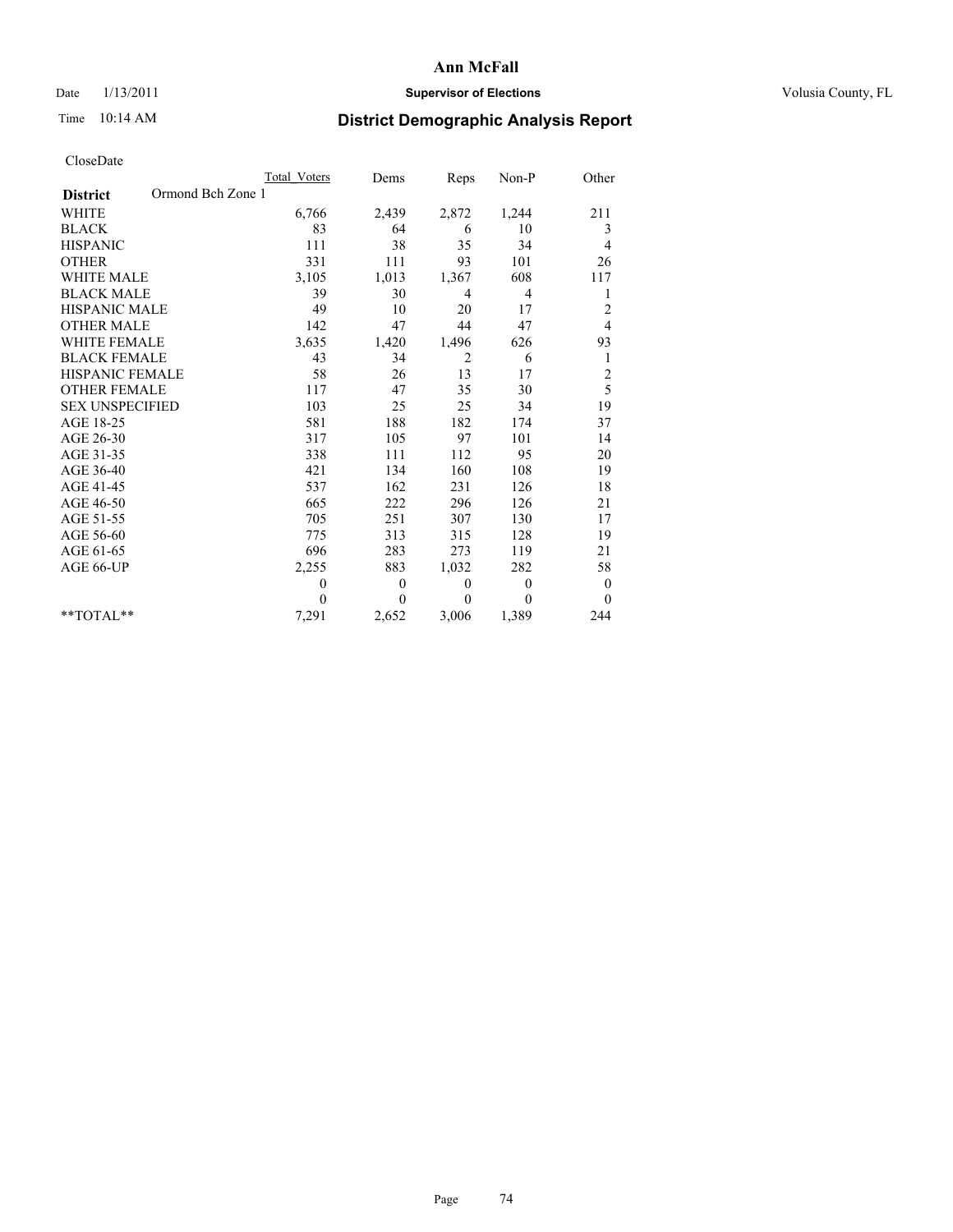## Date  $1/13/2011$  **Supervisor of Elections** Volusia County, FL

## Time 10:14 AM **District Demographic Analysis Report**

|                                      | <b>Total Voters</b> | Dems         | Reps     | Non-P        | Other                   |
|--------------------------------------|---------------------|--------------|----------|--------------|-------------------------|
| Ormond Bch Zone 2<br><b>District</b> |                     |              |          |              |                         |
| <b>WHITE</b>                         | 4,558               | 1,815        | 1,664    | 902          | 177                     |
| <b>BLACK</b>                         | 363                 | 280          | 27       | 47           | 9                       |
| <b>HISPANIC</b>                      | 109                 | 51           | 25       | 29           | 4                       |
| <b>OTHER</b>                         | 332                 | 128          | 77       | 87           | 40                      |
| <b>WHITE MALE</b>                    | 1,978               | 685          | 772      | 424          | 97                      |
| <b>BLACK MALE</b>                    | 164                 | 114          | 14       | 29           | 7                       |
| <b>HISPANIC MALE</b>                 | 41                  | 15           | 11       | 13           | $\overline{c}$          |
| <b>OTHER MALE</b>                    | 96                  | 32           | 29       | 32           | $\overline{\mathbf{3}}$ |
| WHITE FEMALE                         | 2,557               | 1,120        | 887      | 471          | 79                      |
| <b>BLACK FEMALE</b>                  | 194                 | 161          | 13       | 18           | $\overline{c}$          |
| <b>HISPANIC FEMALE</b>               | 67                  | 36           | 13       | 16           | $\overline{c}$          |
| <b>OTHER FEMALE</b>                  | 137                 | 66           | 34       | 29           | 8                       |
| <b>SEX UNSPECIFIED</b>               | 128                 | 45           | 20       | 33           | 30                      |
| AGE 18-25                            | 455                 | 185          | 112      | 118          | 40                      |
| AGE 26-30                            | 296                 | 108          | 72       | 103          | 13                      |
| AGE 31-35                            | 315                 | 127          | 75       | 98           | 15                      |
| AGE 36-40                            | 331                 | 130          | 105      | 81           | 15                      |
| AGE 41-45                            | 405                 | 141          | 153      | 87           | 24                      |
| AGE 46-50                            | 479                 | 177          | 175      | 101          | 26                      |
| AGE 51-55                            | 544                 | 232          | 177      | 112          | 23                      |
| AGE 56-60                            | 513                 | 229          | 154      | 114          | 16                      |
| AGE 61-65                            | 529                 | 227          | 195      | 92           | 15                      |
| AGE 66-UP                            | 1,495               | 718          | 575      | 159          | 43                      |
|                                      | $\theta$            | $\mathbf{0}$ | $\theta$ | $\mathbf{0}$ | $\boldsymbol{0}$        |
|                                      | $\theta$            | $\theta$     | $\theta$ | $\theta$     | $\theta$                |
| $*$ TOTAL $*$                        | 5,362               | 2,274        | 1,793    | 1,065        | 230                     |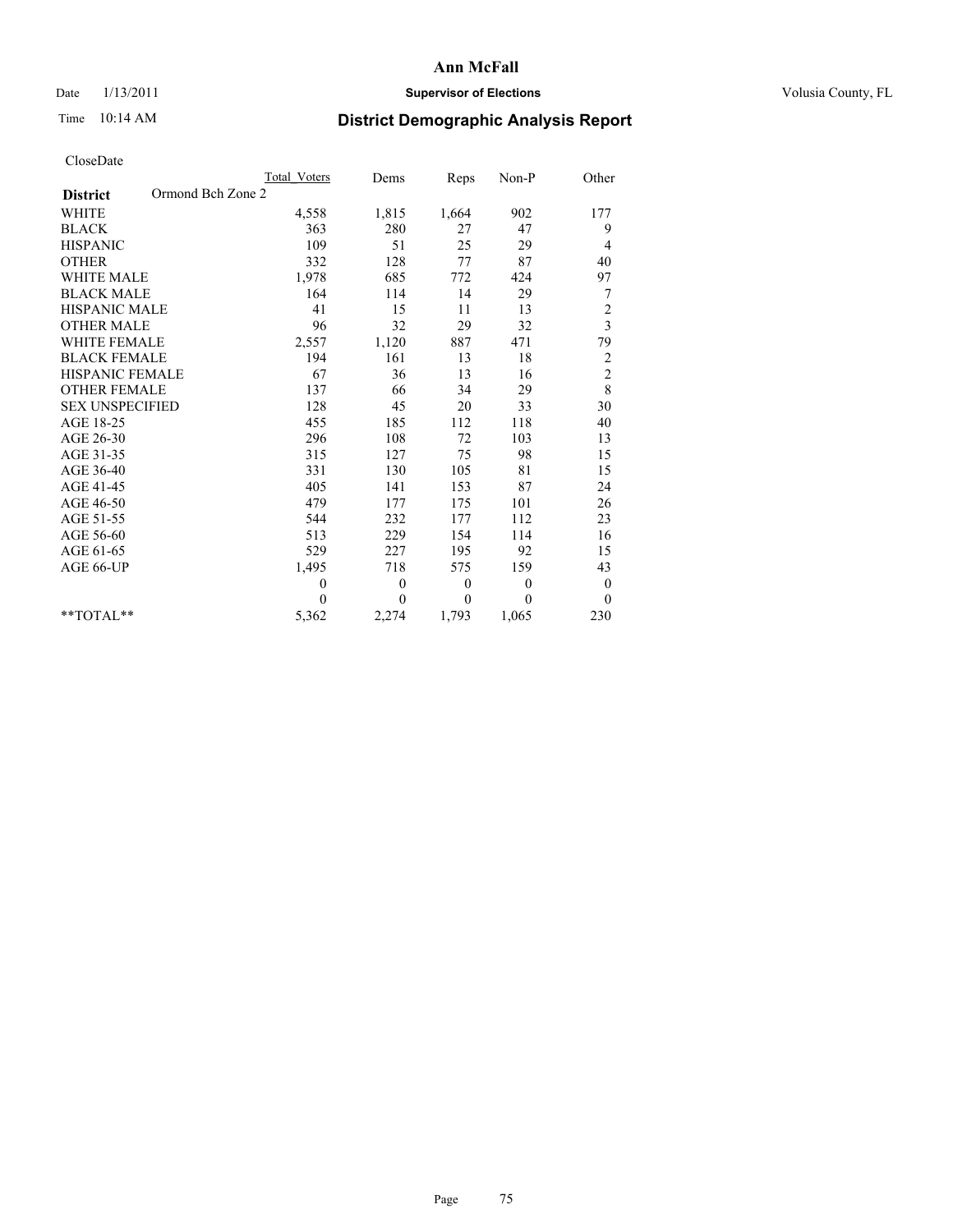## Date  $1/13/2011$  **Supervisor of Elections** Volusia County, FL

## Time 10:14 AM **District Demographic Analysis Report**

|                                      | <b>Total Voters</b> | Dems         | Reps     | Non-P        | Other            |
|--------------------------------------|---------------------|--------------|----------|--------------|------------------|
| Ormond Bch Zone 3<br><b>District</b> |                     |              |          |              |                  |
| <b>WHITE</b>                         | 7,964               | 2,479        | 3,821    | 1,393        | 271              |
| <b>BLACK</b>                         | 194                 | 147          | 10       | 27           | 10               |
| <b>HISPANIC</b>                      | 145                 | 51           | 48       | 41           | 5                |
| <b>OTHER</b>                         | 456                 | 137          | 126      | 149          | 44               |
| <b>WHITE MALE</b>                    | 3,699               | 1,040        | 1,846    | 683          | 130              |
| <b>BLACK MALE</b>                    | 92                  | 69           | 7        | 12           | 4                |
| <b>HISPANIC MALE</b>                 | 70                  | 18           | 29       | 20           | 3                |
| <b>OTHER MALE</b>                    | 164                 | 45           | 51       | 59           | 9                |
| <b>WHITE FEMALE</b>                  | 4,219               | 1,426        | 1,954    | 701          | 138              |
| <b>BLACK FEMALE</b>                  | 101                 | 77           | 3        | 15           | 6                |
| HISPANIC FEMALE                      | 74                  | 33           | 18       | 21           | $\overline{c}$   |
| <b>OTHER FEMALE</b>                  | 197                 | 70           | 56       | 65           | 6                |
| <b>SEX UNSPECIFIED</b>               | 143                 | 36           | 41       | 34           | 32               |
| AGE 18-25                            | 784                 | 240          | 297      | 195          | 52               |
| AGE 26-30                            | 424                 | 126          | 152      | 132          | 14               |
| AGE 31-35                            | 384                 | 102          | 146      | 111          | 25               |
| AGE 36-40                            | 493                 | 121          | 230      | 114          | 28               |
| AGE 41-45                            | 681                 | 185          | 357      | 115          | 24               |
| AGE 46-50                            | 804                 | 206          | 417      | 159          | 22               |
| AGE 51-55                            | 917                 | 290          | 457      | 152          | 18               |
| AGE 56-60                            | 870                 | 301          | 383      | 155          | 31               |
| AGE 61-65                            | 896                 | 335          | 405      | 135          | 21               |
| AGE 66-UP                            | 2,506               | 908          | 1,161    | 342          | 95               |
|                                      | $\mathbf{0}$        | $\mathbf{0}$ | $\theta$ | $\mathbf{0}$ | $\boldsymbol{0}$ |
|                                      | $\theta$            | $\theta$     | $\theta$ | $\theta$     | $\mathbf{0}$     |
| $*$ TOTAL $*$                        | 8,759               | 2,814        | 4,005    | 1,610        | 330              |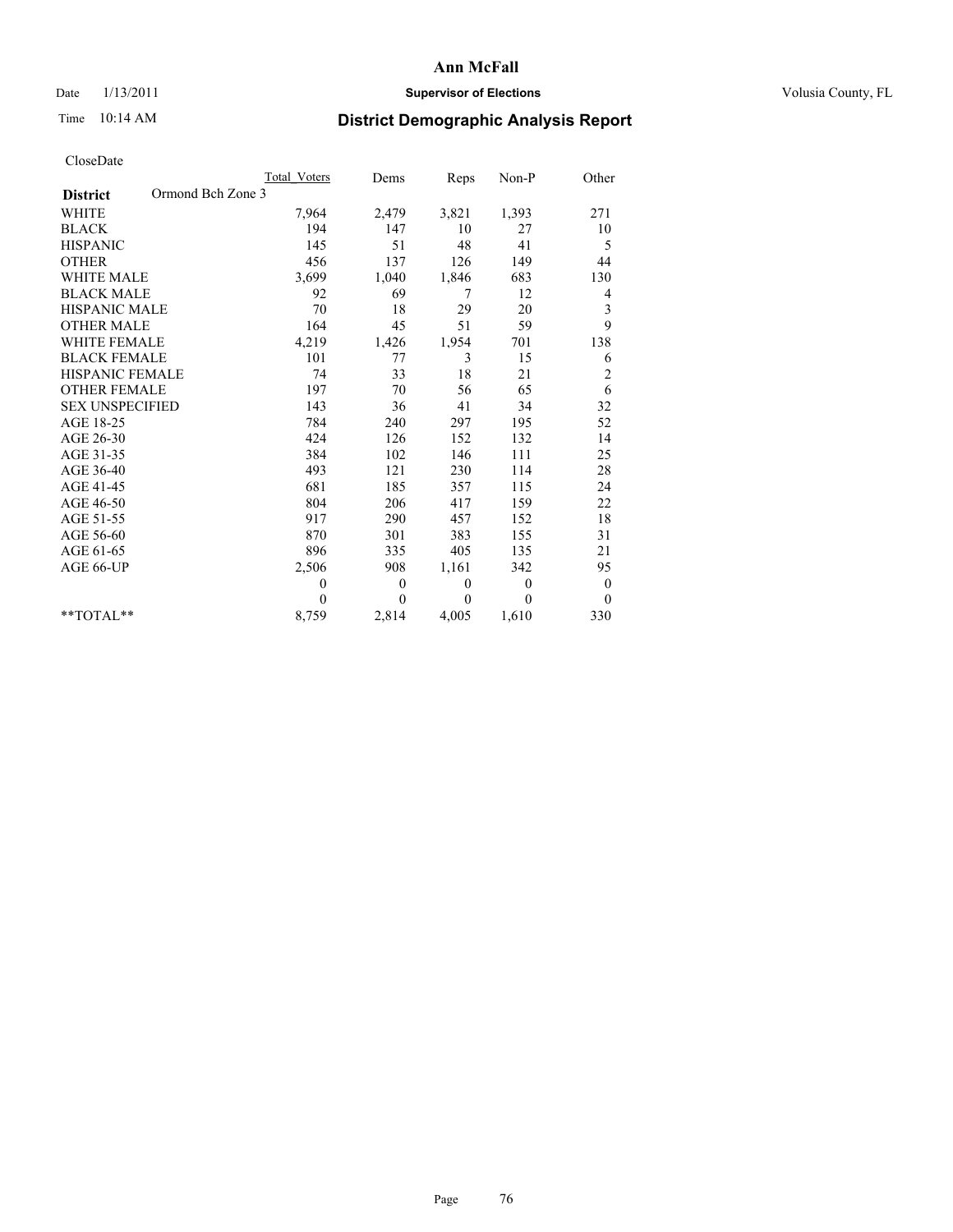## Date  $1/13/2011$  **Supervisor of Elections** Volusia County, FL

## Time 10:14 AM **District Demographic Analysis Report**

|                                      | <b>Total Voters</b> | Dems         | Reps         | Non-P          | Other                   |
|--------------------------------------|---------------------|--------------|--------------|----------------|-------------------------|
| Ormond Bch Zone 4<br><b>District</b> |                     |              |              |                |                         |
| <b>WHITE</b>                         | 5,990               | 2,225        | 2,365        | 1,135          | 265                     |
| <b>BLACK</b>                         | 158                 | 118          | 8            | 25             | 7                       |
| <b>HISPANIC</b>                      | 95                  | 50           | 18           | 25             | $\overline{c}$          |
| <b>OTHER</b>                         | 287                 | 102          | 69           | 88             | 28                      |
| <b>WHITE MALE</b>                    | 2,602               | 866          | 1,067        | 531            | 138                     |
| <b>BLACK MALE</b>                    | 69                  | 53           | 2            | 12             | $\overline{\mathbf{c}}$ |
| <b>HISPANIC MALE</b>                 | 32                  | 17           | 7            | 6              | $\overline{c}$          |
| <b>OTHER MALE</b>                    | 105                 | 37           | 23           | 38             | 7                       |
| <b>WHITE FEMALE</b>                  | 3,353               | 1,351        | 1,289        | 589            | 124                     |
| <b>BLACK FEMALE</b>                  | 89                  | 65           | 6            | 13             | 5                       |
| HISPANIC FEMALE                      | 63                  | 33           | 11           | 19             | $\boldsymbol{0}$        |
| <b>OTHER FEMALE</b>                  | 126                 | 51           | 41           | 29             | 5                       |
| <b>SEX UNSPECIFIED</b>               | 91                  | 22           | 14           | 36             | 19                      |
| AGE 18-25                            | 455                 | 168          | 130          | 126            | 31                      |
| AGE 26-30                            | 260                 | 97           | 72           | 74             | 17                      |
| AGE 31-35                            | 258                 | 79           | 91           | 72             | 16                      |
| AGE 36-40                            | 288                 | 90           | 100          | 74             | 24                      |
| AGE 41-45                            | 353                 | 109          | 150          | 83             | 11                      |
| AGE 46-50                            | 522                 | 195          | 214          | 104            | 9                       |
| AGE 51-55                            | 563                 | 227          | 208          | 108            | 20                      |
| AGE 56-60                            | 525                 | 214          | 197          | 87             | 27                      |
| AGE 61-65                            | 623                 | 249          | 217          | 116            | 41                      |
| AGE 66-UP                            | 2,683               | 1,067        | 1,081        | 429            | 106                     |
|                                      | $\theta$            | $\mathbf{0}$ | $\mathbf{0}$ | $\overline{0}$ | $\boldsymbol{0}$        |
|                                      | $\theta$            | $\theta$     | $\theta$     | $\theta$       | $\theta$                |
| $*$ TOTAL $*$                        | 6,530               | 2,495        | 2,460        | 1,273          | 302                     |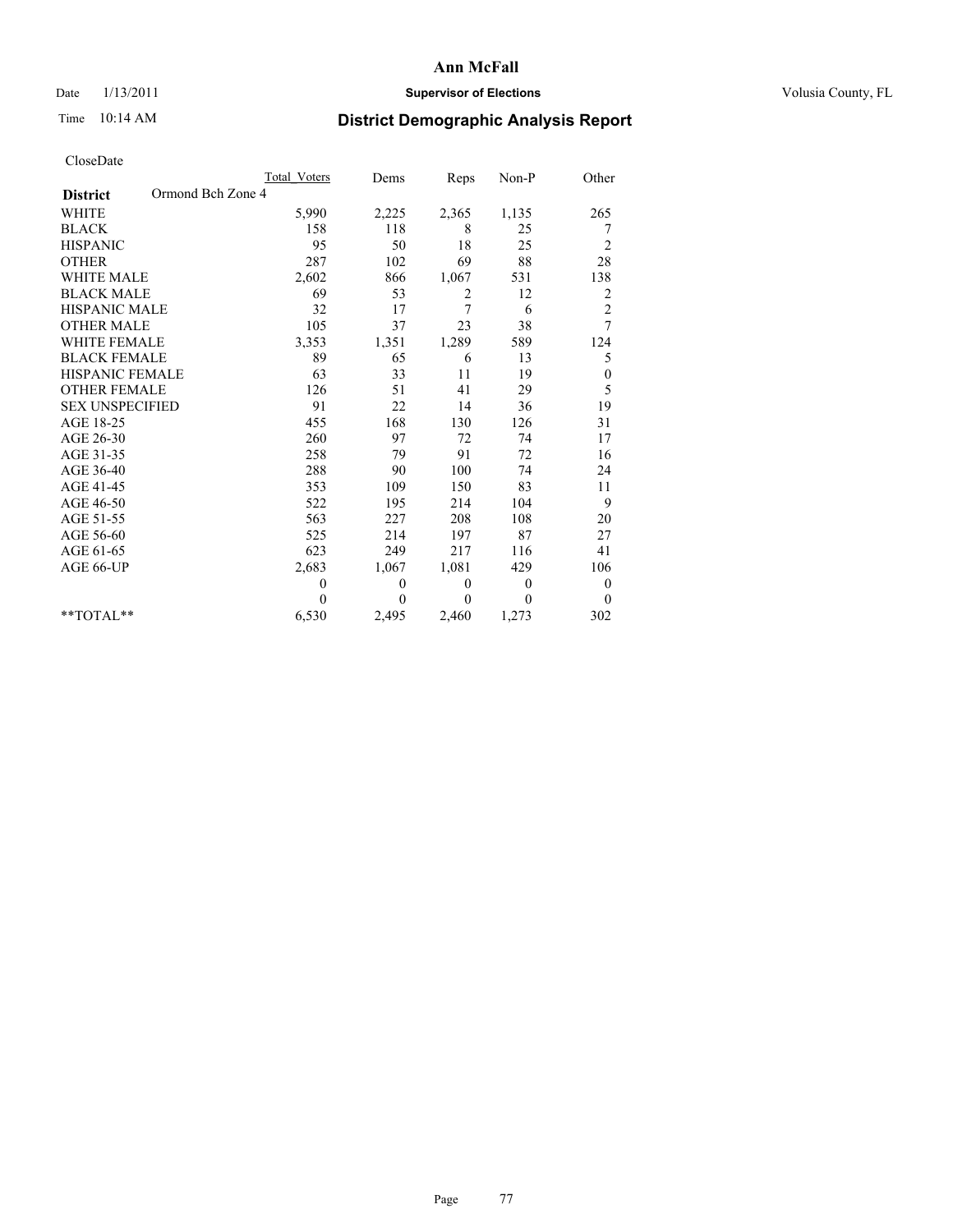## Date  $1/13/2011$  **Supervisor of Elections** Volusia County, FL

# Time 10:14 AM **District Demographic Analysis Report**

|                                           | Total Voters | Dems     | Reps         | Non-P        | Other          |
|-------------------------------------------|--------------|----------|--------------|--------------|----------------|
| Port Orange District 1<br><b>District</b> |              |          |              |              |                |
| <b>WHITE</b>                              | 6,553        | 2,695    | 2,046        | 1,521        | 291            |
| <b>BLACK</b>                              | 92           | 75       | 4            | 10           | 3              |
| <b>HISPANIC</b>                           | 149          | 71       | 24           | 50           | 4              |
| <b>OTHER</b>                              | 281          | 93       | 54           | 105          | 29             |
| <b>WHITE MALE</b>                         | 2,929        | 1,067    | 997          | 718          | 147            |
| <b>BLACK MALE</b>                         | 36           | 25       | 3            | 7            | 1              |
| <b>HISPANIC MALE</b>                      | 58           | 27       | 10           | 18           | 3              |
| <b>OTHER MALE</b>                         | 87           | 27       | 14           | 42           | $\overline{4}$ |
| <b>WHITE FEMALE</b>                       | 3,569        | 1,609    | 1,031        | 790          | 139            |
| <b>BLACK FEMALE</b>                       | 55           | 49       | 1            | 3            | $\overline{c}$ |
| HISPANIC FEMALE                           | 88           | 44       | 13           | 30           | 1              |
| <b>OTHER FEMALE</b>                       | 103          | 41       | 23           | 32           | 7              |
| <b>SEX UNSPECIFIED</b>                    | 150          | 45       | 36           | 46           | 23             |
| AGE 18-25                                 | 527          | 211      | 94           | 189          | 33             |
| AGE 26-30                                 | 413          | 133      | 98           | 155          | 27             |
| AGE 31-35                                 | 398          | 147      | 90           | 132          | 29             |
| AGE 36-40                                 | 392          | 141      | 101          | 125          | 25             |
| AGE 41-45                                 | 442          | 151      | 140          | 127          | 24             |
| AGE 46-50                                 | 592          | 226      | 188          | 146          | 32             |
| AGE 51-55                                 | 683          | 283      | 236          | 139          | 25             |
| AGE 56-60                                 | 625          | 259      | 202          | 134          | 30             |
| AGE 61-65                                 | 708          | 310      | 229          | 143          | 26             |
| AGE 66-UP                                 | 2,295        | 1,073    | 750          | 396          | 76             |
|                                           | $\theta$     | $\theta$ | $\mathbf{0}$ | $\mathbf{0}$ | $\mathbf{0}$   |
|                                           | $\theta$     | $\theta$ | $\Omega$     | $\theta$     | $\mathbf{0}$   |
| $*$ $TOTAI.**$                            | 7,075        | 2,934    | 2,128        | 1,686        | 327            |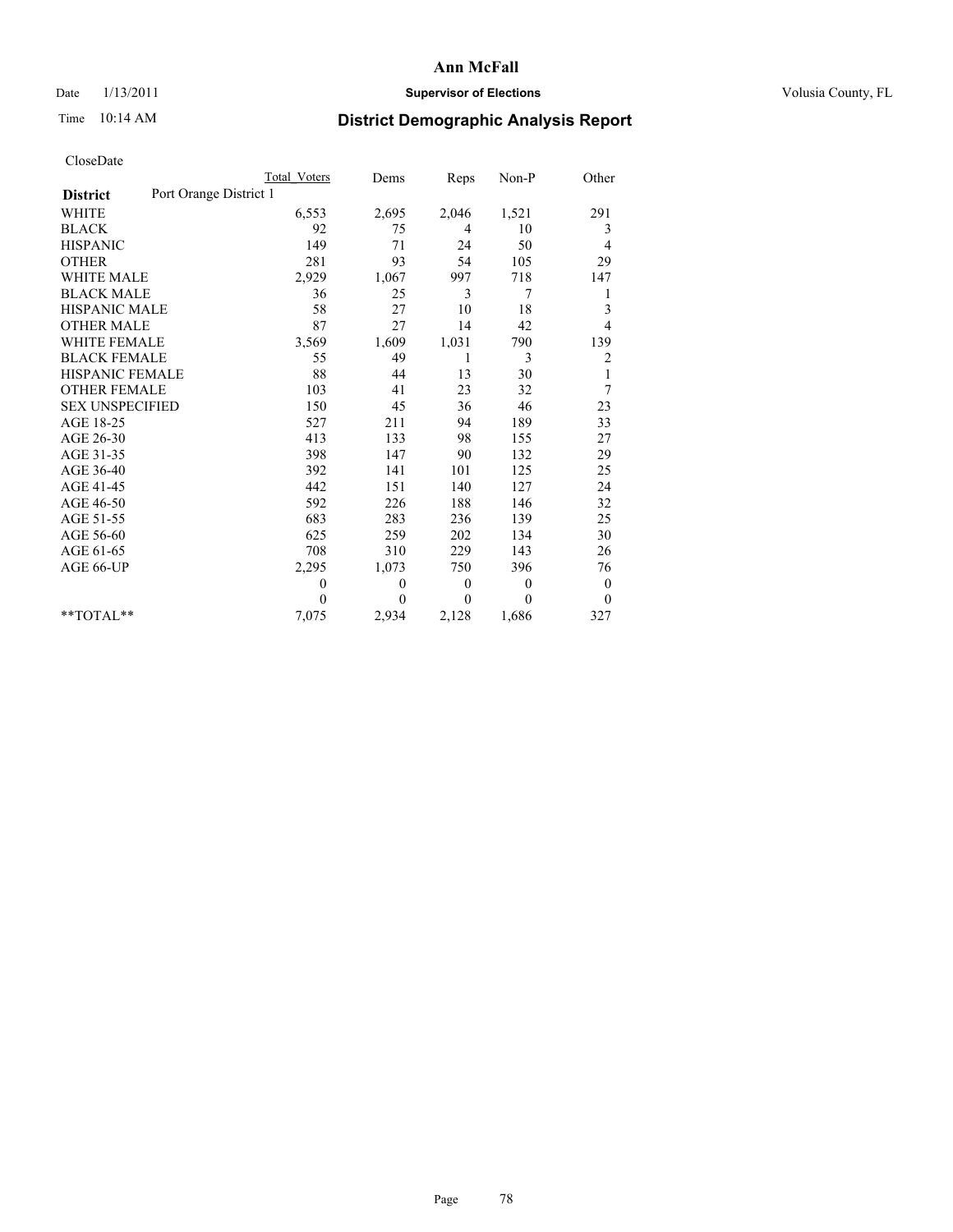## Date  $1/13/2011$  **Supervisor of Elections** Volusia County, FL

# Time 10:14 AM **District Demographic Analysis Report**

|                                           | Total Voters | Dems     | Reps           | $Non-P$      | Other          |
|-------------------------------------------|--------------|----------|----------------|--------------|----------------|
| Port Orange District 2<br><b>District</b> |              |          |                |              |                |
| <b>WHITE</b>                              | 7,769        | 2,879    | 2,812          | 1,702        | 376            |
| <b>BLACK</b>                              | 339          | 268      | 19             | 47           | 5              |
| <b>HISPANIC</b>                           | 215          | 97       | 39             | 74           | 5              |
| <b>OTHER</b>                              | 422          | 143      | 92             | 151          | 36             |
| <b>WHITE MALE</b>                         | 3,479        | 1,145    | 1,331          | 820          | 183            |
| <b>BLACK MALE</b>                         | 139          | 103      | 8              | 24           | 4              |
| <b>HISPANIC MALE</b>                      | 93           | 39       | 17             | 36           |                |
| <b>OTHER MALE</b>                         | 156          | 48       | 38             | 63           | 7              |
| <b>WHITE FEMALE</b>                       | 4,235        | 1,715    | 1,458          | 875          | 187            |
| <b>BLACK FEMALE</b>                       | 199          | 164      | 11             | 23           |                |
| HISPANIC FEMALE                           | 121          | 58       | 22             | 37           | 4              |
| <b>OTHER FEMALE</b>                       | 171          | 74       | 35             | 55           | 7              |
| <b>SEX UNSPECIFIED</b>                    | 152          | 41       | 42             | 41           | 28             |
| AGE 18-25                                 | 844          | 324      | 229            | 243          | 48             |
| AGE 26-30                                 | 702          | 235      | 198            | 233          | 36             |
| AGE 31-35                                 | 486          | 182      | 130            | 153          | 21             |
| AGE 36-40                                 | 504          | 164      | 187            | 127          | 26             |
| AGE 41-45                                 | 575          | 211      | 192            | 145          | 27             |
| AGE 46-50                                 | 705          | 251      | 258            | 164          | 32             |
| AGE 51-55                                 | 735          | 275      | 266            | 164          | 30             |
| AGE 56-60                                 | 748          | 296      | 266            | 158          | 28             |
| AGE 61-65                                 | 873          | 351      | 288            | 187          | 47             |
| AGE 66-UP                                 | 2,573        | 1,098    | 948            | 400          | 127            |
|                                           | $\theta$     | $\theta$ | $\overline{0}$ | $\theta$     | $\overline{0}$ |
|                                           | $\Omega$     | $\theta$ | $\mathbf{0}$   | $\mathbf{0}$ | $\overline{0}$ |
| $*$ $TOTAI.**$                            | 8,745        | 3,387    | 2,962          | 1,974        | 422            |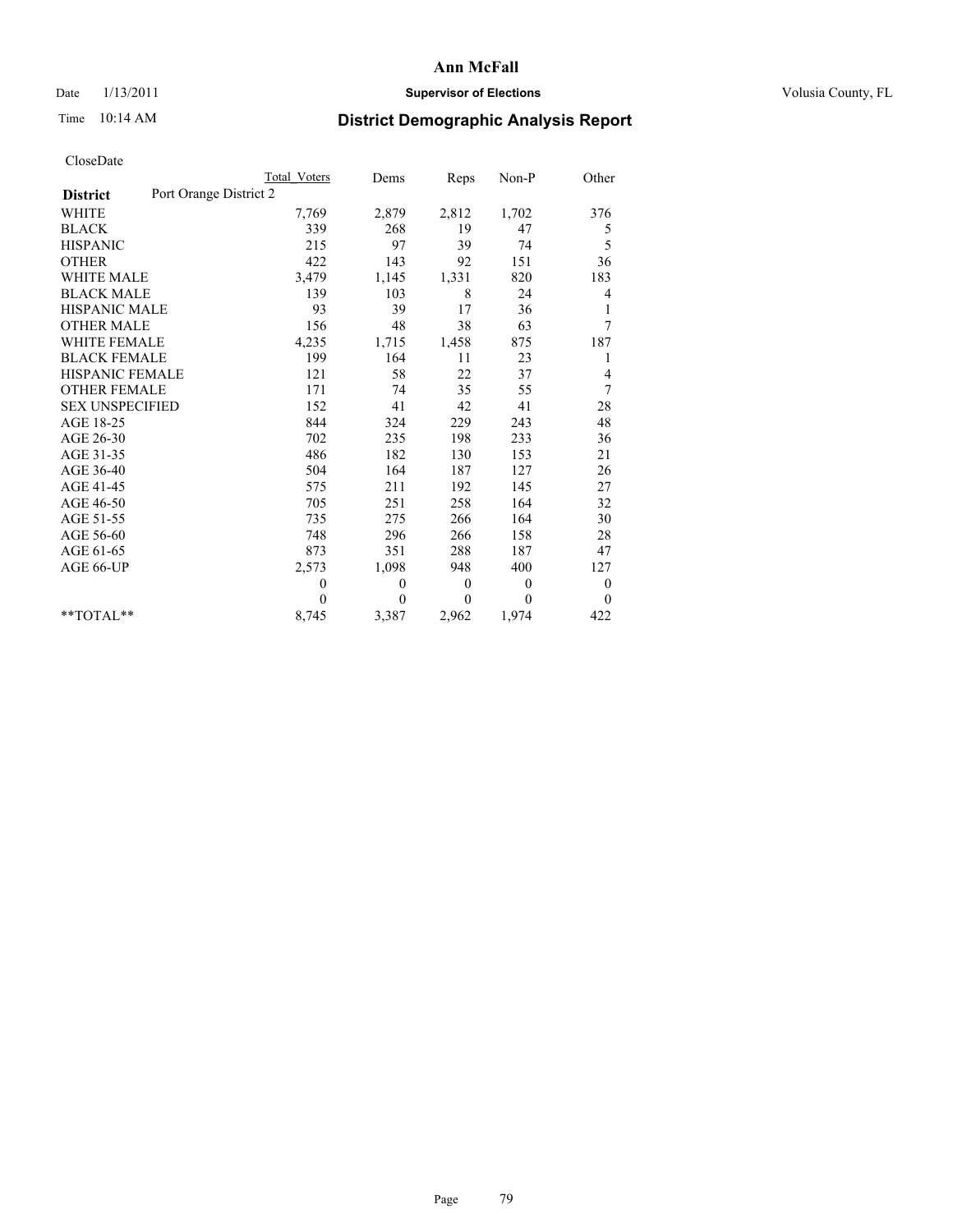### Date  $1/13/2011$  **Supervisor of Elections Supervisor of Elections** Volusia County, FL

## Time 10:14 AM **District Demographic Analysis Report**

|                                          | Total Voters | Dems     | Reps             | Non-P          | Other            |  |
|------------------------------------------|--------------|----------|------------------|----------------|------------------|--|
| Port Orange Distrit 3<br><b>District</b> |              |          |                  |                |                  |  |
| <b>WHITE</b>                             | 10,039       | 3,350    | 4,006            | 2,242          | 441              |  |
| <b>BLACK</b>                             | 252          | 208      | 9                | 30             | 5                |  |
| <b>HISPANIC</b>                          | 240          | 88       | 50               | 90             | 12               |  |
| <b>OTHER</b>                             | 523          | 159      | 121              | 182            | 61               |  |
| WHITE MALE                               | 4,509        | 1,308    | 1,875            | 1,099          | 227              |  |
| <b>BLACK MALE</b>                        | 110          | 91       | 7                | 10             | 2                |  |
| <b>HISPANIC MALE</b>                     | 106          | 43       | 21               | 37             | 5                |  |
| <b>OTHER MALE</b>                        | 175          | 54       | 47               | 62             | 12               |  |
| <b>WHITE FEMALE</b>                      | 5,464        | 2,025    | 2,107            | 1,125          | 207              |  |
| <b>BLACK FEMALE</b>                      | 142          | 117      | 2                | 20             | 3                |  |
| <b>HISPANIC FEMALE</b>                   | 133          | 45       | 28               | 53             | 7                |  |
| <b>OTHER FEMALE</b>                      | 219          | 77       | 48               | 77             | 17               |  |
| <b>SEX UNSPECIFIED</b>                   | 196          | 45       | 51               | 61             | 39               |  |
| AGE 18-25                                | 947          | 306      | 264              | 294            | 83               |  |
| AGE 26-30                                | 753          | 253      | 232              | 234            | 34               |  |
| AGE 31-35                                | 646          | 207      | 213              | 187            | 39               |  |
| AGE 36-40                                | 690          | 219      | 251              | 197            | 23               |  |
| AGE 41-45                                | 742          | 220      | 279              | 210            | 33               |  |
| AGE 46-50                                | 866          | 270      | 376              | 193            | 27               |  |
| AGE 51-55                                | 959          | 345      | 372              | 211            | 31               |  |
| AGE 56-60                                | 920          | 358      | 345              | 186            | 31               |  |
| AGE 61-65                                | 988          | 362      | 369              | 202            | 55               |  |
| AGE 66-UP                                | 3,543        | 1,265    | 1,485            | 630            | 163              |  |
|                                          | $\theta$     | $\theta$ | $\boldsymbol{0}$ | $\overline{0}$ | $\boldsymbol{0}$ |  |
|                                          | $\theta$     | $\theta$ | $\Omega$         | $\theta$       | $\mathbf{0}$     |  |
| $*$ TOTAL $*$                            | 11,054       | 3,805    | 4,186            | 2,544          | 519              |  |